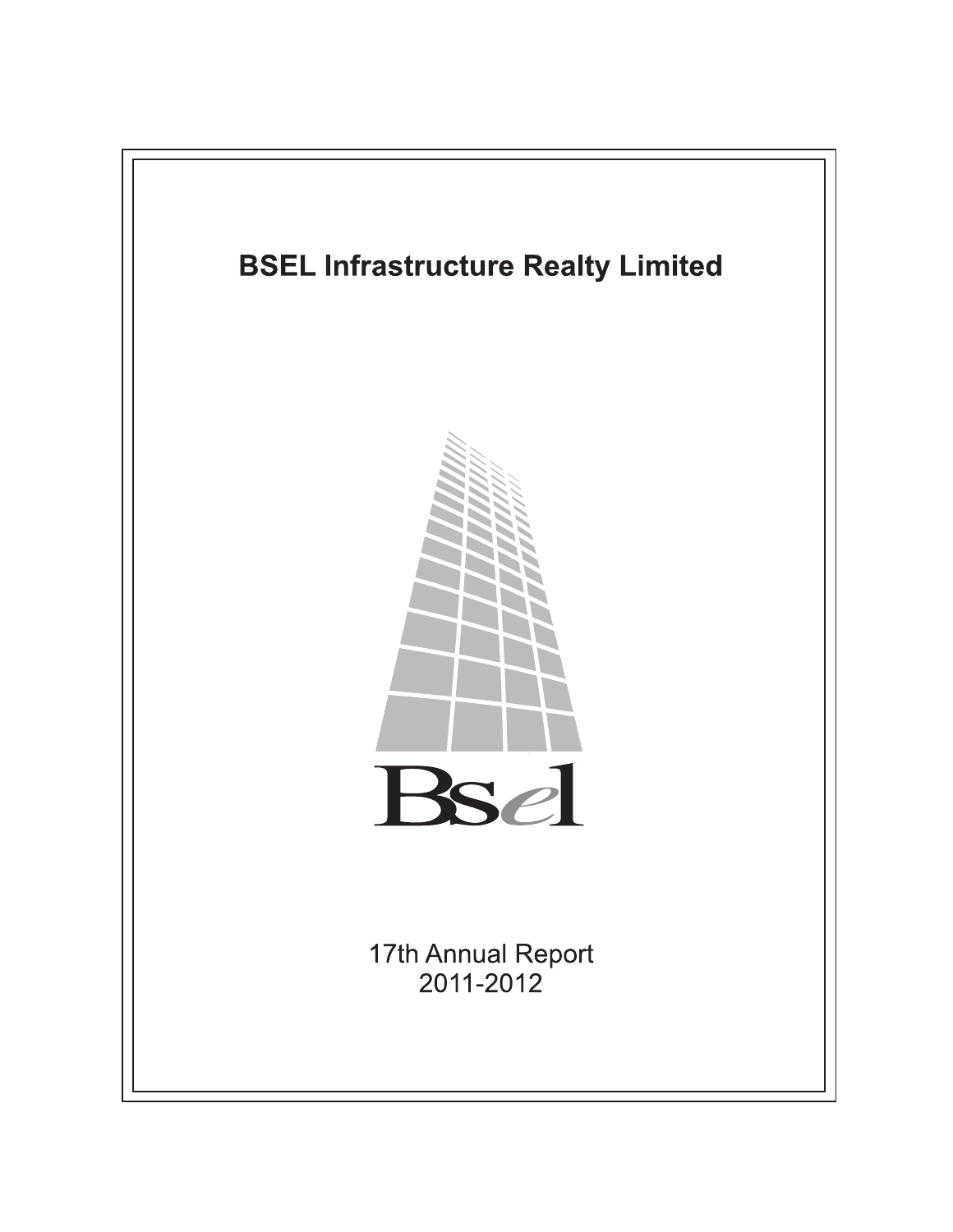## BSEL INFRASTRUCTURE REALTY LIMITED

### BOARD OF DIRECTORS

Kirit R. Kanakiya Non Executive Director<br>Disha Devrukhkar Non Birector None Time Director Disha Devrukhkar<br>Vijay Jain

Vijay Jain Non-Executive Independent Director<br>
Hitesh Vora Non-Executive Independent Director Non-Executive Independent Director

COMPLIANCE OFFICER Disha Devrukhkar

#### REGISTERED OFFICE **The UALAYSIA** UAE **MALAYSIA**

737, 7th Floor, The Bombay Oil Seeds Sharjah Airport Int. Zone, 17-03, Susur Dewata, 17-03, Susur Dewata, 18 Oil Exchange PremisesCo.op Soc. Ltd., 18 Oil Exchange PremisesCo.op Soc. Ltd., 18 Oil Exchange PremisesCo.op Soc. & Oil Exchange PremisesCo.op Soc. Ltd., 
P.O.Box No.8729, 
Jalan Dewata,
Jalan Dewata,
Jalan Dewata,
Sharjah, UAE

P.O.Box No.8729,

Jalan Dewata,  $\frac{1}{2}$ Sharjah, UAE

Larkin Perdana, The Commodity Exchange, The Commodity Exchange, The Commodity Exchange, Sharjah, UAE Commodity Exchange, Sharjah, UAE Larkin Perdana, The Subset of the Subset of the Subset of the Subset of the Subset of the Subset of the Plot No. 2,3 & 4, Sector 19, Vashi , Navi Mumbai - 400 705

### REGISTRAR & SHARE TRANSFER AGENT

Sharex Dynamic (India) Private Limited, Unit No.1, Luthra Industrial Premises, Safed Pool, Andheri-Kurla Road, Andheri (E), Mumbai - 400 072

## AUDITORS

CA. Avinash T. Jain, Partner M/s. Raju and Prasad Chartered Accountants

## ADVISORS

P.V. Bambolkar & Co. Fortress Financial Services Limited

## REGISTRAR & DEPOSITORY FOR GDRs

The Bank of New York, New York Branch, 101, Barclay Street, 21st Floor, New York, NY 10286 USA

## BANKERS

State Bank of India Bank of Baroda, UAE Ajman Bank AXIS Bank Limited Mashreq Bank Emirates Islamic Bank

#### **CONTENTS**

|                                                       | 1  |
|-------------------------------------------------------|----|
|                                                       | 4  |
|                                                       | 11 |
|                                                       | 12 |
|                                                       | 13 |
|                                                       | 16 |
|                                                       | 17 |
|                                                       | 18 |
|                                                       | 19 |
|                                                       | 32 |
| Auditors' Report on Consolidated Financial Statements | 34 |
|                                                       | 35 |
|                                                       | 56 |
| Attendance Slip and Proxy Form                        |    |
|                                                       |    |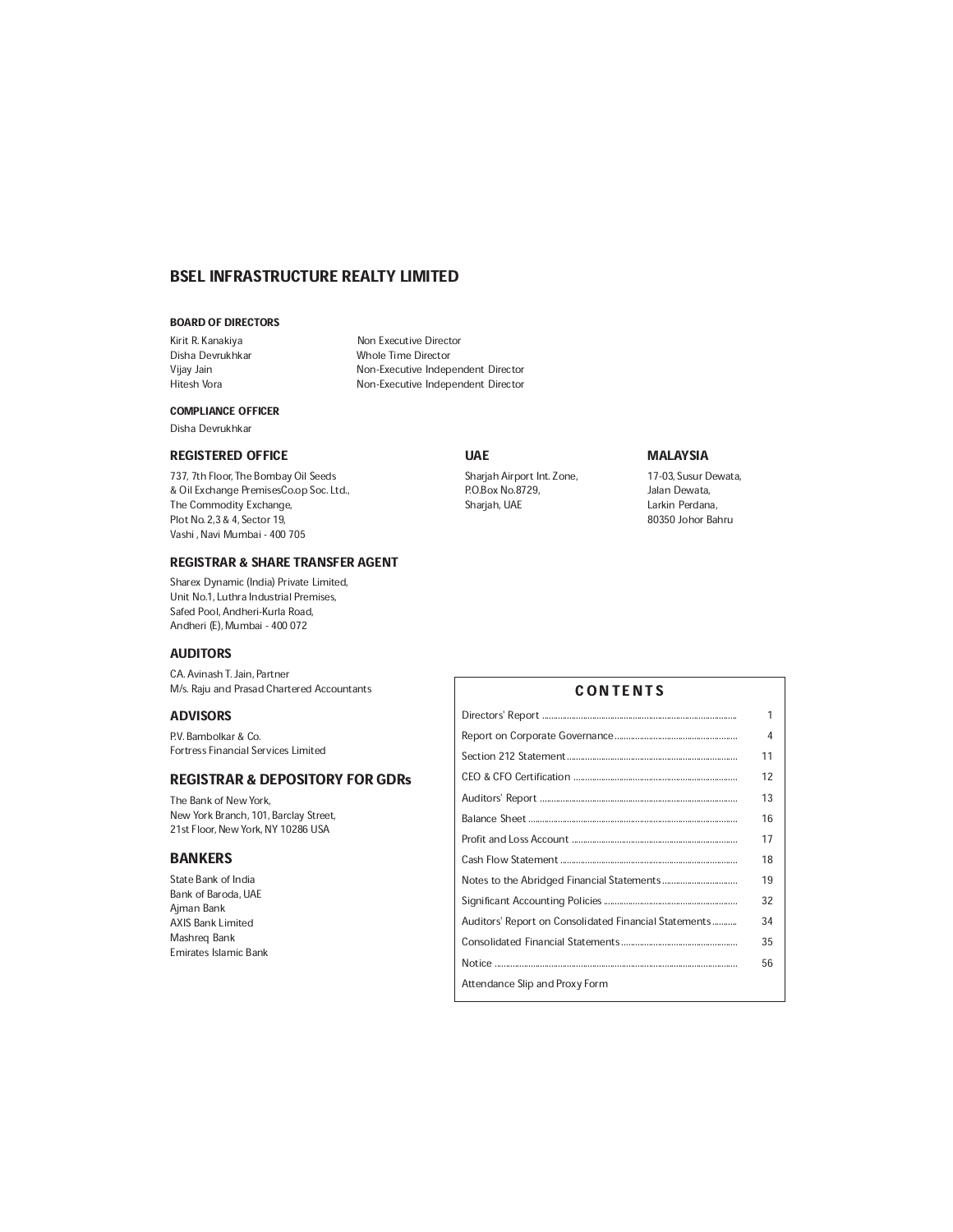## DIRECTORS' REPORT

Dear Members,

Your directors are pleased to present their 17<sup>th</sup> Directors' Report, on the business and operations of BSEL Infrastructure Realty Limited (hereafter referred to as `BSEL') together with the Audited Annual Accounts for the financial year ended March 31, 2012.

|                                                               |              |                     |          | (₹ In lacs)       |  |
|---------------------------------------------------------------|--------------|---------------------|----------|-------------------|--|
| <b>Particulars</b>                                            |              | <b>Consolidated</b> |          | <b>Standalone</b> |  |
| <b>Year ended March 31</b>                                    | 2012         | 2011                | 2012     | 2011              |  |
| <b>Total Income</b>                                           | (1,931.58)   | 244.22              | 210.89   | 145.16            |  |
| Total Expenditure (including adjustments)                     | (1,898.82)   | (704.55)            | (517.57) | (317.45)          |  |
| Profit / (Loss) before tax and Extraordinary Items            | (3,830.40)   | (460.33)            | (306.68) | (172.29)          |  |
| <b>Extraordinary Items</b>                                    | (24, 152.41) | 44.75               | 12.49    | 44.75             |  |
| Profit/(Loss) before tax                                      | (27, 982.81) | (505.08)            | (319.17) | (217.04)          |  |
| Provision for tax (including deferred tax)                    | 46.32        | (37.29)             | 46.32    | (37.29)           |  |
| Profit/(Loss) After Tax - Amount Transferred to Balance Sheet | (27, 936.49) | (542.37)            | (272.85) | (254.33)          |  |

#### Review of Operations

Standalone income for the year under review is  $\bar{\tau}$  210.89 lacs and the standalone net loss is  $\bar{\tau}$  272.85 lacs. Your Company was able to minimize its loss as compared to the last year standalone loss. Your Company has incurred a consolidated loss of  $\bar{\tau}$  27,936.49 lacs.

Segmental Demerger of BSEL was under consideration and was put forward for feasibility study. After undertaking detailed study, Board is of opinion to drop down the proposal of Demerger as its not feasible considering prevailing conditions in industry and the Company.

#### Dividend

Directors of the Company are unable to declare any dividend for the financial year ended on March 31, 2012 as Company has incurred loss in the financial year under consideration.

#### Share Capital

The share capital of the Company remained unchanged during the year under review. The total Equity Share Capital of the Company is comprised of 82,616,840 Equity Shares of ₹ 10/- each. Considering volatile conditions of the market, your Company does not intend to raise any funds.

#### Global Depository Receipts

As on March 31, 2012, there were a total of 1,83,647 outstanding Global Depository Receipts. No conversion of GDRs into shares was noted during this financial year.

#### Quality Assurance

Your Company is an ISO 9001:2000 Company. The Company firmly believes in the pursuits of excellence in this ever growing infrastructure and realty sector. Our focus has been on providing consistently quality products and services to our clients. We have maintained ISO 9001 status since 2003.

#### Subsidiaries

Ministry of Corporate Affairs (MCA) issued General Circular No. 2/2011 vide letter no. 51/12/2007-CL-III dated February 8, 2011, through which it granted a general exemption to companies from attaching Directors' Report, Balance Sheet and Profit & Loss Account of subsidiaries to its Balance Sheet. The Conditions prescribed by the MCA, for availing exemption under this circular, have been fulfilled by your Company.

BSEL is having three Wholly Owned Subsidiaries including step down subsidiaries namely (I) BSEL Infrastructure Realty FZE (II) BSEL

17th Annual Report 2011-2012 1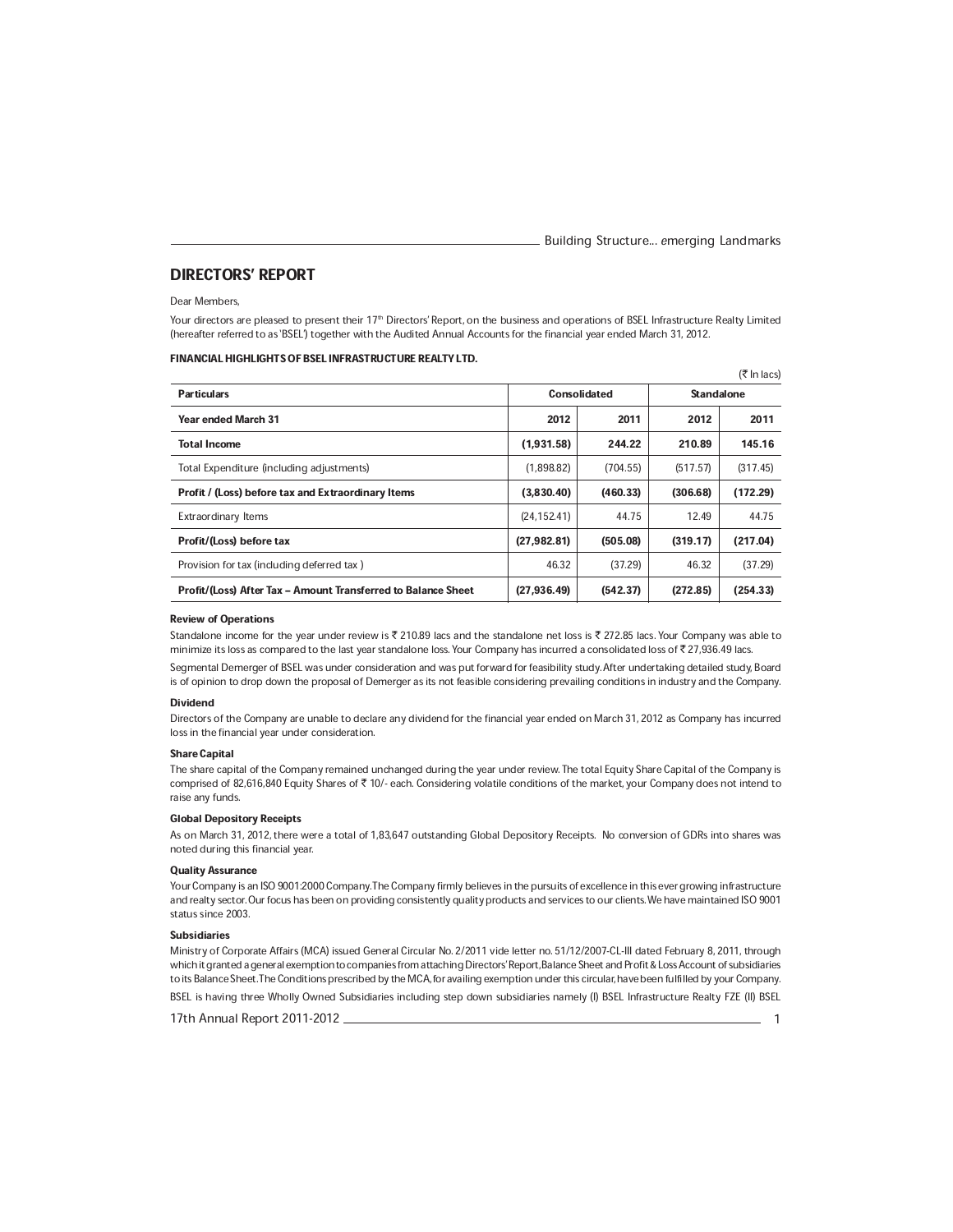

Infrastructure Realty Sdn. Bhd. and (III) BSEL Waterfront Sdn. Bhd. Balance Sheets, Profit & Loss accounts, Reports of the Directors and Auditors will be made available upon request by any member on application and will also be kept for inspection at the Registered Office of your Company. The financial data of the subsidiaries has been furnished in the statement pursuant to Section 212 of the Companies Act, 1956 forming part of the Annual Report. Also, pursuant to Accounting Standard - 21 (AS-21) issued by the Institute of Chartered Accountants of India and Listing Agreement, your Company has presented it's consolidated financial statements which include the financial information relating to its subsidiaries and forms part of this Annual Report.

#### Depository Systems

The Company continues with its arrangement with National Securities Depository Limited (NSDL) and Central Depository Services (India) Limited (CDSL) for dematerialization of securities in accordance with the provisions of the Depositories Act, 1995 and members may avail of such facilities. With this, the members have an option / discretion to hold demated shares with NSDL and / or CDSL.

#### **Directors**

Mr. Vijay Chauhan was appointed as an Additional Director in the Board Meeting held on June 16, 2011. His appointment was approved by members of the Company in the Annual General Meeting held on September 30, 2011. Mr. Vijay Chauhan resigned from the office of Executive Director on December 28, 2011 and has been appointed as Chief Financial Officer (CFO) of the Company.

Mr. Dharmendra Raichura resigned from the office of Managing Director on October 04, 2011. The Board has duly accepted his resignation and has relived him from his duties and responsibilities in the capacity of Director, Managing Director, CEO, CFO and Compliance Officer.

The Board of Directors, in their meeting held on December 28, 2011, appointed Ms. Disha Devrukhkar as Whole Time Director of the Company for the period of 1 (one) year commencing from December 28, 2011 to December 27, 2012. The appointment is subject to the approval of Members of the Company in ensuing Annual General Meeting. Brief profile of Ms. Disha Devrukhkar is given in the Explanatory Statement of the Notice of Annual General Meeting forming part of this Annual Report.

Mr. Kirit R. Kanakiya, Non - Executive Director, retires at this Annual General Meeting by rotation and being eligible offers himself for reappointment. The Board recommends the re-appointment of Mr. Kirit R. Kanakiya as a Non-Executive Director of the Company.

#### Directors' Responsibility Statement

As required under Section 217 (2AA) of the Companies Act, 1956, your directors' confirm that:-<br>1. In the preparation of the Annual Accounts for the financial year under consideration, th

- In the preparation of the Annual Accounts for the financial year under consideration, the applicable Accounting Standards have been followed.
- 2. The directors have selected such accounting policies and applied them consistently and made judgements and estimates that are reasonable and prudent so as to give a true and fair view of the state of affairs of the Company and of the Profit & Loss of the Company for the year under consideration.
- 3. The directors have taken proper and sufficient care for the maintenance of adequate accounting records in accordance with the provisions of the Companies Act, 1956 for safeguarding the assets of the Company and for preventing and detecting fraud and other irregularities.
- 4. The directors have prepared the annual accounts for the year under review on a going concern basis.

#### Corporate Governance

A detailed report on corporate governance forms part of this Annual Report. Certificate of the statutory auditors of the Company regarding compliance with the provisions of corporate governance as stipulated in Clause 49 of the Listing Agreement is also provided in the Corporate Governance Report.

#### Management Discussion and Analysis

BSEL incurred loss in the year under consideration; especially the Wholly Owned Subsidiary (WOS) has incurred heavy losses. BSEL is looking out for the feasible and profitable projects to invest in Infrastructure and real estate sector.

BSEL, a zero debt company, has been able to maintain its liquidity throughout the year.

#### **Deposits**

The Company has not invited or accepted from public or its employees any deposits in terms of provisions of Section 58A of the Companies Act, 1956, read with the Companies (Acceptance of Deposits) Rules, 1975 and therefore no amount of principle or interest was outstanding to be paid as on the balance sheet date.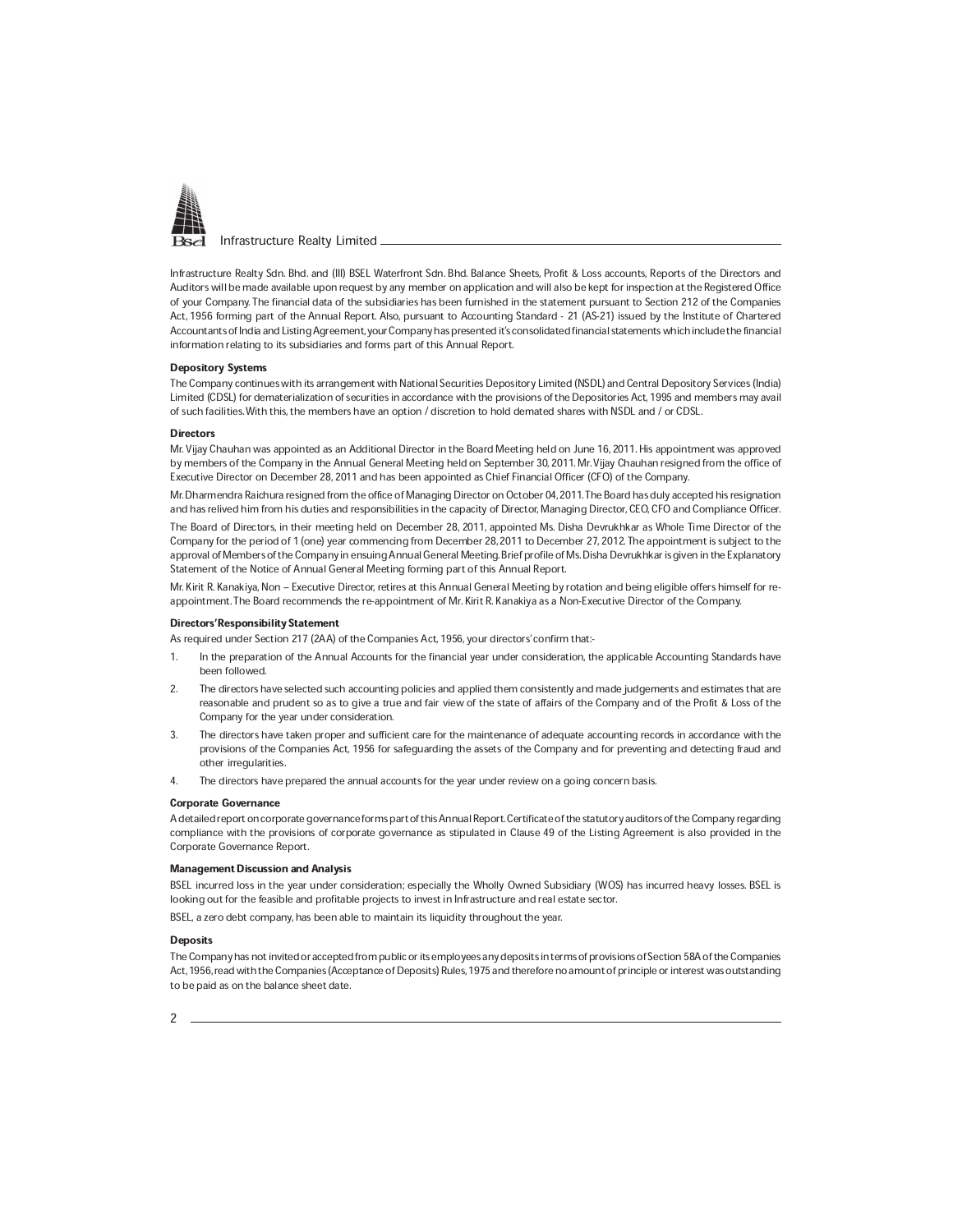#### Auditors

M/s Raju & Prasad Chartered Accountants, Mumbai, who hold office of the statutory auditors of the Company retire at the conclusion of the Annual General Meeting and are eligible for re-appointment. The Company has received a letter from them consenting to act as statutory auditors if appointed and that their appointment will be in terms with Section 224 (1) (b) of the Companies Act, 1956. The Audit Committee has recommended their appointment for the office of statutory auditors of the Company.

#### Comments on Auditors' Report

With reference to the comments given by the Auditors in the Auditors' Report on accounts of the Company, the management's explanations have been suitably made in the Notes to Accounts of the Balance Sheet and Profit and Loss account and are self explanatory.

#### Particulars of Employees

As required by the provisions of Section 217 (2A) of the Companies Act, 1956, read with the Companies (Particulars of Employees) Rules, 1975, no employee is drawing remuneration at or above the limits mentioned therein.

#### Conservation of Energy, Research & Development, Technology Absorption, Foreign Exchange Earnings and Outgo

Disclosure under Section 217(1)(e) of the Companies Act, 1956, read with the Companies (Disclosure of Particulars in the Report of the Board of Directors) Rule, 1988 are as follows:

Conservation of Energy: The operations of the Company are not energy intensive. Adequate measures, have, however been taken to conserve and reduce the energy consumption

Technology Absorption: No technology has been developed and / or imported by way of foreign collaboration.

Foreign Exchange Earnings and Outgo: There are no foreign exchange earnings or outgo during the year under review.

#### Acknowledgment

Your directors sincerely appreciate the contributions made by all employees and business associates who have supported the Company to stand firmly in the critical and challenging situations emerged out of economic crisis. Your directors are also thankful for the co-operation, support and assistance received from banks, investors, customers, central and state government departments, local authorities, vendors, strategic alliance partners and all other associated with the activities of the Company. Your directors would also like to acknowledge the continued support of the Company's shareholders.

#### For and on behalf of the Board

Place : Navi Mumbai **Disha Devrukhkar** Disha Devrukhkar Disha Devrukhkar Disha Devrukhkar Disha Devrukhkar Disha Devrukhkar Date : August 14, 2012 Whole Time Director

Sd/-<br>Disha Devrukhkar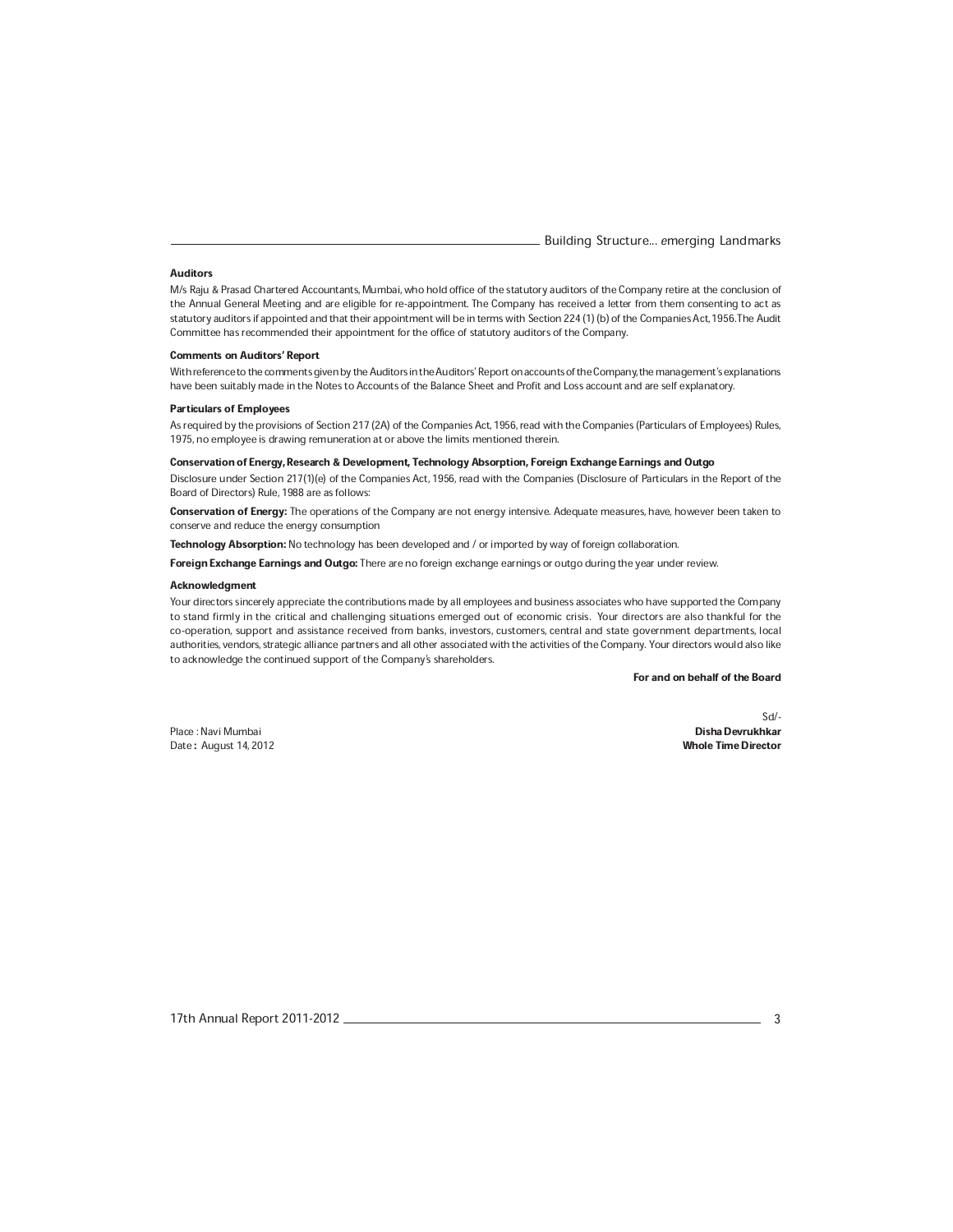

## CORPORATE GOVERNANCE REPORT

#### Corporate Governance - BSEL's Philosophy

Corporate governance has succeeded in attracting a good deal of public interest because of its apparent importance for the economic health of corporations and society in general. BSEL firmly recognises that observance of Corporate Governance is an integral part of an organisational system as it's a key for an indeed important harmonised relationship among stakeholders of the Company. Keeping eye on this, BSEL endeavours to adopt infallible policies for corporate governance to be implemented in the interest of stakeholders which ultimately benefits the organisation .

#### Board of Directors

The Board of Directors, an apex body formed by the shareholders and entrusted with the responsibility to serve and protect the overall interests of stakeholders. Making allowance for this, BSEL always endeavoured to have righteous Board panel composed of eminent personalities in various fields.

The Company was having an optimum combination of directors as required by Listing Agreement as on March 31, 2012. In the Board Meeting held on June 16, 2011, the Board appointed Mr. Vijay Chauhan as an Additional Executive Director. Mr. Dharmendra Raichura, Managing Director, resigned from the office of Director on October 04, 2011.

#### Information Placed Before the Board

- Operating and financial plans for its review, modifications and necessary approvals;
- Quarterly results and half yearly statement of Assets and Liabilities of the Company;
- Minutes of meetings of Audit Committee and other committees of the Board;
- The information on recruitment and remuneration of senior officers just below the Board level;
- Changes in Board of Directors and Management of the Company including core management of subsidiary.
- Change in Registered Office of the Company
- Details of foreign exchange exposures and the steps taken by management to limit the risks of adverse exchange rate movement, if material;
- Details about dividend data;
- General notices of interest of directors.
- Details of Investment made by the Company and plans for further investment
- Opportunities available for raising funds, if required, for the operations of the Company
- Proposal of segmental demerger of the Company and studies related to it.
- The Board met 9 (nine) times during the year under review and the dates of such meetings are as follows:

(1) April 30, 2011; (2) May 30, 2011; (3) June 16, 2011; (4) June 30, 2011; (5) August 11, 2011; (6) October 4, 2011; (7) November 14, 2011; (8) December 28, 2011; (9) February 14, 2011.

The below given detailed table describes about attendance of Directors at Board Meetings and Annual General Meeting held during the last financial year. Further, it also provides with shareholding in and details of Memberships and Chairmanships of Committees of BSEL and also about the Directorships in other companies.

| <b>Name of Directors</b>                                               | Kirit R.<br>Kanakiya                                      | <b>Dharmendra</b><br>Raichura                  | Vijay Jain                     | <b>Hitesh Vora</b>                                            | Vijay<br>Chauhan                                | <b>Disha</b><br><b>Devrukhkar</b> |
|------------------------------------------------------------------------|-----------------------------------------------------------|------------------------------------------------|--------------------------------|---------------------------------------------------------------|-------------------------------------------------|-----------------------------------|
| Category                                                               | Promoter<br>Director,<br><b>Non Executive</b><br>Chairman | <b>Managing</b><br><b>Director</b>             | Independent<br><b>Director</b> | Non-Executive Non-Executive<br>Independent<br><b>Director</b> | <b>Fxecutive</b><br><b>Director</b>             | Whole<br>Time<br><b>Director</b>  |
| Date of appointment                                                    | April 1, 1998                                             | June 30, 2006<br>(Resigned on<br>Oct. 4, 2011) | February 23,<br>2004           | August 31,<br>2001                                            | June 16, 2011<br>(resigned on<br>Dec. 28, 2011) | December 28.<br>2011              |
| Directorship in other companies                                        | 2                                                         |                                                | 0                              | $\Omega$                                                      | 0                                               | $\mathbf{0}$                      |
| Chairmanship / Membership in<br>committees of Board of other companies | $\Omega$                                                  | $\Omega$                                       | 0                              | 0                                                             | 0                                               | 0                                 |
| No. of Board meetings attended                                         | 9                                                         | 5                                              | 4                              | 4                                                             | 6                                               | 2                                 |
| <b>Attendance at last AGM</b>                                          | <b>YES</b>                                                | <b>YES</b>                                     | <b>YES</b>                     | <b>YES</b>                                                    | <b>YES</b>                                      | <b>NA</b>                         |
| No. of shares held as on March 31, 2012                                | 4.942.180                                                 | <b>NIL</b>                                     | <b>NIL</b>                     | 6.500                                                         | <b>NIL</b>                                      | <b>NIL</b>                        |
| <b>Director Identification Number</b>                                  | 00266631                                                  | 00371160                                       | 00594901                       | 00342768                                                      | 00388336                                        | 05156891                          |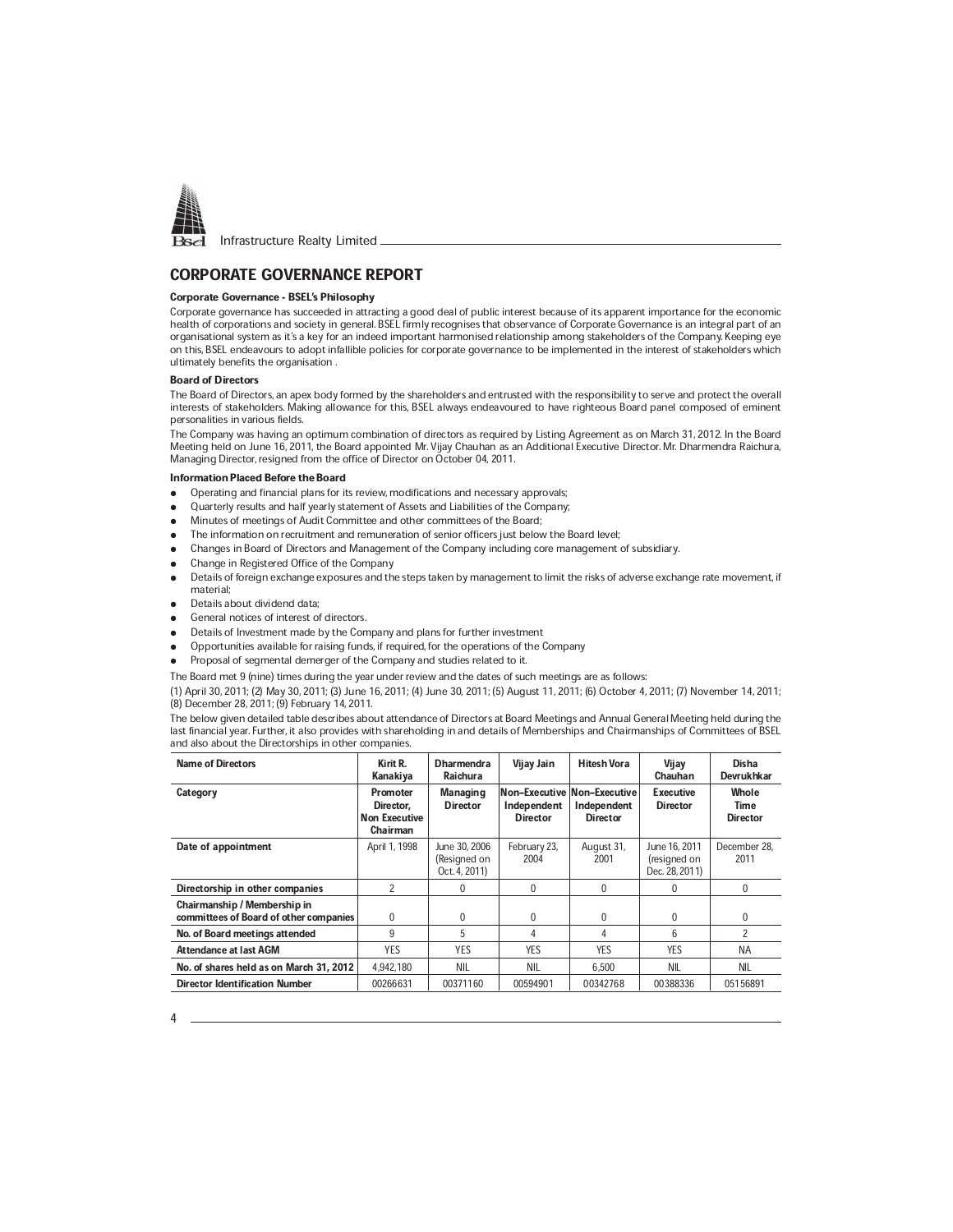#### Notes:

- 1. Ms. Disha Devrukhkar was appointed as Whole Time Director on the Board of the Company in the Board Meeting held on December 28, 2011. Her appointment is subject to approval of members in the ensuing Annual General Meeting.
- 2. None of the independent directors have any pecuniary interest or relationship with the Company apart from sitting fees that they are entitled to receive.
- 3. The Directorship does not include directorship in private companies / foreign companies.
- 4. None of the directors is member of more than ten committees and has acted as chairman in more than five committees at any point of time.

#### Audit Committee

#### Brief Description of Terms of Reference

To oversee and direct the financial reporting system along with the disclosure process of the Company, it has constituted Audit Committee of three Directors on the Board and is chaired by an Independent Director; thereby the Company is complying with the terms of Clause 49 (II) (A) of the Listing Agreement and Section 292A of the Companies Act, 1956.

The role and terms of reference, authority and powers of Audit Committee are in conformity with the Companies Act, 1956 and Listing Agreement.

- Ensuring compliances with Accounting Standards and Generally Accepted Accounting Principles (GAAP) adopted for preparation of individual and consolidated financial statements;
- Verifying that internal information gathering and control procedures are properly applied;
- Ensuring the quality and relevance of information provided to the shareholders of the Company ;
- Reviewing drafts of quarterly, half yearly and annual financial statements submitted to it by the Chairman of the Board before they are submitted to the Board of Directors;
- Reviewing drafts of managements reports, activity and income tables and all accounts drawn up for specific purposes;
- Ensuring that the procedures comply adequately with relevant and financial institutions and stock exchanges;
- Meeting with statutory auditors to discuss the compliances by the Company of various Accounting Standards, recommending their appointment and fixation of their remuneration;
- Discuss and study the working plan of the Company and providing suitable recommendations to the Board and the management;
- Reviewing the utilisation / application of the proceeds of the funds raised through issue of securities;
- Analyse the system and procedures used to prepare the financial statements;
- Access the internal control system of the Company and check that the procedures are driven towards transparency, accountability and accuracy;
- Reviewing Company's risk management policies etc.

#### Composition, Name of Members and Chairperson

In compliance with provisions of Listing Agreement, the Audit Committee is comprised of three directors and is chaired by the independent director of the Company. The details of composition of the Audit Committee is provided hereunder.

| Sr. No. | Name of the Member | <b>Designation</b> | <b>No. of Meetings Attended</b> |
|---------|--------------------|--------------------|---------------------------------|
| . .     | Mr. Vijay Jain     | Chairman           | Δ                               |
| z.      | Mr. Hitesh Vora    | Member             |                                 |
| J.      | Mr. Kirit Kanakiya | Member             | д                               |

#### Meetings and Attendance during the Year

During the year, four meetings of Audit Committee were held, the dates thereof and attendance therein are as described hereunder meetings of Audit Committee: (1) May 30, 2011; (2) August 11, 2011; (3) November 14, 2011;(4) February 14, 2012.

#### Remuneration Committee

#### Brief Description of Terms of Reference

The Remuneration Committee has been formed with an intention to direct and guide the Board in framing its Remuneration policy, compensation structure viz., monitory and non-monitory benefits to be paid to the Executive Directors and top management of the Company. It also undertakes to review the same from time to time.

17th Annual Report 2011-2012 5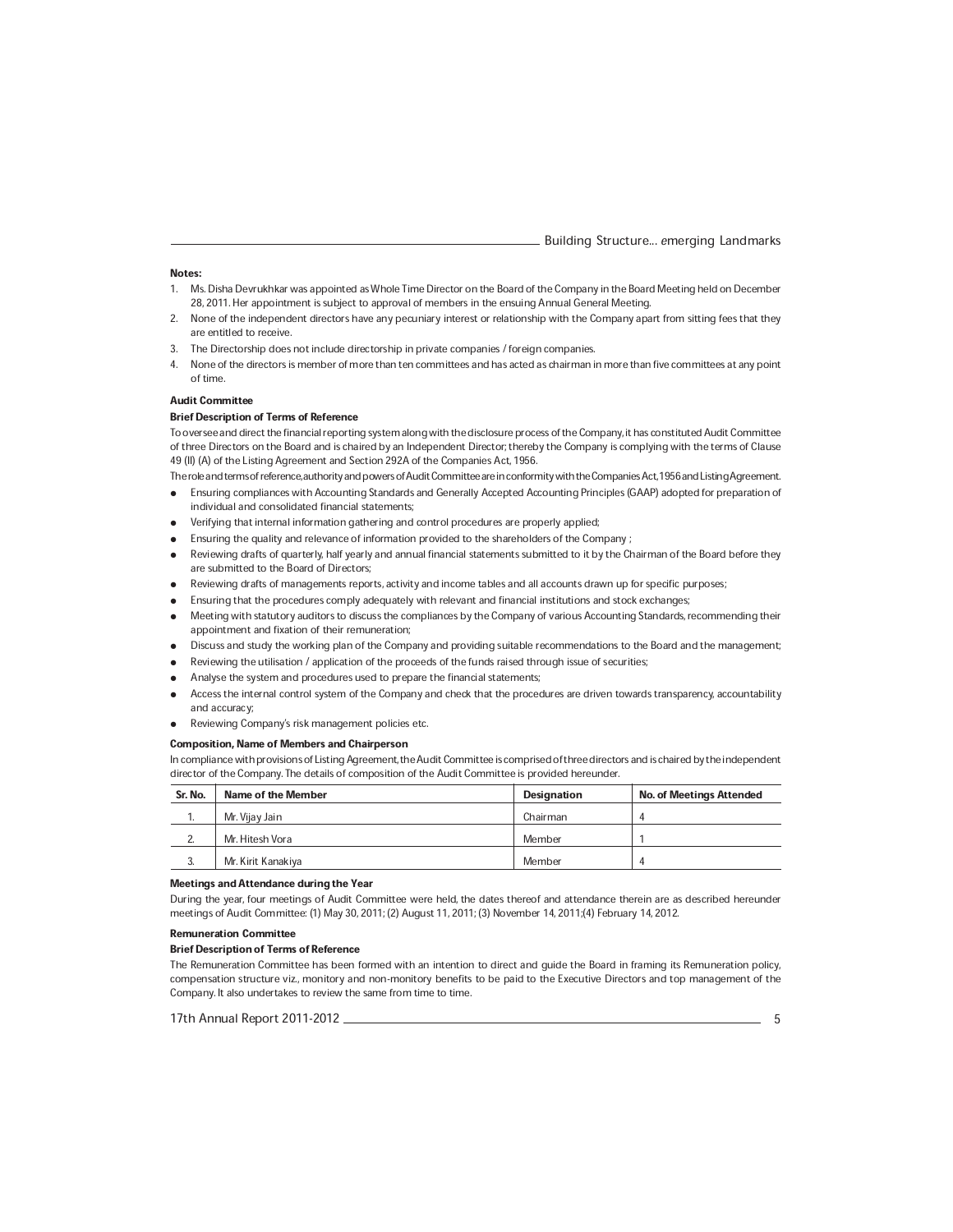

The details of composition of Remuneration Committee and attendance at meetings of the Remuneration Committee are as follows:

| Sr. No. | Name of the Member | <b>Designation</b> | <b>No. of Meetings Attended</b> |
|---------|--------------------|--------------------|---------------------------------|
| Ι.      | Mr. Vijay Jain     | Chairman           |                                 |
| 2.      | Mr. Hitesh Vora    | Member             |                                 |
| 3.      | Mr. Kirit Kanakiya | Member             |                                 |

Committee met twice in the year under consideration. The meetings were held on (1) May 30, 2011; (2) December 28, 2011.

#### Remuneration Policy

The remuneration policy in respect of remuneration to Executive Directors and top management of the Company of the Company is in conformity with Section 198, 269, 309, 310 and Schedule XIII of the Companies Act, 1956.

#### Details of Remuneration to all Directors

The non-executive directors of the Company receive only sitting fees for the meetings attended by them. The Executive Directors of the Company receive salary from the Company for their services to the Company.

| The details of remuneration paid to all the directors are as follows: |  |  |  |  |
|-----------------------------------------------------------------------|--|--|--|--|
|-----------------------------------------------------------------------|--|--|--|--|

| Sr. No | <b>Name of the Director</b> | Category                            | <b>Remuneration</b> | <b>Nature of Remuneration</b> |
|--------|-----------------------------|-------------------------------------|---------------------|-------------------------------|
| п.     | Mr. Dharmendra Raichura     | Managing Director                   | 4,22,500            | Salary including perquisites  |
|        | Mr. Kirit R. Kanakiya       | Chairman, Non-executive director    | 45.000              | <b>Sitting Fees</b>           |
|        | Mr. Hitesh Vora             | Non-executive, independent director | 20,000              | Sitting fees                  |
| 4.     | Mr. Vijay Jain              | Non-executive, independent director | 20,000              | Sitting fees                  |
| 5.     | Mr. Vijay Chauhan           | <b>Executive Director</b>           | 1.62.500            | Salary including perquisites  |
| 6.     | Ms. Disha Devrukhkar        | <b>Whole Time Director</b>          | 31.750              | Salary including perquisites  |

#### Shareholders' and Investors' Grievances Committee

The scope of Shareholders' and Investors' Grievances Committee includes the redressal of shareholders' and investors' grievances received directly at the office of the Company and to the R&T Agent and through other regulatory authority like stock exchange, SEBI, etc. The committee, in concert with the Registrar and Transfer Agent of the Company, M/s Sharex Dynamic (India) Pvt. Ltd. undertakes transfer and transmission of the shares of the Company, issuance of duplicate share certificate, renewal of dividend warrants, issuance of fresh dividend warrant or pay orders as the case may be, resolving all other issues regarding shareholders' and investors' grievances.

The composition of committee and details of attendance of committee meetings are described in following chart:

| Sr. No. | <b>Name of the Member</b> | <b>Designation</b> | <b>No. of Meetings Attended</b> |
|---------|---------------------------|--------------------|---------------------------------|
|         | Mr. Vijay Jain            | Chairman           |                                 |
| 2.      | Mr. Hitesh Vora           | Member             |                                 |
| 3.      | Mr. Kirit Kanakiya        | Member             |                                 |

Mr. Vijay Jain, non-executive and independent director heads the committee.

Shareholders' and investors' grievances committee met once in May 30, 2011 in the financial year under consideration.

#### Name and Designation of the Compliance Officer

Ms. Disha Devrukhkar is acting as a Compliance Officer of the Company. The email IDs of the compliance officer investorgrievence@bsel.com has been designated for the purpose of registering investor's complaints and other follow up actions.

#### Number of Shareholders' Complaints Received

The Company received 2 (two) complaints during the financial year and all the complaints were duly resolved to the satisfaction of the shareholders. No complaints were pending to be resolved at the end of the year.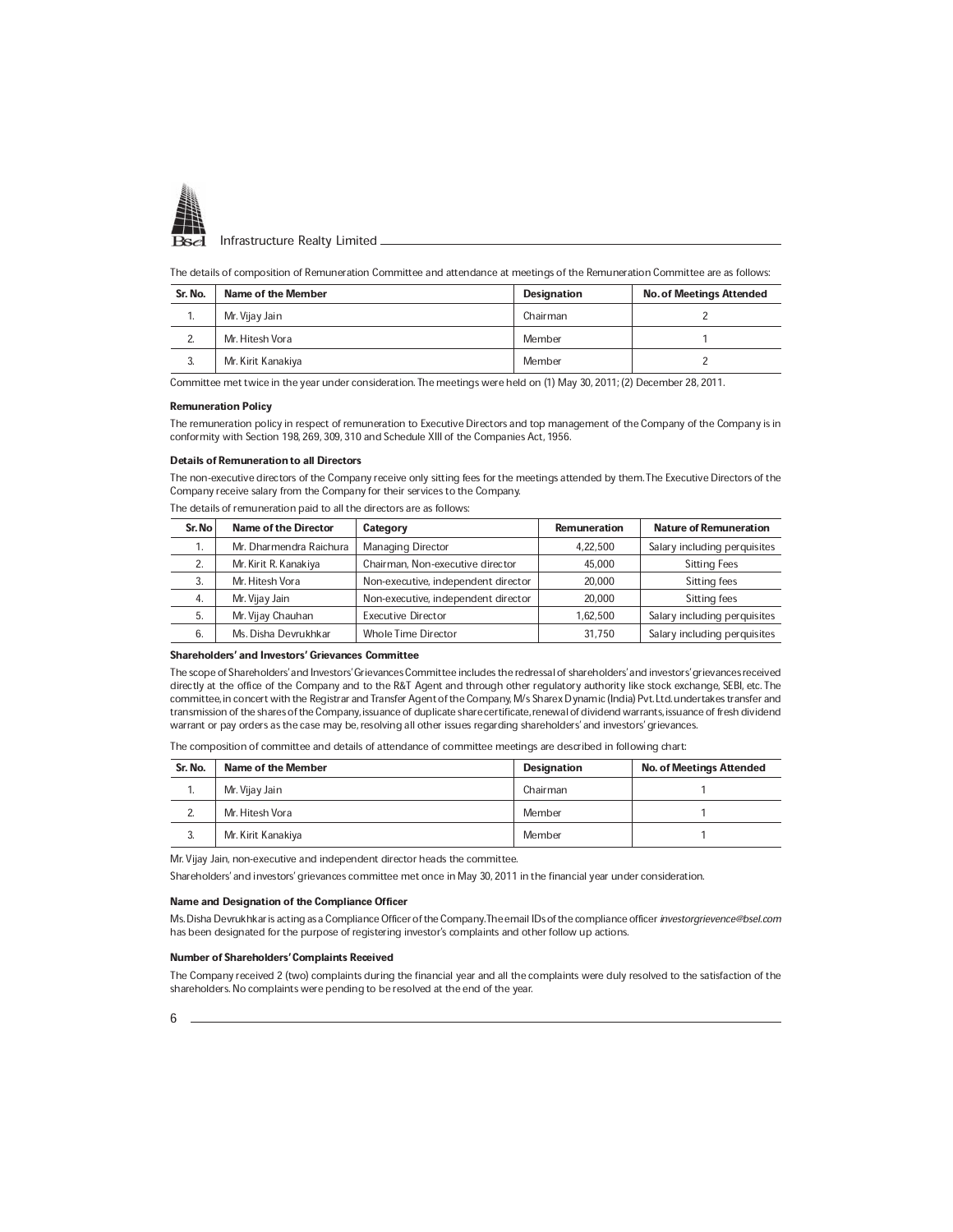#### General Body Meeting

Location and Time of the Last 3 Annual General Meetings

| <b>Financial Year</b> | Venue                                                 | Day and Date                  | Time     | <b>No. of Special</b><br><b>Resolutions</b> |
|-----------------------|-------------------------------------------------------|-------------------------------|----------|---------------------------------------------|
| 2008-2009             | Hotel Abbott, Sector 2, Vashi,<br>Navi Mumbai 400 703 | Wednesday, September 23, 2009 | 10.30 AM | <b>NIL</b>                                  |
| 2009-2010             | Hotel Abbott, Sector 2, Vashi,<br>Navi Mumbai 400 703 | Thursday, September 30, 2010  | 09.30 AM | NIL                                         |
| 2010-2011             | Hotel Abbott, Sector 2, Vashi,<br>Navi Mumbai 400 703 | Friday, September 30, 2011    | 10.00 AM | 1 (One)                                     |

- Details of special resolutions passed at last 3 AGMs are provided in the chart above.
- No special resolution has been passed through postal ballot during year under consideration.
- The Company does not propose any special resolution to be passed through postal ballot.

#### **Disclosures**

#### Disclosures on materially significant related party transactions that may have potential conflict with the interest of the Company

As per the Listing Agreement, the Company needs to disclose the transactions in which its promoters, directors or the management, their subsidiaries or relatives have potential conflict of interest.

Details of such materially significant transactions are forming part of the accounts in accordance with the provisions of Accounting Standard 18.

#### Details of non-compliance by the Company, penalties, and strictures imposed on the Company by stock exchange, SEBI or any other statutory authority in the past 3 Years

There are no penalties or any strictures imposed on the Company by Stock Exchanges or SEBI or any other statutory authorities in any matter related to capital markets during the last three years.

#### Code of Conduct:

The code of conduct of the Company sets out the policies, procedures, ethics and standards as to the Board as well as top management of the Company. The code of conduct laid down for Board and management of the Company has been made available on website of the Company www.bsel.com.

All the directors and senior managers have affirmed compliance of code of conduct laid down. The declaration to that effect is forming part of CEO and CFO certification given at the end of this corporate governance report.

#### Policy for Prohibition of Insider Trading:

SEBI (Prohibition of Insider Trading) Regulations, 1992 strictly forbids the trading in Company's securities, by directors and specified employees of the Company, on the basis of unpublished price sensitive information regarding affairs of the Company. The Company's policy is to preserve the confidentiality and prevent misuse of unpublished price sensitive information.

All disclosures, as required by these regulations, have been made from time to time and the Company has complied with the requirements of these regulations.

#### Means of Communication

#### Newspapers wherein Financial Results normally published

During the Financial year ended on March 31, 2012, the Quarterly Financial Results of the Company and Half yearly Assets and Liability Statement were published in all India editions of "Business Standard" and "Mumbai Lakshadeep".

17th Annual Report 2011-2012 7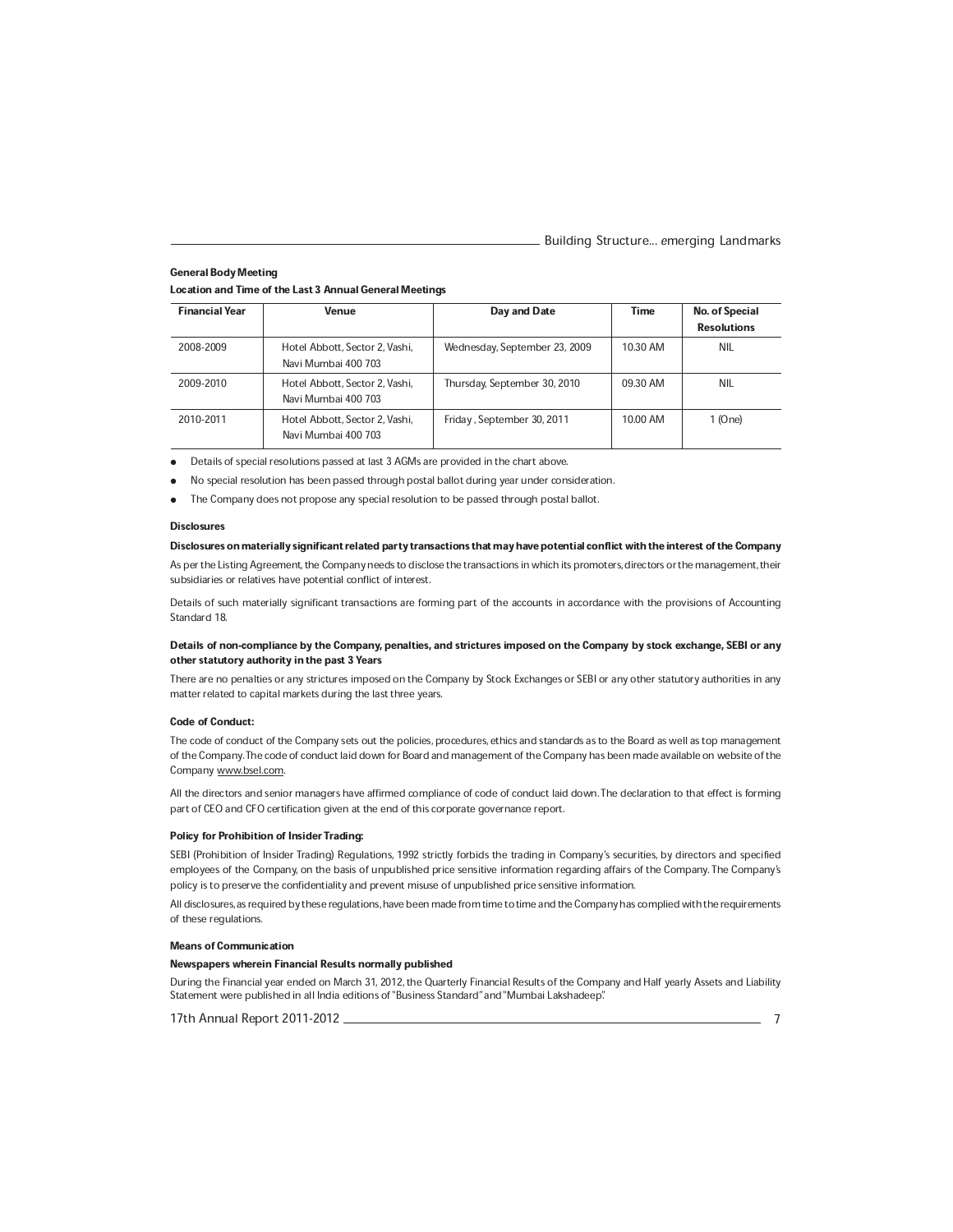

## Any Website Where Displayed

The results, presentations and all other official news releases are displayed at the Companies' website: www.bsel.com alongwith the websites of the Stock Exchanges: www.bseindia.com and www.nseindia.com.

| <b>General Shareholder Information</b> |                                                             |
|----------------------------------------|-------------------------------------------------------------|
| Date, Time of AGM                      | Friday, September 28, 2012 at 9.30 A.M.                     |
| <b>Venue of AGM</b>                    | Hotel Abbott, Sector 2, Vashi, Navi Mumbai - 400 703.       |
| <b>Financial Year</b>                  | 2011-2012                                                   |
| Date of Book Closure                   | Wednesday, September 26, 2012 to Friday, September 28, 2012 |
| Listing on Stock Exchange              |                                                             |
| <b>Listing of Equity Shares</b>        | Bombay Stock Exchange Limited (BSE)                         |
|                                        | National Stock Exchange of India Limited (NSE)              |
| - Stock Code                           | BSE: 532123                                                 |
|                                        | <b>NSE: BSELINFRA</b>                                       |
| <b>Listing of GDR's</b>                | Luxembourg Stock Exchange                                   |
| - Stock Code of GDR's                  | US11776M1009                                                |
| - Security Type                        | <b>BSELinfr GDR ne</b>                                      |
|                                        |                                                             |

Market Price Data: High, Low during each month during the last financial year

| <b>Month</b>    | <b>BSE</b> |      |               | <b>NSE</b> |      |              |
|-----------------|------------|------|---------------|------------|------|--------------|
|                 | High       | Low  | <b>Sensex</b> | High       | Low  | <b>Nifty</b> |
| April 11        | 7.95       | 5.38 | 19136         | 8.10       | 5.40 | 5911         |
| May             | 6.47       | 4.91 | 18503         | 6.30       | 5.00 | 5701         |
| June            | 5.70       | 4.40 | 18846         | 5.70       | 4.30 | 5647         |
| July            | 5.23       | 4.45 | 18197         | 5.40       | 4.40 | 5729         |
| August          | 4.70       | 3.19 | 16677         | 4.75       | 3.20 | 5517         |
| September       | 4.51       | 3.40 | 16454         | 4.55       | 3.05 | 5153         |
| <b>October</b>  | 4.00       | 3.17 | 17705         | 4.25       | 3.05 | 5361         |
| <b>November</b> | 4.32       | 2.75 | 16123         | 3.75       | 2.80 | 5289         |
| <b>December</b> | 3.50       | 2.51 | 15455         | 3.40       | 2.60 | 5063         |
| January 12      | 4.58       | 2.70 | 17194         | 4.60       | 2.70 | 5205         |
| February        | 4.43       | 3.57 | 17753         | 4.30       | 3.60 | 5607         |
| <b>March</b>    | 4.04       | 2.86 | 17404         | 4.05       | 2.90 | 5464         |

#### Registrar and Transfer Agents

Sharex Dynamic (India) Pvt. Ltd. Unit no. 1, Luthra Industrial Premises, Safed Pool, Andheri - Kurla Road, Andheri (E), Mumbai - 400 072 Telephone No. (022) 2851 5606/5644 7 Fax: (022) 2851 2885

 $\sim$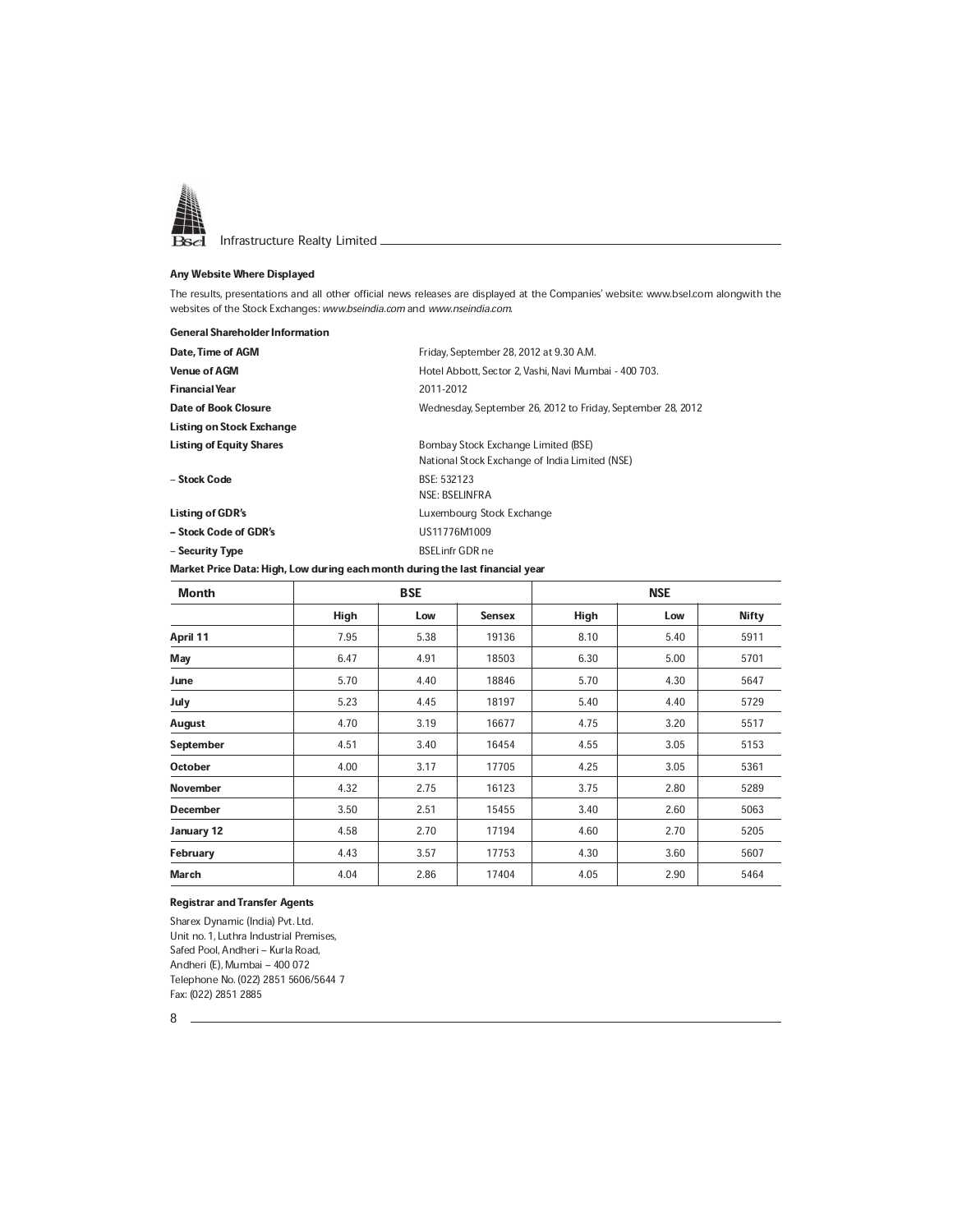## Share Transfer System

The Company has delegated its powers to effect the transfer of shares to its Registrar and Share Transfer Agents of the Company M/s. Sharex Dynamic (India) Pvt. Ltd.

| <b>Shares</b>    | No. of Holders | % of Holders | <b>Total Shares</b> | % of Shareholding |
|------------------|----------------|--------------|---------------------|-------------------|
| <b>UPTO 100</b>  | 18.277         | 32.27        | 13.18.924           | 1.60              |
| 101 TO 200       | 8.934          | 15.77        | 16.57.373           | 2.01              |
| 201 TO 500       | 12.686         | 22.40        | 50,21,297           | 6.08              |
| 501 TO 1000      | 7.860          | 13.88        | 67.82.759           | 8.21              |
| 1001 TO 5000     | 7.241          | 12.78        | 1,68,04,692         | 20.34             |
| 5001 TO 10000    | 910            | 1.61         | 68.49.432           | 8.29              |
| 10001 TO 100000  | 677            | 1.20         | 1.69.65.430         | 20.54             |
| 100001 AND ABOVE | 56             | 0.10         | 2.72.16.933         | 32.94             |
| <b>TOTAL</b>     | 56.641         | 100.00       | 8,26,16,840         | 100.00            |

## Distribution of Shareholding as on March 31, 2012

#### Shareholding Pattern as on March 31, 2012

| Sr.       | <b>Category of Shareholder</b>                                                                | No. of<br><b>Shareholders</b> | <b>Total No.</b><br>of Shares | No. of<br><b>Shares</b> in<br><b>Demat</b> | % of Total<br>No. of Shares |
|-----------|-----------------------------------------------------------------------------------------------|-------------------------------|-------------------------------|--------------------------------------------|-----------------------------|
| Α.        | <b>Promoter Shareholding</b>                                                                  |                               |                               |                                            |                             |
|           | Individuals/HUF                                                                               | 4                             | 77.87.860                     | 77.87.860                                  | 9.43                        |
|           | <b>Bodies Corporate</b>                                                                       | 9                             | 99.52.108                     | 99.52.108                                  | 12.05                       |
|           | <b>Total Promoter Shareholding</b>                                                            | 13                            | 1,77,39,968                   | 1,77,39,968                                | 21.48                       |
| <b>B.</b> | <b>Public Shareholding</b>                                                                    |                               |                               |                                            |                             |
|           | 1.<br><b>Institutions</b>                                                                     |                               |                               |                                            |                             |
|           | Financial Institutions / Banks                                                                | $\overline{2}$                | 190                           | 10 <sup>1</sup>                            | 0.00                        |
|           | Venture Capital Funds                                                                         | 1                             | 500                           | 500                                        | 0.00                        |
|           | Foreign Institutional Investors                                                               | 1                             | 3,000                         | 3,000                                      | 0.00                        |
|           | Sub-Total (B)(1)                                                                              | 4                             | 3,690                         | 3.510                                      | 0.00                        |
|           | 2.<br><b>Non-institutions</b>                                                                 |                               |                               |                                            |                             |
|           | <b>Bodies Corporate</b>                                                                       | 665                           | 75,77,939                     | 75,76,679                                  | 9.17                        |
|           | <b>Individuals</b>                                                                            | 55,574                        | 5.25.04.081                   | 5,24,07,199                                | 63.55                       |
|           | Other                                                                                         | 384                           | 29,54,692                     | 29,54,532                                  | 3.58                        |
|           | Sub-Total (B)(2)                                                                              | 56,623                        | 6,30,36,712                   | 6,29,38,410                                | 76.30                       |
|           | (B)<br>Total Public Shareholding (B)(1)+(B)(2)                                                | 56,627                        | 6,30,40,402                   | 6,29,41,920                                | 76.30                       |
| (C)       | <b>Shares Held by Custodians and Against</b><br>which Depository Receipts have<br>been Issued | 1                             | 18,36,470                     | 18,36,470                                  | 2.22                        |
|           | GRAND TOTAL (A)+(B)+(C)                                                                       | 56,641                        | 8,26,16,840                   | 8,25,18,358                                | 100.00                      |

\* Promoters' shareholding in the Company is free from all/ any lien, encumbrance or pledge.

17th Annual Report 2011-2012 9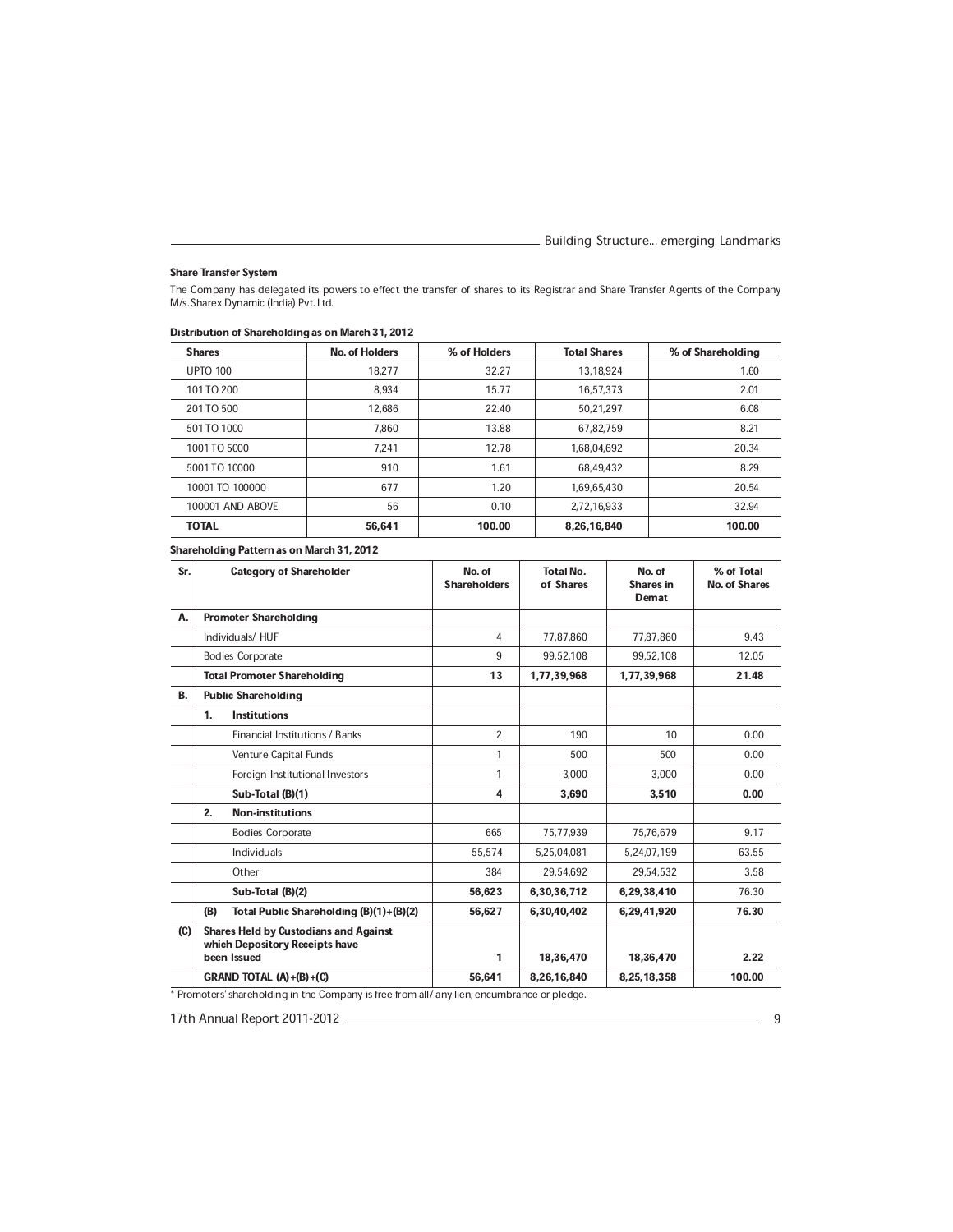

#### Dematerialization of Shares:-

The equity shares of the Company are traded in electronic form. As on March 31, 2012 a total of 82,518,358 equity shares or 99.88% of the total paid up equity capital were held in electronic form with National Securities Depository Limited (NSDL) and Central Depository Services (India) Limited (CDSL). All the demat requests were generally processed and confirmed within 7 days of receipt.

#### Demat ISIN in NSDL and CDSL for Equity Shares -

INE395A01016

#### Outstanding GDR's / ADR's Warrants or Any Convertible Instruments

As on March 31, 2012 the total number of outstanding GDR's was 183,647 wherein each GDR represents 10 underlying equity shares.

#### Registered Office

The Registered office of the Company has been shifted to 737, 7th Floor, The Bombay Oil Seeds and Oil Exchange Premises Co.op. Society Ltd., The Commodity Exchange, Plot No. 2, 3 & 4, Sector 19, Vashi, Navi Mumbai - 400 705 w.e.f. June 16, 2011 from the old address G - 101, 2<sup>nd</sup> Floor, Tower No. 7, International Infotech Park, Vashi Railway Station Complex, Vashi, Navi Mumbai – 400 705.

Thus the Address of Registered Office and Address of Correspondence with BSEL stands as 737, 7th Floor, The Bombay Oil Seeds and Oil Exchange Premises Co.op. Society Ltd. , The Commodity Exchange, Plot No. 2, 3 & 4, Sector 19, Vashi, Navi Mumbai ± 400 705.

#### Secretarial Audit Report

As stipulated by the Securities and Exchange Board of India, Secretarial Audits have been carried out, by a firm of Practising Chartered Accountant, to reconcile the total admitted capital with National Securities Depository Limited (NSDL) and Central Depository Services (India) Limited (CDSL) and the total issued and listed capital. This audit is carried out every quarter and the report thereon is submitted to the stock exchanges and is also placed before the board of directors. The audit, inter alia, confirms that the total listed and paid-up capital of the Company is in agreement with the aggregate of the total number of shares in dematerialized form (held with NSDL and CDSL) and total number of shares in physical form.

#### Declaration under Clause 49(I)(D) of the Listing Agreement for compliance with the Code of Conduct

As per the requirements of Clause 49 of the Listing Agreement with the Stock Exchanges, the Company has laid down a Code of Conduct for its Board of Directors and Senior Management.

For and on behalf of the Board

**Date: August 14, 2012** 

Sd/-<br>**Disha Devrukhkar** Place : Navi Mumbai Disha Devrukhkar<br>
Disha Devrukhkar<br>
Disha Devrukhkar<br>
Disha Devrukhkar

10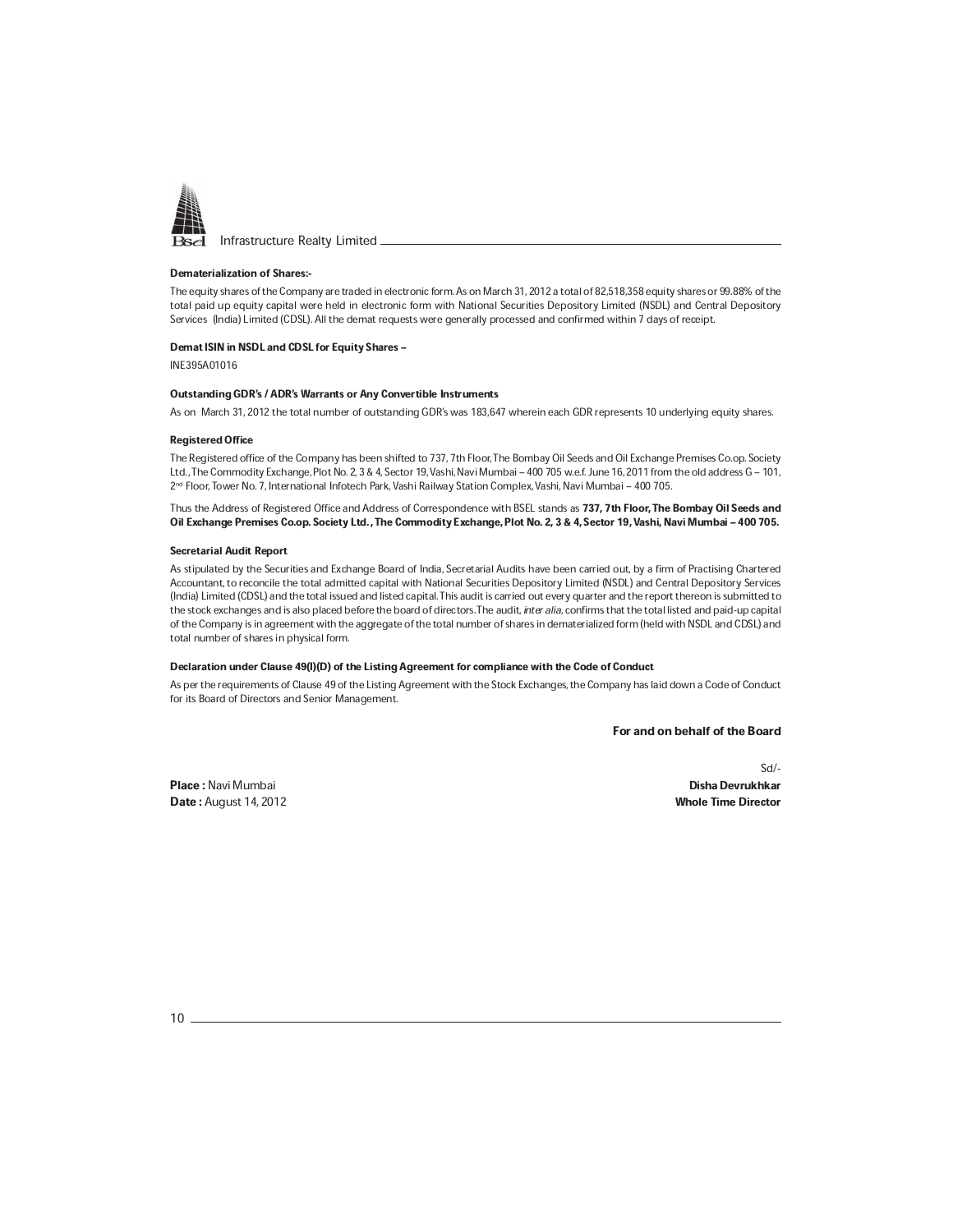|                |                                        |                                                     |                                                 | (Amount in K)                                  |
|----------------|----------------------------------------|-----------------------------------------------------|-------------------------------------------------|------------------------------------------------|
| Sr.<br>No.     | <b>Name of the Subsidiary</b>          | <b>BSEL Infrastructure</b><br><b>Realty FZE</b>     | <b>BSEL Infrastructure</b><br>Realty Sdn. Bhd.  | <b>BSEL Waterfront</b><br>Sdn. Bhd.            |
| $\mathbf{1}$   | <b>Reporting Currency</b>              | <b>AED</b>                                          | <b>MYR</b>                                      | <b>MYR</b>                                     |
| 2              | Exchange Rate as on March 31, 2012     | 14.11                                               | 16.90                                           | 16.90                                          |
| 3              | Share Capital                          | 423,432,000                                         | 1,690,310                                       | 33,806,200                                     |
| 4              | Reserves & Surplus                     | (787, 854, 135)                                     | (2,088,868)                                     | (119,892,759)                                  |
| 5              | <b>Total Assets</b>                    | 5,257,649,215                                       | 33,811,271                                      | 5,071                                          |
| 6              | Total Liabilities (other than 3 and 4) | 5,622,071,351                                       | 34,209,829                                      | 86,091,630                                     |
| $\overline{7}$ | Investments other than in subsidiary   | 15,138,668                                          | <b>NIL</b>                                      | <b>NIL</b>                                     |
| 8              | Name of the Holding Company            | <b>BSEL Infrastructure</b><br><b>Realty Limited</b> | <b>BSEL Infrastructure</b><br><b>Realty FZE</b> | <b>BSEL Infrastructure</b><br>Realty Sdn. Bhd. |
| 9              | % of Holding                           | 100%                                                | 100%                                            | 100%                                           |
| 10             | Sale and other income                  | (214, 401, 406)                                     | <b>NIL</b>                                      | <b>NIL</b>                                     |
| 11             | Profit / (loss) before Tax             | (2,646,130,154)                                     | (1,295,944)                                     | (119,001,931)                                  |
| 12             | Provision for Tax                      | <b>NIL</b>                                          | <b>NIL</b>                                      | <b>NIL</b>                                     |
| 13             | Profit / (loss) after Tax              | (2,646,130,154)                                     | (1, 295, 944)                                   | (119,001,931)                                  |
| 14             | Dividend                               | <b>NIL</b>                                          | <b>NIL</b>                                      | <b>NIL</b>                                     |

#### STATEMENT PURSUANT TO SECTION 212 OF THE COMPANIES ACT, 1956 RELATING TO SUBSIDIARY  $(\Lambda_{\text{mount in}})$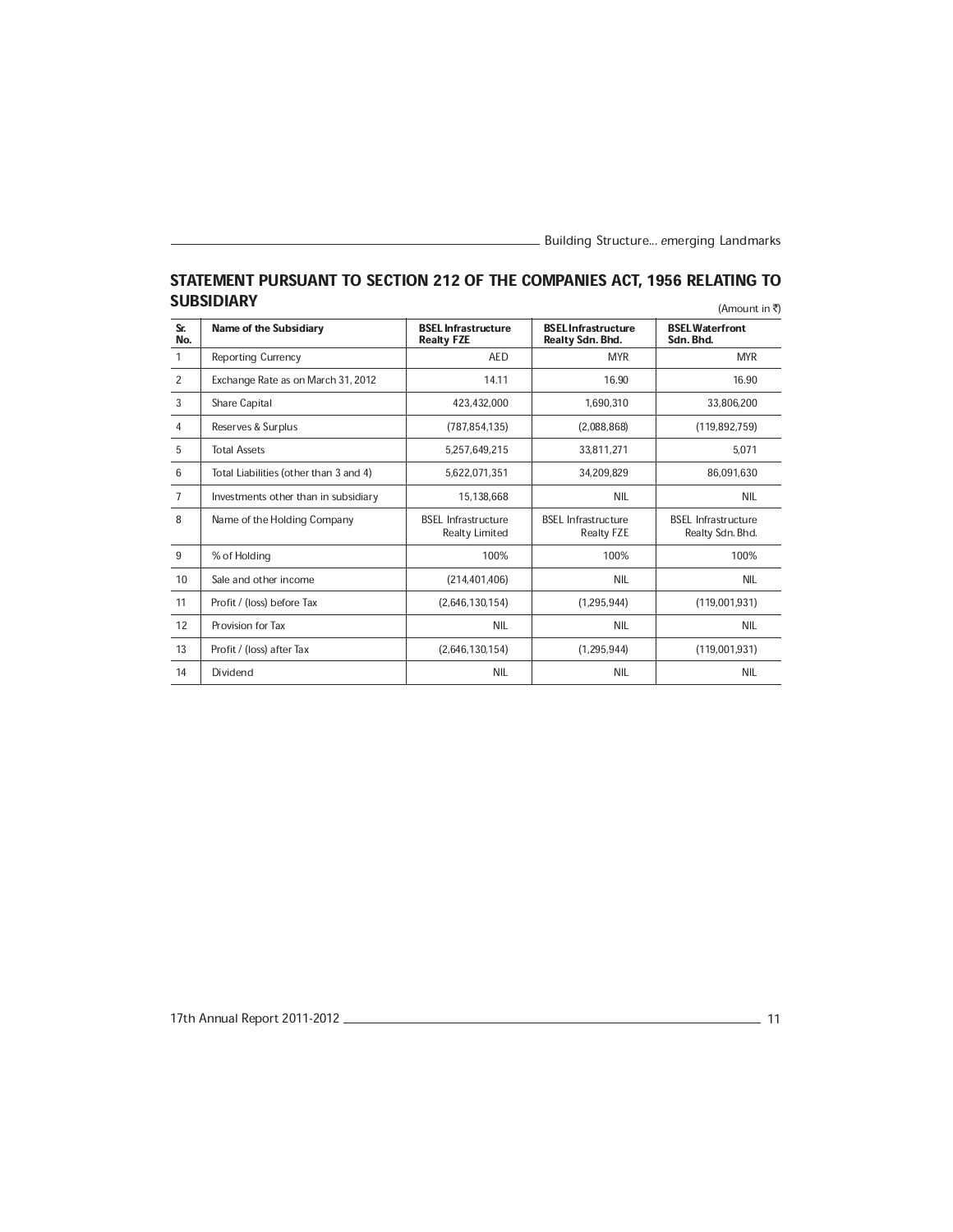

## CERTIFICATE BY CHIEF EXECUTIVE OFFICER (CEO) & CHIEF FINANCIAL OFFICER (CFO) OF THE COMPANY

WE, DISHA DEVRUKHKAR, CHIEF EXECUTIVE OFFICER AND VIJAY CHAUHAN, CHIEF FINANCIAL OFFICER OF BSEL INFRASTRUCTURE REALTY LIMITED, TO THE BEST OF OUR KNOWLEDGE AND BELIEF, CERTIFY THAT:

- a. We have reviewed the balance sheet and profit and loss account (stand alone and consolidated) along with all its schedules and notes on accounts, as well as the cash flow statement and the directors report;
- b. Based on our knowledge and information, these statements do not contain any untrue statement of a material fact or omit to state a material fact necessary to make the statements made, in light of circumstances under which such statements were made, not misleading with respect to the statements made;
- c. Based on our knowledge and information, the financial statements, and other financial information included in this report , present in all, material respects, a true and fair view of Company's affairs, the financial condition, result of operations and cash flows of the Company as of, and for, the periods presented in this report and are in compliance with the existing Accounting Standards and/or applicable laws and regulations;
- d. To the best of our knowledge and belief, no transactions entered into by the Company during the year are fraudulent, illegal or violative of the Company's code of conduct.
- e. We are responsible for establishing and maintaining disclosure controls and procedure and internal controls over the financial reporting of the Company and have also disclosed to the auditors and the Audit Committee, deficiencies in the design or operation of internal controls, if any, and what we have done or propose to do to rectify these;
- f. We have also disclosed to the auditors as well as the Audit Committee, instances of significant fraud, if any, that involve management or employees having a significant role in the Company's internal control systems; and
- g. We have indicated to the auditors, the Audit Committee and in the notes to the accounts, whether or not there were any significant changes in internal control and / or accounting policies during the year.

|                     | Sd/-             | Sd/-          |
|---------------------|------------------|---------------|
| Place : Navi Mumbai | Disha Devrukhkar | Vijay Chauhan |
| Date: May 30, 2012  | (CEO)            | (CFO)         |

## AUDITORS' CERTIFICATE TO THE MEMBERS OF THE COMPANY ON COMPLIANCE OF THE CONDITIONS OF CLAUSE 49 OF THE LISTING AGREEMENT (CORPORATE GOVERNANCE) FOR THE YEAR ENDED MARCH 31, 2012

We have examined the compliance of conditions of corporate governance by BSEL Infrastructure Realty Limited, for the year ended as at 31st March, 2012, as stipulated in clause 49 of the Listing Agreement of the Company with the Stock Exchanges.

The compliance of conditions of corporate governance is the responsibility of the management. Our examination was limited to procedures and implementation thereof, adopted by the Company for ensuring the compliance of the conditions of the corporate governance. It is neither an audit nor an expression of opinion on the financial statements of the Company.

In our opinion and to the best of our information and according to the explanations given to us, we certify that the Company has complied with the conditions of corporate governance as stipulated in the above mentioned Listing Agreement.

We state that no investor grievances are pending for a year exceeding one month against the Company as per the records maintained by the shareholder / investors grievance committee.

We further state that such compliance is neither an assurance as to the future viability of the Company nor the efficiency or effectiveness with which the management has conducted the affairs of the Company.

For RAJU & PRASAD

Chartered Accountants

Sd/- CA. Avinash T. Jain Partner Membership No: 41689

Place : Mumbai Date : August 14, 2012

 $12<sub>-</sub>$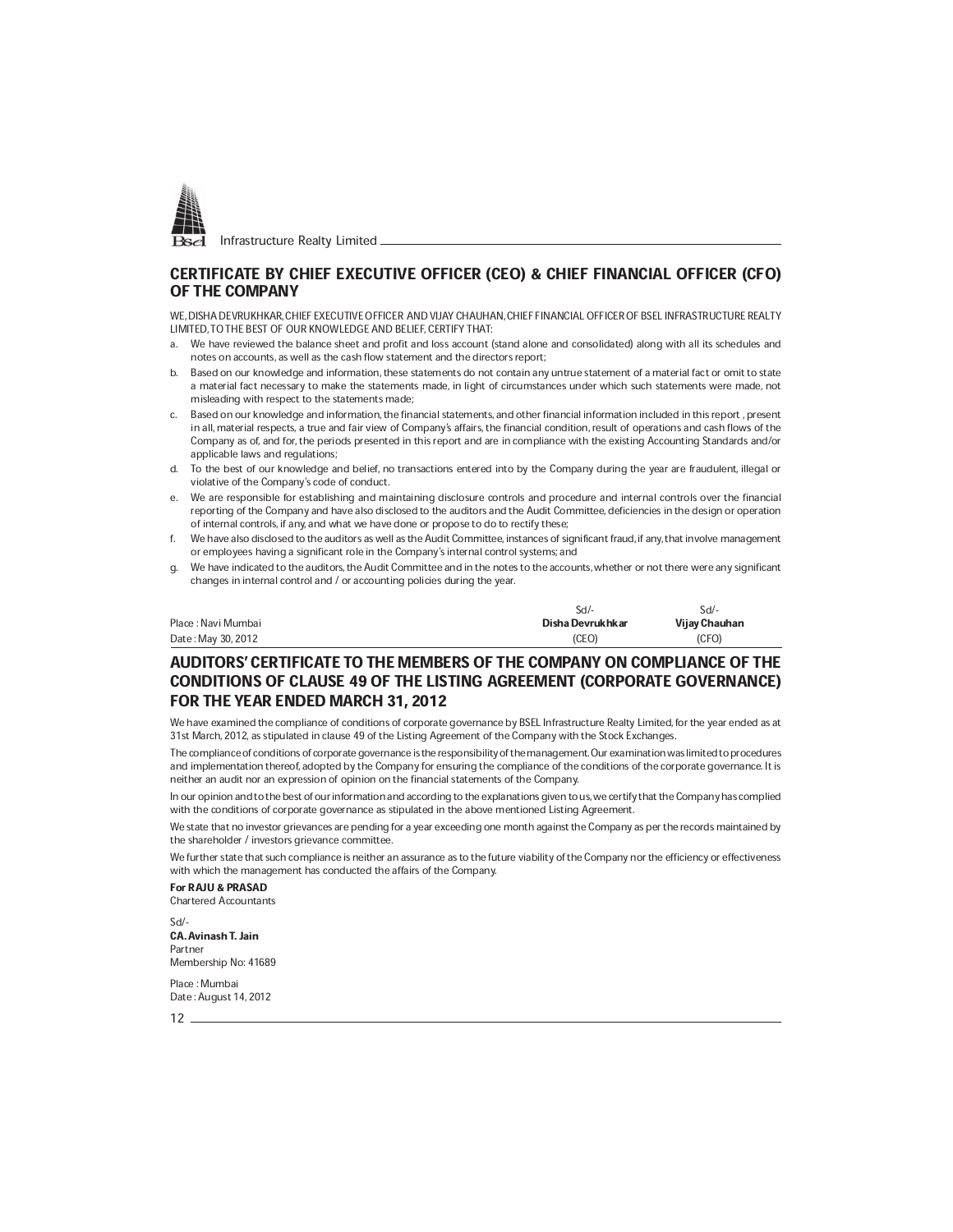## AUDITORS' REPORT

#### To the Members of

### BSEL INFRASTRUCTURE REALTY LIMITED

- 1. We have audited the attached Balance Sheet of BSEL Infrastructure Realty Limited as at 31st March, 2012 and also the Profit & Loss Account and the Cash Flow Statement for the year ended on that date annexed thereto. These financial statements are the responsibility of the Company's management. Our responsibility is to express an opinion on these financial statements based on our audit.
- 2. We have conducted our audit in accordance with auditing standards generally accepted in India. Those standards require that we plan and perform the audit to obtain reasonable assurance about whether the financial statements are free of material misstatement. An audit includes examining, on a test basis, evidence supporting the amounts and disclosures in the financial statements. An audit also includes assessing the accounting principles used and significant estimates made by management, as well as evaluating the overall financial statement presentation. We believe that our audit provides a reasonable basis for our opinion.
- 3. As required by the Companies (Auditor's Report) Order, 2003 as amended by Companies (Auditor's Report) (Amendment) Order, 2004 (together the `Order') issued by the Central Government of India in terms of sub-section (4A) of Section 227 of The Companies Act, 1956 of India (the `Act') and on the basis of such checks of the books and record of the Company as we considered appropriate and according to the information and explanations given to us, we give in the Annexure a statement on the matters specified in paragraphs 4 and 5 of the said Order.
- 4. Further to our comments in the Annexure referred to above, we report that :
	- I. We have obtained all the information and explanations, which to the best of our knowledge and belief were necessary for the purpose of our audit.
	- II. In our opinion, proper books of accounts as required by law have been kept by the Company so far as appears from our examination of those books.
	- III. The Balance Sheet, Profit & Loss Account and Cash Flow Statement dealt with by this report are in agreement with the books of account.
	- IV. In our opinion, the Balance Sheet, Profit & Loss Account and Cash Flow Statement dealt with by this report comply with the Accounting Standards referred to in sub-section (3C) of Section 211 of the Companies Act, 1956.
	- V. On the basis of the written representation received from the Directors, as on March 31, 2012, and taken on record by the Board of Directors, we report that none of the Director is disqualified as on March 31, 2012 from being appointed as a Director in terms of clause (g) of sub-section (1) of section 274 of the Companies Act, 1956.
	- VI. In our opinion and to the best of our information and according to the explanations given to us, the said accounts give the information required by the Companies Act, 1956, in the manner so required and give a true and fair view and are in conformity with the accounting principles generally accepted in India.
		- (a) In the case of the Balance Sheet, of the state of affairs of the Company as at 31st March, 2012.
		- (b) In the case of the Profit & Loss account, of the Loss for the year ended on that date; and
		- (c) In the case of Cash Flow Statement, of the Cash Flows for the year ended on that date.

#### For RAJU & PRASAD

Chartered Accountants FRN NO. 003475 S

Sd/- CA. Avinash T. Jain Partner Membership No. 41689

Place : Mumbai Date : 30.05.2012

17th Annual Report 2011-2012 13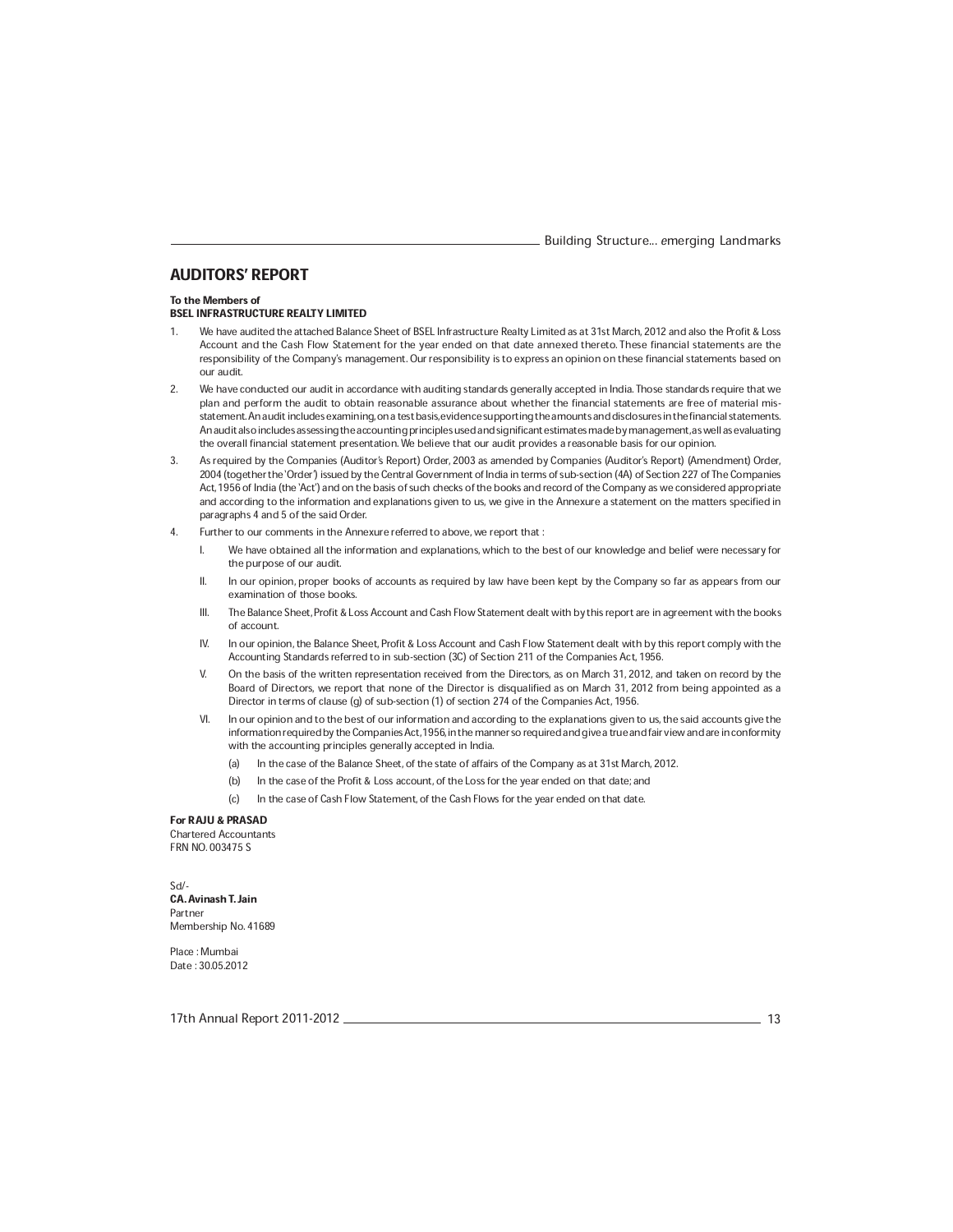

## ANNEXURE REFERRED TO IN PARAGRAPH 3 OF OUR REPORT OF EVEN DATE

- I. (a) The Company has maintained proper records showing full particulars including quantitative details and situation of fixed assets.
	- (b) Physical verification has been conducted by the management at reasonable intervals in respect of finished goods, stores, spare parts and raw materials. The discrepancies noted during the physical verification were not material.
	- (c) Fixed assets disposed off during the year were not substantial and therefore do not affect the going concern assumption.
- II. (a) The management has conducted physical verification of inventory at reasonable intervals during the year.
	- (b) The procedures of physical verification of inventory followed by the management are reasonable and adequate in relation to the size of the Company and the nature of its business.
	- (c) The Company is maintaining proper records of inventory and no material discrepancies were noticed on physical verification.
- III. (a) The Company has not granted secured or unsecured loans to the company which is covered in the register maintained under section 301 of the Act.
	- (b) The Company has not granted interest free loan to the parties covered in the register maintained under section 301 of The Companies Act, 1956, hence the comment on the rate of interest and terms and conditions thereon is not required.
	- (c) The Company has not granted secured or unsecured loans to companies, firms or other parties covered in the register maintained under section 301 of the Act, and there is no repayment schedule prescribed, hence the comment on the receipt of the principal and interest thereon is not required.
	- (d) The Company has not granted secured or unsecured loans to Companies, Firms or other parties covered in the register maintained under section 301 of the Act, and there is no overdue amount which is more than rupees one lakh, hence the comment on the overdue amount is not required.
	- (e) The Company has not taken secured/unsecured loans from the Company covered in the register maintained under section 301 of the Companies Act, 1956.
	- (f) The Company has not taken interest free loan from the parties covered in the register maintained under section 301 of The Companies Act, 1956, hence the comment on the rate of interest and terms and conditions thereon is not required.
	- (g) The Company has no outstanding secured or unsecured loans to the Companies covered in the register maintained under section 301 of the Companies Act, 1956.
- IV. In our opinion and according to the information and explanations given to us, there are adequate internal control procedures commensurate with the size of the Company and the nature of its business, for the purchase of inventory and fixed assets and for the sale of goods and services. During the course of our audit, no major weakness has been noticed in the internal controls in respect of these areas.
- V. (a) According to the information and explanations given to us, we are of the opinion that particulars of the contracts or agreements that need to be entered have been so entered in the registers required to be maintained under that section.
	- (b) In our opinion and according to the information and explanations given to us, the transactions made in pursuance of such contracts or agreements have been made at price which is reasonable having regard to the prevailing market price at relevant time.
- VI. According to the given information and explanation given to us, the Company has not accepted any deposits from the public in terms of section 58A and 58AA or any other relevant provision of the Act and the rules framed thereunder, therefore provision of clause 4 (vi) of the order are not applicable.
- VII. In our opinion, the Company has an internal audit system, commensurate with its size and the nature of its business.
- VIII. The Central Government has not prescribed maintenance of cost records by the Company under section 209 (1) (d) of the Act.
- IX. (a) According to the information and explanations given to us and records of the Company examined by us, the Company is regular in depositing with appropriate authorities undisputed statutory dues including Provident Fund, Investor Education Protection Fund, Employees State Insurance, Income Tax, Sales Tax, Wealth Tax, Service Tax, Custom Duty, Excise Duty, Cess and other material statutory dues applicable to it. According to the information and explanations given to us, no undisputed amounts payable in respect of Income Tax, Wealth Tax, Sales Tax, Service Tax, Customs Duty, Excise Duty and Cess is outstanding at the year end for a year of more than six months from the date they became payable.
- 14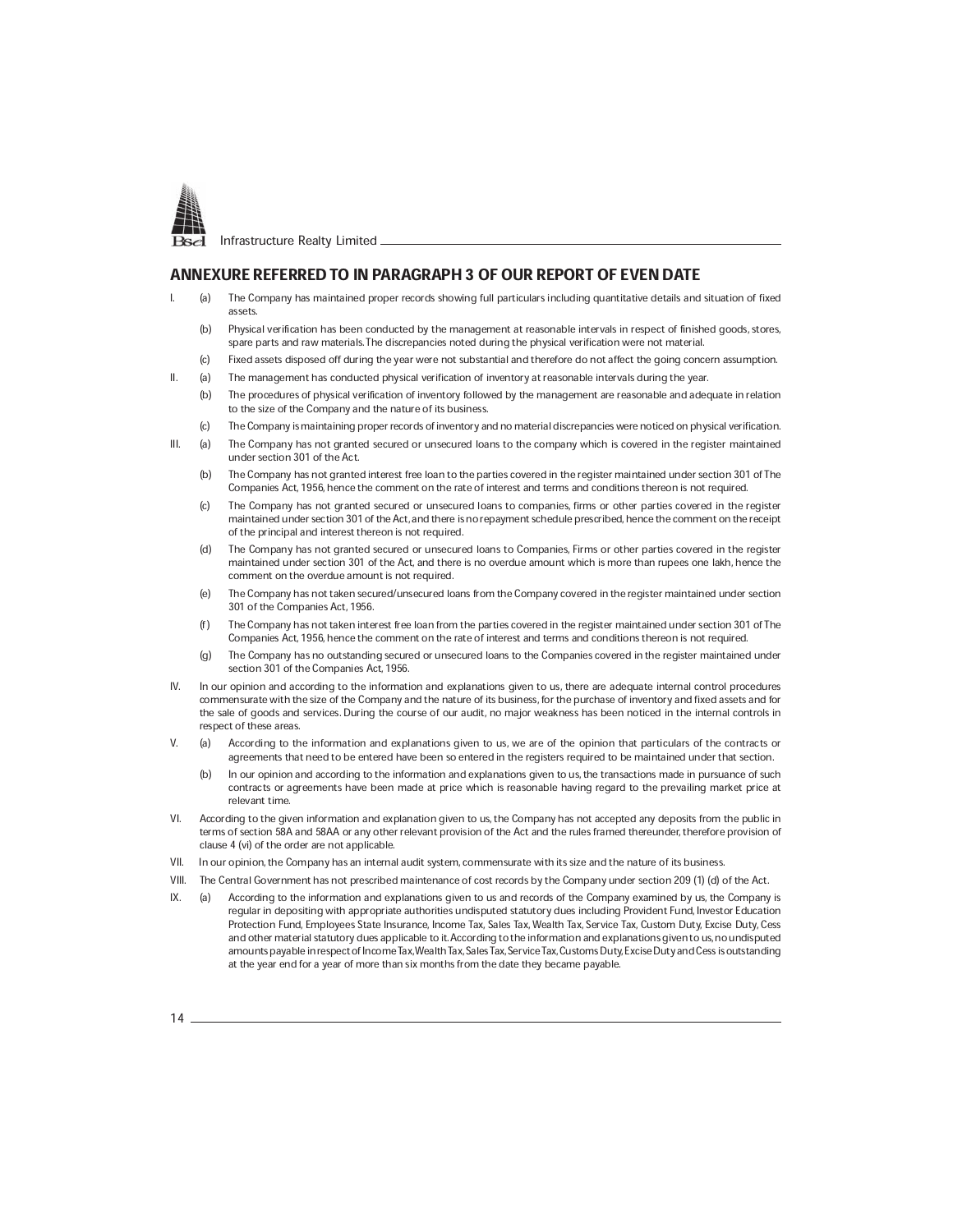(b) According to the information and explanations given to us, there are no dues of Sales Tax, Customs Duty, Wealth Tax, Excise Duty, Service Tax and Cess which have not been deposited on account of any dispute. However, the demand of are as under.

| Name of the statute      | <b>Nature of Dues</b> | Amount           | <b>Period to which</b><br>the amount relates | Forum where dispute<br>is pending       |
|--------------------------|-----------------------|------------------|----------------------------------------------|-----------------------------------------|
| The Income Tax Act. 1961 | Demand for Tax        | Rs. 26.424.532/- | AY 2001-02                                   | CIT(Appeal)                             |
| The Income Tax Act. 1961 | Demand for Tax        | Rs. 6.070.321/-  | AY 2006-07                                   | Rectification under<br>Sec 154 Pending. |
| The Income Tax Act. 1961 | Demand for Tax        | Rs. 25.230.340/- | AY 2009-10                                   | Rectification under<br>Sec 154 Pending. |

X. The Company has no accumulated losses at the end of the financial year. The Company has incurred cash losses in the current financial year as well as incurred cash losses in the immediately preceding financial year.

- XI. Based on our audit procedures and on the information and explanation given by the management, we are of the opinion that the Company has not defaulted in repayment of dues to financial institution, bank or debenture holders.
- XII. According to the information and explanations given to us and based on the documents and records produced to us, the Company has not granted loans and advances on the basis of security by way of pledge of shares, debentures and other securities.
- XIII. In our opinion, the Company is not a chit fund or a nidhi/mutual benefit fund/society. Therefore, the provisions of clause 4 (xiii) of The Companies (Auditor's Report) Order, 2003 as amended by Companies (Auditor's Report) (Amendment) Order, 2004 (together the `Order') are not applicable to the Company.
- XIV. In our opinion, the Company is dealing in or trading in shares, securities, debentures and other investments and proper records have been maintained of the transactions and contracts and timely entries have been made therein. The shares, securities, debentures and other securities have been held by the company, in its own name.
- XV. To best of our knowledge and belief and according to the information and explanation given to us, in our opinion, the terms and conditions on which the Company has given guarantee for loans taken by others from banks or financial institutions are not prejudicial to the interest of the Company.
- XVI. There are no term loans outstanding from any Financial Institution from the beginning of the financial year. .
- XVII. According to the information and explanations given to us and on an overall examination of the Balance Sheet of the Company, we report that no funds have been raised on short term basis.
- XVIII. According to information and explanations given to us, the Company has not made any preferential allotment of shares to the parties and Companies covered in register maintained under section 301 of the Act.
- XIX. The Company did not have any debentures during the year.
- XX. The Company has not raised any funds by way of public issue during the financial year.
- XXI. According to the information and explanations given to us, no fraud on or by the Company has been noticed or reported during the course of our audit.

For RAJU & PRASAD Chartered Accountants

FRN NO. 003475 S

Sd/- CA. Avinash T. Jain Partner Membership No. 41689

Place : Mumbai Date: 30.05.2012

17th Annual Report 2011-2012 15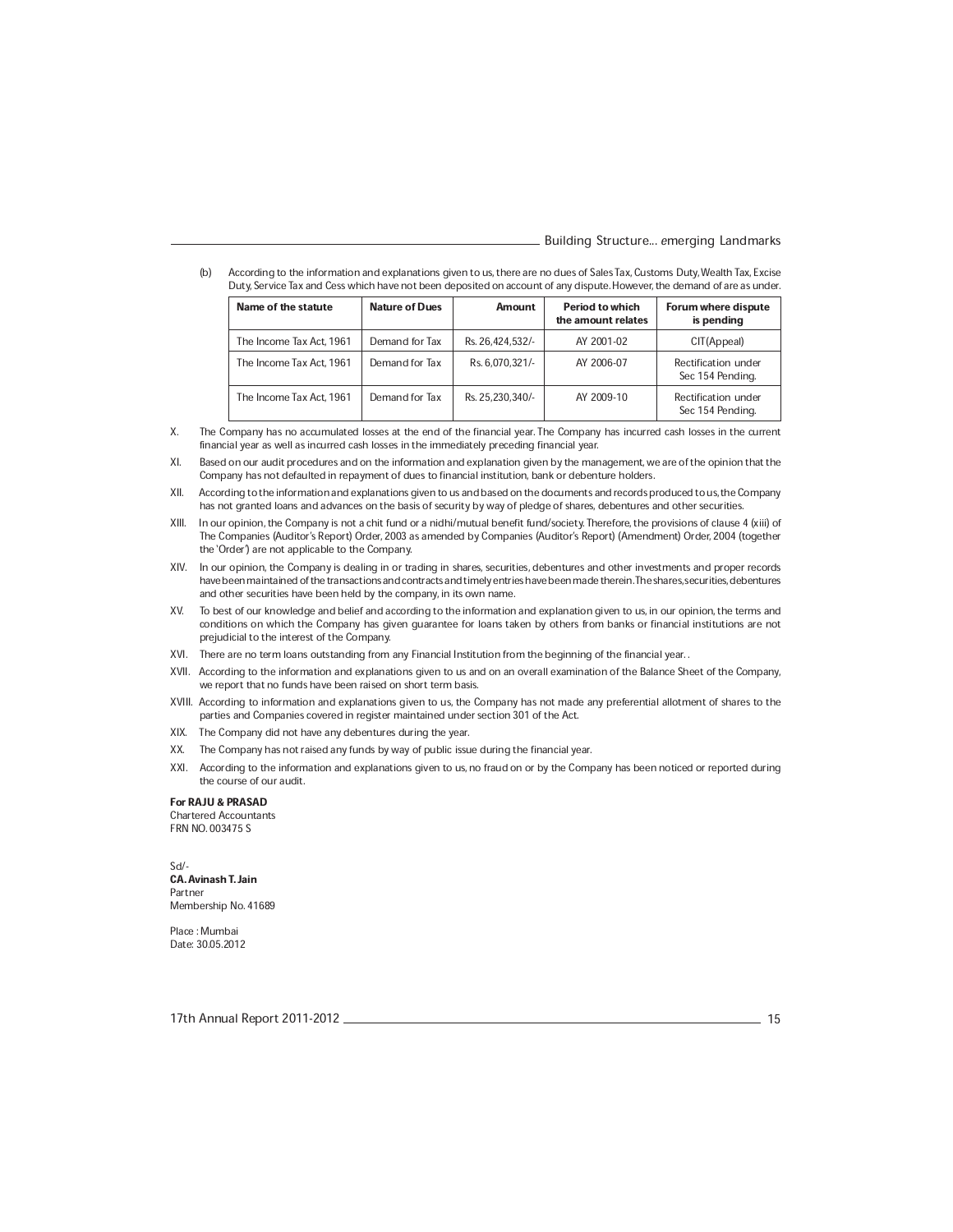

## BALANCE SHEET AS AT 31<sup>ST</sup> MARCH, 2012

(All Figures in  $\overline{\tau}$ ) SI. No. Particulars and the current Vear Current Year Previous Year Previous Year Previous Year Previous Year<br>No. 2011-12 2010-11 2011-12 I. EQUITY AND LIABILITIES<br>1 Shareholders' Funds Shareholders' Funds (a) Share Capital 2 826,168,400 826,168,400 826,168,400 826,168,400 826,168,400 826,168,400 826,168,400 826,168,400 826,168,400 826,168,400 826,168,400 826,168,400 826,168,400 826,168,400 826,168,400 826,168,400 826,177,59 (b) Reserves and Surplus (c) Money received against share warrants 2 Share application money pending allotment<br>3 Non-Current Liabilities **Non-Current Liabilities** (a) Long-term borrowings – and the set of the set of the set of the set of the set of the set of the set of the set of the set of the set of the set of the set of the set of the set of the set of the set of the set of the (b) Deferred tax liabilities (Net)  $-$ <br>
(c) Other long-term liabilities  $-$ (c) Other long-term liabilities (d) Long-term provisions 4 Current Liabilities (a) Short-term borrowings (a) Short-term borrowings (a) Short-term borrowings (a)  $4$  1,950,000 1,950,000 1,950,000 1,950,000 1,950,000 1,950,000 1,950,000 1,950,000 1,950,000 1,950,000 1,950,000 1,950,000 1,950,000 1,950, (b) Trade Payables (b) Trade Payables (c) Other Current liabilities (c) 0ther Current liabilities (c) 0ther Current liabilities (c) 0ther Current liabilities (c) 0ther Current liabilities (c) 0ther Current liabilities (c) (c) Other Current liabilities 1.6 of the contract of the current liabilities 6 6,004,875<br>
Short-term provisions 1.501,669 6,005,548 (d) Short-term provisions TOTAL-EQUITY AND LIABILITIES 4,225,006,649 3,849,691,613 II. ASSETS **Non-current assets** (a) Fixed assets (i) Tangible assets 8 24,857,463 19,787,444  $\overline{a}$  19,787,444  $\overline{b}$ (ii) Intangible assets Ð Ð (iii) Capital work-in-progress (iv) Intangible assets under development  $\equiv$  $\equiv$ (b) Non-current investment 100 in the state of the state of the state of the state of the state of the state of the state of the state of the state of the state of the state of the state of the state of the state of the st — Deferred tax assets (net)  $-$ <br>
Long-term loans and advances  $-$  0  $-$  0  $2,928,353,757$   $2,559,088,126$ (d) Long-term loans and advances 10 10 2,928,353,757 2,559,088,126<br>
(e) Other non-current assets 10 2,928,353,757 19,015,497 11 19,619,108 19,015,497 (e) Other non-current assets **2 Current assets**<br>(a) **Current inv** (a) Current investment  $\begin{array}{ccc} - & - \\ \hline \end{array}$ <br>
(b) Inventories 463,812,411 (b) Inventories 2012,411 12 464,364,910 463,812,411 (c) Trade receivables 13 205,043,368 205,126,052 (d) Cash and cash equivalents  $\frac{37,810}{14}$  87,810,194 135,437,763 (e) Short-term loans & advances 15 17,000,000 20,750,000<br>
(f) Other current assets 16 16 141,571 782,004 (f) Other current assets 16  $\frac{441,571}{4,225,006,649}$  782,004<br>TOTAL ASSETS  $\frac{782,004}{3,849,691,613}$ TOTAL ASSETS **4,225,006,649** 3,849,691,613 NOTES TO THE ACCOUNTS 1 to 23

As per our Report of Even Date

#### For RAJU & PRASAD For BSEL INFRASTRUCTURE REALTY LIMITED

| <b>Chartered Accountants</b>                                            |                                                     |                                               |
|-------------------------------------------------------------------------|-----------------------------------------------------|-----------------------------------------------|
| $Sd$ -<br><b>CA. Avinash T. Jain</b><br>Partner<br>Membership No. 41689 | $Sd$ -<br>Disha R Devrukhkar<br>Whole-Time Director | $Sd$ -<br><b>Kirit R Kanakiya</b><br>Director |
| Place: Mumbai<br>Date: 30.05.2012<br>16                                 |                                                     |                                               |
|                                                                         |                                                     |                                               |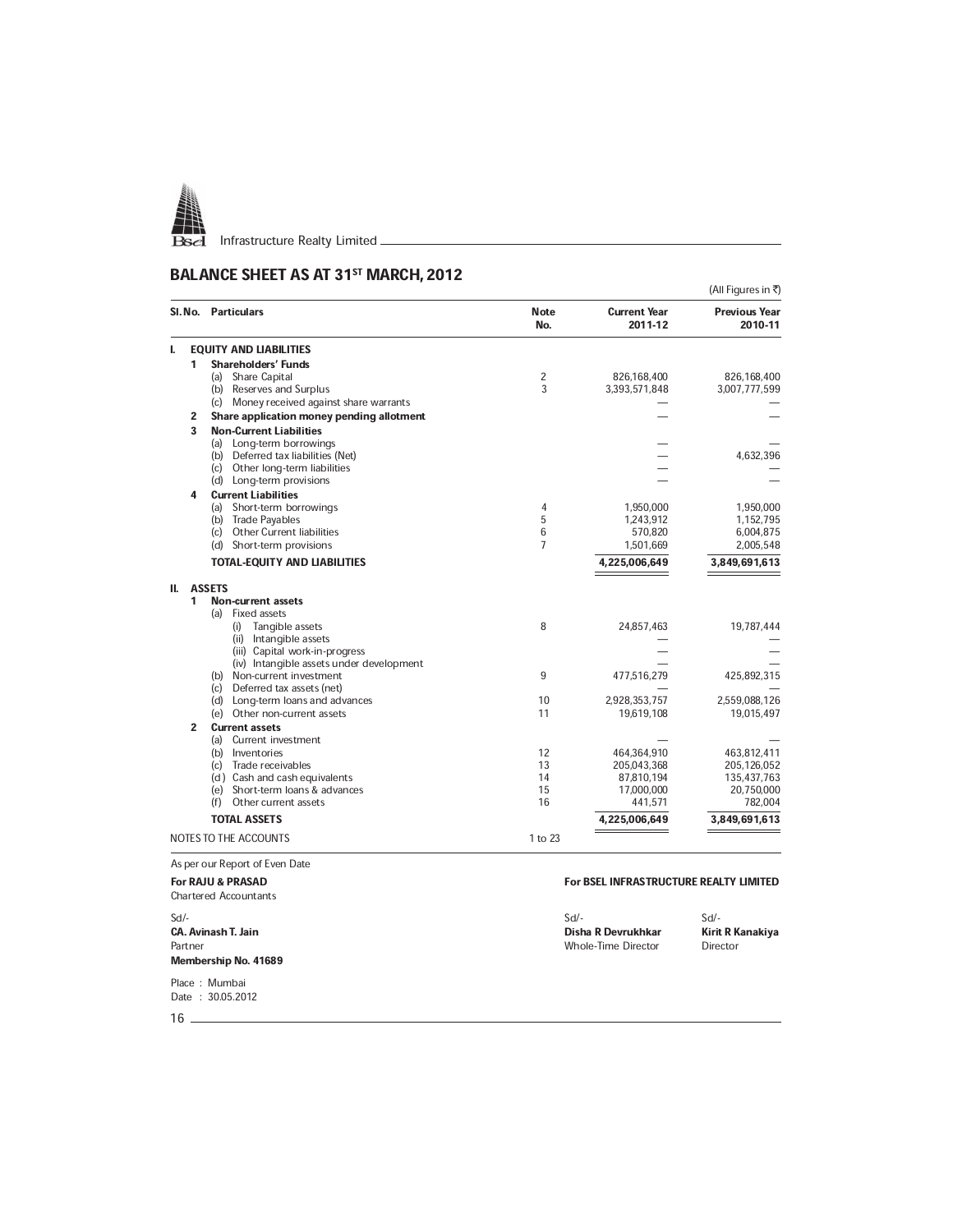## PROFIT & LOSS FOR THE YEAR ENDED 31ST MARCH, 2012

|    |                                                                         |                    |                                               | (All Figures in ₹)              |
|----|-------------------------------------------------------------------------|--------------------|-----------------------------------------------|---------------------------------|
|    | SI. No. Particulars                                                     | <b>Note</b><br>No. | <b>Current Year</b><br>2011-12                | <b>Previous Year</b><br>2010-11 |
| L. | <b>Revenue from operations</b>                                          |                    |                                               |                                 |
|    | Other operative Revenues                                                | 17                 | 13,794,014                                    | 11,052,034                      |
| Ш. | Other Income                                                            | 18                 | 7,295,260                                     | 3,463,816                       |
| Ш. | <b>Total Revenues (I+II)</b>                                            |                    | 21,089,273                                    | 14,515,850                      |
|    | IV. Expenses:                                                           |                    |                                               |                                 |
|    | Cost of Materials consumed<br>a.                                        | 19                 | 4,927,196                                     | 4,308,954                       |
|    | b.<br>Purchase of Stock in trade                                        |                    |                                               |                                 |
|    | Changes in inventories of finished goods,<br>C.                         |                    |                                               |                                 |
|    | work-in-progress and stock-in-trade                                     | 20                 | (552,500)                                     |                                 |
|    | Employee benefits expenses<br>d.<br>Finance cost<br>e.                  |                    | 5,143,078                                     | 4,954,273                       |
|    | f.<br>Depreciation and amortization expenses                            | 8                  | 1,047,405                                     | 916,442                         |
|    | <b>Bad Debts</b><br>g.                                                  |                    | 30,000,000                                    |                                 |
|    | <b>Other Expenses</b><br>h.                                             | 21                 | 11,191,840                                    | 21,564,998                      |
|    | <b>Total Expenses</b>                                                   |                    | 51,757,019                                    | 31,744,667                      |
| v  | Profit before exceptional and extra-ordinary items and tax (III-IV)     |                    | (30,667,745)                                  | (17, 228, 817)                  |
| VI | <b>Exceptional Items</b>                                                |                    |                                               |                                 |
|    | VII Profit before extra-ordinary items and tax (V-VI)                   |                    | (30,667,745)                                  | (17, 228, 817)                  |
|    | VIII Extraordinary Items                                                | 22                 | 1,249,683                                     | 4,475,082                       |
| IX | Profit/(Loss) before tax (VII-VIII)                                     |                    | (31, 917, 428)                                | (21, 703, 899)                  |
| X  | <b>Tax Expenses</b>                                                     |                    |                                               |                                 |
|    | <b>Current Tax</b>                                                      |                    |                                               |                                 |
|    | Deferred Tax Liability/(Assets)                                         |                    | (4,632,396)                                   | 3,729,033                       |
|    | XI Profit /(Loss) for the period from continuing operations (IX-X)      |                    | (27, 285, 032)                                | (25, 432, 932)                  |
|    | XII Profit / (Loss) from discontinuing operations                       |                    |                                               |                                 |
|    | XIII Tax expenses of discontinuing operations                           |                    |                                               |                                 |
|    | XIV Profit /(Loss) from discontinuing operations (after tax )(XII-XIII) |                    |                                               |                                 |
|    | XV Profit /(Loss) for the period (XI-XIV)                               |                    | (27, 285, 032)                                | (25, 432, 932)                  |
|    | XVI Earning per equity share:                                           |                    |                                               |                                 |
|    | (1) Basic                                                               |                    | (0.33)                                        | (0.31)                          |
|    | (1) Diluted                                                             |                    | (0.33)                                        | (0.31)                          |
|    | NOTES FORMING PART OF FINANICAL STATEMENT                               | 1 to 23            |                                               |                                 |
|    | As per our Report of Even Date                                          |                    |                                               |                                 |
|    | <b>For RAJU &amp; PRASAD</b><br><b>Chartered Accountants</b>            |                    | <b>For BSEL INFRASTRUCTURE REALTY LIMITED</b> |                                 |
|    |                                                                         |                    |                                               |                                 |
| Sd |                                                                         |                    | $Sd$ -                                        | $Sd$ -                          |
|    | <b>CA. Avinash T. Jain</b>                                              |                    | <b>Disha R Devrukhkar</b>                     | Kirit R Kanakiya                |
|    | Partner<br>Membership No. 41689                                         |                    | <b>Whole-Time Director</b>                    | Director                        |
|    | Place: Mumbai                                                           |                    |                                               |                                 |
|    | Date: 30.05.2012                                                        |                    |                                               |                                 |
|    |                                                                         |                    |                                               |                                 |

17th Annual Report 2011-2012 <u>2014</u> 17th Annual Report 2011-2012 2014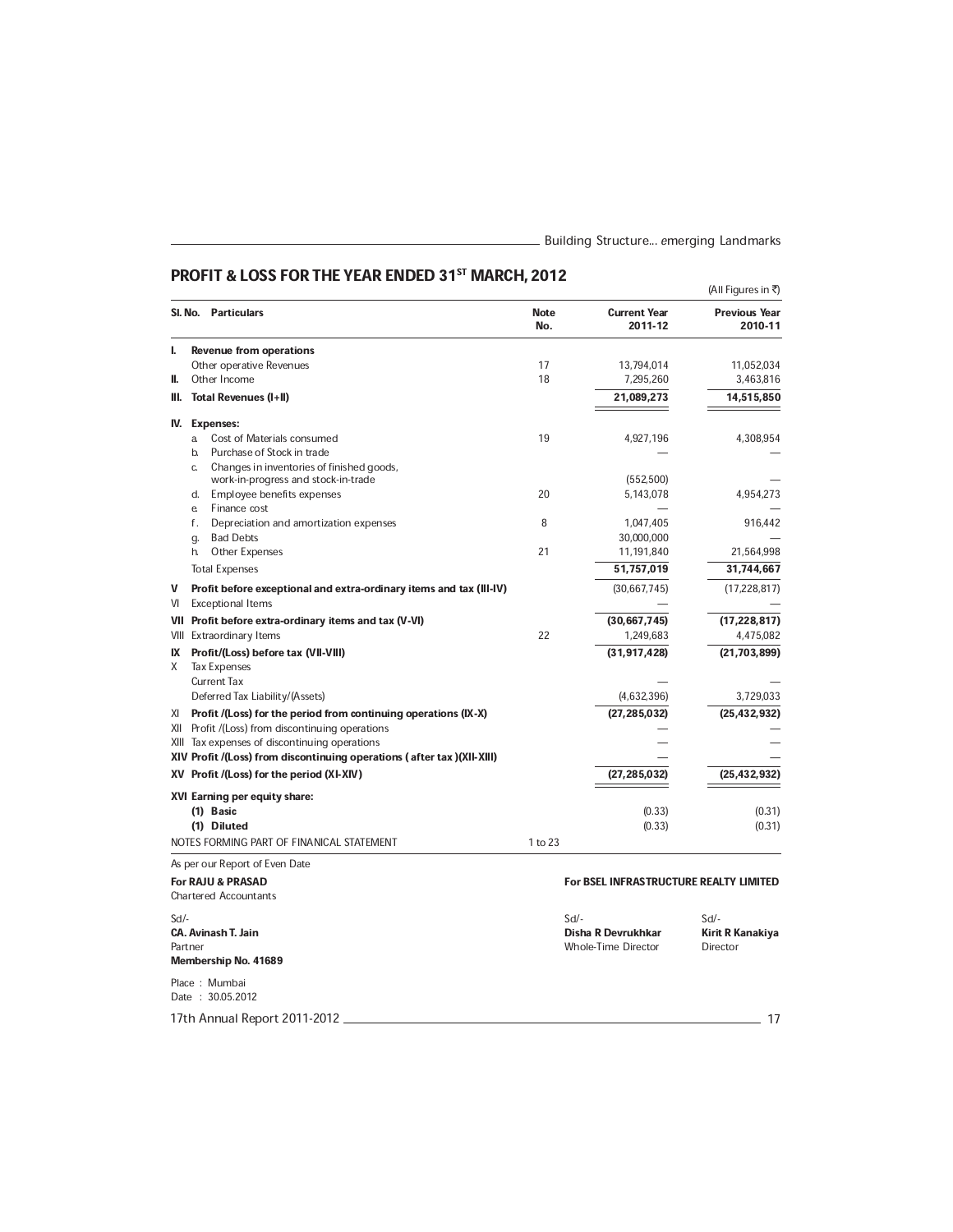

## CASH FLOW STATEMENT FOR THE YEAR ENDED 31ST MARCH, 2012

|    | VAJI I LVIV JIALLIVILIVI I VR ITIL TLAR LIVILLI JT TVIARVIT, ZVTZ |                                | (All Figures in ₹)              |
|----|-------------------------------------------------------------------|--------------------------------|---------------------------------|
|    | <b>Particulars</b>                                                | <b>Current Year</b><br>2011-12 | <b>Previous Year</b><br>2010-11 |
| Α. | <b>CASH FLOW FROM OPERATING ACTIVITIES</b>                        |                                |                                 |
|    | Net profit before tax & extraordinary items                       | (31, 917, 428)                 | (21, 703, 899)                  |
|    | <b>Adjustments for:</b>                                           |                                |                                 |
|    | Depreciation                                                      | 1,047,405                      | 916,442                         |
|    | Other Income                                                      | (7, 295, 260)                  | (3,463,816)                     |
|    | Operating profits before working capital changes                  | (38, 165, 283)                 | (24, 251, 273)                  |
|    | <b>Adjustments for:</b>                                           |                                |                                 |
|    | Trade Receivable                                                  | 82.685                         | 4,705,579                       |
|    | Deposits (Assets) Loans & Advances                                | (365, 778, 808)                | (30, 161, 223)                  |
|    | Inventories                                                       | (552, 499)                     |                                 |
|    | Provision for Tax                                                 |                                |                                 |
|    | Provision for Deferred Tax                                        | 4,632,396                      | (3,729,033)                     |
|    | Trade Payable and other liabilities                               | (10, 479, 213)                 | 5,697,710                       |
|    | Net cash from operating activities                                | (410, 260, 722)                | (47, 738, 240)                  |
| В. | <b>CASH FLOW FROM INVESTING ACTIVITIES</b>                        |                                |                                 |
|    | Foreign Currency Translation Reserve                              | 413,079,281                    | 26,316,138                      |
|    | Sale/(Purchase) of investment                                     | (51,623,964)                   | 18,771,638                      |
|    | Sale/(Purchase) of fixed assets                                   | (6, 117, 424)                  | (1,776,310)                     |
|    | Net cash from investing activities                                | 355,337,893                    | 43.311.466                      |
| C. | <b>CASH FLOW FROM FINANCING ACTIVITIES</b>                        |                                |                                 |
|    | Other Income                                                      | 7.295.260                      | 3,463,816                       |
|    | Net cash from financing activities                                | 7,295,260                      | 3,463,816                       |
|    | Net increase/(decrease) in cash & cash equivalent                 | (47, 627, 569)                 | (962, 959)                      |
|    | Cash & cash equivalent opening balance                            | 135,437,763                    | 136,400,722                     |
|    | Cash & cash equivalent closing balance                            | 87,810,194                     | 135,437,763                     |
|    |                                                                   |                                |                                 |

| <b>For BSEL INFRASTRUCTURE REALTY LIMITED</b> |
|-----------------------------------------------|
|-----------------------------------------------|

|                  | Sd/                 | $Sd$ /-          |
|------------------|---------------------|------------------|
| Place: Mumbai    | Disha R Devrukhkar  | Kirit R Kanakiya |
| Date: 30.05.2012 | Whole-Time Director | Director         |

**AUDITOR'S CERTIFICATE**<br>We have examined the attached Cash Flow Statement of **M/S. BSEL INFRASTRUCTURE REALTY LIMITED,** for the year ended<br>31st March,2012. The statement has been prepared by the Company in accordance with with Stock Exchanges and is based on and in agreement with the corresponding Balance Sheet of the Company covered by our report of even date to the members of the Company. For RAJU & PRASAD

|                  | TUI KAJU & FKAJAD<br><b>Chartered Accountants</b> |
|------------------|---------------------------------------------------|
| Place: Mumbai    | Sd<br><b>CA. Avinash T. Jain</b>                  |
| Date: 30.05.2012 | Partner<br><b>Membership No.41689</b>             |

18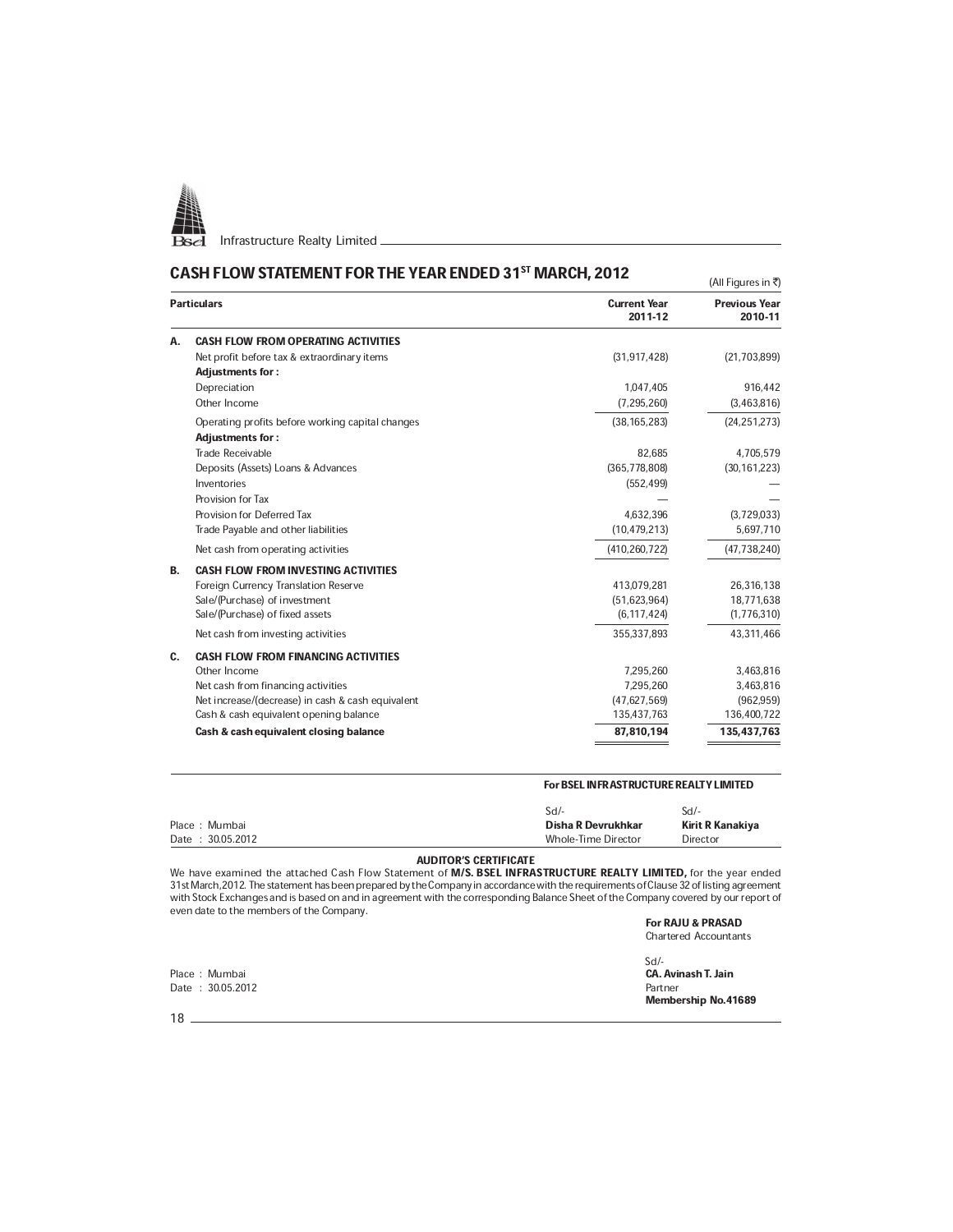## NOTE FORMING PART OF THE BALANCE SHEET AS AT 3<sup>1S</sup>T MARCH, 2012 NOTE : ª2º

SHARE CAPITAL

|    |                                                                                              |                                | ं All Figures in ₹)             |
|----|----------------------------------------------------------------------------------------------|--------------------------------|---------------------------------|
|    | <b>Particulars</b>                                                                           | <b>Current Year</b><br>2011-12 | <b>Previous Year</b><br>2010-11 |
| a. | <b>Authorised Capital</b><br>150,000,000 Equity Shares of ₹10/- each                         | 1,500,000,000                  | 1,500,000,000                   |
| b. | <b>Issued Subscribed and Paid Up</b><br>82,616,840 Equity Shares of ₹10/- each fully paid up | 826.168.400                    | 826,168,400                     |
|    |                                                                                              | 826,168,400                    | 826,168,400                     |
| c. | Par value per Share                                                                          |                                |                                 |
|    | <b>Equity Shares</b>                                                                         | ₹10/-                          | ₹ 10 /-                         |

## d. Reconciliation of the shares outstanding at the beginning and at the end of the reporting period

| <b>Particulars</b>                              |               | <b>Equity Shares</b>                       |               |             |
|-------------------------------------------------|---------------|--------------------------------------------|---------------|-------------|
|                                                 |               | As at 31 March 2012<br>As at 31 March 2011 |               |             |
|                                                 | <b>Number</b> | Amount                                     | <b>Number</b> | Amount      |
| Shares outstanding at the beginning of the year | 82.616.840    | 826.168.400                                | 82.616.840    | 826.168.400 |
| Shares Issued during the year                   |               |                                            |               |             |
| Shares bought back during the year              |               |                                            |               |             |
| Any other movement (please specify)             |               |                                            |               |             |
| Shares outstanding at the end of the year       | 82.616.840    | 826.168.400                                | 82.616.840    | 826.168.400 |

## e. Shares held by holding/ultimate holding company and/or their subsidiaries/associates

| <b>Particulars</b>                                  | Nature of<br>Relationship    |                   | As at<br>31 March 2012       | As at<br>31 March 2011   |
|-----------------------------------------------------|------------------------------|-------------------|------------------------------|--------------------------|
| <b>Equity Shares</b>                                |                              |                   |                              |                          |
| <b>NA</b>                                           |                              |                   |                              |                          |
| Shareholders holding ordinary shares more than 5% : |                              |                   |                              |                          |
| <b>Particulars</b>                                  |                              |                   | <b>Equity Shares</b>         |                          |
|                                                     | As at 31 March 2012          |                   |                              | As at 31 March 2011      |
| <b>Name of Shareholder</b>                          | No. of<br><b>Shares held</b> | $%$ of<br>Holding | No. of<br><b>Shares held</b> | $%$ of<br><b>Holding</b> |
| Kirit Ramniklal Kanakiya                            | 4.942.180                    | 5.98              | 4.942.180                    | 5.98                     |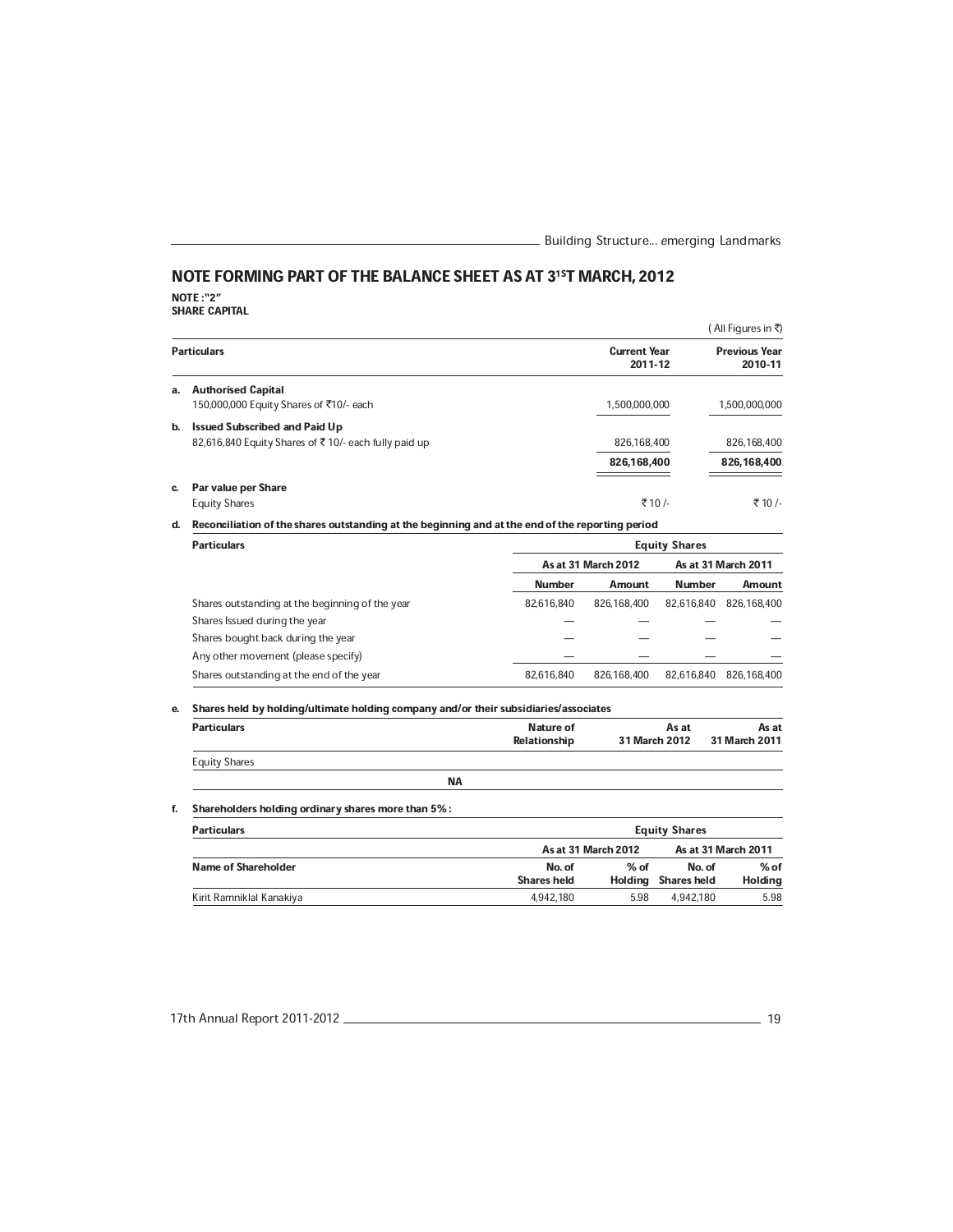

#### NOTE : ª3º RESERVES & SURPLUS

|    |                                                          |                                | (All Figures in ₹)              |
|----|----------------------------------------------------------|--------------------------------|---------------------------------|
|    | <b>Particulars</b>                                       | <b>Current Year</b><br>2011-12 | <b>Previous Year</b><br>2010-11 |
| a. | <b>Capital Reserves for Foreign Currency Translation</b> |                                |                                 |
|    | Opening Balance                                          | 180,846,529                    | 154,530,391                     |
|    | Add: Foreign Currenty Translation Capital Reserve/(Loss) | 413,079,281                    | 26,316,138                      |
|    | Less: Written Back in Current Year                       |                                |                                 |
|    | <b>Closing Balance</b>                                   | 593,925,810                    | 180,846,529                     |
| b. | <b>Securities Premium Account</b>                        |                                |                                 |
|    | Opening Balance                                          | 1,924,752,444                  | 1,924,752,444                   |
|    | Add : Securities premium credited on Share issue         |                                |                                 |
|    | Less: Premium Utilised for various reasons               |                                |                                 |
|    | Premium on Redemption of Debentures                      |                                |                                 |
|    | For Issuing Bonus Shares                                 |                                |                                 |
|    | <b>Closing Balance</b>                                   | 1,924,752,444                  | 1,924,752,444                   |
| C. | <b>General Reserves</b>                                  |                                |                                 |
|    | Opening Balance                                          | 195,570,000                    | 195,570,000                     |
|    | Add: Current Year Transfer                               |                                |                                 |
|    | Less: Written Back in Current Year                       |                                |                                 |
|    | <b>Closing Balance</b>                                   | 195,570,000                    | 195,570,000                     |
| d. | Surplus/(Deficit) in the statement of Profit & Loss      |                                |                                 |
|    | Opening Balance                                          | 706,608,626                    | 732,041,558                     |
|    | Add: Net Profit/(Net Loss) For the current year          | (27, 285, 032)                 | (25, 432, 932)                  |
|    | Add: Transfer from Reserves                              |                                |                                 |
|    | Less: Proposed Dividends                                 |                                |                                 |
|    | Less : Interim Dividends                                 |                                |                                 |
|    | Less: Transfer to Reserves                               |                                |                                 |
|    | <b>Closing Balance</b>                                   | 679,323,594                    | 706,608,626                     |
|    |                                                          | 3,393,571,848                  | 3,007,777,599                   |
|    |                                                          |                                |                                 |

#### NOTE : "4" SHORT TERM BORROWINGS

|    |                                                                                                    |                                | ( All Figures in ₹)             |
|----|----------------------------------------------------------------------------------------------------|--------------------------------|---------------------------------|
|    | <b>Particulars</b>                                                                                 | <b>Current Year</b><br>2011-12 | <b>Previous Year</b><br>2010-11 |
|    | <b>Unsecured</b>                                                                                   |                                |                                 |
| a. | Loans and advances from related parties                                                            |                                |                                 |
|    | Orbit Plastics Pvt. Ltd.<br>(i)<br>(Loan repayable on demand, there is no such repayment schedule) | 1,950,000                      | 1,950,000                       |
|    |                                                                                                    | 1,950,000                      | 1,950,000                       |
|    |                                                                                                    |                                |                                 |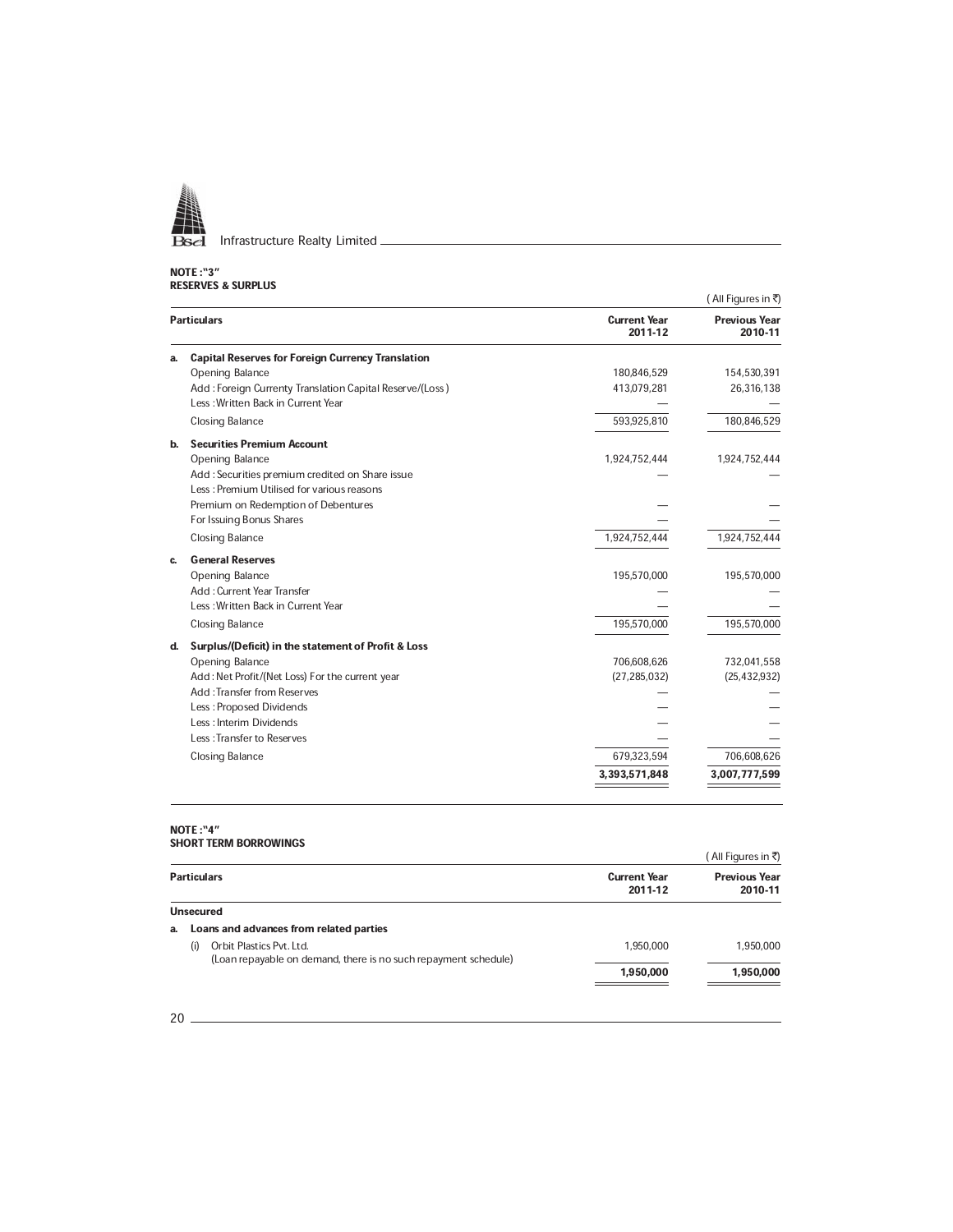#### NOTE : ª5º TRADE PAYABLES

| <b>Current Year</b><br>2011-12 | <b>Particulars</b>    |
|--------------------------------|-----------------------|
| 1,243,912                      | <b>Trade Payables</b> |
| 1,243,912                      |                       |
|                                |                       |
| (All Figures in ₹)             |                       |

#### NOTE : ª6º OTHER CURRENT LIABILITIES

|                                           |                                | (All Figures in ₹)              |
|-------------------------------------------|--------------------------------|---------------------------------|
| <b>Particulars</b>                        | <b>Current Year</b><br>2011-12 | <b>Previous Year</b><br>2010-11 |
| Deposit against various Leased Properties | 50,000                         | 1,870,500                       |
| Deposit for Society Formation             | 178.930                        | 178,930                         |
| Other Liabilities- Advance against sale   | 200,000                        | 3,600,000                       |
| Income Received in Advance                | 134.890                        | 295,446                         |
| Booking Advance - Kevadia                 | 7.000                          | 60,000                          |
|                                           | 570,820                        | 6,004,876                       |

#### **NOTE : "7"** SHORT-TERM PROVISIONS

|                    |                                        |                                | All Figures in ₹)               |
|--------------------|----------------------------------------|--------------------------------|---------------------------------|
| <b>Particulars</b> |                                        | <b>Current Year</b><br>2011-12 | <b>Previous Year</b><br>2010-11 |
| a.                 | Provision for employee benefits        |                                |                                 |
|                    | Salary & Reimbursements                | 322,357                        | 313,437                         |
|                    | Contribution to PF                     | 8,221                          | 13,958                          |
|                    | Gratuity (Funded)                      | 335,596                        | 681,346                         |
|                    |                                        | 666,174                        | 1,008,741                       |
| b.                 | <b>Others (Specify nature)</b>         |                                |                                 |
|                    | <b>TDS Payable</b>                     | 16,411                         | 77,786                          |
|                    | PT / Cess / ST / VAT Payable           | 13,226                         | 251,105                         |
|                    | Provision for Expenses and Liabilities | 805,858                        | 667,916                         |
|                    |                                        | 835,495                        | 996,807                         |
|                    |                                        | 1,501,669                      | 2,005,548                       |
|                    | 17th Annual Report 2011-2012           |                                | 21                              |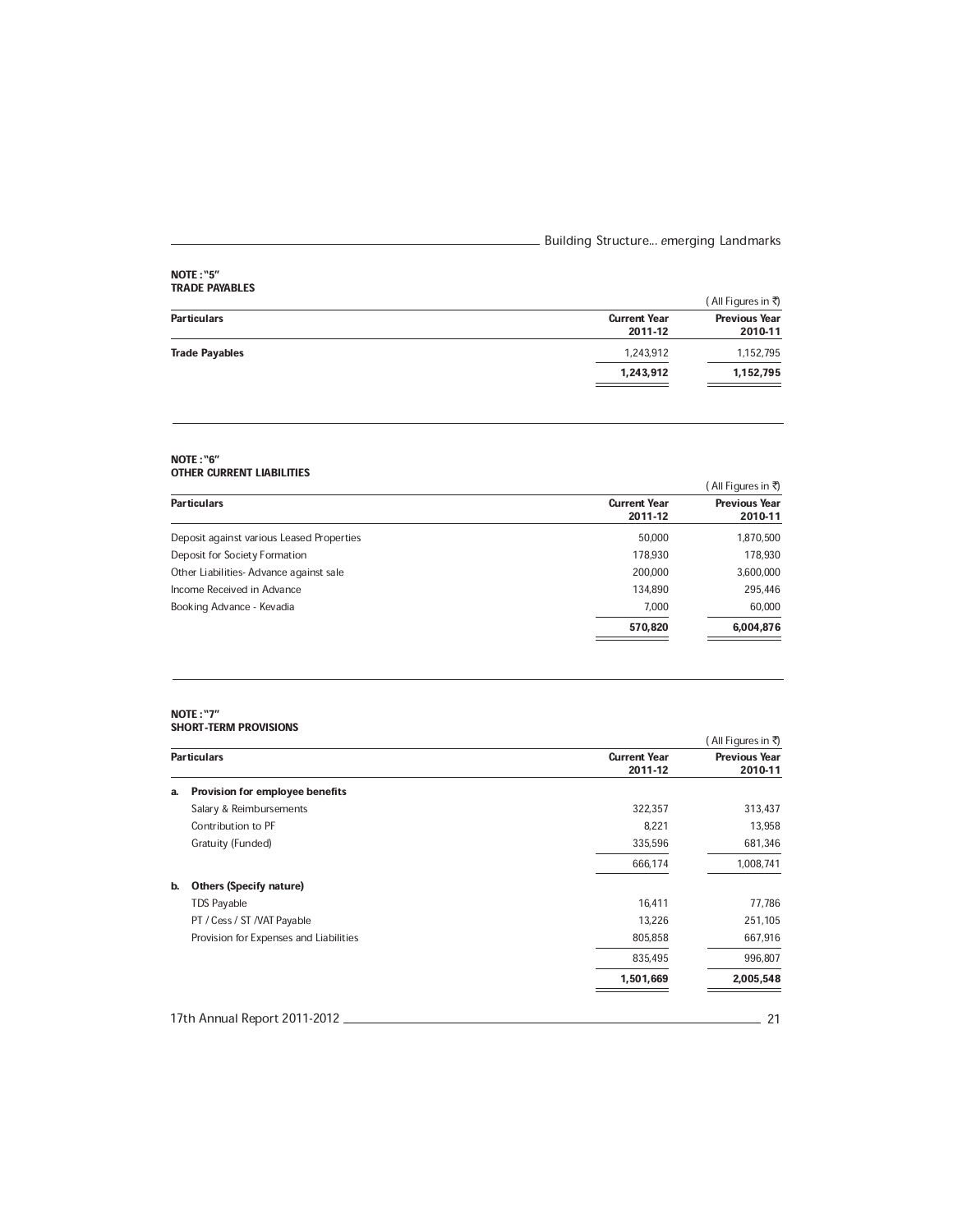

| $\overline{22}$ | FIXED ASSETS<br>NOTE: "8"         |                                  |                                |                                |                                   |                                         |                                        |                                                                                                                                                                                                                                                                                                                                                                                  |                                       |                                  | (All Figures in ₹)                |
|-----------------|-----------------------------------|----------------------------------|--------------------------------|--------------------------------|-----------------------------------|-----------------------------------------|----------------------------------------|----------------------------------------------------------------------------------------------------------------------------------------------------------------------------------------------------------------------------------------------------------------------------------------------------------------------------------------------------------------------------------|---------------------------------------|----------------------------------|-----------------------------------|
|                 | <b>Fixed Assets</b>               |                                  | <b>Gross Block</b>             |                                |                                   |                                         | <b>Accumulated Depreciation</b>        |                                                                                                                                                                                                                                                                                                                                                                                  |                                       |                                  | Net Block                         |
|                 |                                   | Balance as at<br>1 April<br>2011 | Addition<br>during<br>the year | Deletion<br>during<br>the year | 2012<br>Balance as at<br>31 March | <b>Balance as at</b><br>1 April<br>2011 | Depreciation<br>charge for<br>the year | Accumulated<br>depreciation<br>on deletion                                                                                                                                                                                                                                                                                                                                       | Balance as at<br>2012<br>31 March     | Balance as at<br>1 April<br>2011 | Balance as at<br>31 March<br>2012 |
|                 |                                   | $\overline{ }$                   | $\sim$                         | S                              | 4                                 | S                                       | ဖ                                      | r                                                                                                                                                                                                                                                                                                                                                                                | $\infty$                              | ക                                | ₽                                 |
|                 | Tangible Assets (Not Under Lease) |                                  |                                |                                |                                   |                                         |                                        |                                                                                                                                                                                                                                                                                                                                                                                  |                                       |                                  |                                   |
|                 | Land                              | $\overline{\phantom{a}}$         | $\overline{\phantom{a}}$       | $\overline{\phantom{a}}$       | I                                 | I                                       | $\overline{\phantom{a}}$               | $\overline{\phantom{a}}$                                                                                                                                                                                                                                                                                                                                                         | $\overline{\phantom{a}}$              | $\overline{\phantom{a}}$         | $\overline{\phantom{a}}$          |
|                 | Buildings                         | 22,050,014                       | $\overline{1}$                 | T                              | 22,050,014                        | 5,736,132                               | 296,388                                | $\overline{\phantom{a}}$                                                                                                                                                                                                                                                                                                                                                         | 6,032,520                             | 16,313,882                       | 16,017,494                        |
|                 | Plant and Equipment               | $\overline{\phantom{a}}$         | $\overline{\phantom{a}}$       | $\overline{\phantom{a}}$       | $\overline{\phantom{a}}$          | $\overline{\phantom{a}}$                | $\overline{\phantom{a}}$               | $\overline{\phantom{a}}$                                                                                                                                                                                                                                                                                                                                                         | $\begin{array}{c} \hline \end{array}$ | $\overline{\phantom{a}}$         | $\overline{\phantom{a}}$          |
|                 | Furniture and Fixtures            | 12,195,811                       | 5,823,234                      | 180,000                        | 17,839,045                        | 10,308,429                              | 538,793                                | 12,824                                                                                                                                                                                                                                                                                                                                                                           | 10,834,398                            | 1,887,382                        | 7,004,647                         |
|                 | Vehicles                          | 1,810,224                        | 740,000                        | 839,154                        | 1,711,070                         | 1,302,427                               | 92,611                                 | 373,506                                                                                                                                                                                                                                                                                                                                                                          | 1,021,532                             | 507,797                          | 689,538                           |
|                 | Office equipment                  | 2,082,412                        | 153,634                        | $\overline{\phantom{a}}$       | 2,236,046                         | 1,060,149                               | 67,440                                 | $\begin{array}{c} \rule{0pt}{2.5ex} \rule{0pt}{2.5ex} \rule{0pt}{2.5ex} \rule{0pt}{2.5ex} \rule{0pt}{2.5ex} \rule{0pt}{2.5ex} \rule{0pt}{2.5ex} \rule{0pt}{2.5ex} \rule{0pt}{2.5ex} \rule{0pt}{2.5ex} \rule{0pt}{2.5ex} \rule{0pt}{2.5ex} \rule{0pt}{2.5ex} \rule{0pt}{2.5ex} \rule{0pt}{2.5ex} \rule{0pt}{2.5ex} \rule{0pt}{2.5ex} \rule{0pt}{2.5ex} \rule{0pt}{2.5ex} \rule{0$ | 1,127,589                             | 1,022,263                        | 1,108,457                         |
|                 | Computers/Printers                | 54,760,004                       | 33,380                         | $\overline{\phantom{a}}$       | 54,793,384                        | 54,703,884                              | 52,173                                 | $\overline{\phantom{a}}$                                                                                                                                                                                                                                                                                                                                                         | 54,756,057                            | 56,120                           | 37,327                            |
|                 | Total                             | 92,898,465                       | 6,750,248                      | 1,019,154                      | 98,629,559                        | 73,111,021                              | 1,047,405                              | 386,330                                                                                                                                                                                                                                                                                                                                                                          | 73,772,096                            | 19,787,444                       | 24,857,463                        |
|                 |                                   |                                  |                                |                                |                                   |                                         |                                        |                                                                                                                                                                                                                                                                                                                                                                                  |                                       |                                  |                                   |

NOTE FORMING PART OF THE BALANCE SHEET AS AT 31<sup>51</sup> MARCH, 2012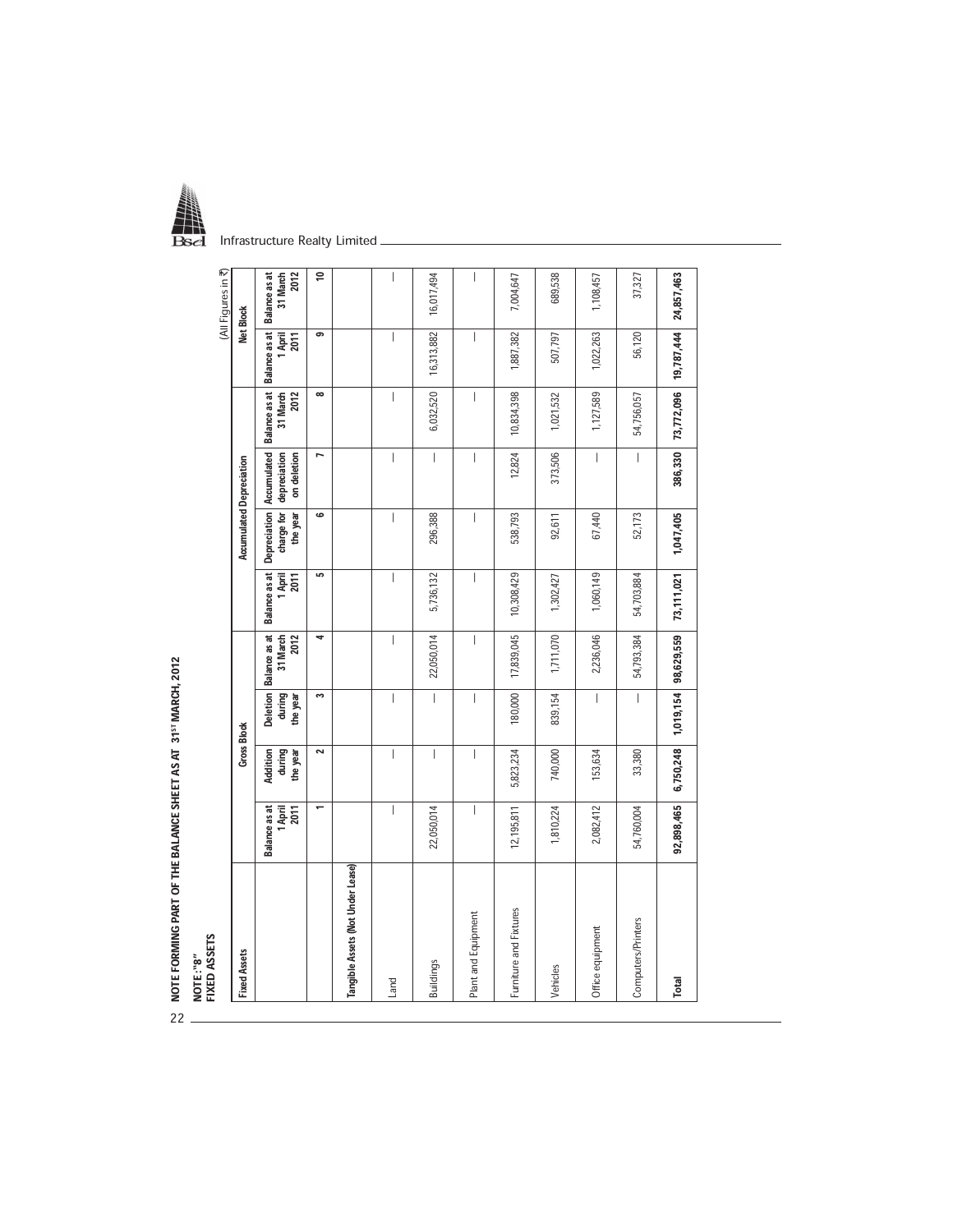#### NOTE : ª9º NON CURRENT INVESTMENTS (AT COST)

|                                                |                        |                                |                        | (All Figures in Rupees)         |
|------------------------------------------------|------------------------|--------------------------------|------------------------|---------------------------------|
|                                                |                        | <b>Current Year</b><br>2011-12 |                        | <b>Previous Year</b><br>2010-11 |
| <b>Particulars</b>                             | No. of<br><b>Share</b> | Amount                         | No. of<br><b>Share</b> | <b>Amount</b>                   |
| <b>Long Term Investments</b>                   |                        |                                |                        |                                 |
| (a) In Shares (Quoted)                         |                        |                                |                        |                                 |
| Gangotri Textile Ltd.                          | 1,473,188              | 35,881,280                     | 1,474,533              | 35,919,948                      |
| NHPC Ltd.                                      | 600.000                | 18,203,000                     | 629,500                | 19,121,367                      |
| (Current year market value ₹ 16,955,473/-      |                        |                                |                        |                                 |
| Previous year market value ₹26,250,829/-)      |                        |                                |                        |                                 |
|                                                | 2,073,188              | 54.084.279                     | 2,104,033              | 55,041,315                      |
| (b) In Shares (Unquoted)                       |                        |                                |                        |                                 |
| <b>Investment in Subsidiary Company</b>        |                        |                                |                        |                                 |
| <b>BSEL Infrastructure Realty (FZE)</b>        |                        | 423.432.000                    |                        | 370,851,000                     |
| (100% owned by BSEL Infrastructure Realty Ltd) |                        |                                |                        |                                 |
|                                                |                        | 423,432,000                    |                        | 370,851,000                     |
|                                                | 2,073,188              | 477,516,279                    | 2,104,033              | 425,892,315                     |

#### NOTE : ª10º LONG TERM LOANS AND ADVANCES

|    |                                                                  |                                | (All Figures in ₹)              |
|----|------------------------------------------------------------------|--------------------------------|---------------------------------|
|    | <b>Particulars</b>                                               | <b>Current Year</b><br>2011-12 | <b>Previous Year</b><br>2010-11 |
| a. | Loans and advances to related parties                            |                                |                                 |
|    | Secured, considered good                                         |                                |                                 |
|    | Unsecured, considered good                                       |                                |                                 |
|    | Loans and Advances to BSEL Infrastructure Realty FZE- UAE<br>(i) | 2,903,129,562                  | 2,533,722,392                   |
|    | Doubtful                                                         |                                |                                 |
|    | Less: Provision for doubtful loans and advances                  |                                |                                 |
|    |                                                                  | 2,903,129,562                  | 2,533,722,392                   |
| b. | Other loans and advances (specify nature)                        |                                |                                 |
|    | Secured, considered good                                         |                                |                                 |
|    | Unsecured, considered good                                       |                                |                                 |
|    | Advance for Purchase of Land/Property<br>(i)                     | 2,335,734                      | 2,335,734                       |
|    | Advance against Property (Gorkap)<br>(ii)                        | 3,030,000                      | 3,030,000                       |
|    | Goa Tech Parks Pvt. Ltd.<br>(ii)                                 | 19,858,461                     | 20,000,000                      |
|    | Doubtful                                                         |                                |                                 |
|    | Less: Provision for doubtful loans and advances                  |                                |                                 |
|    |                                                                  | 25,224,195                     | 25,365,734                      |
|    |                                                                  | 2,928,353,757                  | 2,559,088,126                   |
|    |                                                                  |                                |                                 |
|    | 17th Annual Report 2011-2012                                     |                                | 23                              |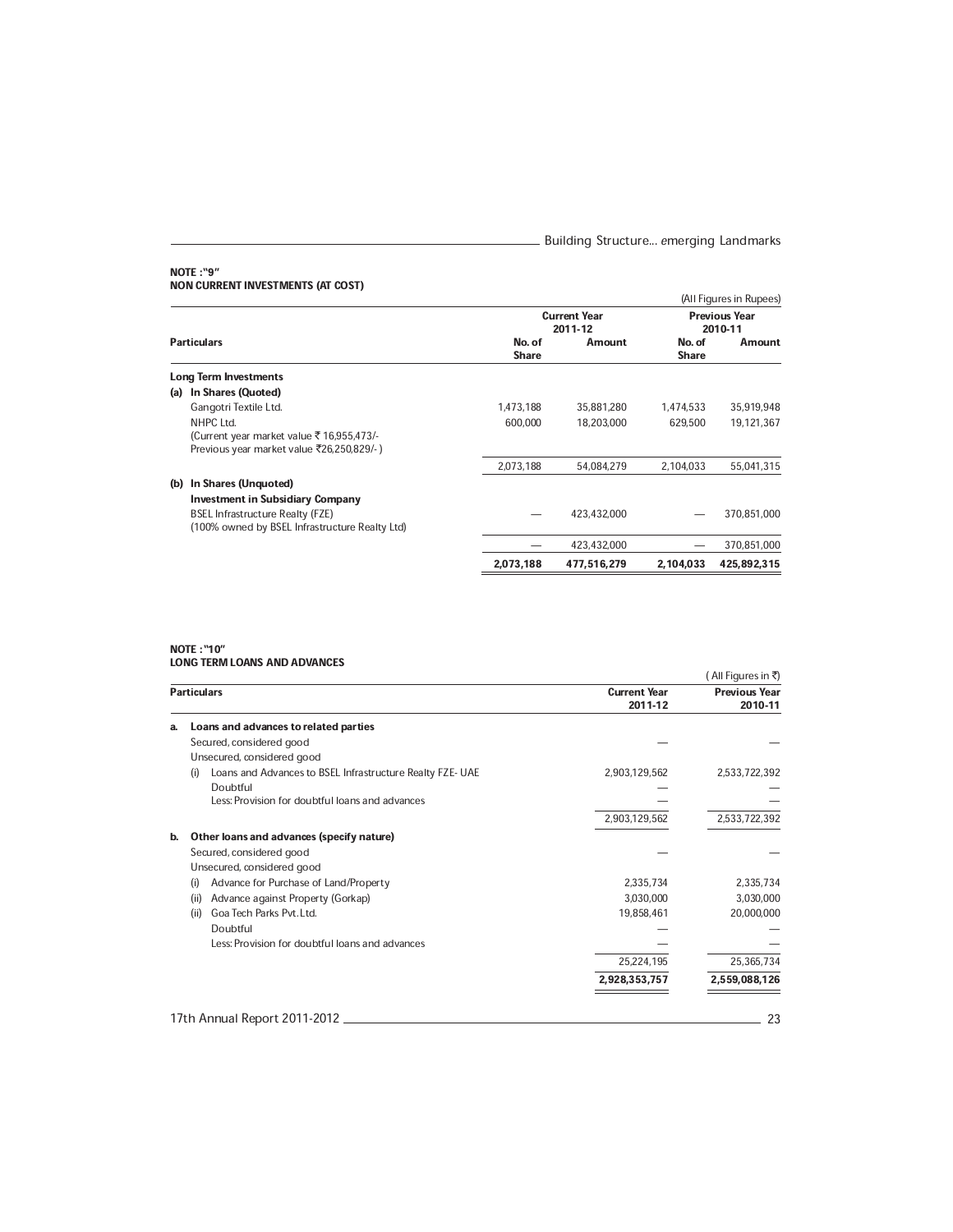

#### NOTE : "11" OTHER NON-CURRENT ASSETS

|                                           |                                | ( All Figures in ₹)             |
|-------------------------------------------|--------------------------------|---------------------------------|
| <b>Particulars</b>                        | <b>Current Year</b><br>2011-12 | <b>Previous Year</b><br>2010-11 |
| <b>Earnest Money Deposits for Tenders</b> | 12,200,000                     | 12,200,000                      |
| Deposit for Lease Premises                | 4,500,000                      | 4,500,000                       |
| <b>Other Miscellaneous Deposits</b>       | 164.944                        | 227,099                         |
| Other Deposits for Kevadia                | 559.811                        | 559,811                         |
| TDS in advance                            | 2.194.353                      | 1,528,587                       |
|                                           | 19.619.108                     | 19,015,497                      |

#### NOTE : "12" INVENTORIES

|                                                             |                                | ' All Figures in ₹ੋ)            |
|-------------------------------------------------------------|--------------------------------|---------------------------------|
| <b>Particulars</b>                                          | <b>Current Year</b><br>2011-12 | <b>Previous Year</b><br>2010-11 |
| Work In Progress of Land, Building & Construction Work at   |                                |                                 |
| <b>Various Projects</b>                                     |                                |                                 |
| Opening Stock of Work In Progress                           | 463.812.411                    | 463,812,411                     |
| Add: Purchase/Additions/Transfer/(Deletions)/(Consumption)/ | 552.499                        |                                 |
| (Sales) during the year                                     |                                |                                 |
| Closing Stock - WIP                                         | 464,364,910                    | 463,812,411                     |

#### NOTE : "13" TRADE RECEIVABLES

|    |                                                                 |                                | ्All Figures in ₹)              |
|----|-----------------------------------------------------------------|--------------------------------|---------------------------------|
|    | <b>Particulars</b>                                              | <b>Current Year</b><br>2011-12 | <b>Previous Year</b><br>2010-11 |
| a. | Trade receivables outstanding for a period less than six months |                                |                                 |
|    | Secured, considered good                                        |                                |                                 |
|    | Unsecured, considered good                                      | 43,368                         | 126,052                         |
|    | Unsecured, considered doubtful                                  |                                |                                 |
|    | Less: Provision for doubtful debts                              |                                |                                 |
|    |                                                                 | 43,368                         | 126,052                         |
| b. | Trade receivables outstanding for a period exceeding six months |                                |                                 |
|    | Secured, considered good                                        |                                |                                 |
|    | Unsecured, considered good                                      |                                |                                 |
|    | Gigeo Construction Co Pvt Ltd.<br>(i)                           | 205,000,000                    | 205,000,000                     |
|    | Unsecured, considered doubtful                                  |                                |                                 |
|    | Less: Provision for doubtful debts                              |                                |                                 |
|    |                                                                 | 205,000,000                    | 205,000,000                     |
|    |                                                                 | 205,043,368                    | 205,126,052                     |
| 24 |                                                                 |                                |                                 |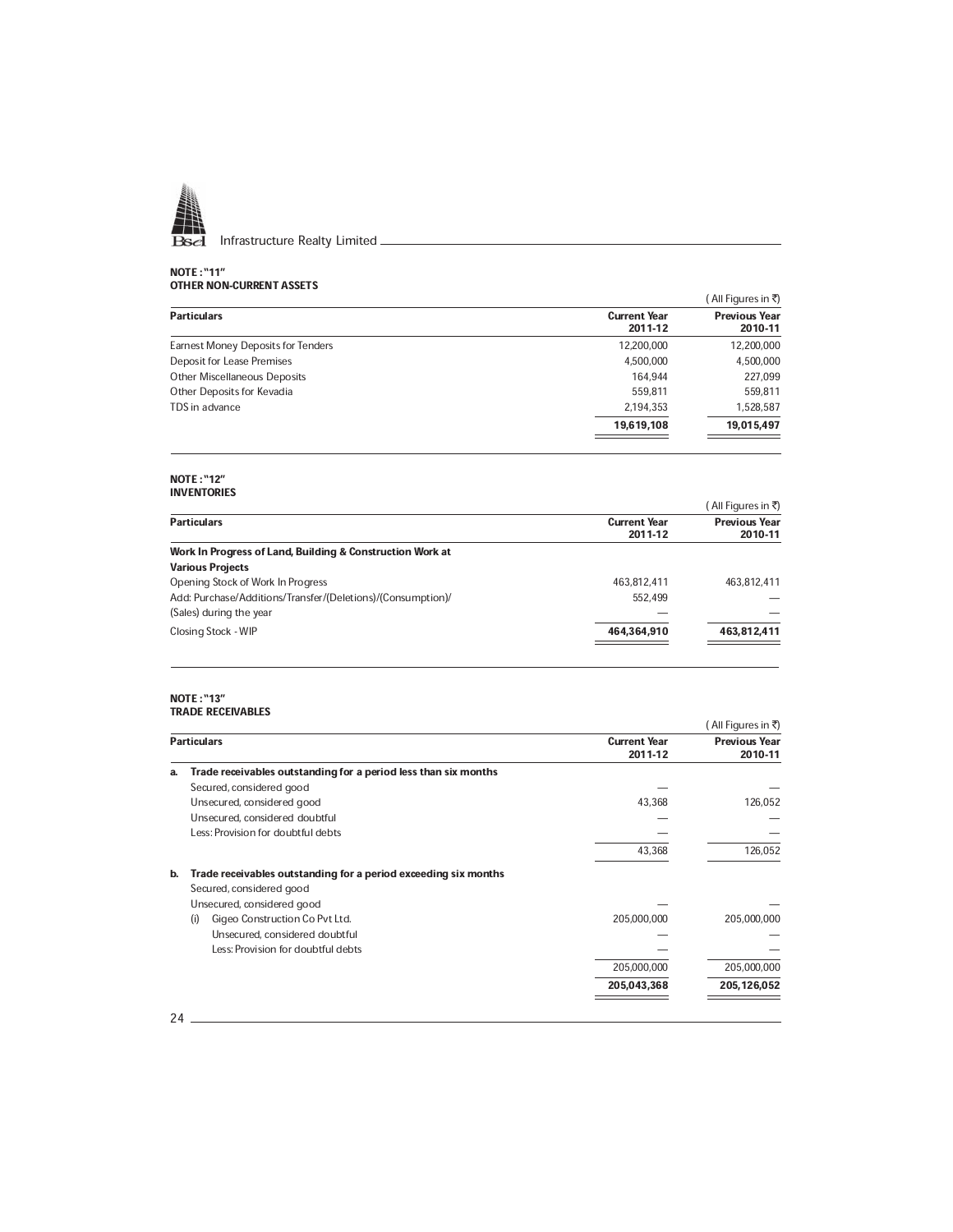**ENET AT A BUILDING STATE CONTROLLER CONTROLLER CONTROLLER CONTROLLER CONTROLLER CONTROLLER CONTROLLER CONTROLL** 

#### NOTE : "14" CASH AND BANK BALANCE

|    |                                                 |                                | All Figures in ₹)               |
|----|-------------------------------------------------|--------------------------------|---------------------------------|
|    | <b>Particulars</b>                              | <b>Current Year</b><br>2011-12 | <b>Previous Year</b><br>2010-11 |
| а. | <b>Balances with banks</b>                      |                                |                                 |
|    | Balance in Current Account                      | 770.779                        | 1,730,604                       |
|    | <b>Balance in Fixed Deposit</b>                 | 80.673.194                     | 1.761.343                       |
|    | Bank deposits with more than 12 months maturity |                                |                                 |
|    | <b>Balance in Fixed Deposit</b>                 | 540.107                        |                                 |
| b. | Cheques, drafts on hand                         | 967.176                        | 127,200,000                     |
| c. | Cash in hand                                    | 4,858,938                      | 4.745.816                       |
| d. | Others (specify nature)                         |                                |                                 |
|    |                                                 | 87,810,194                     | 135,437,763                     |
|    |                                                 |                                |                                 |

## NOTE : "15"

| SHORT TERM LOANS AND ADVANCES     |                                |                                 |
|-----------------------------------|--------------------------------|---------------------------------|
|                                   |                                | ( All Figures in ₹)             |
| <b>Particulars</b>                | <b>Current Year</b><br>2011-12 | <b>Previous Year</b><br>2010-11 |
| <b>Other Loans &amp; Advances</b> |                                |                                 |
| Secured, considered good          |                                |                                 |
| Unsecured, considered good        | 17,000,000                     | 20,750,000                      |
| Doubtful                          |                                |                                 |
| Less: Provision                   |                                |                                 |
|                                   | 17,000,000                     | 20,750,000                      |

### **NOTE : "16"** OTHER CURRENT ASSETS

|                              |                                | ( All Figures in ₹)             |
|------------------------------|--------------------------------|---------------------------------|
| <b>Particulars</b>           | <b>Current Year</b><br>2011-12 | <b>Previous Year</b><br>2010-11 |
| Advance/Imprest to Employees | 399.570                        | 565,411                         |
| Advance to Suppliers-Kevadia |                                | 192,500                         |
| <b>Prepaid Expenses</b>      | 42.001                         | 24,093                          |
|                              | 441.571                        | 782,004                         |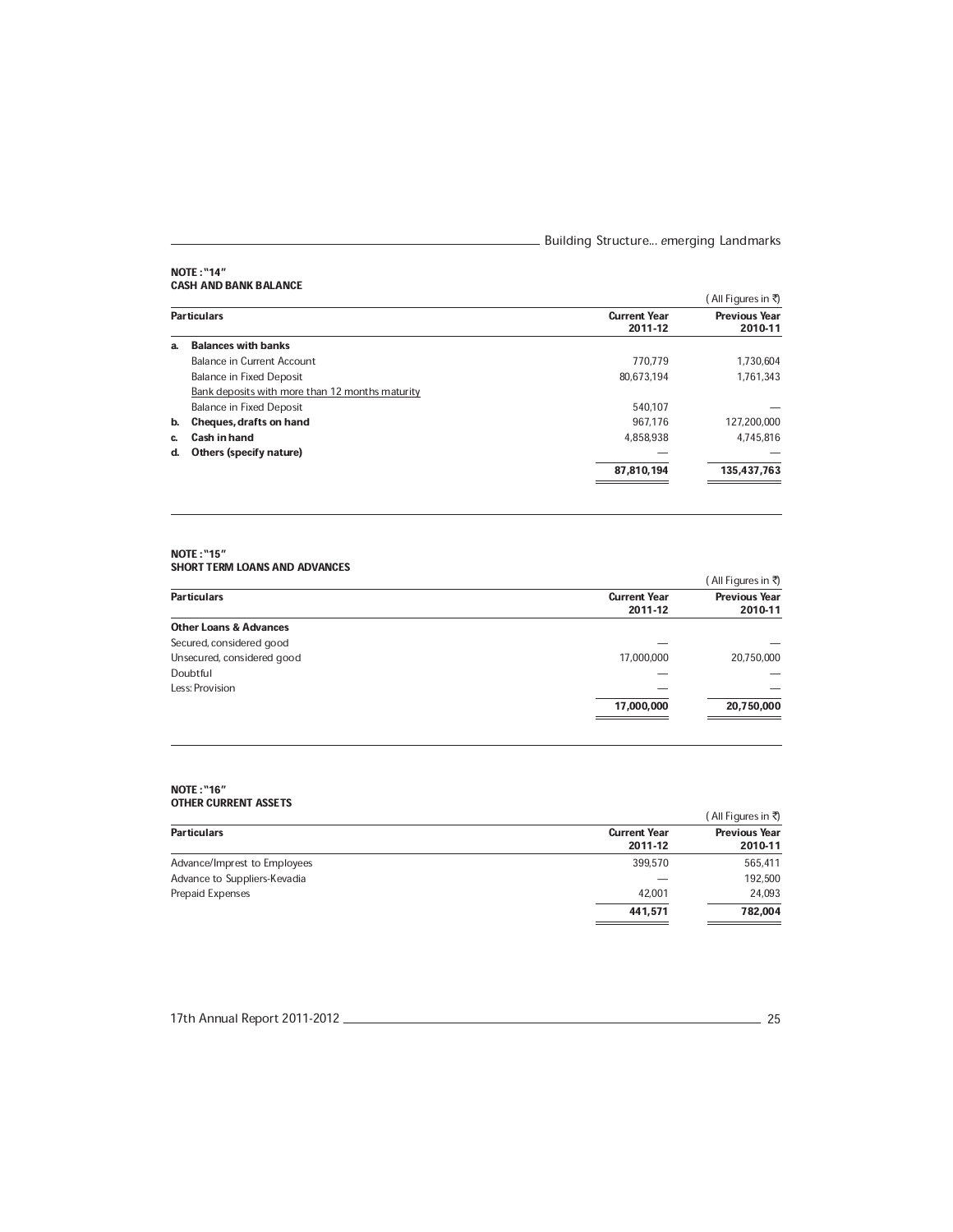

#### NOTES : ª17º OTHER OPERATIVE REVENUES

|                               |                                | ( All Figures in ₹)             |
|-------------------------------|--------------------------------|---------------------------------|
| <b>Particulars</b>            | <b>Current Year</b><br>2011-12 | <b>Previous Year</b><br>2010-11 |
| Sale of Units                 |                                |                                 |
| Other Operating Income        | 9.730.814                      | 7,155,164                       |
| <b>Business Centre Income</b> | 4,063,200                      | 3,896,870                       |
|                               | 13,794,014                     | 11,052,034                      |

#### NOTES : "18" OTHER INCOME

|                                                                                    |                                | ( All Figures in ₹)             |
|------------------------------------------------------------------------------------|--------------------------------|---------------------------------|
| <b>Particulars</b>                                                                 | <b>Current Year</b><br>2011-12 | <b>Previous Year</b><br>2010-11 |
| Interest on Fixed Deposit (TDS Current Yr. ₹3,04,969/- and Previous Yr. ₹12,008/-) | 3,286,656                      | 121,496                         |
| Dividend Received                                                                  | 1.572.136                      | 824,192                         |
| Foreign Exchange Gain/(Loss)                                                       | 6.974                          | 426                             |
| Transfer Charges, NOC Charges, Sign Board Rentals,                                 |                                |                                 |
| Miscellaneous Rental and Interest Income                                           | 2.429.494                      | 2.517.701                       |
|                                                                                    | 7,295,260                      | 3,463,816                       |

#### NOTES : ª19º COST OF MATERIALS CONSUMED

|                                | ( All Figures in ₹)             |
|--------------------------------|---------------------------------|
| <b>Current Year</b><br>2011-12 | <b>Previous Year</b><br>2010-11 |
|                                |                                 |
| 4.927.196                      | 4,308,954                       |
| 4,927,196                      | 4,308,954                       |
|                                |                                 |

#### NOTES : ª20º EMPLOYEE BENEFIT EXPENSES

|                                             |                                | ( All Figures in ₹)             |
|---------------------------------------------|--------------------------------|---------------------------------|
| <b>Particulars</b>                          | <b>Current Year</b><br>2011-12 | <b>Previous Year</b><br>2010-11 |
| <b>ESIC Paid</b>                            | 19,623                         | 18,959                          |
| Gratuity, Bonus, Ex-Gratia & Incentive Paid | 668.240                        | 227,723                         |
| <b>Directors Remuneration</b>               | 616,750                        | 825,000                         |
| Provident Fund Paid                         | 77.573                         | 89,016                          |
| Salaries & Wages                            | 3,540,490                      | 3,461,608                       |
| <b>Staff Welfare</b>                        | 220,402                        | 331,967                         |
|                                             | 5,143,078                      | 4,954,273                       |
| 26                                          |                                |                                 |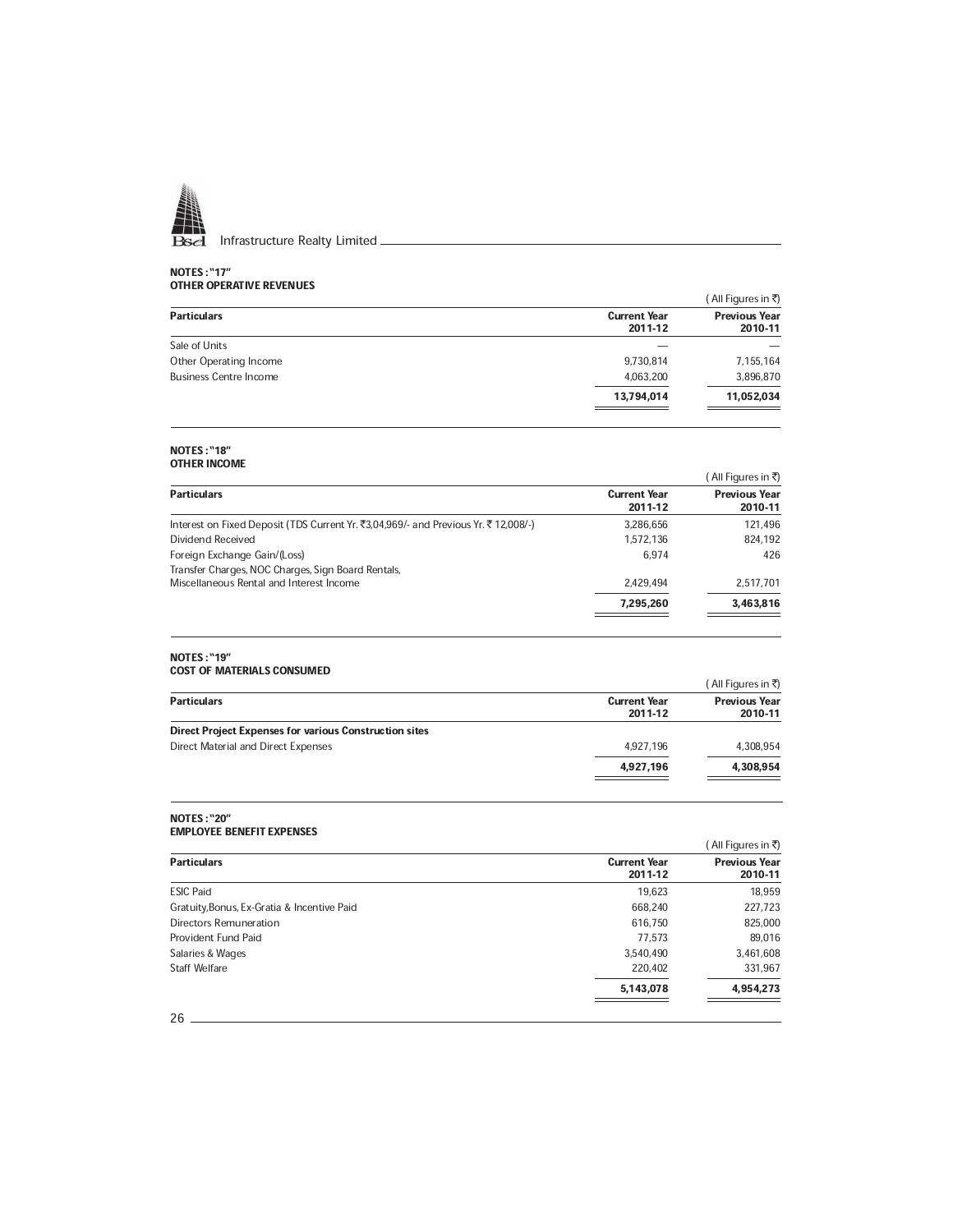**EXECUTE:** Building Structure... emerging Landmarks

#### NOTES : ª21º OTHER EXPENSES

| <b>Particulars</b><br><b>Current Year</b><br>2011-12<br>Advertisement & Marketing Expenses<br>166,140<br><b>AGM / EGM Expenses</b><br>15,765<br><b>Annual Custody Fees</b><br>483,576<br>Air Condition Hire Charges<br>17,600<br><b>Audit Fees</b><br>200,000<br><b>Bank Charges</b><br>83,241<br>70,000<br><b>Board Meeting Fees</b><br><b>Business Promotion</b><br>33,549<br>Brokerage & Commission<br>564,500<br>Cess paid<br>7,447<br>178,245<br>Conveyance & Transportation<br>Delay Payment Charges<br>1,024<br><b>Electricity Charges</b><br>229,443<br>54,580<br>Insurance<br>54,921<br>Internet Expenses<br>Labour Welfare Fund<br>576<br><b>Listing Fees</b><br>433,625<br>Loss on Sale of Fixed Assets<br>280,093<br>230,482<br>Loss on sale of shares<br>10,291,049<br>Maintenance Charges<br>490,290<br>486,132<br>Membership & Subscription Fees<br>21,988<br>470,718<br>Motor Car Expenses<br>391,868<br>Miscellaneous Expenses<br>62,050<br>222,753<br><b>Office Expenses</b><br>63,667<br>57,270<br>Postage & Telegram<br>534,581<br>300,785<br>452,130<br>625,975<br>Printing & Stationery<br><b>Professional Fees</b><br>412,010<br>773,080<br>11,999<br>Rent paid<br>1,822,309<br>Rent, Rates & Taxes<br>952,049<br>1,117,418<br>1,313,407<br>Repairs & Maintenance<br>Repairs & Maintenance-Gujarat Project<br>1,757,181<br>1,131,683<br><b>ROC Filing Fees</b><br>5,200<br>6,040<br>Security Transaction Tax & Other Charges on Shares<br>1,391<br>209,323<br>Service Tax<br>231,544<br>143,668<br><b>Share Transfer Charges</b><br>157,893<br>144,426<br>Stamp Duty & Registration Charges<br>21,460<br><b>Telephone Expenses</b><br>400,381<br>429,394<br>Travelling Expenses (Including Foreign Travel)<br>257,936<br>703,946<br><b>Water Charges</b><br>79,430<br>68,332<br><b>Website Expenses</b><br>37,603<br>72,352<br>5,000<br>Donation<br>2,500<br>11,191,840 |  | (All Figures in ₹)              |
|------------------------------------------------------------------------------------------------------------------------------------------------------------------------------------------------------------------------------------------------------------------------------------------------------------------------------------------------------------------------------------------------------------------------------------------------------------------------------------------------------------------------------------------------------------------------------------------------------------------------------------------------------------------------------------------------------------------------------------------------------------------------------------------------------------------------------------------------------------------------------------------------------------------------------------------------------------------------------------------------------------------------------------------------------------------------------------------------------------------------------------------------------------------------------------------------------------------------------------------------------------------------------------------------------------------------------------------------------------------------------------------------------------------------------------------------------------------------------------------------------------------------------------------------------------------------------------------------------------------------------------------------------------------------------------------------------------------------------------------------------------------------------------------------------------------------------------------------------------------------------------------------|--|---------------------------------|
|                                                                                                                                                                                                                                                                                                                                                                                                                                                                                                                                                                                                                                                                                                                                                                                                                                                                                                                                                                                                                                                                                                                                                                                                                                                                                                                                                                                                                                                                                                                                                                                                                                                                                                                                                                                                                                                                                                |  | <b>Previous Year</b><br>2010-11 |
|                                                                                                                                                                                                                                                                                                                                                                                                                                                                                                                                                                                                                                                                                                                                                                                                                                                                                                                                                                                                                                                                                                                                                                                                                                                                                                                                                                                                                                                                                                                                                                                                                                                                                                                                                                                                                                                                                                |  | 323,035                         |
|                                                                                                                                                                                                                                                                                                                                                                                                                                                                                                                                                                                                                                                                                                                                                                                                                                                                                                                                                                                                                                                                                                                                                                                                                                                                                                                                                                                                                                                                                                                                                                                                                                                                                                                                                                                                                                                                                                |  | 19,749                          |
|                                                                                                                                                                                                                                                                                                                                                                                                                                                                                                                                                                                                                                                                                                                                                                                                                                                                                                                                                                                                                                                                                                                                                                                                                                                                                                                                                                                                                                                                                                                                                                                                                                                                                                                                                                                                                                                                                                |  | 482,332                         |
|                                                                                                                                                                                                                                                                                                                                                                                                                                                                                                                                                                                                                                                                                                                                                                                                                                                                                                                                                                                                                                                                                                                                                                                                                                                                                                                                                                                                                                                                                                                                                                                                                                                                                                                                                                                                                                                                                                |  | 32,425                          |
|                                                                                                                                                                                                                                                                                                                                                                                                                                                                                                                                                                                                                                                                                                                                                                                                                                                                                                                                                                                                                                                                                                                                                                                                                                                                                                                                                                                                                                                                                                                                                                                                                                                                                                                                                                                                                                                                                                |  | 125,000                         |
|                                                                                                                                                                                                                                                                                                                                                                                                                                                                                                                                                                                                                                                                                                                                                                                                                                                                                                                                                                                                                                                                                                                                                                                                                                                                                                                                                                                                                                                                                                                                                                                                                                                                                                                                                                                                                                                                                                |  | 87,773                          |
|                                                                                                                                                                                                                                                                                                                                                                                                                                                                                                                                                                                                                                                                                                                                                                                                                                                                                                                                                                                                                                                                                                                                                                                                                                                                                                                                                                                                                                                                                                                                                                                                                                                                                                                                                                                                                                                                                                |  | 75,000                          |
|                                                                                                                                                                                                                                                                                                                                                                                                                                                                                                                                                                                                                                                                                                                                                                                                                                                                                                                                                                                                                                                                                                                                                                                                                                                                                                                                                                                                                                                                                                                                                                                                                                                                                                                                                                                                                                                                                                |  | 115,400                         |
|                                                                                                                                                                                                                                                                                                                                                                                                                                                                                                                                                                                                                                                                                                                                                                                                                                                                                                                                                                                                                                                                                                                                                                                                                                                                                                                                                                                                                                                                                                                                                                                                                                                                                                                                                                                                                                                                                                |  | 504,115                         |
|                                                                                                                                                                                                                                                                                                                                                                                                                                                                                                                                                                                                                                                                                                                                                                                                                                                                                                                                                                                                                                                                                                                                                                                                                                                                                                                                                                                                                                                                                                                                                                                                                                                                                                                                                                                                                                                                                                |  | 6,400                           |
|                                                                                                                                                                                                                                                                                                                                                                                                                                                                                                                                                                                                                                                                                                                                                                                                                                                                                                                                                                                                                                                                                                                                                                                                                                                                                                                                                                                                                                                                                                                                                                                                                                                                                                                                                                                                                                                                                                |  | 145,930                         |
|                                                                                                                                                                                                                                                                                                                                                                                                                                                                                                                                                                                                                                                                                                                                                                                                                                                                                                                                                                                                                                                                                                                                                                                                                                                                                                                                                                                                                                                                                                                                                                                                                                                                                                                                                                                                                                                                                                |  | 82,192                          |
|                                                                                                                                                                                                                                                                                                                                                                                                                                                                                                                                                                                                                                                                                                                                                                                                                                                                                                                                                                                                                                                                                                                                                                                                                                                                                                                                                                                                                                                                                                                                                                                                                                                                                                                                                                                                                                                                                                |  | 340,713                         |
|                                                                                                                                                                                                                                                                                                                                                                                                                                                                                                                                                                                                                                                                                                                                                                                                                                                                                                                                                                                                                                                                                                                                                                                                                                                                                                                                                                                                                                                                                                                                                                                                                                                                                                                                                                                                                                                                                                |  | 80,337                          |
|                                                                                                                                                                                                                                                                                                                                                                                                                                                                                                                                                                                                                                                                                                                                                                                                                                                                                                                                                                                                                                                                                                                                                                                                                                                                                                                                                                                                                                                                                                                                                                                                                                                                                                                                                                                                                                                                                                |  | 107,425                         |
|                                                                                                                                                                                                                                                                                                                                                                                                                                                                                                                                                                                                                                                                                                                                                                                                                                                                                                                                                                                                                                                                                                                                                                                                                                                                                                                                                                                                                                                                                                                                                                                                                                                                                                                                                                                                                                                                                                |  | 3,222                           |
|                                                                                                                                                                                                                                                                                                                                                                                                                                                                                                                                                                                                                                                                                                                                                                                                                                                                                                                                                                                                                                                                                                                                                                                                                                                                                                                                                                                                                                                                                                                                                                                                                                                                                                                                                                                                                                                                                                |  | 373,686                         |
|                                                                                                                                                                                                                                                                                                                                                                                                                                                                                                                                                                                                                                                                                                                                                                                                                                                                                                                                                                                                                                                                                                                                                                                                                                                                                                                                                                                                                                                                                                                                                                                                                                                                                                                                                                                                                                                                                                |  |                                 |
|                                                                                                                                                                                                                                                                                                                                                                                                                                                                                                                                                                                                                                                                                                                                                                                                                                                                                                                                                                                                                                                                                                                                                                                                                                                                                                                                                                                                                                                                                                                                                                                                                                                                                                                                                                                                                                                                                                |  |                                 |
|                                                                                                                                                                                                                                                                                                                                                                                                                                                                                                                                                                                                                                                                                                                                                                                                                                                                                                                                                                                                                                                                                                                                                                                                                                                                                                                                                                                                                                                                                                                                                                                                                                                                                                                                                                                                                                                                                                |  |                                 |
|                                                                                                                                                                                                                                                                                                                                                                                                                                                                                                                                                                                                                                                                                                                                                                                                                                                                                                                                                                                                                                                                                                                                                                                                                                                                                                                                                                                                                                                                                                                                                                                                                                                                                                                                                                                                                                                                                                |  | 7,087                           |
|                                                                                                                                                                                                                                                                                                                                                                                                                                                                                                                                                                                                                                                                                                                                                                                                                                                                                                                                                                                                                                                                                                                                                                                                                                                                                                                                                                                                                                                                                                                                                                                                                                                                                                                                                                                                                                                                                                |  |                                 |
|                                                                                                                                                                                                                                                                                                                                                                                                                                                                                                                                                                                                                                                                                                                                                                                                                                                                                                                                                                                                                                                                                                                                                                                                                                                                                                                                                                                                                                                                                                                                                                                                                                                                                                                                                                                                                                                                                                |  |                                 |
|                                                                                                                                                                                                                                                                                                                                                                                                                                                                                                                                                                                                                                                                                                                                                                                                                                                                                                                                                                                                                                                                                                                                                                                                                                                                                                                                                                                                                                                                                                                                                                                                                                                                                                                                                                                                                                                                                                |  |                                 |
|                                                                                                                                                                                                                                                                                                                                                                                                                                                                                                                                                                                                                                                                                                                                                                                                                                                                                                                                                                                                                                                                                                                                                                                                                                                                                                                                                                                                                                                                                                                                                                                                                                                                                                                                                                                                                                                                                                |  |                                 |
|                                                                                                                                                                                                                                                                                                                                                                                                                                                                                                                                                                                                                                                                                                                                                                                                                                                                                                                                                                                                                                                                                                                                                                                                                                                                                                                                                                                                                                                                                                                                                                                                                                                                                                                                                                                                                                                                                                |  |                                 |
|                                                                                                                                                                                                                                                                                                                                                                                                                                                                                                                                                                                                                                                                                                                                                                                                                                                                                                                                                                                                                                                                                                                                                                                                                                                                                                                                                                                                                                                                                                                                                                                                                                                                                                                                                                                                                                                                                                |  |                                 |
|                                                                                                                                                                                                                                                                                                                                                                                                                                                                                                                                                                                                                                                                                                                                                                                                                                                                                                                                                                                                                                                                                                                                                                                                                                                                                                                                                                                                                                                                                                                                                                                                                                                                                                                                                                                                                                                                                                |  |                                 |
|                                                                                                                                                                                                                                                                                                                                                                                                                                                                                                                                                                                                                                                                                                                                                                                                                                                                                                                                                                                                                                                                                                                                                                                                                                                                                                                                                                                                                                                                                                                                                                                                                                                                                                                                                                                                                                                                                                |  |                                 |
|                                                                                                                                                                                                                                                                                                                                                                                                                                                                                                                                                                                                                                                                                                                                                                                                                                                                                                                                                                                                                                                                                                                                                                                                                                                                                                                                                                                                                                                                                                                                                                                                                                                                                                                                                                                                                                                                                                |  |                                 |
|                                                                                                                                                                                                                                                                                                                                                                                                                                                                                                                                                                                                                                                                                                                                                                                                                                                                                                                                                                                                                                                                                                                                                                                                                                                                                                                                                                                                                                                                                                                                                                                                                                                                                                                                                                                                                                                                                                |  |                                 |
|                                                                                                                                                                                                                                                                                                                                                                                                                                                                                                                                                                                                                                                                                                                                                                                                                                                                                                                                                                                                                                                                                                                                                                                                                                                                                                                                                                                                                                                                                                                                                                                                                                                                                                                                                                                                                                                                                                |  |                                 |
|                                                                                                                                                                                                                                                                                                                                                                                                                                                                                                                                                                                                                                                                                                                                                                                                                                                                                                                                                                                                                                                                                                                                                                                                                                                                                                                                                                                                                                                                                                                                                                                                                                                                                                                                                                                                                                                                                                |  |                                 |
|                                                                                                                                                                                                                                                                                                                                                                                                                                                                                                                                                                                                                                                                                                                                                                                                                                                                                                                                                                                                                                                                                                                                                                                                                                                                                                                                                                                                                                                                                                                                                                                                                                                                                                                                                                                                                                                                                                |  |                                 |
|                                                                                                                                                                                                                                                                                                                                                                                                                                                                                                                                                                                                                                                                                                                                                                                                                                                                                                                                                                                                                                                                                                                                                                                                                                                                                                                                                                                                                                                                                                                                                                                                                                                                                                                                                                                                                                                                                                |  |                                 |
|                                                                                                                                                                                                                                                                                                                                                                                                                                                                                                                                                                                                                                                                                                                                                                                                                                                                                                                                                                                                                                                                                                                                                                                                                                                                                                                                                                                                                                                                                                                                                                                                                                                                                                                                                                                                                                                                                                |  |                                 |
|                                                                                                                                                                                                                                                                                                                                                                                                                                                                                                                                                                                                                                                                                                                                                                                                                                                                                                                                                                                                                                                                                                                                                                                                                                                                                                                                                                                                                                                                                                                                                                                                                                                                                                                                                                                                                                                                                                |  |                                 |
|                                                                                                                                                                                                                                                                                                                                                                                                                                                                                                                                                                                                                                                                                                                                                                                                                                                                                                                                                                                                                                                                                                                                                                                                                                                                                                                                                                                                                                                                                                                                                                                                                                                                                                                                                                                                                                                                                                |  |                                 |
|                                                                                                                                                                                                                                                                                                                                                                                                                                                                                                                                                                                                                                                                                                                                                                                                                                                                                                                                                                                                                                                                                                                                                                                                                                                                                                                                                                                                                                                                                                                                                                                                                                                                                                                                                                                                                                                                                                |  |                                 |
|                                                                                                                                                                                                                                                                                                                                                                                                                                                                                                                                                                                                                                                                                                                                                                                                                                                                                                                                                                                                                                                                                                                                                                                                                                                                                                                                                                                                                                                                                                                                                                                                                                                                                                                                                                                                                                                                                                |  |                                 |
|                                                                                                                                                                                                                                                                                                                                                                                                                                                                                                                                                                                                                                                                                                                                                                                                                                                                                                                                                                                                                                                                                                                                                                                                                                                                                                                                                                                                                                                                                                                                                                                                                                                                                                                                                                                                                                                                                                |  |                                 |
|                                                                                                                                                                                                                                                                                                                                                                                                                                                                                                                                                                                                                                                                                                                                                                                                                                                                                                                                                                                                                                                                                                                                                                                                                                                                                                                                                                                                                                                                                                                                                                                                                                                                                                                                                                                                                                                                                                |  |                                 |
|                                                                                                                                                                                                                                                                                                                                                                                                                                                                                                                                                                                                                                                                                                                                                                                                                                                                                                                                                                                                                                                                                                                                                                                                                                                                                                                                                                                                                                                                                                                                                                                                                                                                                                                                                                                                                                                                                                |  | 21,564,998                      |

#### NOTES : ª22º EXTRAORDINARY ITEMS

| EXIKAUKUINAKY IIEMS          |                                | ( All Figures in ₹)             |
|------------------------------|--------------------------------|---------------------------------|
| <b>Particulars</b>           | <b>Current Year</b><br>2011-12 | <b>Previous Year</b><br>2010-11 |
| <b>Prior Period Expenses</b> | 1.249.683                      | 4,475,082                       |
|                              | 1,249,683                      | 4,475,082                       |
| 17th Annual Report 2011-2012 |                                | 27                              |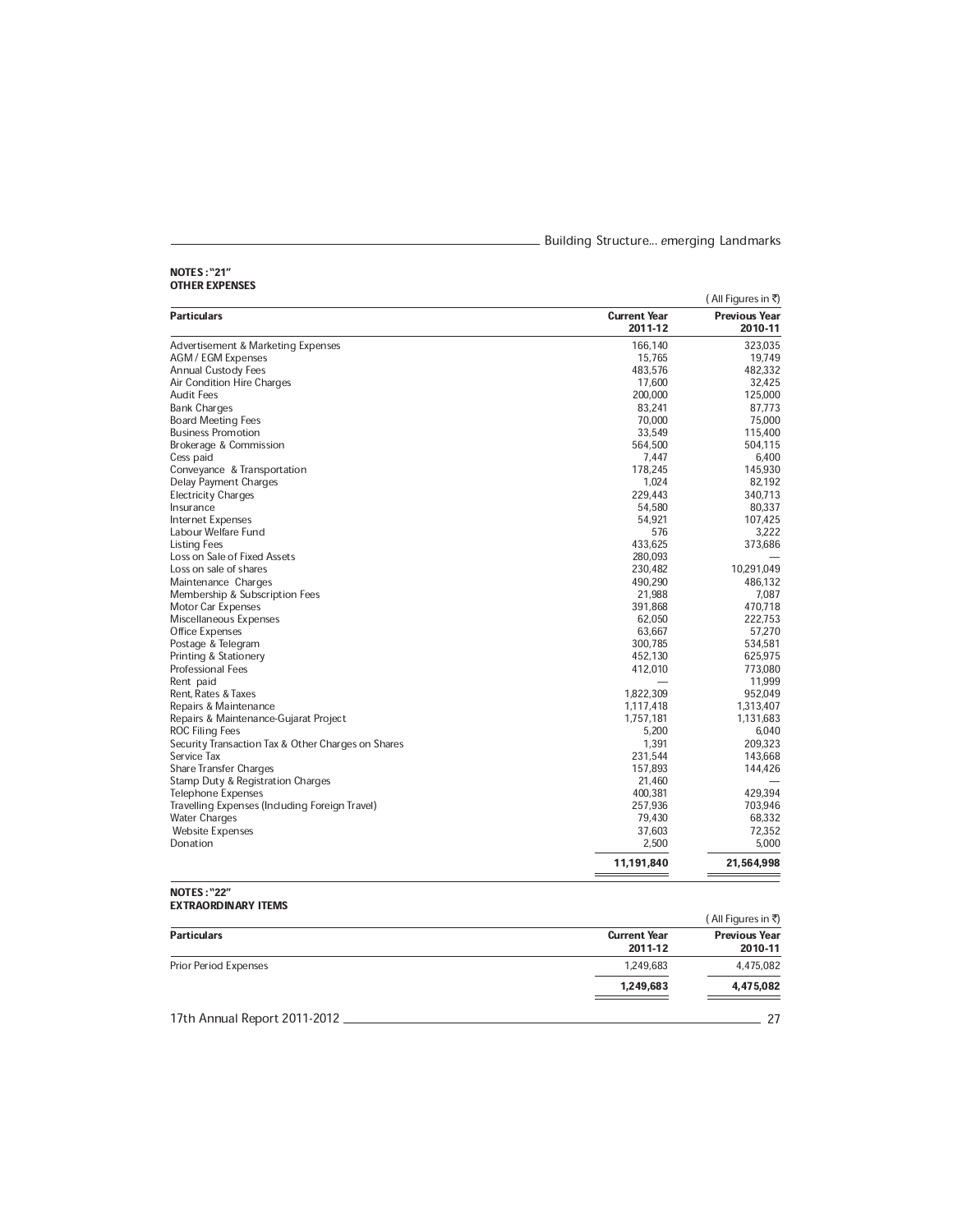

### 23. NOTES FORMING PART OF THE FINANCIAL STATEMENTS FOR THE YEAR ENDED 31<sup>ST</sup> MARCH, 2012

#### 1. Previous year's figures

The Previous year's figures have been recasted / restated, wherever necessary to confirm to current year classification.

#### 2. Share Capital

The Company has at present, only one class of shares i.e. Equity Shares.

### 3. Fixed Assets

During the year, the Company has purchased net fixed assets of  $\bar{\tau}$  61.17 Lacs (Previous Year :- Purchase of net fixed assets of `17.76 Lacs ) from its gross block.

#### 4. Loans and Advances

Advances recoverable in cash, kind or value to be received are primarily towards prepayments for value to be received. Other advances represent deposit for office premises, telephone deposit, advance to contractors, advance for the purchase of commercial premises and deposit to the local authorities such as NMMC- Fire Brigade / MSEB etc. Advances also include loans to Subsidiary and Joint Ventures.

#### 5. Auditors Remuneration

| , www.core.com<br>(Amount in ₹) |                                  |                                   |
|---------------------------------|----------------------------------|-----------------------------------|
| <b>Details</b>                  | <b>Current Year</b><br>2011-2012 | <b>Previous Year</b><br>2010-2011 |
| <b>Audit Fees</b>               | 125,000                          | 75,000                            |
| <b>Tax Audit Fees</b>           | 45,000                           | 30,000                            |
| Income Tax                      | 25,000                           | 15,000                            |
| <b>Other Services</b>           | 5,000                            | 5,000                             |
| Service Tax                     | 24,720                           | 12,875                            |
| <b>TOTAL</b>                    | 224,720                          | 137,875                           |

The Audit Fees is provided on annual basis.

#### 6. Foreign Exchange

Foreign currency transactions during the year recorded at the exchange rate prevailing on the date of the transaction.

#### 7. Current Tax

The Company has no current tax Charge due to loss incurred by the company for the financial year ended on 31<sup>st</sup> March, 2012. (Previous Year Tax:- Nil ).

8. Earning/Expenditure in Foreign Currency<br>Earning:  $\bar{\xi}$  Nil (Previous Year :- ₹ Nil) ₹ Nil (Previous Year :- ₹ Nil) Expenditure: - ₹ Nil. (Previous Year :- ₹ Nil)

## 9. Additional Disclosures in Pursuant to Schedule VI Part II

|                                                                            |                                  | (Amount in ₹)                     |
|----------------------------------------------------------------------------|----------------------------------|-----------------------------------|
| <b>Income Related Disclosures</b>                                          | <b>Current Year</b><br>2011-2012 | <b>Previous Year</b><br>2010-2011 |
| <b>Other Incomes</b>                                                       |                                  |                                   |
| Interest on Fixed Deposits                                                 | 3,286,656                        | 121.496                           |
| Other Miscellaneous Income / Rent / Interest/Transfer Charges/ Noc Charges | 2,429,494                        | 2,517,701                         |
| Dividend Received                                                          | 1.572.136                        | 824.192                           |
| Foreign Exchange Gain/ (Loss)                                              | 6.974                            | 426                               |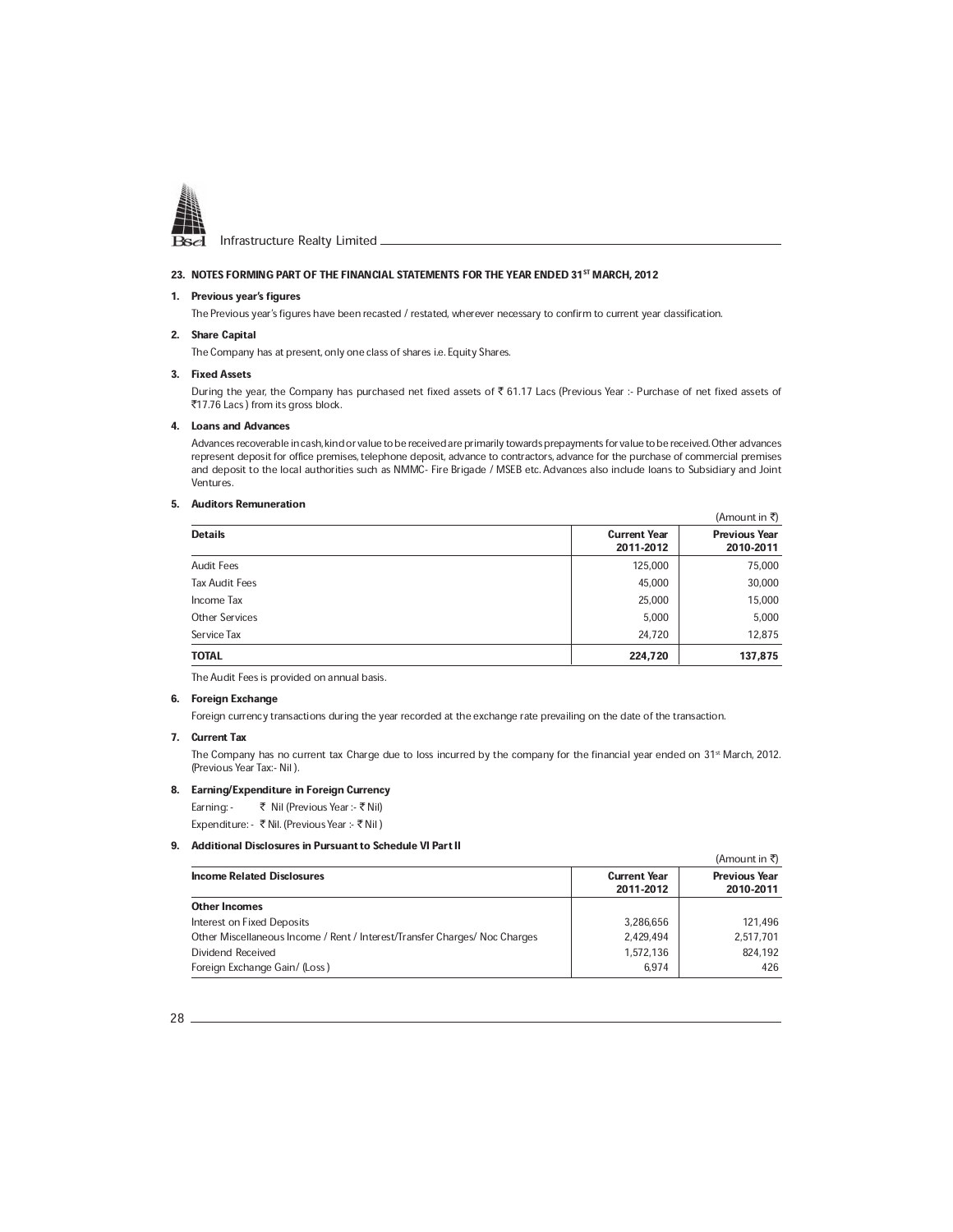|                                                |                                  | (Amount in ₹)                     |
|------------------------------------------------|----------------------------------|-----------------------------------|
| <b>Expenses Related Disclosures</b>            | <b>Current Year</b><br>2011-2012 | <b>Previous Year</b><br>2010-2011 |
| Remuneration to Managing Director              | 454,250                          | 825,000                           |
| Salary, Bonus and other Staff related Expenses | 4,526,328                        | 4,129,273                         |
| Travelling, Conveyance and Transportation      | 436,181                          | 849.876                           |
| <b>Rent Paid</b>                               |                                  | 11,999                            |
| <b>Telephone Expenses</b>                      | 399.381                          | 429,394                           |
| Legal & Professional Expenses                  | 394,010                          | 773,080                           |
| Printing & Stationery                          | 452.130                          | 625,975                           |
| Advertisement & Marketing Expenses             | 166,140                          | 323,035                           |
| Loss/ (Gain) on Equity & Derivative Shares     | 230,482                          | 10,291,049                        |
| Repairs & Maintenance                          | 1,117,418                        | 1,131,407                         |
| Repairs & Maintenance - Gujarat Project        | 1,757,181                        | 1,131,683                         |
| Power & Fuel                                   | 229,443                          | 340,713                           |
| <b>Rent, Rates and Taxes</b>                   | 1,822,309                        | 952,049                           |
| <b>Auditors Remuneration:</b>                  |                                  |                                   |
| <b>Statutory Audit Fees</b>                    | 1,25,000                         | 75,000                            |
| <b>Tax Audit Fees</b>                          | 45.000                           | 30,000                            |
| Income Tax Matters and Consultancy Fees        | 25,000                           | 15,000                            |
| <b>Other Services</b>                          | 5.000                            | 5.000                             |
| Service Tax                                    | 24,720                           | 12,875                            |
| <b>Bank Charges</b>                            | 83,241                           | 87,773                            |
| <b>Bad Debts</b>                               | 30.000.000                       |                                   |
| Brokerage & Commission                         | 564,500                          | 504,115                           |

## 10. Related Party Disclosures

Related Party Disclosure as required by AS-18 "Related Party Disclosure" are given below :

| Kirit R. Kanakiya                                                                                                                            |                                                                                                                                                                                                                                                                                      | <b>Nature of Relationship</b><br>Director                                                                                                                                                                        |
|----------------------------------------------------------------------------------------------------------------------------------------------|--------------------------------------------------------------------------------------------------------------------------------------------------------------------------------------------------------------------------------------------------------------------------------------|------------------------------------------------------------------------------------------------------------------------------------------------------------------------------------------------------------------|
| <b>Key Management Personnel</b><br><b>Name of the Party</b><br>Kirit R. Kanakiya<br>Disha R Devrukhkar                                       |                                                                                                                                                                                                                                                                                      | <b>Nature of Relationship</b><br>Director<br>Whole-Time Director                                                                                                                                                 |
| <b>Other Related Parties and Nature of Relationship</b><br><b>Nature of Relationship :- Associate Concerns</b><br><b>Name of the Parties</b> | b.<br>d.                                                                                                                                                                                                                                                                             | Blackmore Investment & Trading Co. Pvt. Ltd.,<br>Pleasant Packaging Co. Pvt. Ltd.,                                                                                                                               |
|                                                                                                                                              | h.<br>n.<br>p.                                                                                                                                                                                                                                                                       | Pravara Commercial Pvt. Ltd.,<br>Orbit Plastics Private Limited<br><b>KKR Commercial Brokerage, LLC</b><br><b>Total Bizcon Solution Limited</b><br>Contact Consultancy Services Pvt. Ltd.,<br><b>Stock Watch</b> |
|                                                                                                                                              | Beachcraft Investment & Trading Co. Pvt. Ltd.,<br>Consisent Packagers Pvt. Ltd.,<br>Poornima Commercial Pvt. Ltd<br>Relaxed Packagers Pvt. Ltd.,<br>Timberhill Engineers Pvt. Ltd.,<br>Reshma Plastics Pvt. Ltd.,<br>Western Bizcon Services Ltd.<br>Stock Watch Securities Pvt. Ltd | f.                                                                                                                                                                                                               |

q. Supreme Compliment Sdn. Bhd. r. BSEL Molek Sdn. Bhd.

- s. Jitovest Sdn. Bhd. t. Splendid Advisory Sdn.Bhd.
- u. BSEL Resources Sdn. Bhd.

17th Annual Report 2011-2012 29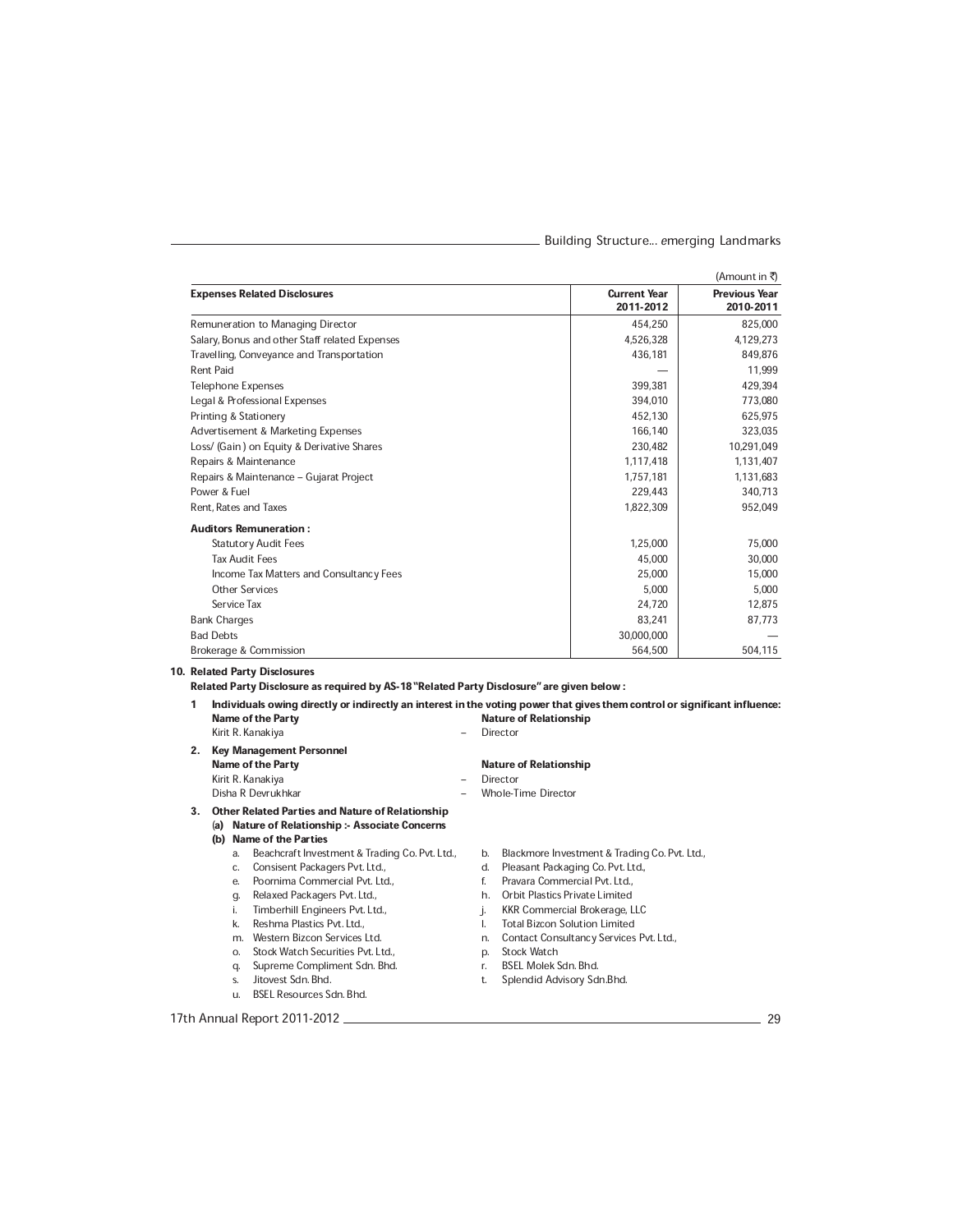

#### 4. Subsidiaries and Joint Ventures

- a. Wholly Owned Subsidiary/Sub-Subsidiary
	- BSEL Infrastructure Realty FZE
- b. Sub-Subsidiaries BSEL Waterfront Sdn. Bhd. BSEL Infrastructure Realty Sdn. Bhd.
- c. Joint Ventures
- Goa Tech Parks Pvt. Ltd.
- 11. The Following transactions were carried out with the related parties in the Ordinary Course of Business. Details regarding the parties referred to in items (1) to (4) above

|                                        |                                       |                                                        |                                             | (₹ In Lacs)      |
|----------------------------------------|---------------------------------------|--------------------------------------------------------|---------------------------------------------|------------------|
| <b>Particulars</b>                     | Key<br><b>Management</b><br>Personnel | <b>Joint Ventures</b><br>& Associate<br><b>Concern</b> | <b>W.O.S. &amp;</b><br>Sub-<br>subsidiaries | <b>Total</b>     |
| Managerial Remuneration<br>Investments | 6.17                                  |                                                        | 4,234.32                                    | 6.17<br>4,234.32 |
| Loans and Advances Given               |                                       | 198.58                                                 | 29.031.30                                   | 29,229.88        |
| Guarantee and Security Taken           |                                       |                                                        | 10.924.72                                   | 10,924.72        |
| Guarantee and Security Given           |                                       |                                                        | 1,045.77                                    | 1,045.77         |

### 12. Earnings Per Share

The earnings considered in ascertaining the Company's earnings per share comprise of the net profit after tax.

|    | The carrings considered in ascendining are company's carrings per share comprise or the net pront arter tax. |                                  | (₹ in Lacs)                       |
|----|--------------------------------------------------------------------------------------------------------------|----------------------------------|-----------------------------------|
|    | <b>Particulars</b>                                                                                           | <b>Current Year</b><br>2011-2012 | <b>Previous Year</b><br>2010-2011 |
| А. | Net Profit (Loss) after Tax                                                                                  | (272.85)                         | (254.33)                          |
|    | Add: Excess Provision and refund of taxes of earlier years (Net)                                             |                                  |                                   |
|    | Net Profit (Loss) for calculation of Earning per share (Numerator)                                           | (272.85)                         | (254.33)                          |
| В. | Weighted Average Number of Equity Shares (Denominator) (Nos.)                                                | 8.26.17                          | 8.26.17                           |
|    | Basic and diluted Earning Per Share (A/B) (In ₹)                                                             | (0.33)                           | (0.31)                            |
| D. | Nominal Value per Equity Share (In ₹)                                                                        | 10.00                            | 10.00                             |

#### 13. Deferred tax

During the year being the loss in the company and management is presently not hopeful to get the profit in the company during the near future hence no Deferred Tax Assets has been generated by the company.

| <b>Particulars</b>                                                                  | As at 31.03.2012<br>(3) | As at 31.03.2011<br>(₹) |
|-------------------------------------------------------------------------------------|-------------------------|-------------------------|
| Liability                                                                           |                         |                         |
| Deferred tax liability related to fixed assets                                      | 0                       | 134.343                 |
| Asset                                                                               |                         |                         |
| Deferred tax assets on account of unabsorbed loss under the<br>Income-tax Act. 1961 | 0                       | (3,863,376)             |
| Net deferred tax transferred to Profit & Loss                                       | (4632396)               | 3,729,033               |
| Opening Balance of deferred tax liability                                           | 4632396                 | 903.363                 |
| Deferred tax liability as per Balance Sheet                                         | 0                       | 4,632,396               |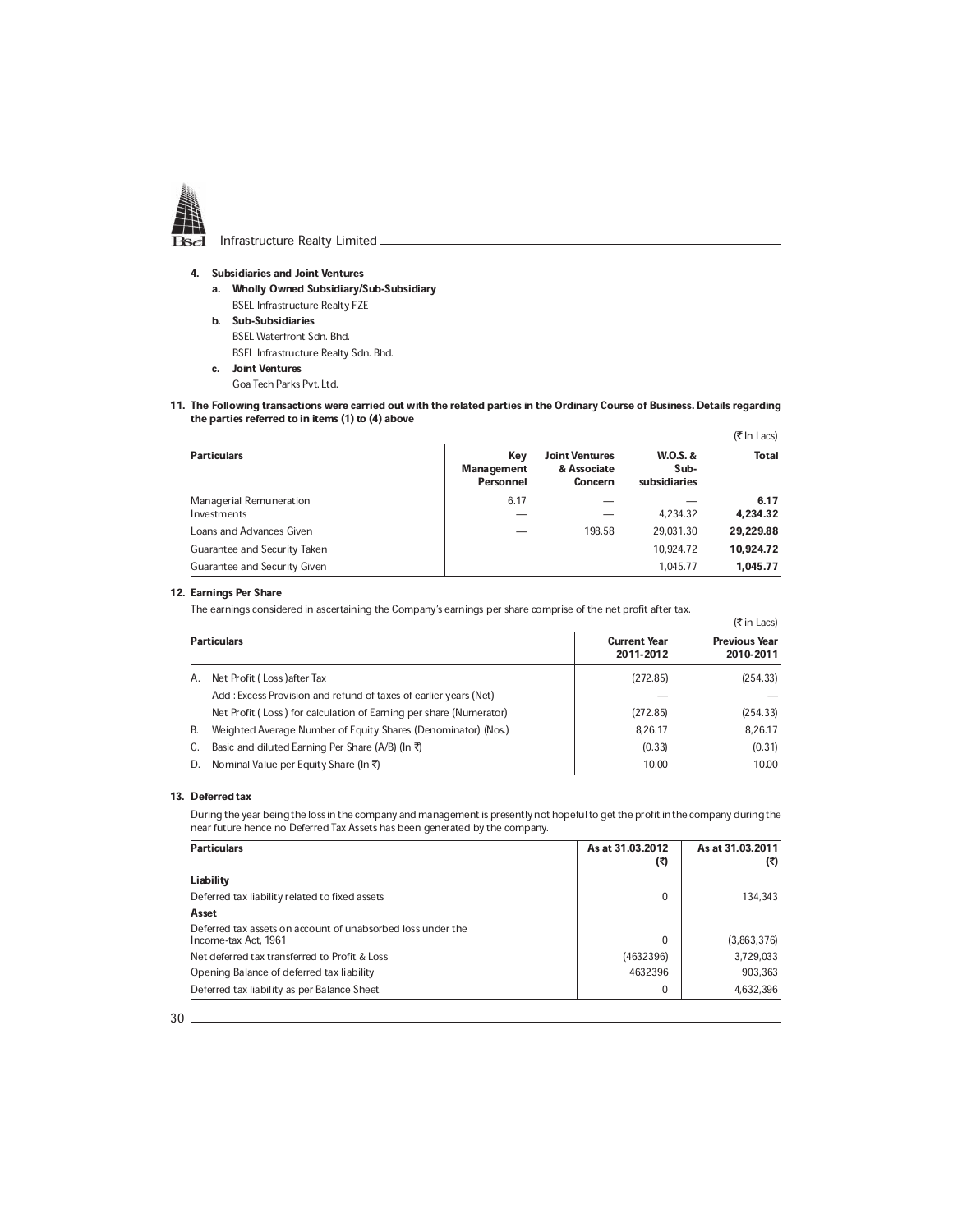#### 14. Consolidated Financial Statements

The consolidated financial statements are published as per the Accounting Standard 21 - Consolidated Financial Statements issued by Institute of Chartered Accountants of India.

### 15. Dues to Small Scale Industrial Undertakings

Due to Micro, Small, Medium Enterprises as defined under the MSMED Act, 2006 is ₹ Nil (Previous Year ₹ Nil). This information has been determined to the extent such parties have been identified on the basis of information available with the company. This has been relied upon by the auditors.

16. There are no amounts due and outstanding to be credited to Investor Education Protection Fund.

#### 17. Employees Benefits

#### a) Defined Contribution Plans

The Group's Contribution paid/ payable during the year towards Provident Fund is charged in the Profit and Loss Account every year

#### b) Defined Benefit Plan

During the current Financial year Provisions of ₹ 71,653/- (Previous Year ₹105,346/-) is made towards Gratuity liability as on 31.03.2012 under the payment of Gratuity Act,1972.

#### 18. Provision for Doubtful Debts

There is no doubtful amount receivable from the parties, therefore no provision has been made towards Doubtful Debts in the books of accounts.

#### 19. Prior Period Items

Prior period items having material impact on the financial affairs of the company have been disclosed.

- 20. There is no employee drawing Salary of  $\overline{\mathfrak{c}}$  2 Lacs per month or more.
- 21. Contingent liability which can be reasonably ascertained are provided for if it is in the opinion of the Company the future outcome of the same may be detrimental to the Company.
- 22. All the Loans and Advances (Assets) and Current Assets and Current Liabilities are subject to confirmation from the respective parties.
- 23. Balance of Unpaid Dividend Account as at  $31<sup>st</sup>$  March, 2012 is ₹1,357,407/-.
- 24. Other additional information pursuant to Schedule VI Part II of the Companies Act, 1956 are not applicable to the Company.

| As per our Report of Even Date                               |                                        |                  |
|--------------------------------------------------------------|----------------------------------------|------------------|
| <b>For RAJU &amp; PRASAD</b><br><b>Chartered Accountants</b> | For BSEL INFRASTRUCTURE REALTY LIMITED |                  |
| $Sd/-$                                                       | Sd                                     | Sd               |
| CA. Avinash T. Jain                                          | <b>Disha R Devrukhkar</b>              | Kirit R Kanakiya |
| Partner                                                      | Whole-Time Director                    | Director         |
| Membership No. 41689                                         |                                        |                  |
| $D0$ Mumboi                                                  |                                        |                  |

Place : Mumbai Date : 30.05.2012

17th Annual Report 2011-2012 31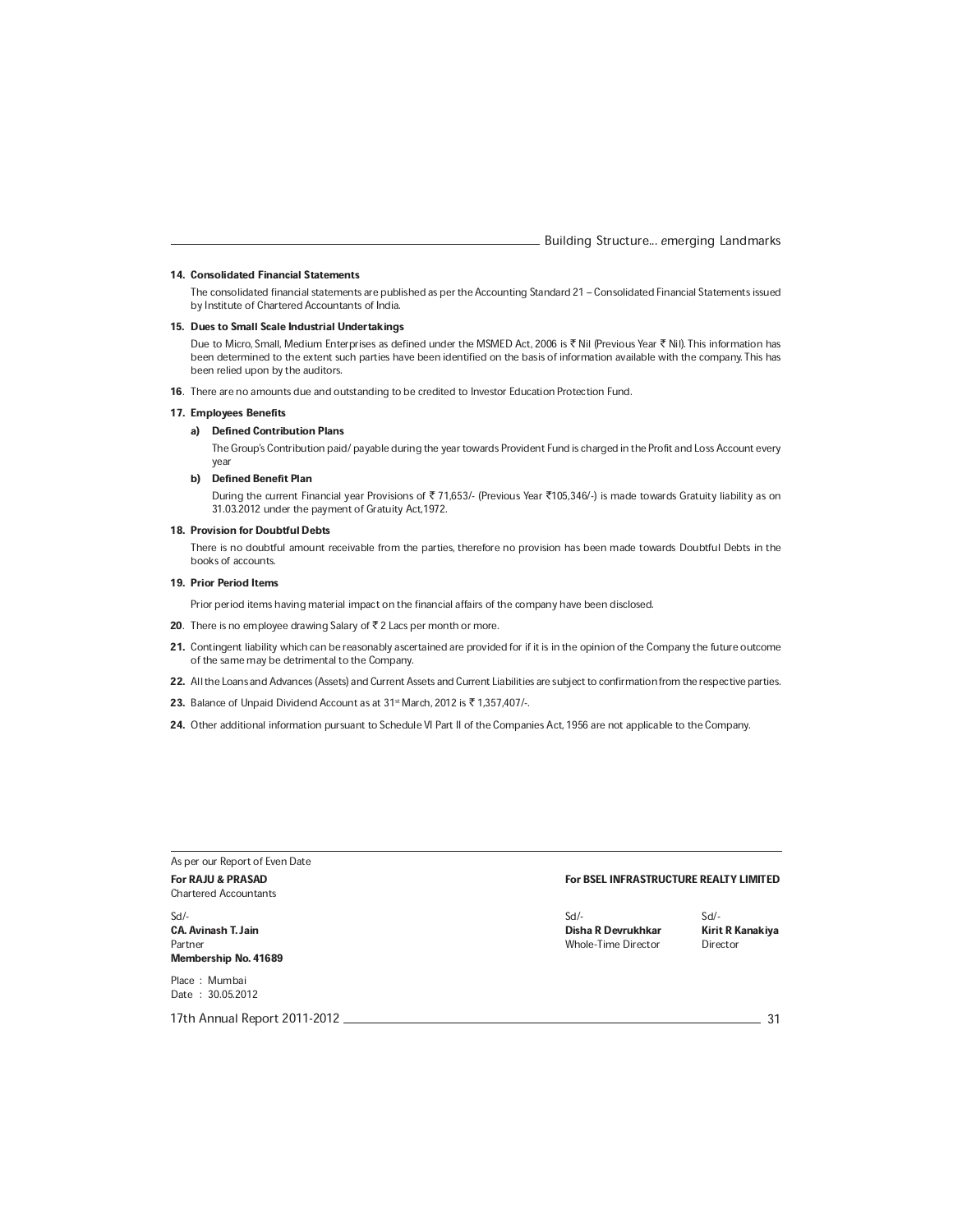

## 1. SIGNIFICANT ACCOUNTING POLICIES

#### A. BASIS FOR PREPARATION OF FINANCIAL STATEMENTS

The financial statements are prepared under the historical cost convention in accordance with the generally accepted accounting principles in India including the mandatory accounting standards issued by the institute of Chartered Accountants of India (ICAI) and referred to in Section 211 (3C) of the Companies Act, 1956 (The Act). The significant accounting policies adopted for the preparation of the financial statements are as follows:

#### a. Revenue Recognition

Revenue from projects is recognized based on percentage completion method, which is determined on the basis of the stage of completion of ongoing projects on the Balance Sheet date. The stage of completion is determined based on progress of the work and estimation of the architects.

#### b. Fixed Assets

Fixed assets are stated at cost of acquisition minus the accumulated depreciation. Advances paid towards acquisition of the fixed assets which have not been installed or put to use and the cost of the assets not put to use, before the year end, are disclosed under advance for purchase of assets.

#### c. Inventories

Inventories are valued at the lower of cost or net realizable value. The cost is determined on a first in first out basis and includes all applicable overheads in bringing the inventories to their present location and condition.

#### d. Borrowing Costs

Borrowing costs that are attributable to the acquisition and construction of qualifying assets are capitalized as a part of the cost of the assets.

Other borrowing costs are recognized as an expense in the year in which they are incurred.

#### e. Deferred Tax

Deferred tax asset or liability has been determined in pursuant to the AS-22-Accounting for taxes on Income. During the year being the loss in the company and management is presently not hopeful to get the profit in the company during the near future hence no Deferred Tax Assets has been generated by the company.

#### f. Cash Flow Statement

Cash flows are reported using the indirect method, whereby profit before tax is adjusted for the effects of transactions of a non cash nature and any deferrals or accruals of past or future cash receipts or payments. The cash flows from regular revenue generating financing and investing activities of the company are segregated.

#### g. Use of Estimates

The preparation of the financial statements in conformity with generally accepted accounting principles requires management to make estimates and assumptions that affect the reported balances of assets and liabilities and disclosure relating to contingent liabilities at the date of the financial statements and reported amounts of income and expenses during the year. Examples of such estimates include accounting for contract cost expected to be incurred, contract revenues, stage of completion, provisions, income taxes, useful lives of fixed assets etc. actual results could be different from those estimates.

#### h. Impairment of Assets

At each balance sheet date, the Company reviews the carrying amounts of its fixed assets to determine whether there is any indication that those assets suffered an impairment loss. If any such indication exists, the recoverable amount of the asset is estimated in order to determine the extent of the impairment loss. The recoverable amount is the higher of an asset's net selling price and value in use. In assessing the value in use, the estimated future cash flows expected from the continuing use of the asset and from its ultimate disposal are discounted to their present values using a pre-determined discount rate that reflects the current market assessments of the time value of money and risks specific to the asset.

 $32 -$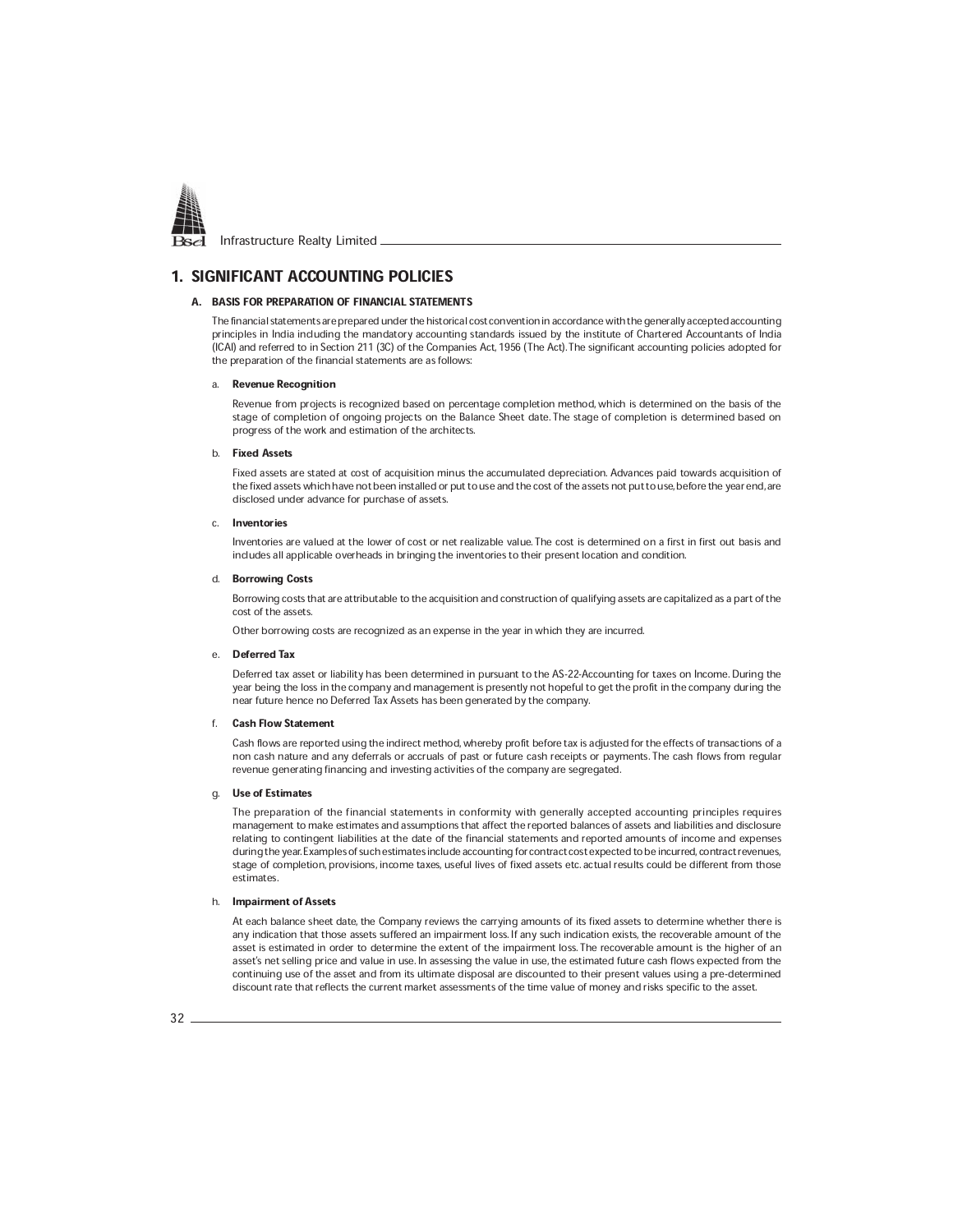#### B. DEPRECIATION

Depreciation on fixed assets is provided using the straight line method, based on the useful life as estimated by the management. Depreciation is charged on pro-rata basis for assets purchased / sold during the year. The management's estimates of useful life for various fixed assets are given below:

Furniture & Fixtures  $- 6$  Years

Computer Equipments - 3 Years

### C. INVESTMENT

Current Investments are stated at lower of cost and fair value. The long term Investments are stated at cost after deducting provisions made for permanent diminution in the rate of exchange if any.

#### D. PROVIDENT FUND

The benefits of Provident Fund are received by the eligible employees, which is defined in contribution plan. Both the employees and the Company are making monthly contribution to this Provident Fund equal to specified percentage of the covered employees' salary.

#### E. SEGMENT ACCOUNTING POLICIES

The company has only one segment of operation i.e. Infrastructure activity in local market. So segment wise Income/ Expenditure/ Assets and Liabilities are not presented.

#### F. OTHER ACCOUNTING POLICIES

Other accounting policies are consistent with generally accepted accounting policies.

As per our Report of Even Date Chartered Accountants

Sd/- Sd/- Sd/- CA. Avinash T. Jain Disha R Devrukhkar Kirit R Kanakiya Membership No. 41689

Place : Mumbai Date : 30.05.2012

17th Annual Report 2011-2012 33

#### For RAJU & PRASAD For BSEL INFRASTRUCTURE REALTY LIMITED

Whole-Time Director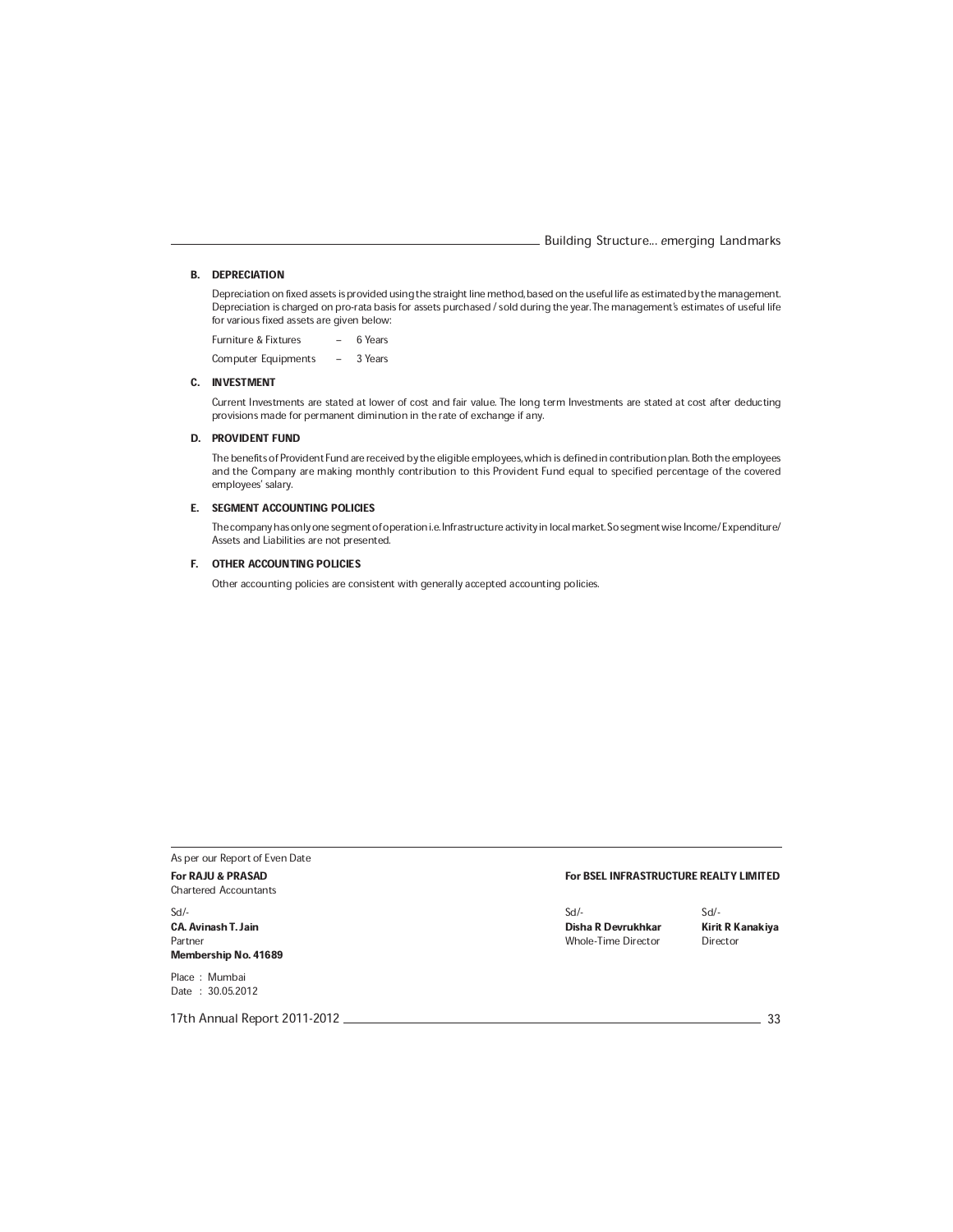

## AUDITORS' REPORT ON CONSOLIDATED FINANCIAL STATEMENTS

#### To the Members of

#### BSEL INFRASTRUCTURE REALTY LIMITED

- We have audited the attached Consolidated Balance Sheet of BSEL Infrastructure Realty Limited ("The Company") and its subsidiaries (The Company and its Subsidiaries constitute ªThe Groupº)as at 31st March, 2012 and also the Consolidated Profit & Loss Account and the Consolidated Cash Flow Statement for the year ended on that date both annexed thereto. These financial statements are the responsibility of the Company's Management and have been prepared by the management on the basis of separate Financial Statements. Our responsibility is to express an opinion on these financial statements based on our audit.
- 2. We have conducted our audit in accordance with generally accepted auditing standards in India. Those standards require that we plan and perform the audit to obtain reasonable assurance about whether the financial statements are free of material mis-statement. An audit includes examining, on a test basis, evidence supporting the amounts and disclosures in the financial statements. An audit also includes assessing the accounting principles used and significant estimates made by management, as well as evaluating the overall financial statement presentation. We believe that our audit provides a reasonable basis for our opinion.
- 3. The Consolidated Financial Statements of one wholly owned Subsidiary along with two Sub-Subsidiaries have been audited by other auditors whose reports have been furnished to us and our opinion is based solely on the said report.
- 4. We report that the Consolidated Financial Statements have been prepared by the Company's management in accordance with the requirements of Accounting Standards-21, Consolidated Financial Statements issued by the Institute of Chartered Accountants of India.
- 5. Based on our audit and consideration of report of other auditors, on separate Financial Statements and to the best of our information and according to explanations given to us, we are of the opinion that attached Consolidated Financial Statements gives a true and fair view in conformity with the accounting principles generally accepted in India. Subject to the followings opinion :
	- a) Figures of the subsidiary companies incorporated in Malaysia have been extracted from the financial statement audited by another firm of independent auditor, which has modified their opinion and include para for matter of emphasis.
	- b) In FZE they did not receive independent confirmations from the accounts receivable, account payable, which has limited their scope to verify the balances independently, the management has confirmed to them that due to the nature of sales transaction of the establishment, they cannot provide the independent confirmation for the account receivable. However the fair value of account receivable is not materially different than stated in the financial statement and is considered good.
	- c) In the absence of independent valuer certificate , they are unable to express opinion on value of work in progress of FZE.
	- d) In FZE ,They did not receive independent confirmation from Ajman Bank, Bank of Baroda, Dubai Islamic bank and Emirates Islamic Bank, Further they are not able to verify the balance with the bank Independently.

#### e) Matter of Emphasis

Without qualifying our opinion as disclosed in other auditor report, we draw attention to note 1(i) in the financial statements. The subsidiary as a Group has incurred net losses of AED 8,518,494/- during the financial year ended 31 March 2012 and as of date, their total liabilities exceeded its total assets by AED 8,518,494/-, whereas the Subsidiary's current liabilities exceeded by AED 2,422,462/- and its total liabilities exceeded their total assets by AED 28,225/-. These factors raised substantial doubt that the subsidiary as a group and its subsidiary will be able to continue as a going concern.

- f) In the case of the Consolidated Balance Sheet, of the state of affairs of the Group as at 31st March, 2012.
- g) In the case of the Consolidated Profit & Loss account, of the Loss of the Group for the year ended on that date; and
- h) In the case of Consolidated Cash Flow Statement, of the Consolidated Cash Flows of the Group for the year ended on that date.

For RAJU & PRASAD Chartered Accountants

FRN NO. 003475 S

Sd/- CA. Avinash T. Jain Partner Membership No. 41689

Place : Mumbai Date : 30.05.2012

34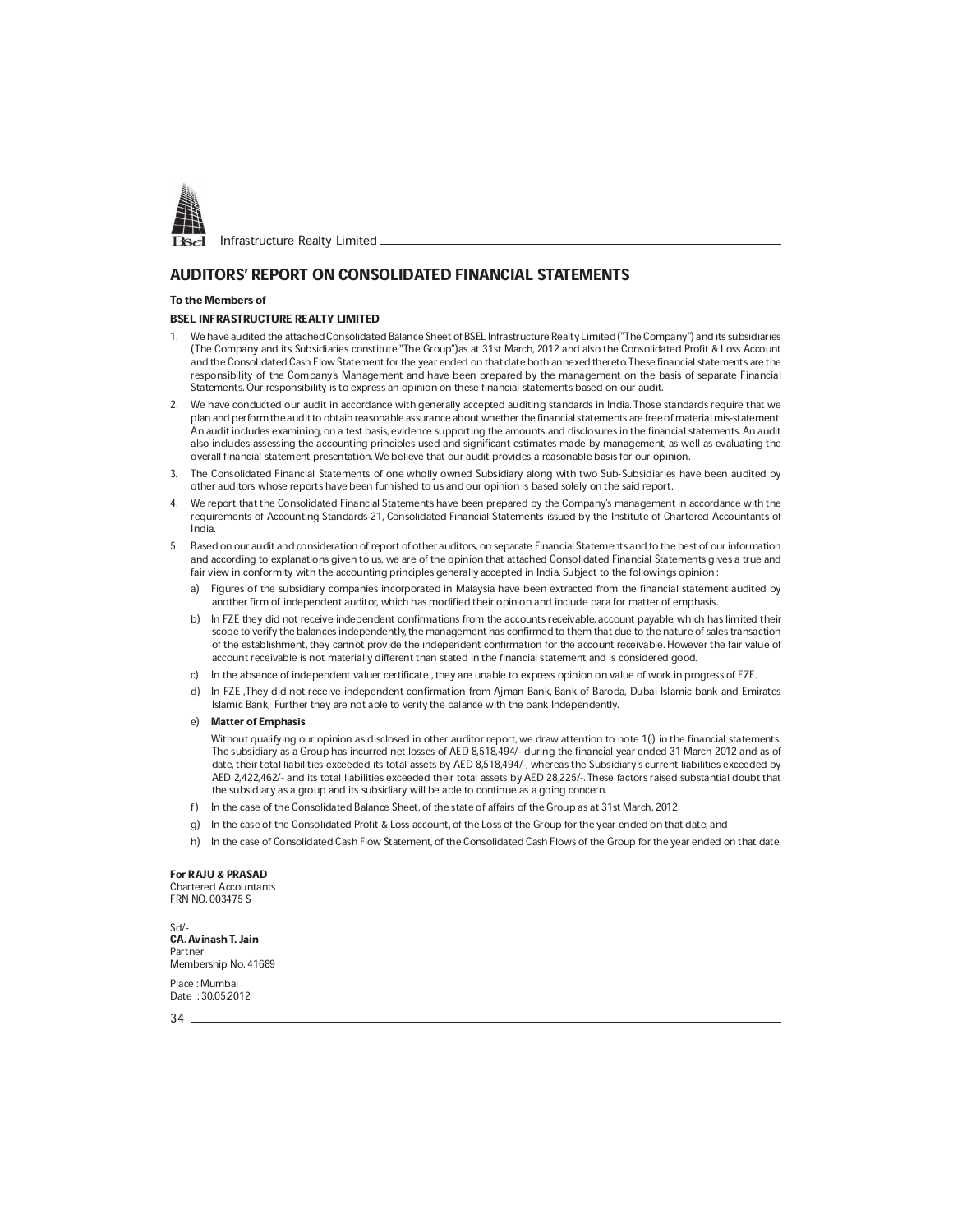## CONSOLIDATED BALANCE SHEET AS AT 31ST MARCH,2012

| SI. No.        | <b>Particulars</b>                           | <b>Note</b><br>No. | <b>Current Year</b><br>2011-12 | <b>Previous Year</b><br>2010-11 |
|----------------|----------------------------------------------|--------------------|--------------------------------|---------------------------------|
| ı.             | <b>EQUITY AND LIABILITIES</b>                |                    |                                |                                 |
| 1              | <b>Shareholders' Funds</b>                   |                    |                                |                                 |
|                | <b>Share Capital</b><br>(a)                  | 2                  | 826,168,400                    | 826,168,400                     |
|                | (b) Reserves and Surplus                     | 3                  | 2,489,900,823                  | 4,409,239,930                   |
|                | Money received against share warrants<br>(c) |                    |                                |                                 |
| 2              | Share application money pending allotment    |                    |                                |                                 |
| 3              | <b>Non-Current Liabilities</b>               |                    |                                |                                 |
|                | (a) Long-term borrowings                     |                    |                                |                                 |
|                | (b) Deferred tax liabilities (Net)           |                    |                                | 4,632,396                       |
|                | (c)<br>Other long-term liabilities           |                    |                                |                                 |
|                | (d) Long-term provisions                     |                    |                                |                                 |
| Δ              | <b>Current Liabilities</b>                   |                    |                                |                                 |
|                | Short-term borrowings<br>(a)                 | 4                  | 35,999,381                     | 48,755,834                      |
|                | <b>Trade Payables</b><br>(b)                 | 5                  | 1,592,896,416                  | 172,288,261                     |
|                | (c)<br><b>Other Current liabilities</b>      | 6                  | 1,098,620,540                  | 71,431,652                      |
|                | (d) Short-term provisions                    | 7                  | 2,346,839                      | 6,168,091                       |
|                | <b>TOTAL-EQUITY AND LIABILITIES</b>          |                    | 6,045,932,398                  | 5,538,684,564                   |
| Ш.             | <b>ASSETS</b>                                |                    |                                |                                 |
| 1              | <b>Non-current assets</b>                    |                    |                                |                                 |
|                | (a)<br><b>Fixed assets</b>                   |                    |                                |                                 |
|                | (i)<br>Tangible assets                       | 8                  | 24,857,463                     | 19,787,444                      |
|                | (ii) Intangible assets                       |                    |                                |                                 |
|                | (iii) Capital work-in-progress               |                    |                                |                                 |
|                | (iv) Intangible assets under development     |                    |                                |                                 |
|                | Non-current investment<br>(b)                | 9                  | 54,084,279                     | 55,041,315                      |
|                | (c)<br>Deferred tax assets (net)             |                    |                                |                                 |
|                | Long-term loans and advances<br>(d)          | 10                 | 40,362,862                     | 38,624,510                      |
|                | (e)<br>Other non-current assets              | 11                 | 20,063,711                     | 27,322,992                      |
| $\overline{2}$ | <b>Current assets</b>                        |                    |                                |                                 |
|                | (a)<br>Current investment                    |                    |                                |                                 |
|                | (b) Inventories                              | 12                 | 2,800,745,282                  | 1,932,577,388                   |
|                | (c)<br>Trade receivables                     | 13                 | 2,931,425,685                  | 3,053,016,093                   |
|                | (d)<br>Cash and cash equivalents             | 14                 | 102,348,506                    | 221,481,672                     |
|                | (e)<br>Short-term loans & advances           | 15                 | 71,592,933                     | 90,815,201                      |
|                | (f)<br>Other current assets                  | 16                 | 451,677                        | 100,017,949                     |
|                | <b>TOTAL ASSETS</b>                          |                    | 6,045,932,398                  | 5,538,684,564                   |
|                | <b>NOTES TO THE ACCOUNTS</b>                 | 1 to 24            |                                |                                 |
|                |                                              |                    |                                |                                 |

| <b>Chartered Accountants</b>                                        |                                                     |                                        |
|---------------------------------------------------------------------|-----------------------------------------------------|----------------------------------------|
| Sd<br><b>CA. Avinash T. Jain</b><br>Partner<br>Membership No. 41689 | $Sd$ -<br>Disha R Devrukhkar<br>Whole-Time Director | $Sd$ .<br>Kirit R Kanakiya<br>Director |
| Place: Mumbai<br>Date: 30.05.2012                                   |                                                     |                                        |
| 17th Annual Report 2011-2012                                        |                                                     | 35                                     |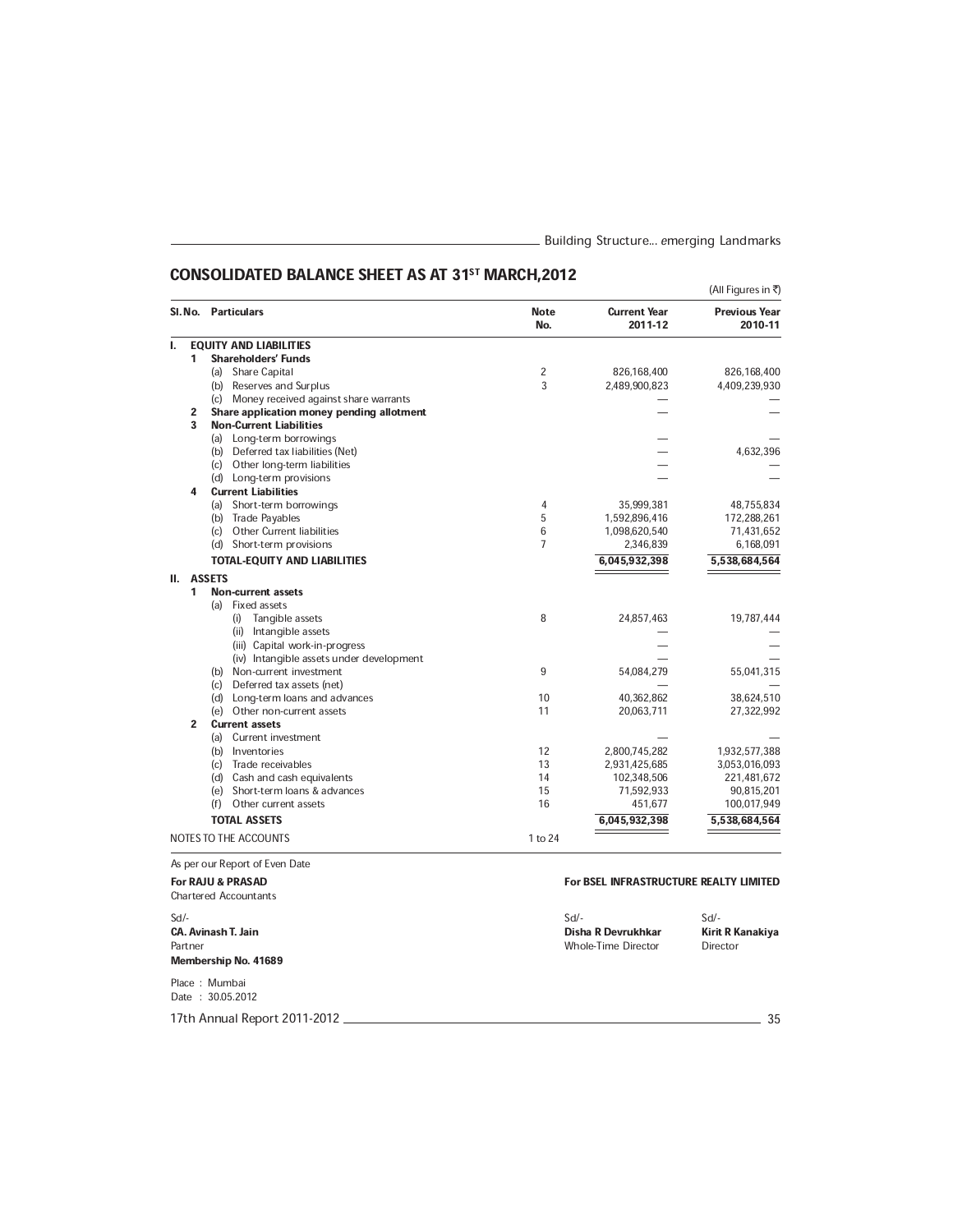

**Infrastructure Realty Limited** <u>Community Realty Realty Realty Realty Realty Realty Realty Realty Realty Realty Realty Realty Realty Realty Realty Realty Realty Realty Realty Realty Realty Realty Realty Realty Realty Real</u>

# CONSOLIDATED PROFIT & LOSS FOR THE YEAR ENDED 31ST MARCH, 2012

|        |                                                                         |                    |                                        | (All Figures in ₹)              |
|--------|-------------------------------------------------------------------------|--------------------|----------------------------------------|---------------------------------|
|        | <b>SI. No. Particulars</b>                                              | <b>Note</b><br>No. | <b>Current Year</b><br>2011-12         | <b>Previous Year</b><br>2010-11 |
| ı.     | <b>Revenue from operations</b>                                          |                    |                                        |                                 |
|        | Other operative Revenues                                                | 17                 | (279,007,746)                          | 17,131,110                      |
| н.     | Other Income                                                            | 18                 | 85,850,068                             | 7,290,454                       |
| Ш.     | <b>Total Revenues (I+II)</b>                                            |                    | (193, 157, 679)                        | 24,421,564                      |
|        | IV. Expenses:                                                           |                    |                                        |                                 |
|        | Cost of Materials consumed<br>a.                                        | 19                 | 4,927,196                              | 12,294,612                      |
|        | Purchase of Stock in trade<br>$b$                                       |                    |                                        |                                 |
|        | Changes in inventories of finished goods,<br>c.                         |                    |                                        |                                 |
|        | work-in-progress and stock-in-trade<br>Employee benefits expenses<br>d. | 20                 | (552,500)<br>5,683,293                 | (3,310,575)<br>7,084,589        |
|        | Finance cost<br>е.                                                      | 21                 | 15,427                                 | 2,503,776                       |
|        | f.<br>Depreciation and amortization expenses                            | 8                  | 1,047,405                              | 1,636,412                       |
|        | <b>Bad Debts</b><br>g.                                                  |                    | 149,148,641                            |                                 |
|        | <b>Other Expenses</b><br>h.                                             | 22                 | 29,612,642                             | 50,246,133                      |
|        | <b>Total Expenses</b>                                                   |                    | 189,882,104                            | 70,454,947                      |
| V      | Profit before exceptional and extra-ordinary items and tax (III-IV)     |                    | (383, 039, 782)                        | (46,033,383)                    |
| VI     | <b>Exceptional Items</b>                                                |                    |                                        |                                 |
| VII    | Profit before extra-ordinary items and tax (V-VI)                       |                    | (383,039,782)                          | (46, 033, 383)                  |
|        | VIII Extraordinary Items                                                | 23                 | 2,415,241,231                          | 4,475,082                       |
| IX     | Profit/(Loss) before tax                                                |                    | (2,798,281,013)                        | (50, 508, 465)                  |
| X      | <b>Tax Expenses</b>                                                     |                    |                                        |                                 |
|        | <b>Current Tax</b>                                                      |                    |                                        |                                 |
|        | Deferred Tax Liability/(Assets)                                         |                    | (4,632,396)                            | 3,729,033                       |
| XI.    | Profit /(Loss) for the period from continuing operations (IX-X)         |                    | (2,793,648,617)                        | (54, 237, 498)                  |
|        | XII Profit /(Loss) from discontinuing operations                        |                    |                                        |                                 |
|        | XIII Tax expenses of discontinuing operations                           |                    |                                        |                                 |
|        | XIV Profit /(Loss) from discontinuing operations (after tax )(XII-XIII) |                    |                                        |                                 |
|        | XV Profit /(Loss) for the period (XI-XIV)                               |                    | (2,793,648,617)                        | (54, 237, 498)                  |
|        | XVI Earning per equity share:                                           |                    |                                        |                                 |
|        | (1) Basic                                                               |                    | (33.81)                                | (0.66)                          |
|        | (1) Diluted                                                             |                    | (33.81)                                | (0.66)                          |
|        | <b>NOTES TO THE ACCOUNTS</b>                                            | 1to 24             |                                        |                                 |
|        | As per our Report of Even Date                                          |                    |                                        |                                 |
|        | <b>For RAJU &amp; PRASAD</b>                                            |                    | For BSEL INFRASTRUCTURE REALTY LIMITED |                                 |
|        | <b>Chartered Accountants</b>                                            |                    |                                        |                                 |
| $Sd$ - |                                                                         |                    | Sd                                     | $Sd$ -                          |
|        | <b>CA. Avinash T. Jain</b>                                              |                    | Disha R Devrukhkar                     | Kirit R Kanakiya                |
|        | Partner                                                                 |                    | Whole-Time Director                    | Director                        |
|        | Membership No. 41689                                                    |                    |                                        |                                 |
|        | Place: Mumbai                                                           |                    |                                        |                                 |

Place : Mumbai Date : 30.05.2012

36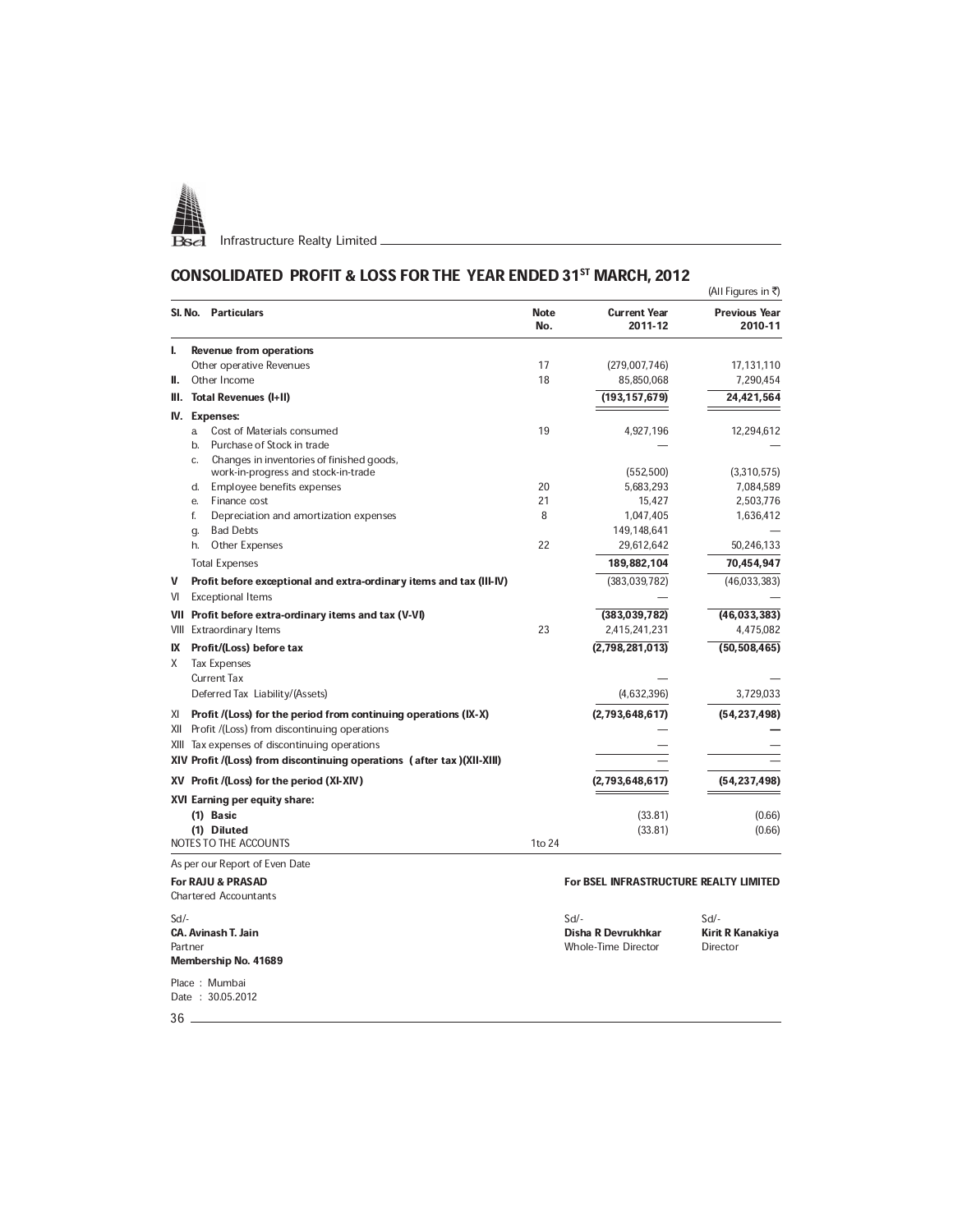## CASH FLOW STATEMENT FOR THE YEAR ENDED 31ST MARCH, 2012

|           | <u>VASH FLOW STATEMENT FOR THE TEAR CNDED ST. MARGH, ZUTZ</u>               |                                | (All Figures in ₹)              |
|-----------|-----------------------------------------------------------------------------|--------------------------------|---------------------------------|
|           | <b>Particulars</b>                                                          | <b>Current Year</b><br>2011-12 | <b>Previous Year</b><br>2010-11 |
| А.        | <b>CASH FLOW FROM OPERATING ACTIVITIES</b>                                  |                                |                                 |
|           | Net profit before tax & extraordinary items<br><b>Adjustments for:</b>      | (383,039,782)                  | (46,033,383)                    |
|           | <b>Extra Ordinary Items</b>                                                 | (2,415,241,231)                | (4,475,082)                     |
|           | Depreciation                                                                | 1.047.405                      | 1,636,412                       |
|           | Other Income                                                                | (85, 850, 068)                 | (7, 290, 454)                   |
|           | Operating profits before working capital changes<br><b>Adjustments for:</b> | (2,883,083,676)                | (56, 162, 507)                  |
|           | Trade Receivable                                                            | 121,590,408                    | (58, 476, 049)                  |
|           | Deposits (Assets) Loans & Advances                                          | 124,309,469                    | (10, 212, 994)                  |
|           | Inventories                                                                 | (868, 167, 894)                | (3,310,575)                     |
|           | Provision for Deferred Tax                                                  | 4,632,396                      | (3,729,033)                     |
|           | Trade Payable and other liabilities                                         | 2,426,586,943                  | 104,166,166                     |
|           | Net cash from operating activities                                          | (1,074,132,355)                | (27, 724, 991)                  |
| <b>B.</b> | <b>CASH FLOW FROM INVESTING ACTIVITIES</b>                                  |                                |                                 |
|           | Foreign Currency Translation Reserve                                        | 874,309,509                    | 33,046,149                      |
|           | Sale/(Purchase) of investment                                               | 957.036                        | 22,011,510                      |
|           | Sale/(Purchase) of fixed assets                                             | (6, 117, 424)                  | (1,604,988)                     |
|           | Net cash from investing activities                                          | 869.149.121                    | 53.452.671                      |
| C.        | <b>CASH FLOW FROM FINANCING ACTIVITIES</b>                                  |                                |                                 |
|           | Other Income                                                                | 85,850,068                     | 7,290,454                       |
|           | Loan from Bank                                                              |                                | (102, 077)                      |
|           | Net cash from financing activities                                          | 85,850,068                     | 7,188,377                       |
|           | Net increase/(decrease) in cash & cash equivalent                           | (119, 133, 166)                | 32,916,057                      |
|           | Cash & cash equivalent opening balance                                      | 221,481,672                    | 188,565,616                     |
|           | Cash & cash equivalent closing balance                                      | 102.348.506                    | 221,481,672                     |
|           |                                                                             |                                |                                 |

#### For BSEL INFRASTRUCTURE REALTY LIMITED

|                  | Sd/·                | Sd               |
|------------------|---------------------|------------------|
| Place: Mumbai    | Disha R Devrukhkar  | Kirit R Kanakiya |
| Date: 30.05.2012 | Whole-Time Director | Director         |

#### AUDITOR'S CERTIFICATE

We have examined the attached Cash Flow Statement of M/S. BSEL INFRASTRUCTURE REALTY LIMITED, for the year ended 31st March 2012. The statement has been prepared by the Company in accordance with the requirements of Clause 32 of listing agreement<br>with Stock Exchanges and is based on and in agreement with the corresponding Balance She even date to the members of the Company.

For RAJU & PRASAD Chartered Accountants Sd/- Place : Mumbai CA. Avimash T. Jain Care CA. Avimash T. Jain CA. Avimash T. Jain CA. Avimash T. Jain CA. Avimash T Date : 30.05.2012 Partner Membership No.41689

17th Annual Report 2011-2012 37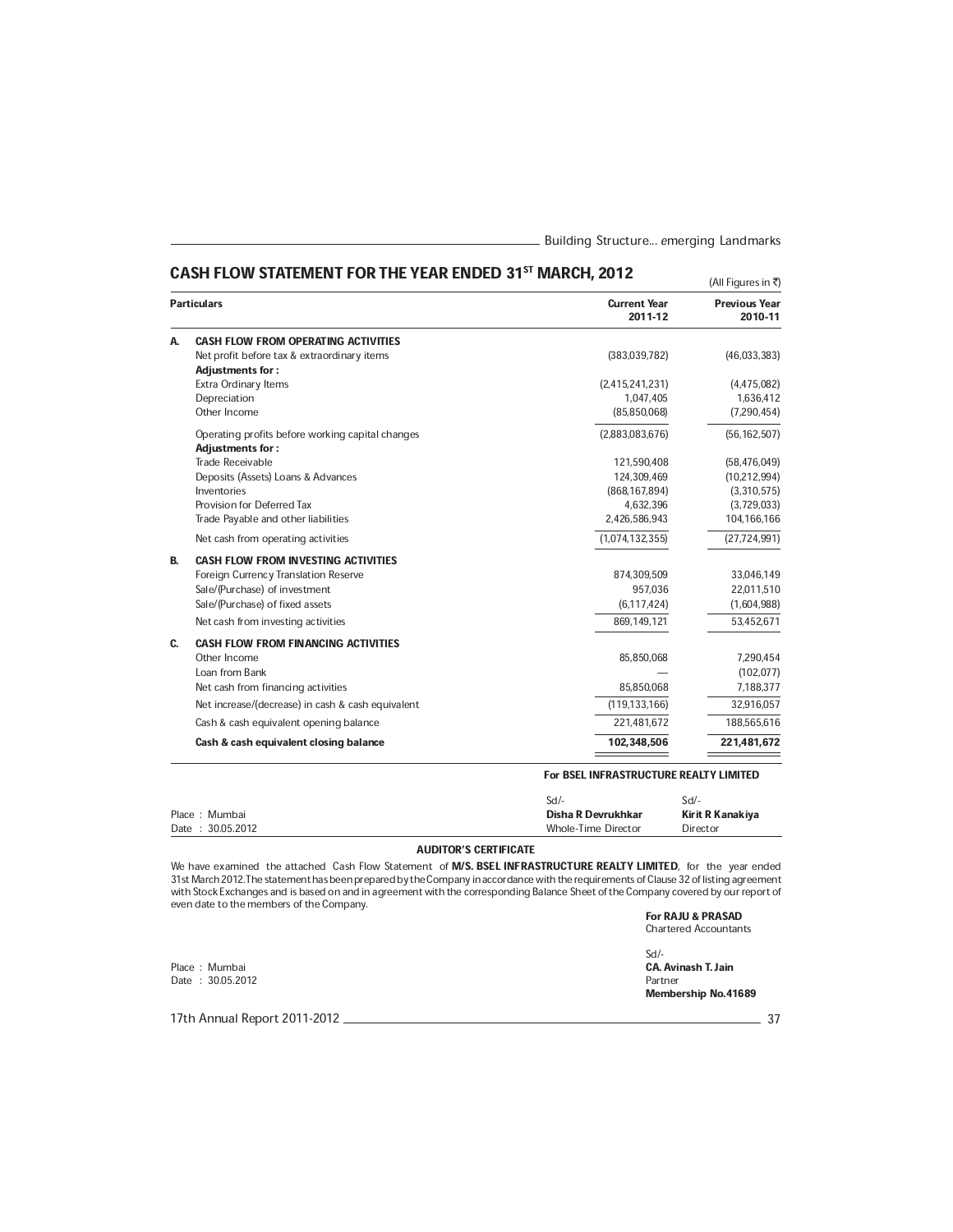

## NOTES FORMING PART OF THE CONSOLIDATED BALANCE SHEET AS AT 31ST MARCH, 2012 **NOTE : "2"**

SHARE CAPITAL

|    |                                                                                              |                                | ( All Figures in ₹)             |
|----|----------------------------------------------------------------------------------------------|--------------------------------|---------------------------------|
|    | <b>Particulars</b>                                                                           | <b>Current Year</b><br>2011-12 | <b>Previous Year</b><br>2010-11 |
| a. | <b>Authorised Capital</b><br>150,000,000 Equity Shares of ₹10/- each                         | 1.500.000.000                  | 1.500.000.000                   |
| b. | <b>Issued Subscribed and Paid Up</b><br>82,616,840 Equity Shares of ₹10/- each fully paid up | 826.168.400                    | 826,168,400                     |
|    |                                                                                              | 826,168,400                    | 826,168,400                     |
| c. | Par value per Share                                                                          |                                |                                 |
|    | <b>Equity Shares</b>                                                                         | ₹ 10/-                         | ₹ 10 /-                         |

## d. Reconciliation of the shares outstanding at the beginning and at the end of the reporting period

| <b>Particulars</b>                              |               | <b>Equity Shares</b>       |               |                     |
|-------------------------------------------------|---------------|----------------------------|---------------|---------------------|
|                                                 |               | <b>As at 31 March 2012</b> |               | As at 31 March 2011 |
|                                                 | <b>Number</b> | Amount                     | <b>Number</b> | Amount              |
| Shares outstanding at the beginning of the year | 82.616.840    | 826.168.400                | 82.616.840    | 826.168.400         |
| Shares Issued during the year                   |               |                            |               |                     |
| Shares bought back during the year              |               |                            |               |                     |
| Any other movement (please specify)             |               |                            |               |                     |
| Shares outstanding at the end of the year       | 82.616.840    | 826.168.400                | 82.616.840    | 826.168.400         |

| Shares held by holding/ultimate holding company and/or their subsidiaries/associates<br>е. |                                                     |                     |                     |                      |                     |
|--------------------------------------------------------------------------------------------|-----------------------------------------------------|---------------------|---------------------|----------------------|---------------------|
|                                                                                            | <b>Particulars</b>                                  | Nature of           |                     | As at                | As at               |
|                                                                                            |                                                     | <b>Relationship</b> |                     | 31 March 2012        | 31 March 2011       |
|                                                                                            | <b>Equity Shares</b>                                |                     |                     |                      |                     |
|                                                                                            |                                                     | <b>NA</b>           |                     |                      |                     |
| f.                                                                                         | Shareholders holding ordinary shares more than 5% : |                     |                     |                      |                     |
|                                                                                            | <b>Particulars</b>                                  |                     |                     | <b>Equity Shares</b> |                     |
|                                                                                            |                                                     |                     | As at 31 March 2012 |                      | As at 31 March 2011 |
|                                                                                            | <b>Name of Shareholder</b>                          | No. of              | $%$ of              | No. of               | $%$ of              |
|                                                                                            |                                                     | <b>Shares held</b>  |                     | Holding Shares held  | <b>Holding</b>      |
|                                                                                            | Kirit Ramniklal Kanakiya                            | 4.942.180           | 5.98                | 4.942.180            | 5.98                |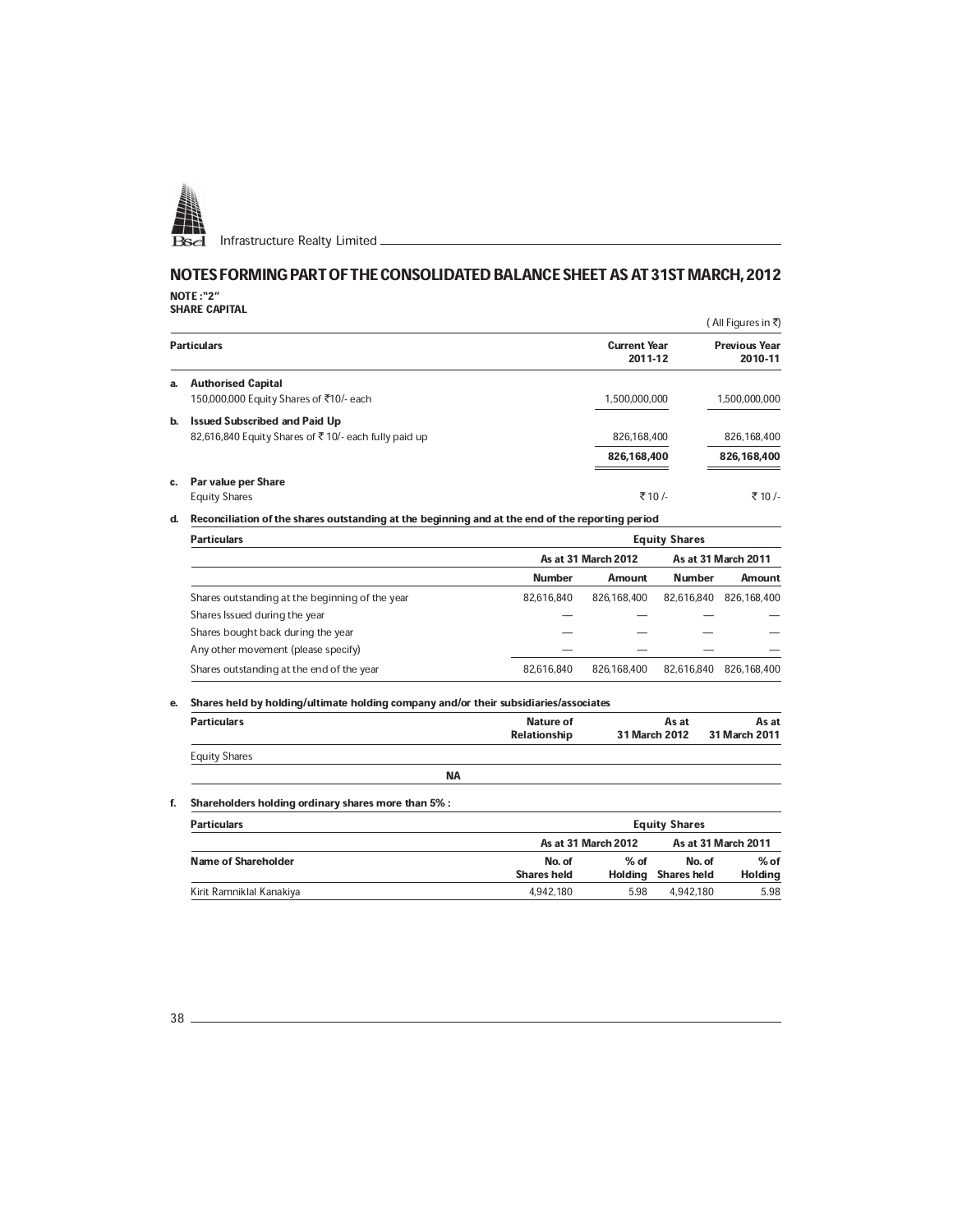#### NOTE : ª3º RESERVES & SURPLUS

|                                                                                                                                                                                                                                 |                                                                      | (All Figures in ₹)                                                |
|---------------------------------------------------------------------------------------------------------------------------------------------------------------------------------------------------------------------------------|----------------------------------------------------------------------|-------------------------------------------------------------------|
| <b>Particulars</b>                                                                                                                                                                                                              | <b>Current Year</b><br>2011-12                                       | <b>Previous Year</b><br>2010-11                                   |
| <b>Capital Reserves for Foreign Currency Translation</b><br>а.<br>Opening Balance<br>Add: Foreign Currenty Translation Capital Reserve/(Loss)<br>Less: Written Back in Current Year<br><b>Closing Balance</b>                   | 62,581,164<br>874,309,509<br>936,890,674                             | 29,535,015<br>33,046,149<br>62,581,164                            |
| <b>Securities Premium Account</b><br>b.<br>Opening Balnace<br>Add : Securities premium credited on Share issue<br>Less: Premium Utilised for various reasons<br>Premium on Redemption of Debentures<br>For Issuing Bonus Shares | 1,924,752,444                                                        | 1,924,752,444                                                     |
| <b>Closing Balance</b><br><b>General Reserves</b><br>c.<br>Opening Balance<br>Add: Current Year Transfer<br>Less: Written Back in Current Year<br><b>Closing Balance</b>                                                        | 1,924,752,444<br>195,570,000<br>195,570,000                          | 1,924,752,444<br>195,570,000<br>195,570,000                       |
| <b>Surplus</b><br>d.<br>Opening Balance<br>Add: Profit/(Loss) for the year<br>Add: Transfer from Reserves<br>Less: Proposed Dividends<br>Less : Interim Dividends<br>Less: Transfer to Reserves<br><b>Closing Balance</b>       | 2,226,336,322<br>(2,793,648,617)<br>(567, 312, 295)<br>2,489,900,823 | 2,280,573,820<br>(54, 237, 498)<br>2,226,336,322<br>4,409,239,930 |

#### NOTE : "4" SHORT TERM BORROWINGS

|    |                                                                                                                                   |                                | ' All Figures in ₹ੋ)            |
|----|-----------------------------------------------------------------------------------------------------------------------------------|--------------------------------|---------------------------------|
|    | <b>Particulars</b>                                                                                                                | <b>Current Year</b><br>2011-12 | <b>Previous Year</b><br>2010-11 |
|    | <b>Unsecured</b>                                                                                                                  |                                |                                 |
| a. | Loans and advances from related parties                                                                                           |                                |                                 |
|    | Orbit Plastics Pvt. Ltd.<br>(i)<br>(Loan repayable on demand , there is no such repayment schedule)                               | 1.950.000                      | 1.950.000                       |
|    | Mr. Kirit Kanakiya- Representative of Holding Company<br>(ii)<br>(Loan repayable on demand , there is no such repayment schedule) | 34.049.381                     | 46.805.834                      |
|    |                                                                                                                                   | 35,999,381                     | 48,755,834                      |
|    | 17th Annual Report 2011-2012                                                                                                      |                                | 39                              |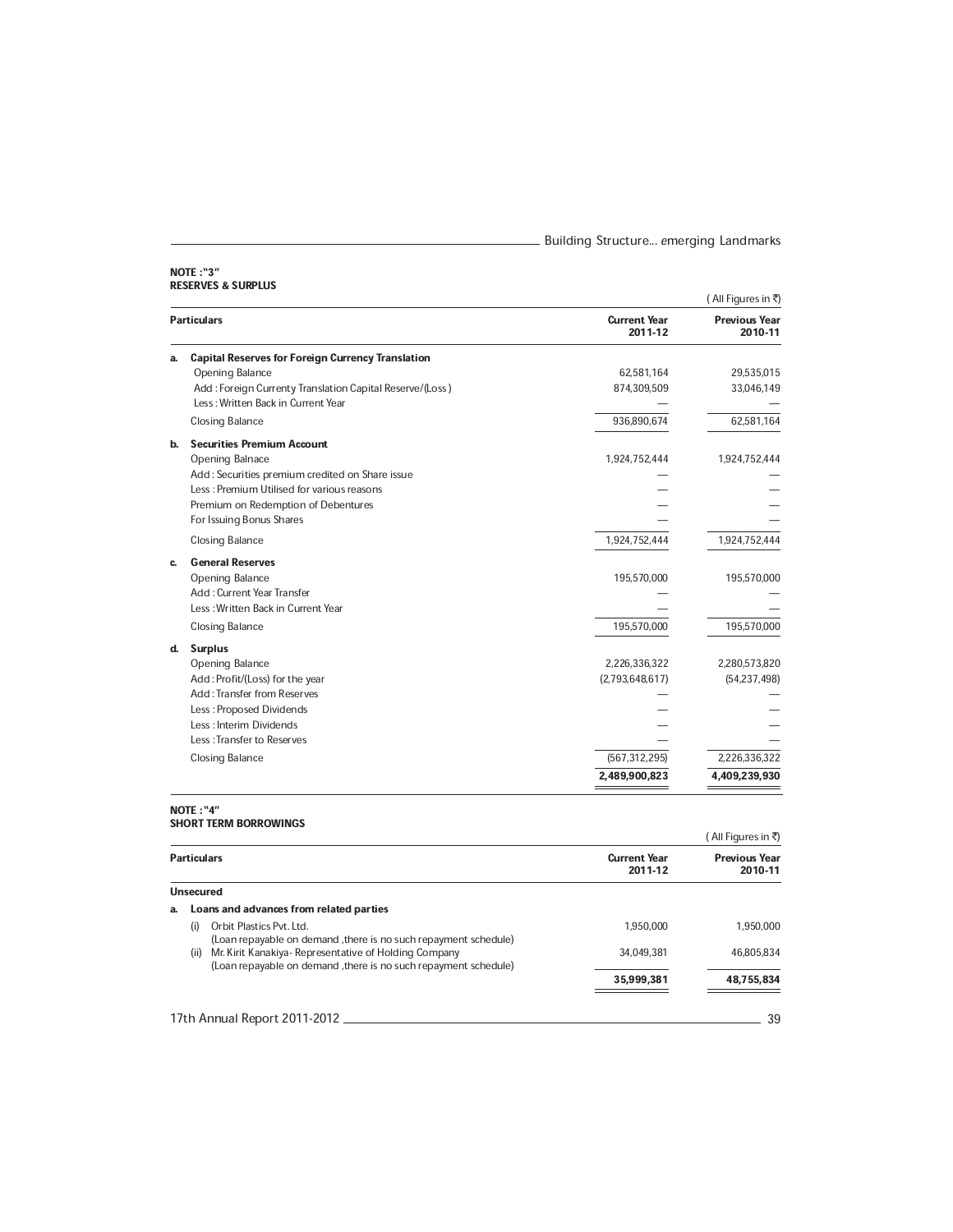

#### NOTE : ª5º TRADE PAYABLES

|                       |                                | (All Figures in ₹)              |
|-----------------------|--------------------------------|---------------------------------|
| <b>Particulars</b>    | <b>Current Year</b><br>2011-12 | <b>Previous Year</b><br>2010-11 |
| <b>Trade Payables</b> | 1,592,896,416                  | 172,288,261                     |
|                       | 1,592,896,416                  | 172,288,261                     |
|                       |                                |                                 |

#### NOTE : ª6º OTHER CURRENT LIABILITIES

|                                                      |                                | (All Figures in ₹)              |
|------------------------------------------------------|--------------------------------|---------------------------------|
| <b>Particulars</b>                                   | <b>Current Year</b><br>2011-12 | <b>Previous Year</b><br>2010-11 |
| Vehicles Loan (Current Portion)                      |                                | 103.010                         |
| <b>Bills Payable</b>                                 |                                | 18,542,550                      |
| Other Liabilities-Advance against Sale/from Customer |                                | 48.133.881                      |
| Deposit against various Leased Properties            | 50.000                         | 1,870,500                       |
| Deposit for Society Formation                        | 178.930                        | 178,930                         |
| Other Liabilities- Advance against sale              | 1.098.249.720                  | 2,247,335                       |
| Income Received in Advance                           | 134.890                        | 295,446                         |
| Booking Advance - Kevadia                            | 7.000                          | 60.000                          |
|                                                      | 1,098,620,540                  | 71,431,652                      |
|                                                      |                                |                                 |

#### NOTE : ª7º SHORT-TERM PROVISIONS

| <b>JITURI "ILNIVI FRUVIJIUIVJ</b>      |                                | All Figures in ₹)               |
|----------------------------------------|--------------------------------|---------------------------------|
| <b>Particulars</b>                     | <b>Current Year</b><br>2011-12 | <b>Previous Year</b><br>2010-11 |
| Provision for employee benefits<br>a.  |                                |                                 |
| Salary & Reimbursements                | 322,357                        | 482,236                         |
| Contribution to PF                     | 8,221                          | 13,958                          |
| Gratuity (Funded)                      | 335,596                        | 681,346                         |
|                                        | 666,174                        | 1,177,540                       |
| <b>Others (Specify nature)</b><br>b.   |                                |                                 |
| <b>TDS Payable</b>                     | 16,411                         | 77,786                          |
| PT / Cess / ST / VAT Payable           | 13,226                         | 251,105                         |
| Provision for Expenses and Liabilities | 805,858                        | 667,916                         |
| Provision FZE                          | 845,170                        | 3,993,744                       |
|                                        | 1,680,665                      | 4,990,551                       |
|                                        | 2,346,839                      | 6,168,091                       |
| 40                                     |                                |                                 |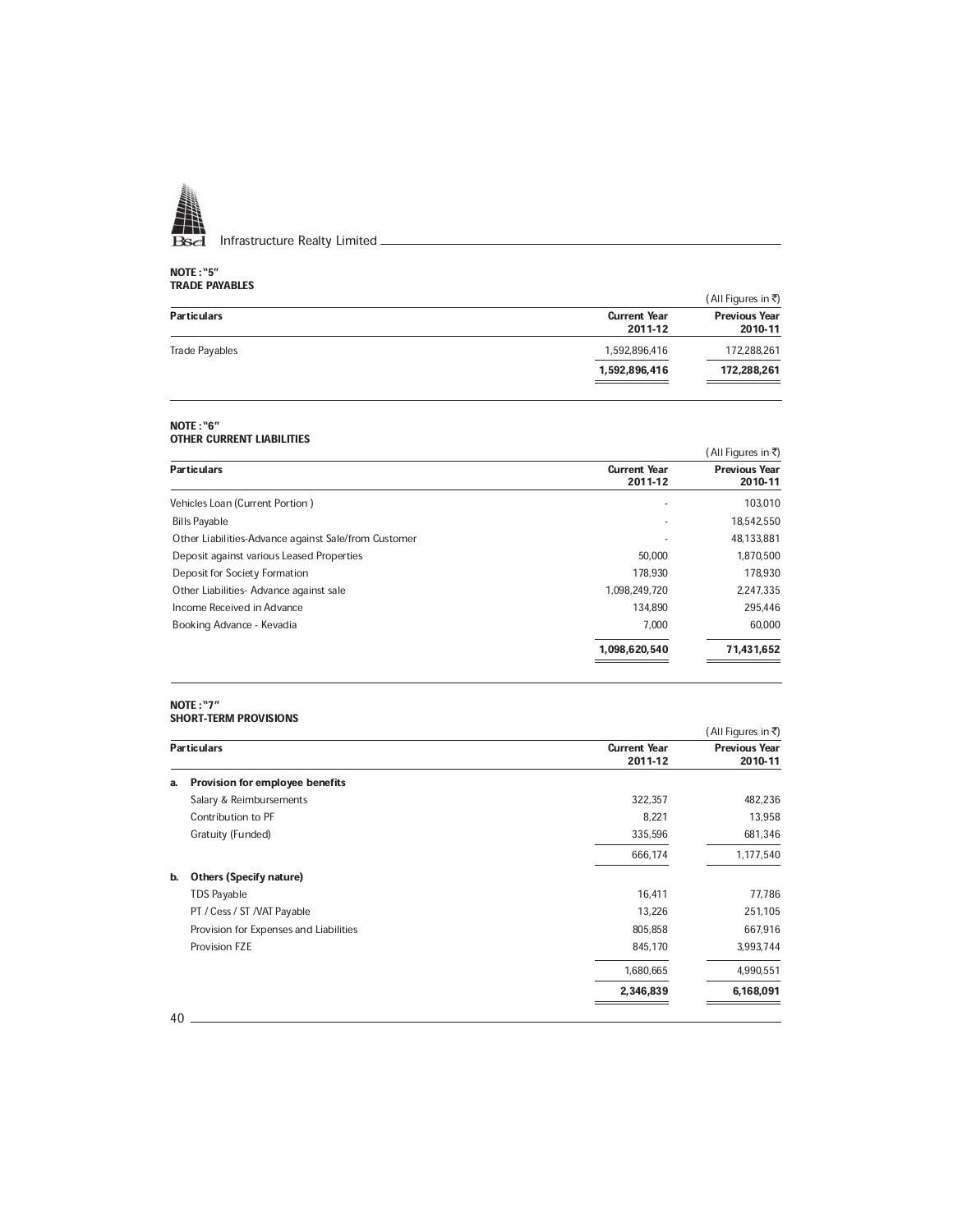| <b>Fixed Assets</b>               |                                                                                                                                                                                                                                                                                                                                                                                  | <b>Gross Block</b>                    |                                |                                   |                                  | <b>Accumulated Depreciation</b>               |                                            |                                       |                                       | (All Figures in ₹)<br>Net Block          |
|-----------------------------------|----------------------------------------------------------------------------------------------------------------------------------------------------------------------------------------------------------------------------------------------------------------------------------------------------------------------------------------------------------------------------------|---------------------------------------|--------------------------------|-----------------------------------|----------------------------------|-----------------------------------------------|--------------------------------------------|---------------------------------------|---------------------------------------|------------------------------------------|
|                                   | <b>Balance as at</b><br>1 April<br>2011                                                                                                                                                                                                                                                                                                                                          | <b>Addition</b><br>during<br>the year | Deletion<br>during<br>the year | 2012<br>Balance as at<br>31 March | Balance as at<br>1 April<br>2011 | <b>Depreciation</b><br>charge for<br>the year | Accumulated<br>depreciation<br>on deletion | Balance as at<br>2012<br>31 March     | Balance as at<br>1 April<br>2011      | <b>Balance as at</b><br>31 March<br>2012 |
|                                   | $\overline{ }$                                                                                                                                                                                                                                                                                                                                                                   | $\sim$                                | S                              | 4                                 | LO.                              | ဖ                                             | r                                          | $\infty$                              | ക                                     | S                                        |
| Tangible Assets (Not Under Lease) |                                                                                                                                                                                                                                                                                                                                                                                  |                                       |                                |                                   |                                  |                                               |                                            |                                       |                                       |                                          |
| Land                              | $\begin{array}{c} \rule{0pt}{2.5ex} \rule{0pt}{2.5ex} \rule{0pt}{2.5ex} \rule{0pt}{2.5ex} \rule{0pt}{2.5ex} \rule{0pt}{2.5ex} \rule{0pt}{2.5ex} \rule{0pt}{2.5ex} \rule{0pt}{2.5ex} \rule{0pt}{2.5ex} \rule{0pt}{2.5ex} \rule{0pt}{2.5ex} \rule{0pt}{2.5ex} \rule{0pt}{2.5ex} \rule{0pt}{2.5ex} \rule{0pt}{2.5ex} \rule{0pt}{2.5ex} \rule{0pt}{2.5ex} \rule{0pt}{2.5ex} \rule{0$ | $\overline{\phantom{a}}$              | $\overline{\phantom{a}}$       | $\overline{\phantom{a}}$          | $\overline{\phantom{a}}$         | $\overline{\phantom{a}}$                      | $\overline{\phantom{a}}$                   | $\begin{array}{c} \hline \end{array}$ | $\begin{array}{c} \hline \end{array}$ | $\overline{\phantom{a}}$                 |
| <b>Buildings</b>                  | 22,050,014                                                                                                                                                                                                                                                                                                                                                                       | $\overline{\phantom{a}}$              | $\vert$                        | 22,050,014                        | 5,736,132                        | 296,388                                       | $\begin{array}{c} \hline \end{array}$      | 6,032,520                             | 16,313,882                            | 16,017,494                               |
| Plant and Equipment               | $\overline{\phantom{a}}$                                                                                                                                                                                                                                                                                                                                                         | $\overline{\phantom{a}}$              | $\overline{\phantom{a}}$       | $\overline{\phantom{a}}$          | $\overline{\phantom{a}}$         | $\overline{\phantom{a}}$                      | $\overline{\phantom{a}}$                   | $\begin{array}{c} \hline \end{array}$ | $\begin{array}{c} \hline \end{array}$ | $\overline{\phantom{a}}$                 |
| Furniture and Fixtures            | 13,992,554                                                                                                                                                                                                                                                                                                                                                                       | 5,823,234                             | 180,000                        | 19,635,788                        | 12,105,172                       | 538,793                                       | 12,824                                     | 12,631,141                            | 1,887,382                             | 7,004,647                                |
| Vehicles                          | 9,453,502                                                                                                                                                                                                                                                                                                                                                                        | 740,000                               | 839,154                        | 9,354,348                         | 8,945,705                        | 92,611                                        | 373,506                                    | 8,664,810                             | 507,797                               | 689,538                                  |
| Office equipment                  | 2,140,147                                                                                                                                                                                                                                                                                                                                                                        | 153,634                               | $\blacksquare$                 | 2,293,781                         | 1,117,884                        | 67,440                                        | ï,                                         | 1,185,324                             | 1,022,263                             | 1,108,457                                |
| Computers/Printers                | 55,529,491                                                                                                                                                                                                                                                                                                                                                                       | 33,380                                | $\blacksquare$                 | 55,562,871                        | 55,473,371                       | 52,173                                        | $\blacksquare$                             | 55,525,544                            | 56,120                                | 37,327                                   |
| Total                             | 103,165,708                                                                                                                                                                                                                                                                                                                                                                      | 6,750,248                             |                                | 1,019,154 108,896,802             | 83,378,264                       | 1,047,405                                     | 386,330                                    | 84,039,339                            | 19,787,444                            | 24,857,463                               |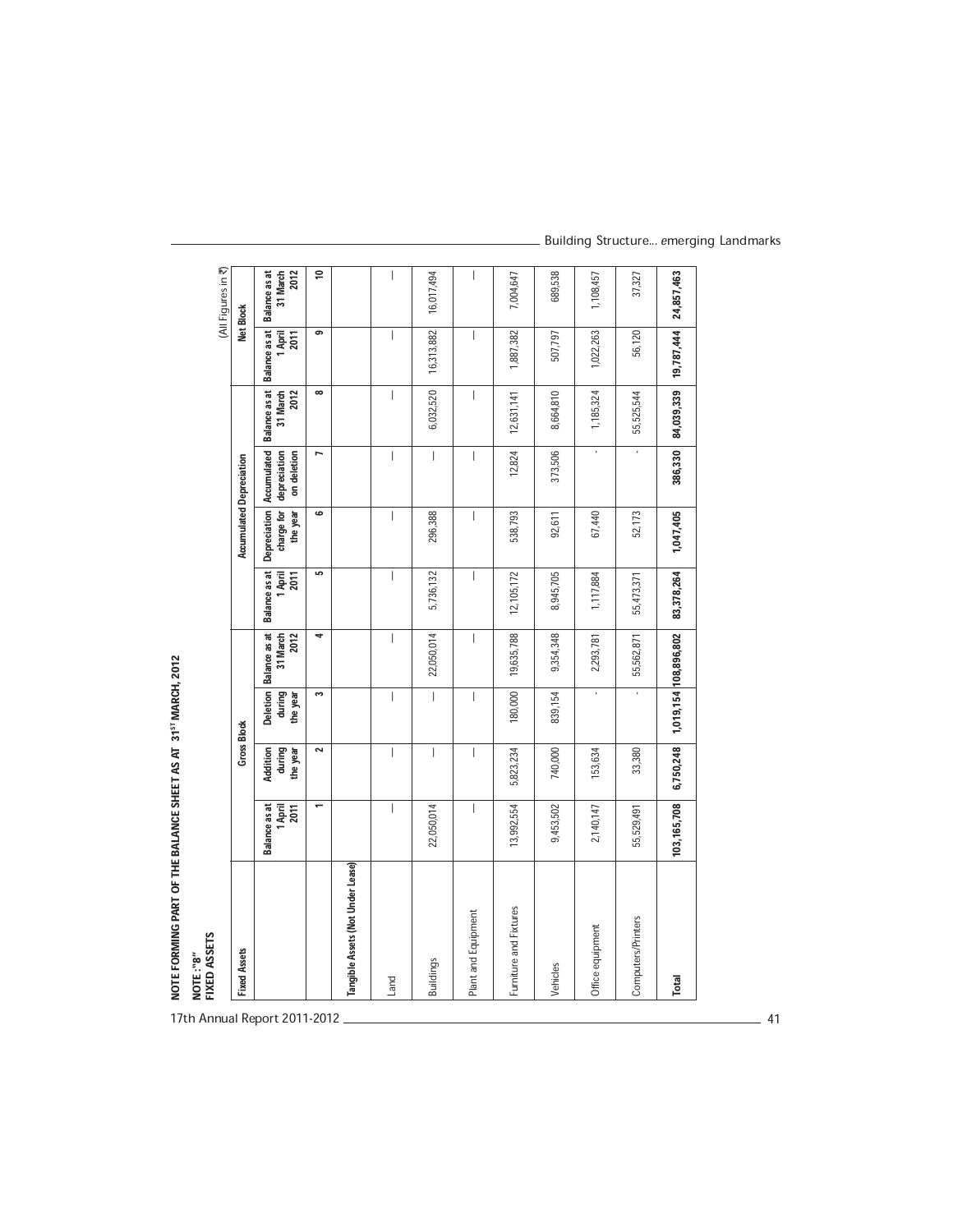

**Infrastructure Realty Limited** <u>Constructure Realty Limited</u>

#### NOTE : ª9º NON CURRENT INVESTMENTS (AT COST)

|                                                                                        |                        |                                |                        | (All Figures in Rupees)         |
|----------------------------------------------------------------------------------------|------------------------|--------------------------------|------------------------|---------------------------------|
|                                                                                        |                        | <b>Current Year</b><br>2011-12 |                        | <b>Previous Year</b><br>2010-11 |
| <b>Particulars</b>                                                                     | No. of<br><b>Share</b> | Amount                         | No. of<br><b>Share</b> | Amount                          |
| <b>Long Term Investments</b>                                                           |                        |                                |                        |                                 |
| (a) In Shares (Quoted)                                                                 |                        |                                |                        |                                 |
| Gangotri Textile Ltd.                                                                  | 1,473,188              | 35,881,280                     | 1.474.533              | 35,919,948                      |
| NHPC Ltd.                                                                              | 600.000                | 18.203.000                     | 629.500                | 19.121.367                      |
| (Current year market value ₹ 16,955,473/-<br>Previous year market value ₹26,250,829/-) |                        |                                |                        |                                 |
|                                                                                        | 2,073,188              | 54,084,279                     | 2,104,033              | 55,041,315                      |

#### NOTE : "10" LONG TERM LOANS AND ADVANCES

| <b>Current Year</b><br><b>Particulars</b><br>2011-12       | <b>Previous Year</b><br>2010-11 |
|------------------------------------------------------------|---------------------------------|
|                                                            |                                 |
| Loans and advances to related parties<br>a.                |                                 |
| Secured, considered good                                   |                                 |
| Unsecured, considered good                                 |                                 |
| <b>BSEL Molke Sdn Bhd Malaysia</b><br>8.069.005<br>(i)     | 7,067,010                       |
| Jitovest Sdn Bhd Malaysia<br>(ii)<br>2,356,554             | 2,063,922                       |
| Splendid Advisory Sdn Bhd Malaysia<br>2,356,554<br>(iii)   | 2,063,922                       |
| Supreme Compliment Sdn Bhd Malaysia<br>2,356,554<br>(iv)   | 2,063,922                       |
| Doubtful                                                   |                                 |
| Less: Provision for doubtful loans and advances            |                                 |
| 15,138,668                                                 | 13,258,776                      |
| <b>Other Long Term Loans and advances</b><br>b.            |                                 |
| Secured, considered good                                   |                                 |
| Unsecured, considered good                                 |                                 |
| Advance against Property (Gorkap)<br>3,030,000<br>(i)      | 3,030,000                       |
| Advance for Purchase of Land/Property<br>2,335,734<br>(ii) | 2,335,734                       |
| Goa Tech Parks Pvt. Ltd.<br>19.858.461<br>(iii)            | 20.000.000                      |
| Doubtful                                                   |                                 |
| Less: Provision for doubtful loans and advances            |                                 |
| 25,224,195                                                 | 25,365,734                      |
| 40.362.862                                                 | 38,624,510                      |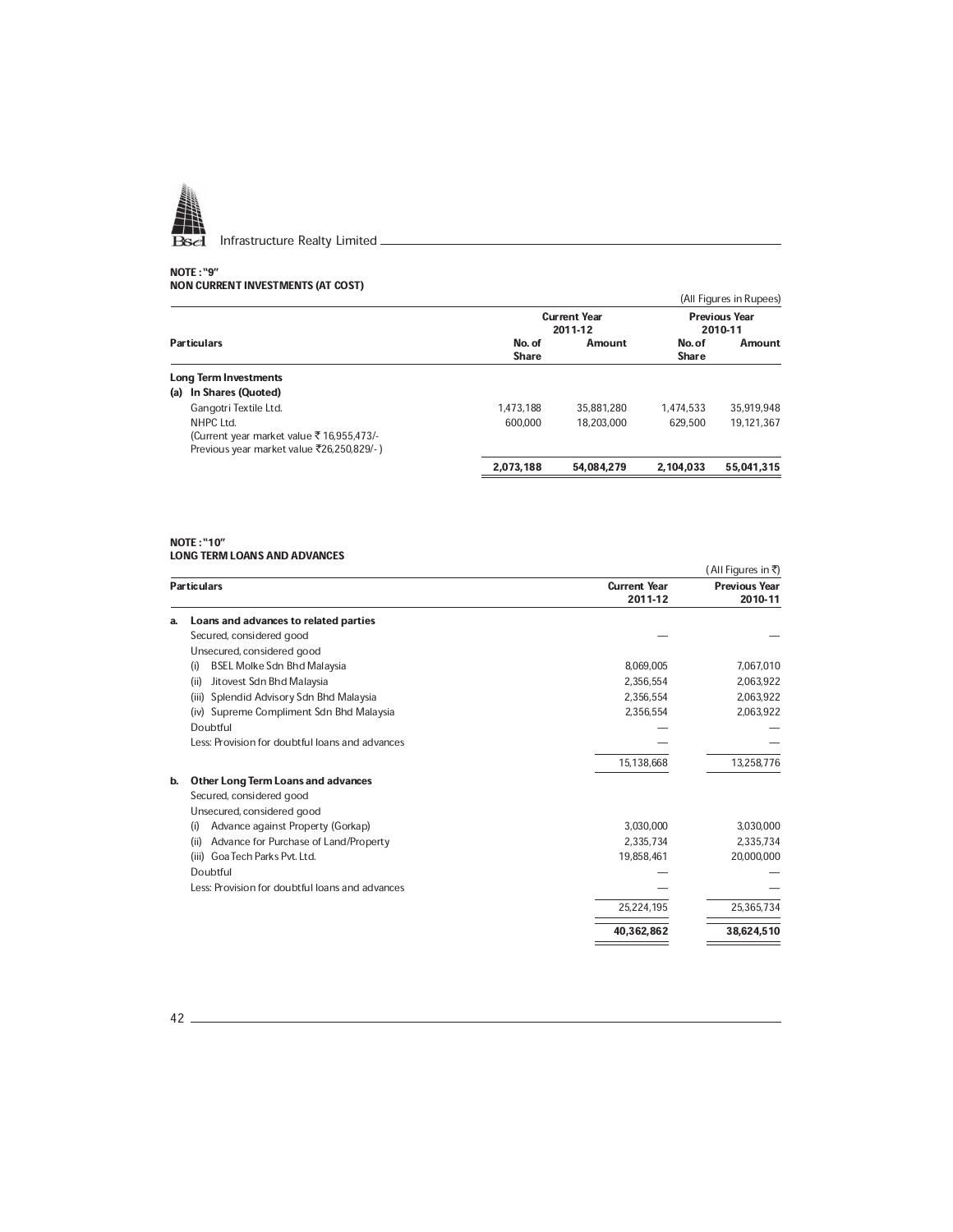#### NOTE : ª11º OTHER NON-CURRENT ASSETS

| ,,,,,,,,,,,,,,,,,,,,,,,,,,,,,,,,,,,,      |                                | ( All Figures in ₹)             |
|-------------------------------------------|--------------------------------|---------------------------------|
| <b>Particulars</b>                        | <b>Current Year</b><br>2011-12 | <b>Previous Year</b><br>2010-11 |
| <b>Earnest Money Deposits for Tenders</b> | 12,200,000                     | 12,200,000                      |
| Deposit for Lease Premises                | 4,500,000                      | 4,500,000                       |
| <b>Other Miscellaneous Deposits</b>       | 164.944                        | 616,493                         |
| Other Deposits for Kevadia                | 559.811                        | 559,811                         |
| Deposit FZE                               | 444.604                        | 7,918,101                       |
| TDS in advance                            | 2,194,353                      | 1,528,587                       |
|                                           | 20,063,711                     | 27,322,992                      |
|                                           |                                |                                 |

#### **NOTE : "12"** INVENTORIES

|                                                             |                                | ( All Figures in ₹)             |
|-------------------------------------------------------------|--------------------------------|---------------------------------|
| <b>Particulars</b>                                          | <b>Current Year</b><br>2011-12 | <b>Previous Year</b><br>2010-11 |
| Work In Progress of Land, Building & Construction Work at   |                                |                                 |
| <b>Various Projects</b>                                     |                                |                                 |
| Opening Stock of Work In Progress                           | 2.404.986.902                  | 1,929,266,813                   |
| Add: Purchase/Additions/Transfer/(Deletions)/(Consumption)/ | 395.758.381                    | 3.310.575                       |
| (Sales) during the year                                     |                                |                                 |
| Closing Stock - WIP                                         | 2,800,745,282                  | 1,932,577,388                   |
|                                                             |                                |                                 |

#### NOTE : ª13º TRADE RECEIVABLES

|    | IKAUL KELEIVADLES                                               |                                | ( All Figures in ₹)             |
|----|-----------------------------------------------------------------|--------------------------------|---------------------------------|
|    | <b>Particulars</b>                                              | <b>Current Year</b><br>2011-12 | <b>Previous Year</b><br>2010-11 |
| a. | Trade receivables outstanding for a period less than six months |                                |                                 |
|    | Secured, considered good                                        |                                |                                 |
|    | Unsecured, considered good                                      | 43,368                         | 2,848,016,093                   |
|    | Unsecured, considered doubtful                                  |                                |                                 |
|    | Less: Provision for doubtful debts                              |                                |                                 |
|    |                                                                 | 43,368                         | 2,848,016,093                   |
| b. | Trade receivables outstanding for a period exceeding six months |                                |                                 |
|    | Secured, considered good                                        |                                |                                 |
|    | Unsecured, considered good                                      |                                |                                 |
|    | Gigeo Construction Co Pvt Ltd.<br>(i)                           | 205,000,000                    | 205,000,000                     |
|    | Trade Receivable of BSEL Infrastructure Realty FZE<br>(ii)      | 2,726,382,317                  |                                 |
|    | Less: Provision for doubtful debts                              |                                |                                 |
|    |                                                                 | 2,931,382,317                  | 205,000,000                     |
|    |                                                                 | 2,931,425,685                  | 3,053,016,093                   |
|    | 17th Annual Report 2011-2012                                    |                                | 43                              |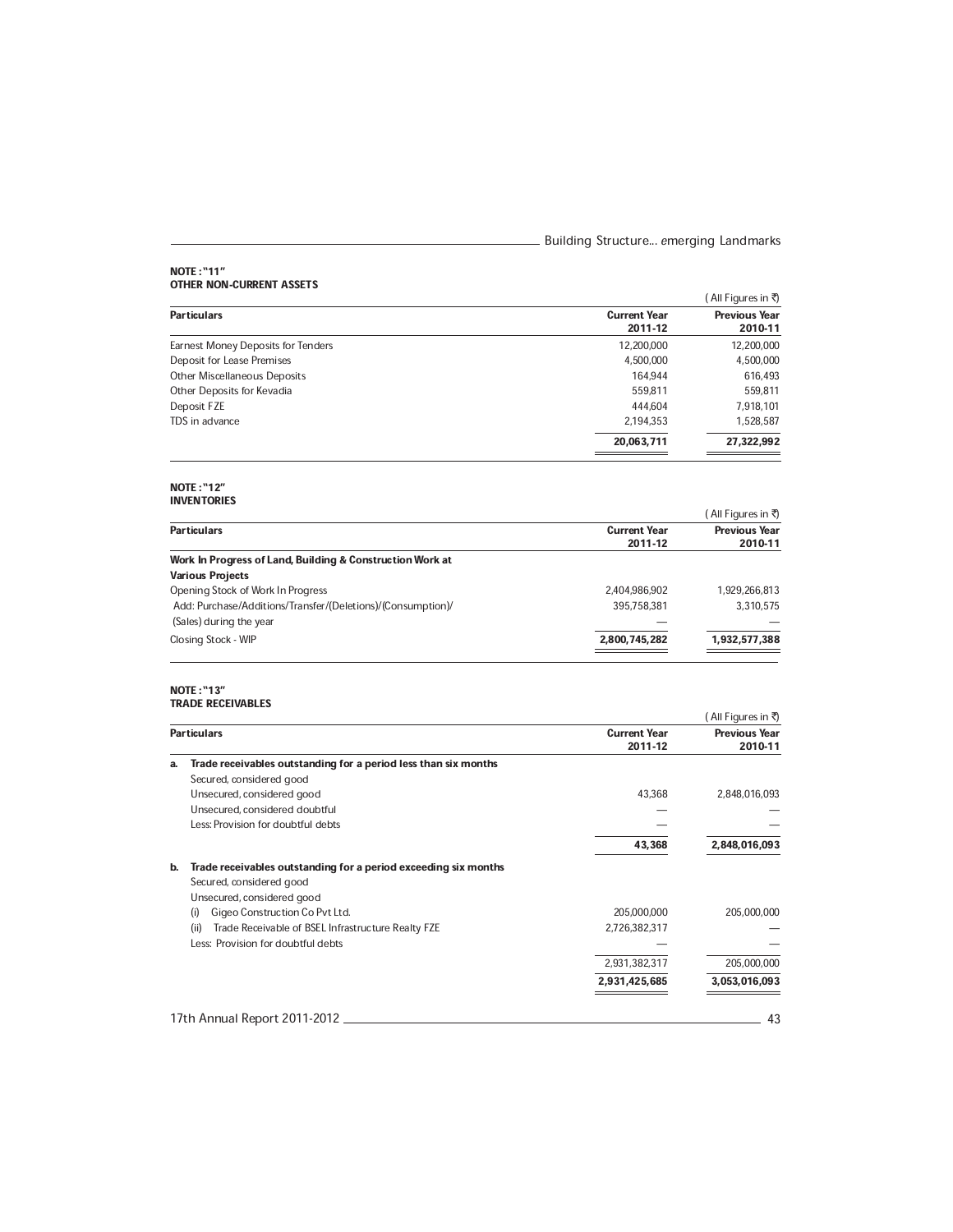

#### NOTE : ª14º CASH AND BANK BALANCE

|    |                                                 |                                | (All Figures in ₹)              |
|----|-------------------------------------------------|--------------------------------|---------------------------------|
|    | <b>Particulars</b>                              | <b>Current Year</b><br>2011-12 | <b>Previous Year</b><br>2010-11 |
| a. | <b>Balances with banks</b>                      |                                |                                 |
|    | Balance in Current Account                      | 15.309.091                     | 87.774.514                      |
|    | <b>Balance in Fixed Deposit</b>                 | 80.673.194                     | 1.761.343                       |
|    | Bank deposits with more than 12 months maturity |                                |                                 |
|    | <b>Balance in Fixed Deposit</b>                 | 540.107                        |                                 |
| b. | <b>Cheques, drafts on hand</b>                  | 967.176                        | 127,200,000                     |
| c. | Cash in hand                                    | 4.858.938                      | 4.745.815                       |
| d. | Others (specify nature)                         |                                |                                 |
|    |                                                 | 102,348,506                    | 221,481,672                     |
|    |                                                 |                                |                                 |

#### NOTE : "15"

|     | SHORT TERM LOANS AND ADVANCES               |                     |                      |
|-----|---------------------------------------------|---------------------|----------------------|
|     |                                             |                     | ( All Figures in ₹)  |
|     | <b>Particulars</b>                          | <b>Current Year</b> | <b>Previous Year</b> |
|     |                                             | 2011-12             | 2010-11              |
| a.  | <b>Loans and Advance to Related Parties</b> |                     |                      |
|     | Secured, considered good                    |                     |                      |
|     | Unsecured, considered good                  |                     |                      |
| (i) | <b>BSEL Molek Sdn Bhd Malaysia</b>          | 39,082,096          | 56,480,471           |
|     | Jitovest Sdn Bhd<br>(ii)                    | 4,933,195           | 4,320,600            |
|     | Splendid Advisory Sdn Bhd<br>(iii)          | 4,933,195           | 4,320,600            |
|     | (iv) Supreme Compliments Sdn Bhd            | 5,644,447           | 4,943,530            |
|     | Doubtful                                    |                     |                      |
|     | Less: Provision                             |                     |                      |
|     |                                             | 54,592,933          | 70,065,201           |
| b.  | <b>Other Loans &amp; Advances</b>           |                     |                      |
|     | Secured, considered good                    |                     |                      |
|     | Unsecured, considered good                  | 17,000,000          | 20,750,000           |
|     | Doubtful                                    |                     |                      |
|     | Less: Provision                             |                     |                      |
|     |                                             | 17,000,000          | 20,750,000           |
|     |                                             | 71,592,933          | 90,815,201           |
|     |                                             |                     |                      |

#### NOTE : ª16º OTHER CURRENT ASSETS

|                                                        |                                | (All Figures in ₹)              |
|--------------------------------------------------------|--------------------------------|---------------------------------|
| <b>Particulars</b>                                     | <b>Current Year</b><br>2011-12 | <b>Previous Year</b><br>2010-11 |
| Advance/Imprest to Employees                           | 399.570                        | 571,592                         |
| Advance to Suppliers-Kevadia                           |                                | 192,500                         |
| Deposit and Advances for Purchase of Lot 1 at Malaysia |                                | 99,229,764                      |
| <b>Prepaid Expenses</b>                                | 52.107                         | 24,093                          |
|                                                        | 451,677                        | 100,017,949                     |
| 44                                                     |                                |                                 |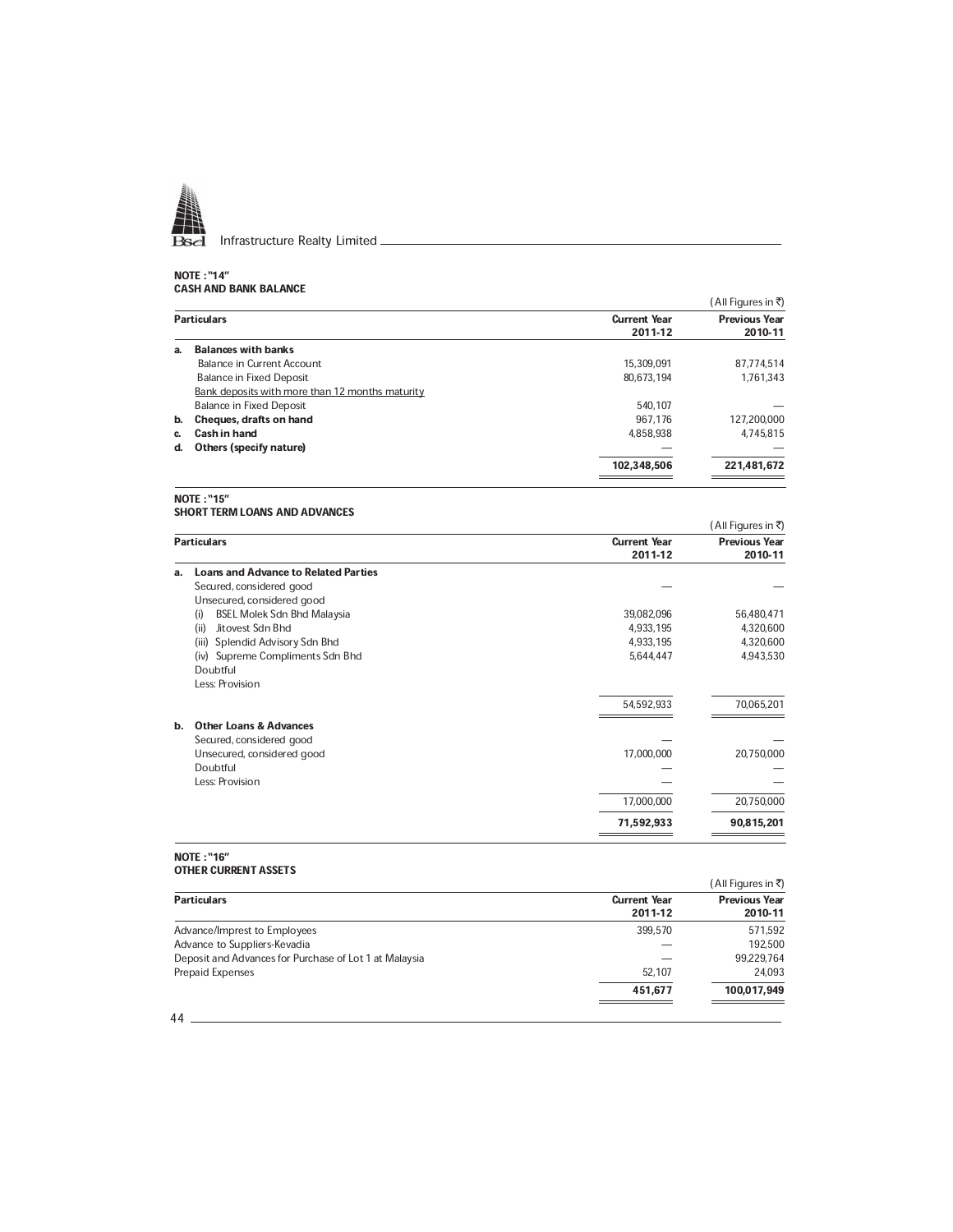| <b>NOTES: "17"</b><br><b>OTHER OPERATIVE REVENUES</b>                                       |                                | (All Figures in ₹)                         |
|---------------------------------------------------------------------------------------------|--------------------------------|--------------------------------------------|
| <b>Particulars</b>                                                                          | <b>Current Year</b><br>2011-12 | <b>Previous Year</b><br>2010-11            |
| Sale of Units (Net of Cancellation)                                                         | (292, 801, 760)                | 6,079,076                                  |
| Other Operating Income<br><b>Business Centre Income</b>                                     | 9,730,814                      | 7,155,164                                  |
|                                                                                             | 4,063,200                      | 3,896,870                                  |
|                                                                                             | (279,007,746)                  | 17,131,110                                 |
| <b>NOTES: "18"</b><br><b>OTHER INCOME</b>                                                   |                                | (All Figures in ₹)                         |
| <b>Particulars</b>                                                                          | <b>Current Year</b><br>2011-12 | <b>Previous Year</b><br>2010-11            |
| Interest on Fixed Deposit (TDS Current Yr. Rs.3,04,969/- and Previous Yr. Rs. 12,008/-)     | 3,286,656                      | 121,496                                    |
| Dividend Received                                                                           | 1,572,136                      | 824,192                                    |
| Foreign Exchange Gain/(Loss)                                                                | 6,974                          | 9,821                                      |
| Transfer Charges, NOC Charges, Sign Board Rentals, Miscellaneous Rental and Interest Income | 2,429,494                      | 2,517,701                                  |
| Transfer and Cancellation of Apartments                                                     | 77,624,062                     | 3,410,334                                  |
| Gain on Sale of Property, Plant & Equipment                                                 | 776,292                        |                                            |
| Miscellaneous Income                                                                        | 154,454                        | 406,910                                    |
|                                                                                             | 85,850,068                     | 7,290,454                                  |
| <b>NOTES: "19"</b>                                                                          |                                |                                            |
| <b>COST OF MATERIALS CONSUMED</b>                                                           |                                | (All Figures in ₹)                         |
| <b>Particulars</b>                                                                          | <b>Current Year</b><br>2011-12 | <b>Previous Year</b><br>2010-11            |
| <b>Direct Project Expenses for various Construction sites</b>                               |                                |                                            |
| <b>Direct Material and Direct Expenses</b>                                                  | 4,927,196                      | 12,294,612                                 |
|                                                                                             | 4,927,196                      | 12,294,612                                 |
| <b>NOTES: "20"</b>                                                                          |                                |                                            |
| <b>EMPLOYEE BENEFIT EXPENSES</b>                                                            |                                | (All Figures in ₹)                         |
| <b>Particulars</b>                                                                          | <b>Current Year</b>            | <b>Previous Year</b>                       |
|                                                                                             | 2011-12                        | 2010-11                                    |
| <b>ESIC Paid</b>                                                                            | 19,623                         | 18,959                                     |
| Gratuity, Bonus, Ex-Gratia & Incentive Paid                                                 | 668,240                        | 227,723                                    |
| M.D.'s Remuneration                                                                         | 616,750                        | 825,000                                    |
| Provident Fund Paid                                                                         | 77,573                         | 89,016                                     |
| Salaries & Wages                                                                            | 4,080,705                      | 5,591,924                                  |
| <b>Staff Welfare</b>                                                                        | 220,402                        | 331,967                                    |
|                                                                                             | 5,683,293                      | 7,084,589                                  |
| <b>NOTES: "21"</b>                                                                          |                                |                                            |
| <b>FINANCE COST</b><br><b>Particulars</b>                                                   | <b>Current Year</b>            | (All Figures in ₹)<br><b>Previous Year</b> |
|                                                                                             | 2011-12                        | 2010-11                                    |
| Interest Paid by UAE Company                                                                | 15,427                         | 2,503,776                                  |
|                                                                                             | 15,427                         | 2,503,776                                  |
|                                                                                             |                                |                                            |
| 17th Annual Report 2011-2012                                                                |                                | 45                                         |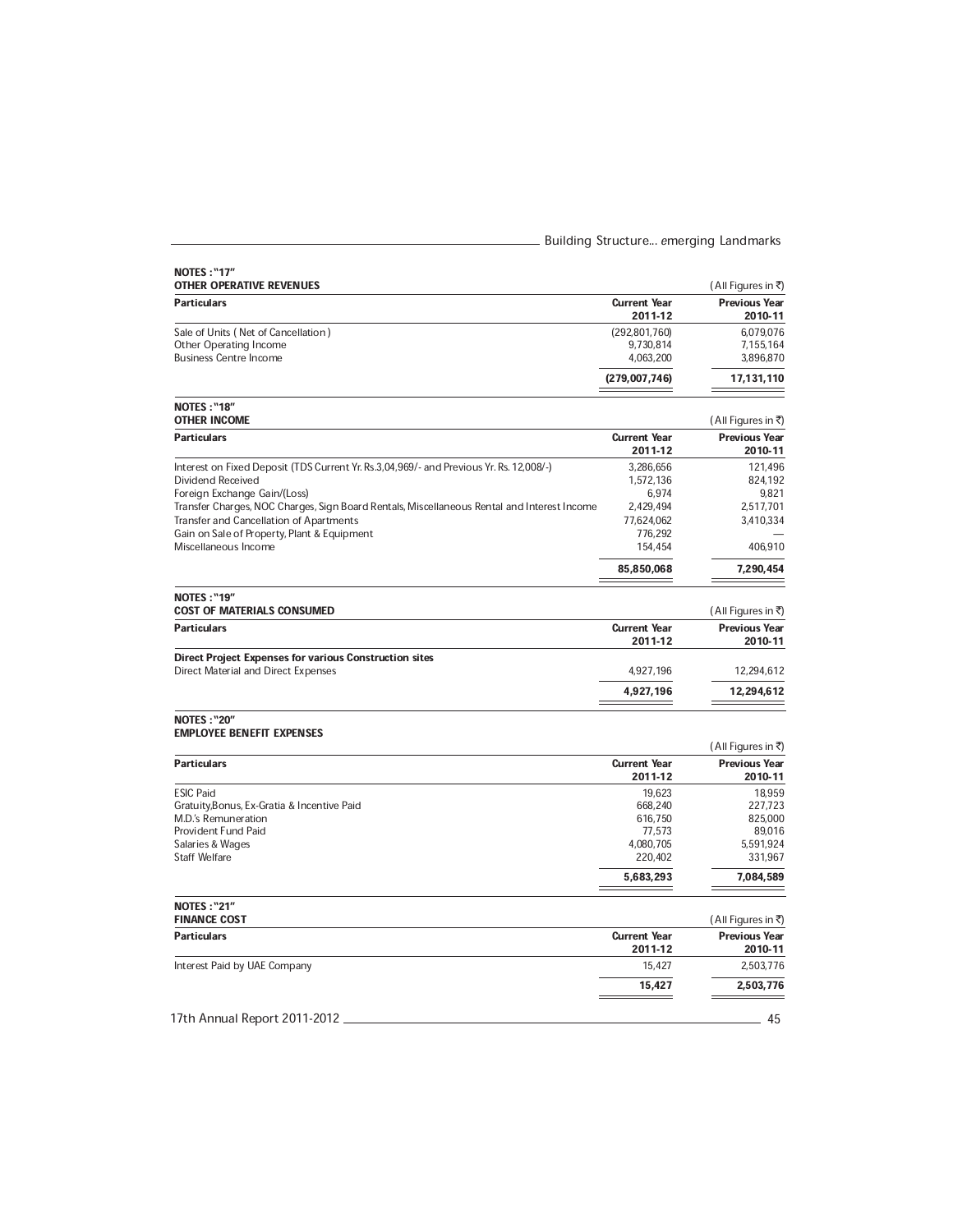

#### NOTES : ª22º OTHER EXPENSES

| UITIER EAFENJEJ                                    |                     | (All Figures in ₹)   |
|----------------------------------------------------|---------------------|----------------------|
| <b>Particulars</b>                                 | <b>Current Year</b> | <b>Previous Year</b> |
|                                                    | 2011-12             | 2010-11              |
| Advertisement & Marketing Expenses                 | 166,140             | 323.035              |
| <b>GM / EGM Expenses</b>                           | 15,765              | 19,749               |
| <b>Annual Custody Fees</b>                         | 483,576             | 482,332              |
| Air Condition Hire Charges                         | 17,600              | 32,425               |
| <b>Audit Fees</b>                                  | 348,201             | 279,521              |
| <b>Bank Charges</b>                                | 2,986,968           | 87,773               |
| <b>Board Meeting Fees</b>                          | 232,174             | 219,076              |
| <b>Business Promotion</b>                          | 33,549              | 115,400              |
| Brokerage & Commission                             | 904,445             | 1,069,984            |
| Cess paid                                          | 7,447               | 6,400                |
| Conveyance & Transportation                        | 178,245             | 145,930              |
| <b>Delay Payment Charges</b>                       | 1,024               | 82,192               |
| <b>Electricity Charges</b>                         | 229,443             | 340,713              |
|                                                    |                     |                      |
| Insurance                                          | 54,580              | 277,073              |
| Internet Expenses                                  | 54,921              | 107,425              |
| Labour Welfare Fund                                | 576                 | 3,222                |
| Listing Fees                                       | 433,625             | 373,686              |
| Loss on Sale of Fixed Assets                       | 280,093             |                      |
| Loss on sale of shares                             | 230,482             | 10,291,049           |
| Maintenance Charges                                | 490,290             | 486,132              |
| Membership & Subscription Fees                     | 21,988              | 7,087                |
| <b>Motor Car Expenses</b>                          | 783,105             | 1,253,374            |
| Miscellaneous Expenses                             | 303,420             | 222,753              |
| <b>Office Expenses</b>                             | 63,667              | 901,846              |
| Postage & Telegram                                 | 300,785             | 534,581              |
| Printing & Stationery                              | 477,649             | 665,706              |
| <b>Professional Fees</b>                           | 11,948,810          | 23,529,659           |
| Rent paid                                          | 1,557,990           | 1,832,259            |
| Rent, Rates & Taxes                                | 1,822,309           | 952,049              |
| Repairs & Maintenance                              | 1,117,418           | 1,637,494            |
| Repairs & Maintenance-Gujarat Project              | 1,757,181           | 1,131,683            |
| <b>ROC Filing Fees</b>                             | 5,200               | 6,040                |
| Security Transaction Tax & Other Charges on Shares | 1,391               | 209,323              |
| Service Tax                                        | 231,544             | 143,668              |
| <b>Share Transfer Charges</b>                      | 157,893             | 144,426              |
| Stamp Duty & Registration Charges                  | 21,460              |                      |
| <b>Telephone Expenses</b>                          | 400,381             | 429,394              |
| Travelling Expenses (Including Foreign Travel)     | 967,608             | 909,237              |
| <b>Water Charges</b>                               | 79,430              | 68,332               |
| <b>Website Expenses</b>                            | 37,603              | 72,352               |
| <b>Utilities</b>                                   |                     |                      |
|                                                    | 404,166             | 846,753              |
| Donation                                           | 2,500               | 5,000                |
|                                                    | 29,612,642          | 50,246,133           |

#### NOTES : ª23º EXTRAORDINARY ITEMS

(All Figures in  $\overline{\tau}$ )

| <b>Particulars</b>                                   | <b>Current Year</b><br>2011-12 | <b>Previous Year</b><br>2010-11 |
|------------------------------------------------------|--------------------------------|---------------------------------|
| <b>Prior Period Expenses</b><br>Penalty Dubai Towers | 1.249.683<br>1,007,980,257     | 4,475,082                       |
| Devolvement of Guarantee- Dubai Towers               | 1,406,011,291                  |                                 |
|                                                      | 2,415,241,231                  | 4,475,082                       |
| 46                                                   |                                |                                 |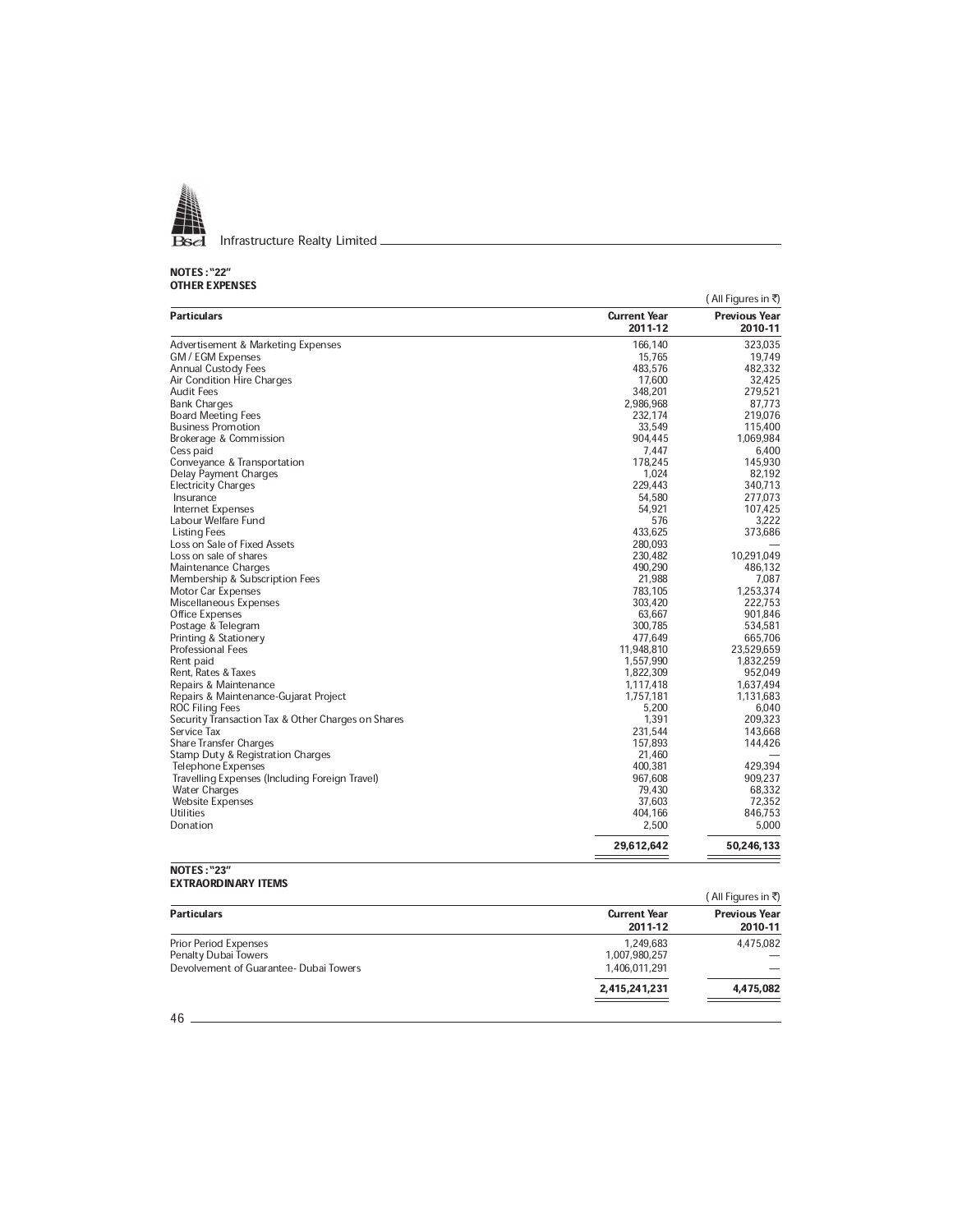## 24. NOTES FORMING PART OF THE CONSOLIDATED FINANCIAL STATEMENT FOR THE YEAR ENDED 31<sup>ST</sup> MARCH, 2012.

#### 1. Previous Year's Figures

The previous year's figures have been recasted / restated, wherever necessary to confirm to current year classification.

2. Figures of the subsidiary and sub-subsidiaries companies incorporated in UAE and Malaysia have been extracted from the financial statements audited by another firm of independent auditors.

#### 3. Share Capital, Share Holdings and Activity

#### 1. STATUS

The consolidated financial statements of BSEL Infrastructure Realty FZE represents the operations of following entities:

#### a. Company in United Arab Emirates :

BSEL Infrastructure Realty (FZE) is a Free Zone Establishment with a Limited Liability incorporated in accordance with the provisions of Sharjah Emiri Decree No.2 of 1995 in the Sharjah Airport International Free Zone, Sharjah, United Arab Emirates bearing Trade License No.02-01-03687 issued on dated 19th February, 2006 **Name of the Shareholder**  $\frac{\% \text{ of Share}}{100\%}$ <br>M/s. BSEL Infrastructure Realty Limited. India

| <b>NATILE OF LITE JURIE LIBRI</b>              |  |
|------------------------------------------------|--|
| M/s. BSEL Infrastructure Realty Limited. India |  |

#### b. Companies in Malaysia :

i) BSEL Infrastructure Realty Sdn. Bhd. is a private limited company, incorporated and domiciled in Malaysia. The registered office of the company is located at 17-03, Susur Dewata, Larkin Perdana, 80350 Johor Bahru. Name of Shareholder **Mathematic Shareholder Washington Washington Washington Washington Washington Washington Washington Washington Washington Washington Washington Washington Washington Washing** 

M/s. BSEL Infrastructure Realty FZE, United Arab Emirates 100% 100%

ii) BSEL Waterfront Sdn. Bhd. is a private limited company, incorporated and domiciled in Malaysia. The registered office of the company is located at 17-03, Susur Dewata, Larkin Perdana, 80350 Johor Bahru.

| Name of Shareholder                                | % of Share |
|----------------------------------------------------|------------|
| M/s. BSEL Infrastructure Realty Sdn. Bhd. Malaysia | 100%       |

### 2. ACTIVITY

i) BSEL Infrastructure Realty FZE, UAE

The Company is engaged in the development of real estate & related activities.

#### ii) BSEL Infrastructure Realty Sdn. Bhd., Malaysia

The Principal activity of the company and its subsidiary company during the financial period under review consists of that relating to development of real estate.

#### iii) BSEL Waterfront Sdn. Bhd.

The Principal activity of the company during the financial period under review consists of that relating to development of real estate.

#### 4. Fixed Assets

During the year, the Company Purchase of net fixed assets of ₹61.17 Lacs (Previous Year :- Purchase of net fixed assets of ₹17.76 Lacs) from its gross block.

#### 5. Investments in Associate Concerns (Amount in ₹)

| <b>Particulars</b>                    | <b>Opening</b><br><b>Balance</b> | <b>Additions</b> | <b>Disposals</b> | Add/(Less)<br><b>Exchange</b><br>Gain/(Loss) | <b>Closing</b> |
|---------------------------------------|----------------------------------|------------------|------------------|----------------------------------------------|----------------|
| <b>BSEL Molek Sdn. Bhd. Malaysia</b>  | 7.067.011                        |                  |                  | 1,001,995                                    | 8,069,006      |
| Jitovest Sdn. Bhd. Malaysia           | 2.063.922                        | –                |                  | 292.632                                      | 2,356,554      |
| Splendid Advisory Sdn. Bhd. Malaysia  | 2,063,922                        | –                |                  | 292.632                                      | 2,356,554      |
| Supreme Compliment Sdn. Bhd. Malaysia | 2,063,922                        |                  |                  | 292.632                                      | 2,356,554      |
| <b>Total</b>                          | 13,258,777                       | _                |                  | 1,879,891                                    | 15,138,668     |

17th Annual Report 2011-2012 47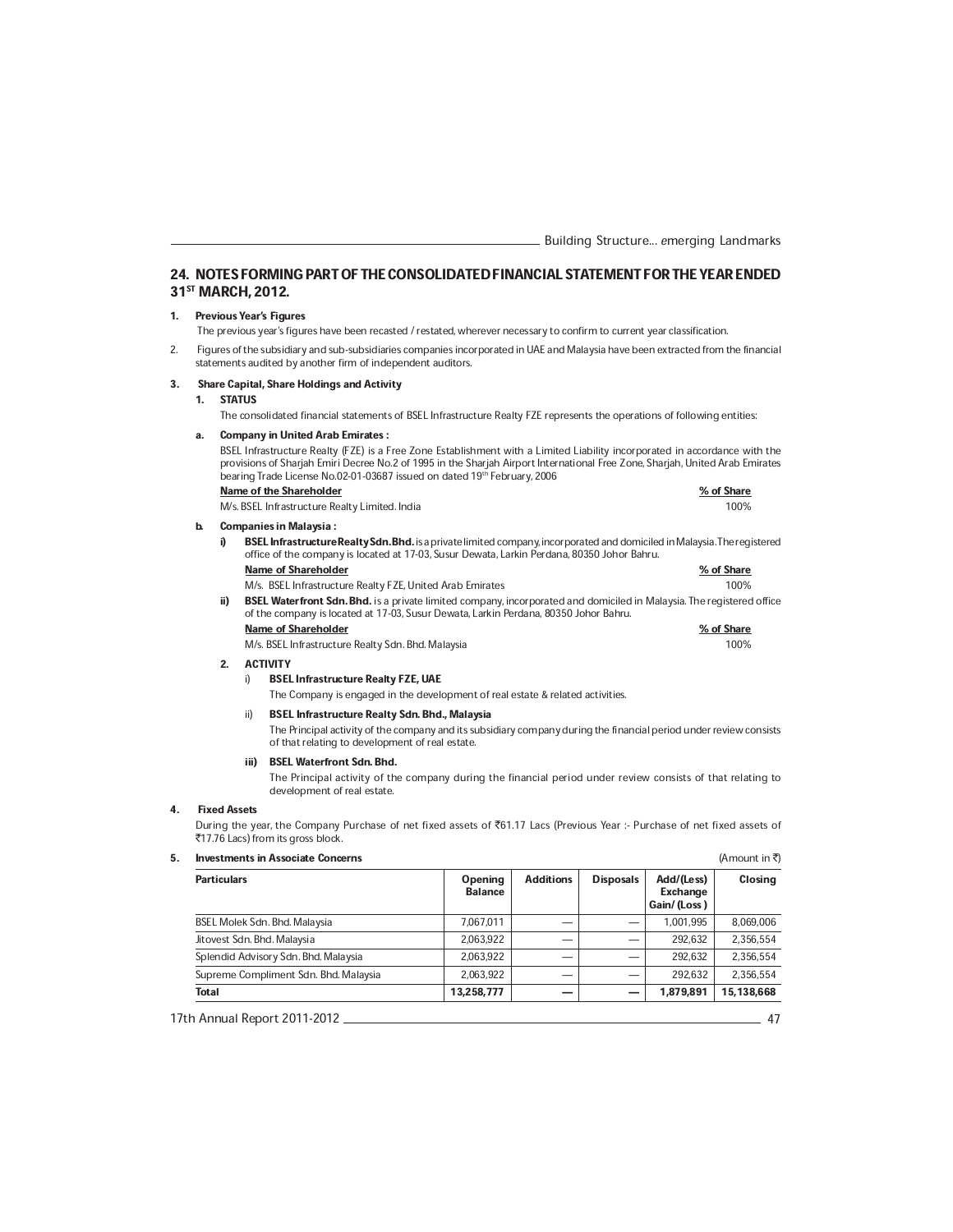

#### 6. Loans and Advances

Advances recoverable in cash, kind or value to be received are primarily towards prepayments for value to be received. Other advances represent deposit for office premises, telephone deposit, advance to architect, advance to contractors, advance for the purchase of commercial premises and deposits to the local authorities such as NMMC- Fire Brigade / MSEB etc. Advances also includes loans to subsidiary and joint ventures.

#### 7. Inventories (Work in Progress)

BSEL Infrastructure Realty FZE : The Work in Progress represent total 7 plots ( D8,D9,D10,D11,D12,D13 and D14 ) purchased and construction work in progress at emirates city on emirates road, Ajman, United Arab Emirates . As per Co-operation Agreement with respect to the case of 902 of 2009 in the Ajman Court between BSEL Infrastructure Realty and Dubai Tower the sum of AED 87,321,884.16. AED 15,906,857/- relates to the work performed on the project.

The above Properties are mortgaged to The Hongkong and Shanghai Banking Corporation Limited, Singapore against guarantee give by the company up to an amount of USD 40,000,000/-.

#### 8. Trade Receivable

BSEL Infrastructure Realty FZE : The accounts receivable amounting to Rs 2,72,63,82,317/- related to the project at Ajman, which was expected to be completed and handover to customer by December, 2011 However, this project is halted since previous year. Based on current status of the project these accounts receivable not over due, considered good and receivable in full.

#### 9. Other Non-Current Assets

BSEL Infrastructure Realty FZE : Other Non-Current Assets includes Deposit FZE amount of Rs Nil(2011 Rs 69,04,974/-) being payment for profession services rendered in the purchase of the commercial complex . These fees including solicitors costs, surveyors fees and plan fees will be capitalized and include in the cost of the commercial complex upon the successful completion of the sales and purchase agreement.

#### 10. Other Current Assets

The deposit for purchase consideration Malaysia, represents 10% of the deposit specified in the Sales & Purchase Agreement entered by the subsidiary with Transbay Ventures Sdn. Bhd. (in liquidation) during financial year for the purchase of the commercial complex comprising 402,240 square feet of retail space and 1,235 car parking bays together with the land held under H.S. (D) 256676 Lot PTB 20214 located in the tower and district of Johar bahru measuring 373,933 square feet also known as Lot 1 JB Waterfront City.

The purchase consideration in USD 18,130,140/- The completion of the purchase I subject to the approval of the relevant authorities and other individual lot owners consent which has been rejected at the date of this report. Accordingly during the financial year the Board of Directors has decided to write off to the profit & loss.

#### 11. Trade Payable

BSEL Infrastructure Realty FZE : As per Co-operation Agreement with respect to the case of 902 of 2009 in the Ajman Court between BSEL Infrastructure Realty and Dubai Tower the sum of AED 87,321,884.16. AED 15,906,857/- relates to the work performed on the project and balance towards penalty.

#### 12. Other Current Liability

BSEL Infrastructure Realty FZE : The amount payable to the Hongkong and Shanghai Banking Corporation Limited ( Security Trustee and Registered Agent for notes issued ) towards devolvement of guarantee given by the company.

#### 13. Inventories

As per Co-operation Agreement with respect to the case of 902 of 2009 in the Ajman Court between BSEL Infrastructure Realty and Dubai Tower the sum of AED 87,321,884.16. AED 15,906,857/- relates to the work performed on the project, treated as direct expenses.

#### 14. Extraordinary Items

- 1. As per Co-operation Agreement with respect to the case of 902 of 2009 in the Ajman Court between BSEL Infrastructure Realty and Dubai Tower the sum of AED 87,321,884.16. AED 15,906,857/- relates to the work performed on the project and balance towards penalty.
- 2. The amount payable to the Hongkong and Shanghai Banking Corporation Limited ( Security Trustee and Registered Agent for notes issued ) towards devolvement of guarantee given by the company.
- 48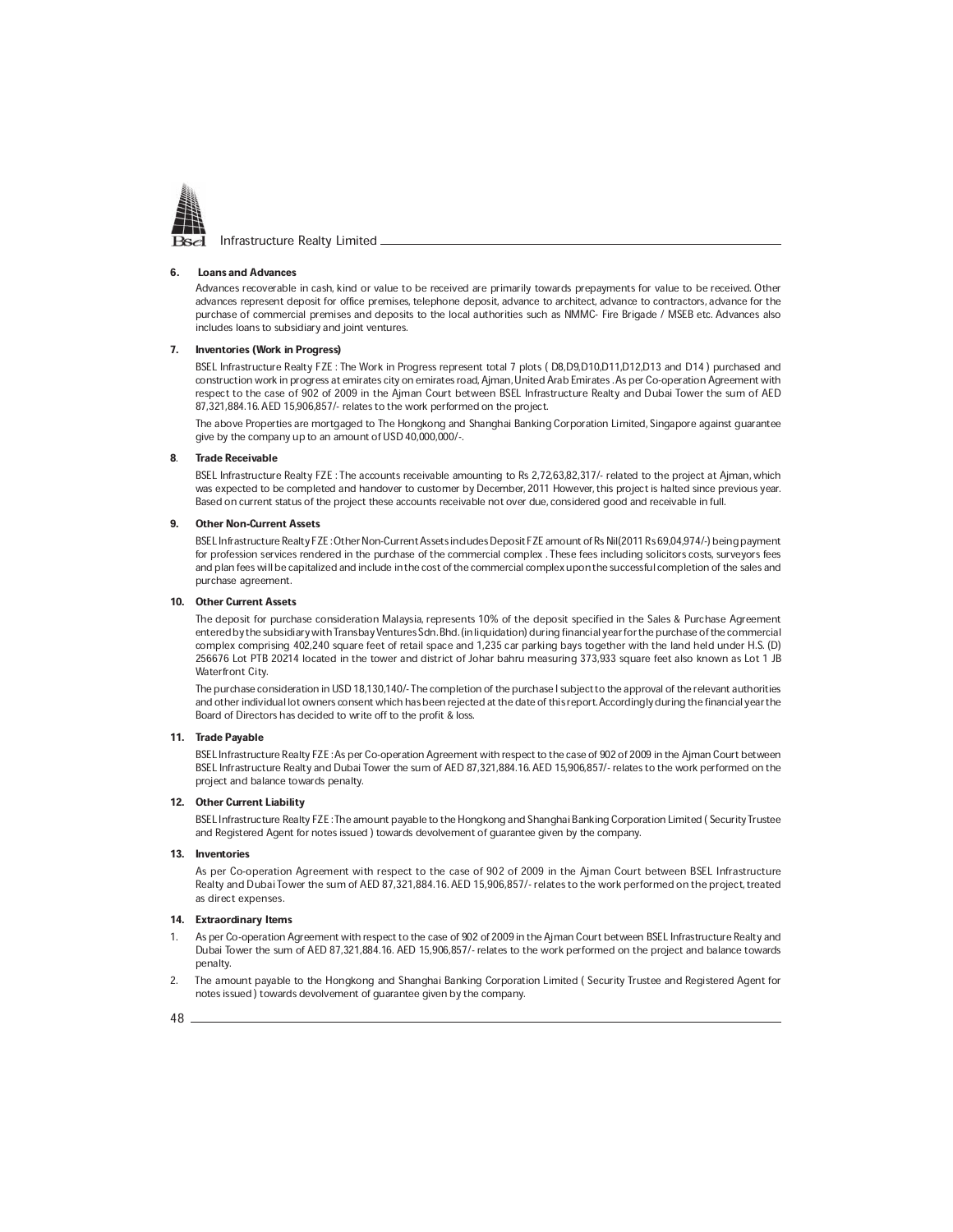#### 15. Auditors Remuneration

|                       |                                  | (Amount in ₹)                     |
|-----------------------|----------------------------------|-----------------------------------|
| <b>Particulars</b>    | <b>Current Year</b><br>2011-2012 | <b>Previous Year</b><br>2010-2011 |
| Audit Fees            | 273,201                          | 229,521                           |
| Tax Audit Fees        | 45,000                           | 30,000                            |
| Income Tax            | 25,000                           | 15,000                            |
| <b>Other Services</b> | 5,000                            | 5,000                             |
| Service Tax           | 24,720                           | 12,875                            |
| TOTAL                 | 372,921                          | 292,396                           |

Auditors Fees is provided on annual basis

#### 16. Foreign Exchange Translation

Foreign Currency Transactions are recorded at the exchange rates prevailing on the date of transaction.

Subsidiary's accounts are consolidated at the exchange rate prevailing on the Balance Sheet date, any difference due to exchange rate is transferred to Capital Reserve for Foreign Currency Translation.

Exchange Rate considered at the time of consolidation of subsidiaries accounts is 1 AED = ₹14.1144, which was rate prevailing as on 31st March, 2012.

#### 17. Current Tax

The Company has no current tax Charge due to loss incurred by the company for the financial year ended on 31<u>st March, 2012.</u><br>(Previous Year tax liability-₹Nil ).

#### 18. Additional Disclosures in Pursuant to Schedule VI Part II

|                                                                          |                                  | (Amount in ₹)                     |
|--------------------------------------------------------------------------|----------------------------------|-----------------------------------|
| <b>Income Related Disclosures</b>                                        | <b>Current Year</b><br>2011-2012 | <b>Previous Year</b><br>2010-2011 |
| <b>Other Incomes</b>                                                     |                                  |                                   |
| Interest on Fixed Deposits                                               | 3,286,656                        | 121,496                           |
| Other Miscellaneous Income                                               | 154,454                          | 406,910                           |
| Dividend Received                                                        | 1,572,136                        | 824,192                           |
| Foreign Exchange Gain/(Loss)                                             | 6.974                            | 9,821                             |
| Transfer Charges, NOC Charges, Sign Board Rentals, Miscellaneous Rentals | 80,053,556                       | 5,928,035                         |
| Gain on Sale of Property, Plant & Equipment                              | 776,292                          |                                   |
| <b>Expenses Related Disclosures</b>                                      | <b>Current Year</b><br>2011-2012 | <b>Previous Year</b><br>2010-2011 |
| Remuneration to Managing Director                                        | 454.250                          | 825.000                           |
| Brokerage, Commission & Incentives                                       | 904,445                          | 1,069,984                         |
| Salary, Bonus and other Staff related Expenses                           | 5,229,043                        | 5,819,647                         |
| Travelling, Conveyance and Transportation                                | 1,145,853                        | 1,055,167                         |
| Rent paid                                                                | 1,557,990                        | 1,832,259                         |
| <b>Telephone Expenses</b>                                                | 399,381                          | 429,394                           |
| Legal & Professional Fees                                                | 12,079,011                       | 23.684.181                        |

17th Annual Report 2011-2012 49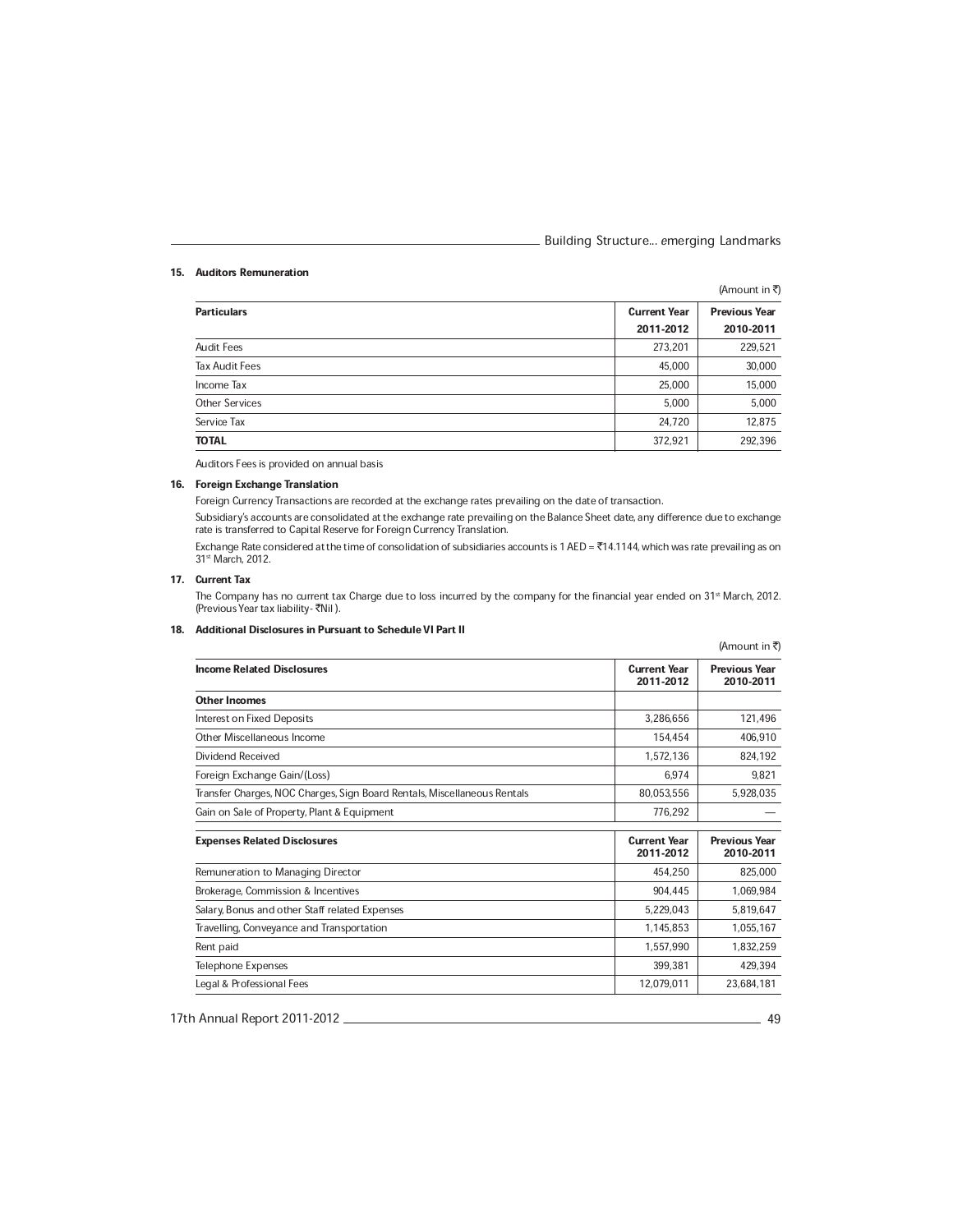

| <b>Expenses Related Disclosures</b>     | <b>Current Year</b><br>2011-2012 | <b>Previous Year</b><br>2010-2011 |
|-----------------------------------------|----------------------------------|-----------------------------------|
| Printing & Stationery                   | 477,649                          | 665,706                           |
| Advertisement & Marketing Expenses      | 166,140                          | 323,035                           |
| <b>Office Expenses</b>                  | 63,667                           | 901,846                           |
| Repairs & Maintenance                   | 1,117,418                        | 1,637,494                         |
| Repairs & Maintenance - Gujarat Project | 1,757,181                        | 1,131,683                         |
| Power & Fuel                            | 229,443                          | 340,713                           |
| Rent, Rates and Taxes                   | 1,822,309                        | 952,049                           |
| <b>Auditors Remuneration:-</b>          |                                  |                                   |
| <b>Statutory Audit Fees</b>             | 273,201                          | 229,521                           |
| <b>Tax Audit Fees</b>                   | 45,000                           | 30,000                            |
| Income Tax Matters and Consultancy Fees | 25,000                           | 15,000                            |
| <b>Other Services</b>                   | 5,000                            | 5,000                             |
| Service Tax                             | 24,720                           | 12,875                            |
| <b>Bank Charges</b>                     | 29,86,968                        | 87,773                            |
| <b>Bad Debts</b>                        | 149,148,641                      |                                   |
| Brokerage & Commission                  | 904,445                          | 1,069,984                         |

#### 19. Related Party Disclosures

Related Party Disclosures as required by AS-18 "Related Party Disclosures" are given below :

### 1. Individuals owning directly or indirectly an interest in the voting power that gives them control or significant influence: **Nature of Relationship**

 $-$  Director

|  |  | Kirit R. Kanakiya |  |
|--|--|-------------------|--|
|--|--|-------------------|--|

2. Key Management Personnel :

Name of the Party<br>
Kirit R. Kanakiya<br>  $\begin{array}{ccc}\n & \text{Nature of Relationship} \\
- & \text{Directory} \\
- & \text{Directory} \\
\end{array}$ Kirit R. Kanakiya

Disha R Devrukhkar **Disha R Devrukhkar Zames William School** Whole-Time Director

3. Other Related Parties and Nature of Relationship:

- (a) Nature of Relationship :- Associate Concerns
- (b) Name of the Parties
	- a. Beachcraft Investment & Trading Co. Pvt. Ltd. b. Blackmore Investment & Trading Co. Pvt. Ltd.
		-
	- e. Poornima Commercial Pvt. Ltd. f. Pravara Commercial Pvt. Ltd.
	- g. Relaxed Packagers Pvt. Ltd., h. Orbit Plastics Private Limited.<br>i. Timberhill Engineers Pvt. Ltd. (j. KKR Commercial Brokerage, L
	-
	-
	-
	-
	- o. Stock Watch Securities Pvt. Ltd. p. Stock Watch. q. Supreme Compliment Sdn. Bhd.<br>s. Jitovest Sdn. Bhd.
	-
	- u. BSEL Resources Sdn. Bhd.
- 
- c. Consisent Packagers Pvt. Ltd. d. Pleasant Packaging Co. Pvt. Ltd.
	-
	-
	-
- i. Timberhill Engineers Pvt. Ltd. j. KKR Commercial Brokerage, LLC
- k. Reshma Plastics Pvt. Ltd. l. Cortal Bizcon Solution Limited.<br>1. Mestern Bizcon Services Ltd. l. Contact Consultancy Services m. Contact Consultancy Services Pvt. Ltd.<br>p. Stock Watch.
	-
	-
- s. Jitovest Sdn. Bhd. t. Splendid Advisory Sdn. Bhd.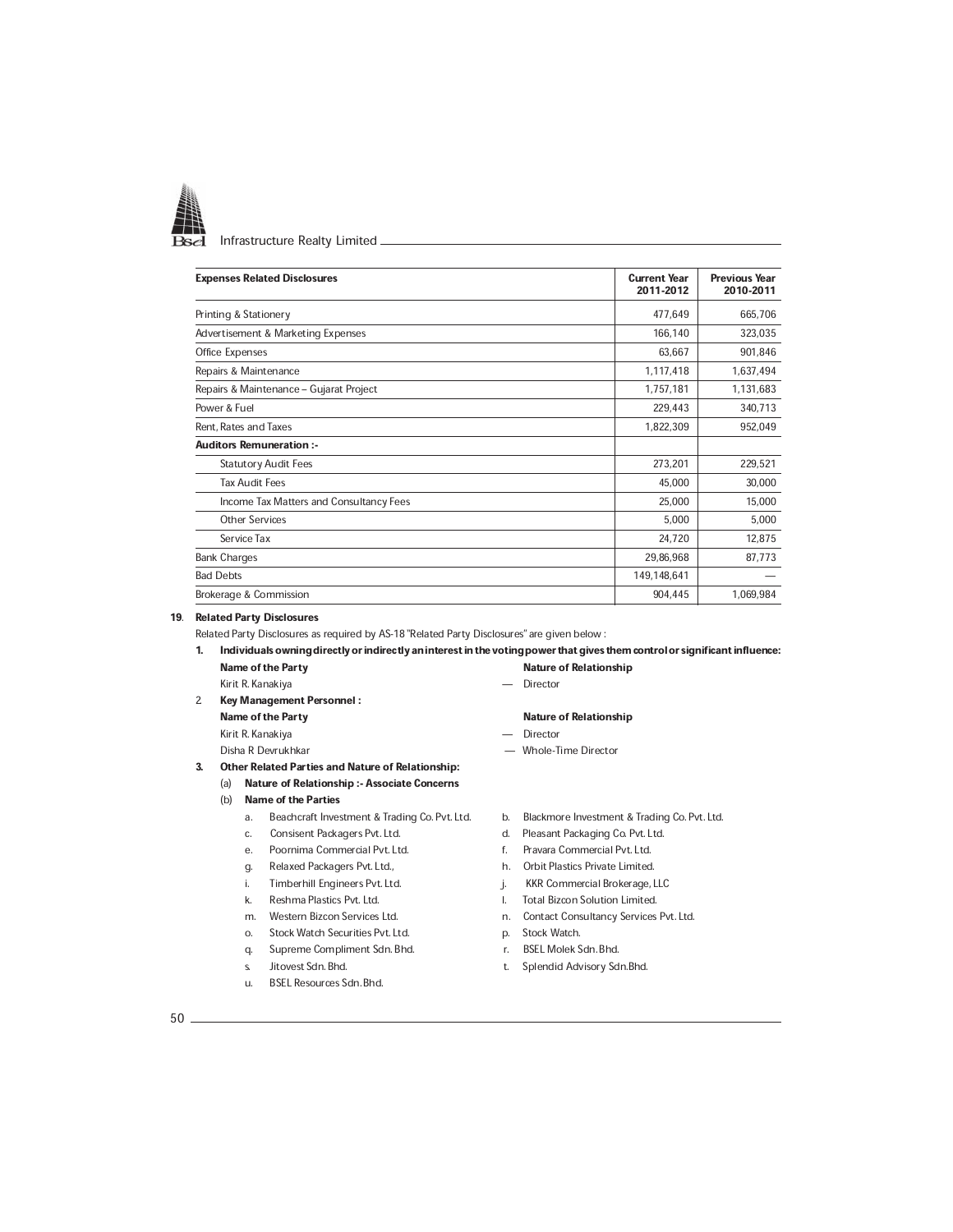### 4. Subsidiaries and Joint Ventures :-

- a) Wholly Owned Subsidiary/Sub-Subsidiary
	- 1. BSEL Infrastructure Realty FZE
- b) Sub-Subsidiaries
	- 1. BSEL Waterfront Sdn. Bhd.
	- 2. BSEL Infrastructure Realty Sdn. Bhd.

#### c) Joint Ventures

- 1. Goa Tech Parks Pvt. Ltd.
- 5. The Following transactions were carried out with the related parties in the ordinary course of business. Details regarding the parties referred to in items (1) to (4) above.

 $($ ₹ in Lacs)

| <b>Particulars</b>           | Key<br><b>Management</b><br>Personnel | Joint Ventures,<br><b>Associates Concern &amp;</b><br><b>Sub-Subsidiaries</b> | Total    |
|------------------------------|---------------------------------------|-------------------------------------------------------------------------------|----------|
| Managerial Remuneration      | 4.54                                  |                                                                               | 6.17     |
| Investments                  |                                       |                                                                               |          |
| Loans and Advances Taken     | 340.49                                |                                                                               | 340.49   |
| Loans and Advances Given     |                                       | 349.97                                                                        | 349.97   |
| Guarantee and Security Given |                                       | 1,045.77                                                                      | 1,045.77 |

Note :

Inter-se transactions between parent company with subsidiaries and sub-subsidiaries ( or vice versa) have not been reported in the above table. Also Inter-se transactions between subsidiaries with sub-subsidiaries (or vice versa) have not been reported in above table.

#### 20. Earnings Per Share

The earnings considered in ascertaining the Company's earnings per share comprise of the net profit after tax.

|    |                                                                  |                                  | (₹ in Lacs)                       |
|----|------------------------------------------------------------------|----------------------------------|-----------------------------------|
|    | <b>Particulars</b>                                               | <b>Current Year</b><br>2011-2012 | <b>Previous Year</b><br>2010-2011 |
| А. | Net Profit (Loss) after Tax                                      | (27, 936.49)                     | (543.37)                          |
|    | Add: Excess Provision and refund of taxes of earlier years (Net) |                                  |                                   |
|    | Net Profit for calculation of Earning per share (Numerator)      | (27, 936.49)                     | (543.37)                          |
| В. | Weighted Average Number of Equity Shares (Denominator) (Nos.)    | 8.26.17                          | 8.26.17                           |
| C. | Basic and diluted Earning Per Share (A/B) (In ₹)                 | (33.81)                          | (0.66)                            |
| D. | Nominal Value per Equity Share (In ₹)                            | 10.00                            | 10.00                             |
|    |                                                                  |                                  |                                   |

17th Annual Report 2011-2012 51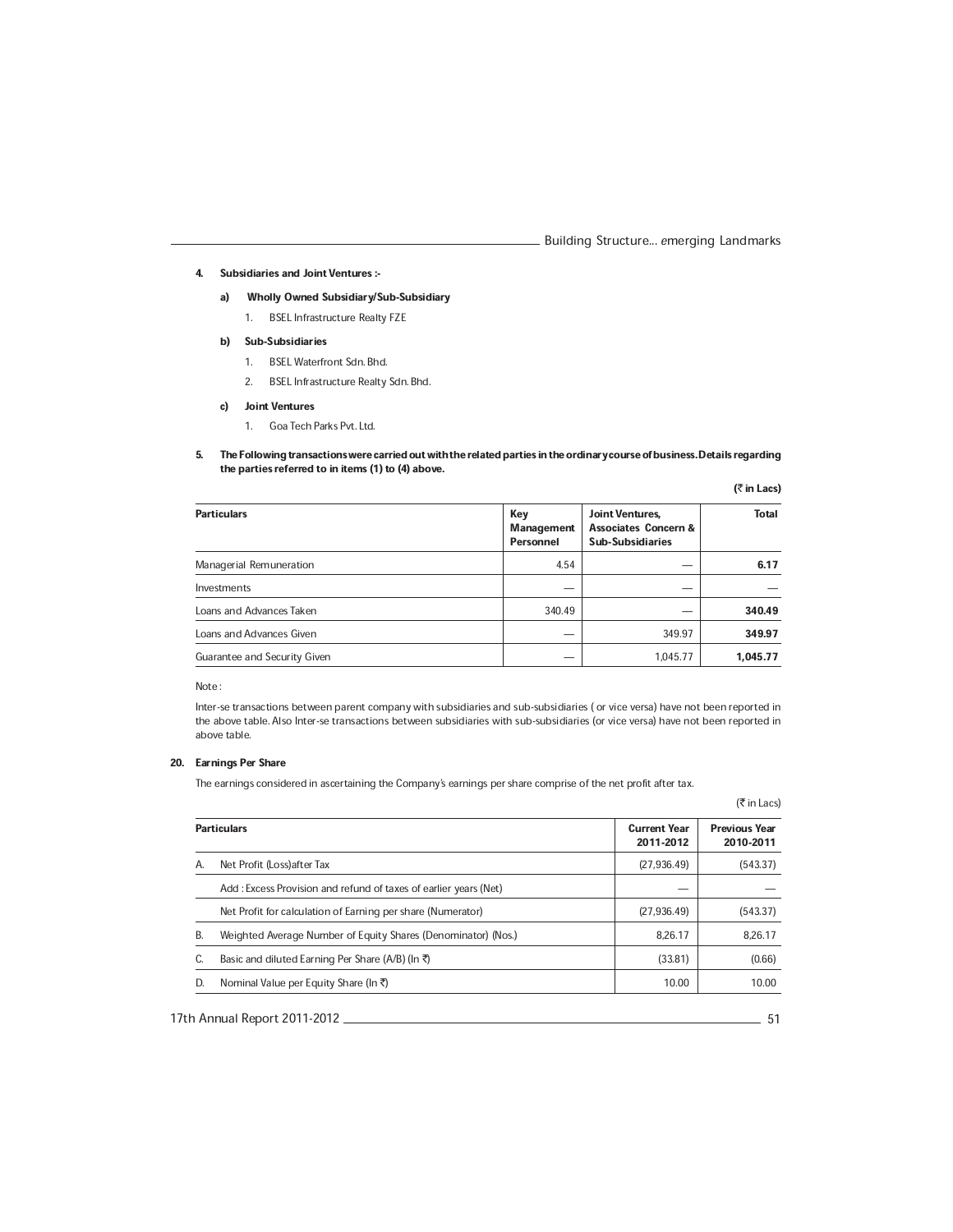

#### 21. Deferred tax

During the year being the loss in the company and management is presently not hopeful to get the profit in the company during the near future hence no Deferred Tax Assets has been generated by the company.

| <b>Particulars</b>                                                               | (₹)       | As at 31.03.2012 As at 31.03.2011<br>(₹) |
|----------------------------------------------------------------------------------|-----------|------------------------------------------|
| Liability                                                                        |           |                                          |
| Deferred tax liability related to fixed assets                                   |           | 134,343                                  |
| Asset                                                                            |           |                                          |
| Deferred tax assets on account of unabsorbed loss under the Income-tax Act, 1961 |           | (3,863,376)                              |
| Net deferred tax transferred to Profit & Loss                                    | (4632396) | 3,729,033                                |
| Opening Balance of deferred tax liability                                        | 4632396   | 903.363                                  |
| Deferred tax liability as per Balance Sheet                                      | 0         | 4.632.396                                |

### 22. Consolidated Financial Statements

#### Criteria for Preparation of Consolidated Financial Statements:

- (a) BSEL Infrastructure Realty Limited has presented Consolidated Financial Statements by consolidating its own financial statements with those of its Subsidiaries and Sub-Subsidiaries in accordance with Accounting Standard 21 (Consolidated Financial Statements) issued by the institute of Chartered Accountants of India.
- (b) Financial Statements for the subsidiary is prepared in accordance with the generally accepted accounting principles & accounting policies of the Parent Company. The effect of inter-company transactions between consolidated companies/ entitles are eliminated in consolidation.

#### Principles of Consolidation:

- (i) The Consolidated Financial Statements have been combined on a line-by-line basis by adding the book values of like items of assets, liabilities, income and expenses after fully eliminating intra-group balances and intra-group transactions resulting in unrealized profits and losses as per Accounting Standard 21-Consolidated Financial Statements issued by the Institute of Chartered Accountants of India.
- (ii) The difference between the costs of investments in the subsidiary company and the net assets is recognized in the financial statements as Capital Reserves for Foreign Currency Translation.
- (iii) Minority interest share of net profit / losses of subsidiaries consolidated for the year is identified and adjusted against the income of the group in order to arrive at the net income attributable to the shareholders of the company.
- (iv) The Consolidated financial statements comprises the net assets and operating results of the entities referred to above made up to 31st March each year. All inter-Company balances transactions and realized profits have been eliminated upon consolidation.
- 23. Independent confirmations from the accounts receivable at UAE has not been received.

#### 24. Dues to Small Scale Industrial Undertakings

Due to Micro, Small, Medium Enterprises as defined under the MSMED Act, 2006 is ₹Nil (Previous Year ₹Nil). This information has been determined to the extent such parties have been identified on the basis of information available with the company. This has been relied upon by the auditors.

25. There are no amounts due and outstanding to be credited to Investor Education Protection Fund.

#### 26. Employees Benefits

#### a) Defined Contribution Plans

The Group's Contribution paid/ payable during the year towards provident fund is charged in the profit and loss account every year.

b) Defined Benefit Plan

During the current Financial year Provisions of ₹71,653/- (Previous Year ₹105,346/-) is made towards Gratuity liability as on 31.03.2012 under the payment of Gratuity Act,1972.

For BSEL Infrastructure Realty FZE : Employees Termination Benefits are provided as per SAIF zone Regulations.

 $52 -$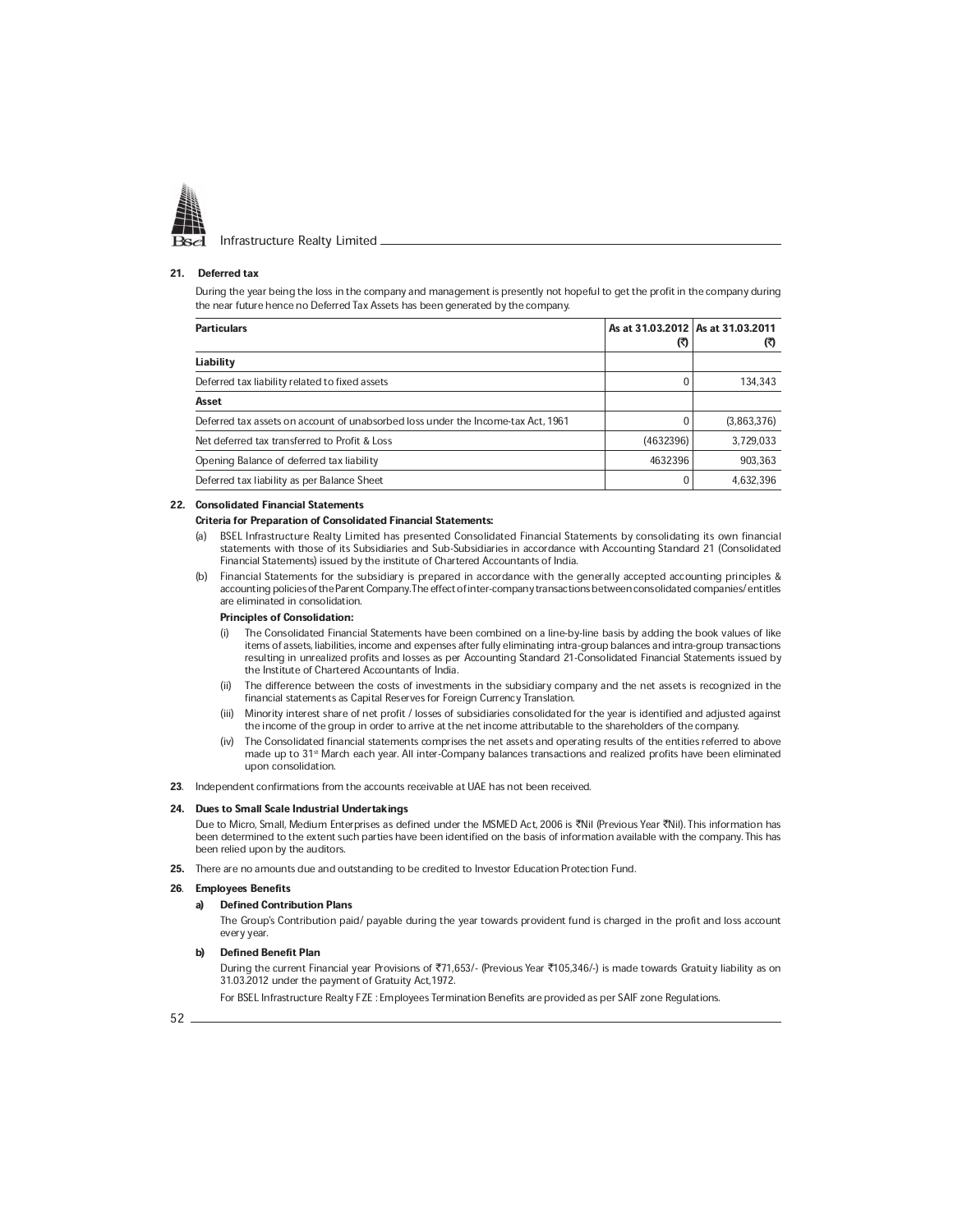#### 27. Provision for Doubtful Debts

- (i) There is no doubtful amount receivable from the parties; therefore no provision has been made towards Doubtful Debts in the books of accounts.
- (ii) For Subsidiaries and Sub-Subsidiaries: Bad Debts are written off as and when they arise.

## 28. Prior Period Items

Prior period items having material impact on the financial affairs of the company have been disclosed.

## 29. Financial Instruments

#### i) Exchange Rate Risk :

Since substantial portion of the transactions are designated in AED or in USD to which AED is fixed, there is no material exchange rate risk.

#### ii) Credit Risk:

Financial assets, which potentially expose the company to concentrations of credit risk comprise principally trade debtors. The company's bank balances are placed with high credit quality financial institutions.

#### iii) Interest Rate Risk:

Fixed Deposits and Bank facility (overdraft) are at floating rates at level.

iv) Fair Value:

As at the balance sheet date, the carrying amount of cash and bank balances, debtors and creditors approximated their fair value.

30. There is no employee drawing Salary of  $\overline{z}$  Lacs per month or more.

#### 31. Contingencies

Contingent liability which can be reasonably ascertained are provided for if it is in the opinion of the Company the future outcome of the same may be detrimental to the company.

BSEL Infrastructure Realty FZE

- 1. Establishment has received an amount of AED 116,714,305/- from the customers against flats booked. As the construction has halted and in case of non completion of the project the establishment may have to refund the said amount to the customers. This also resulted in non recovery of balance amount from customers.
- **2. Legal Dispute :** Litigation is in process (arbitration case in Ajman case no. 903/2009) against the establishment relating to<br>mutual disagreement about the General Construction Contract dated 27<sup>th</sup> November, 2007 a 2008 and 05th January, 2008 regarding the construction and the maintenance of seven residential tower on the plot number D8,D9, D10, D11, D12, D13, D14 Helio region J- Emirates City ± Ajman.
- 32. All the Loans and Advances (Assets) and Current Assets and Current Liabilities are subject to confirmation from the respective parties
- 33. Balance of Unpaid Dividend Account as at 31<sup>st</sup> March, 2012 is ₹1,357,407/-.
- 34. Other additional information pursuant to Schedule VI Part II of the Companies Act, 1956 are not applicable to the Company.

| As per our Report of Even Date<br><b>For RAJU &amp; PRASAD</b><br><b>For BSEL INFRASTRUCTURE REALTY LIMITED</b><br><b>Chartered Accountants</b> |                                                     |                                        |  |
|-------------------------------------------------------------------------------------------------------------------------------------------------|-----------------------------------------------------|----------------------------------------|--|
| Sd<br><b>CA. Avinash T. Jain</b><br>Partner                                                                                                     | $Sd$ -<br>Disha R. Derukhkar<br>Whole-Time Director | $Sd$ .<br>Kirit R Kanakiya<br>Director |  |
| Place: Mumbai<br>Date: 30.05.2012<br>17th Annual Report 2011-2012                                                                               |                                                     | 53                                     |  |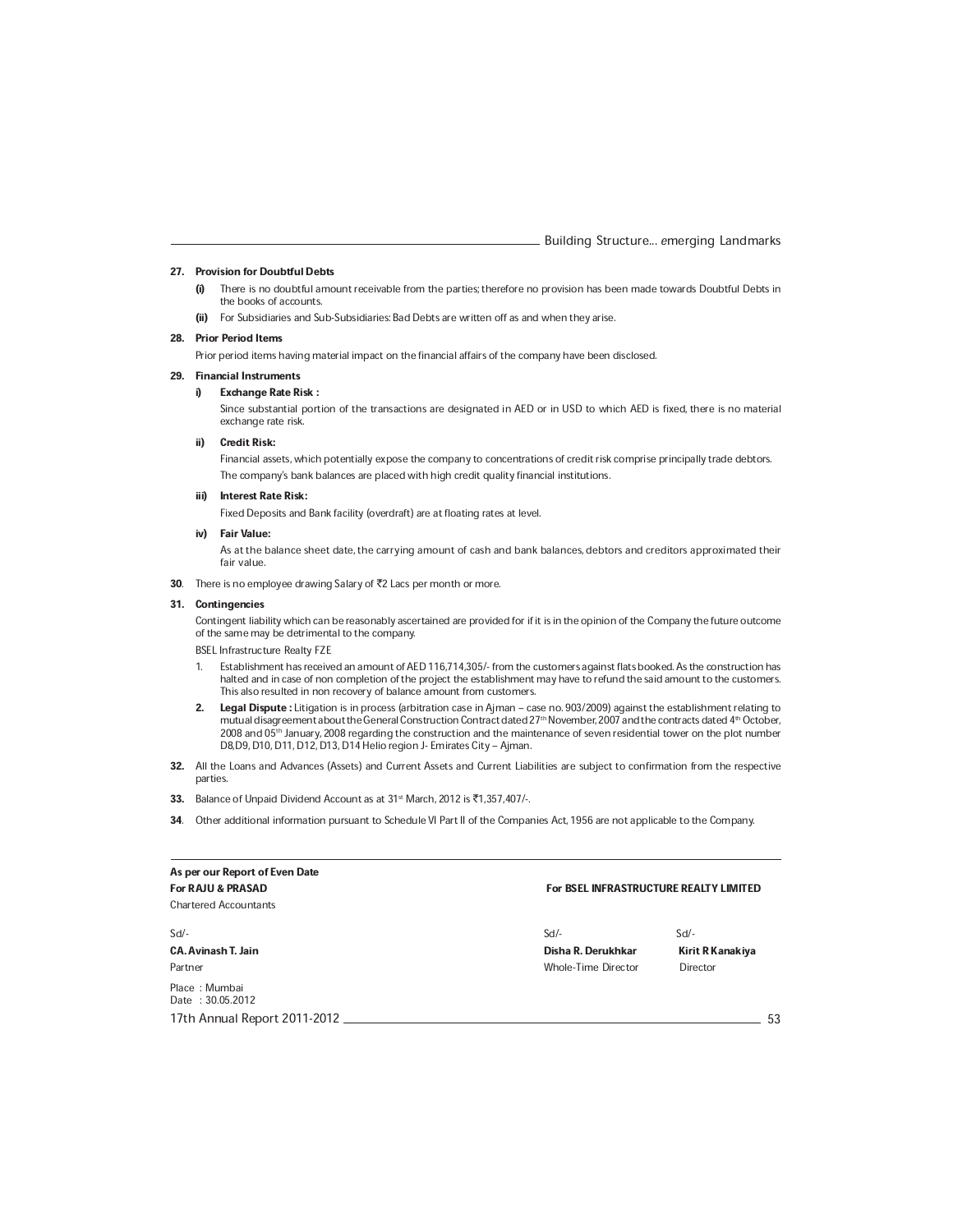

#### 1. SIGNIFICANT ACCOUNTING POLICIES

#### (i). BASIS FOR PREPARATION OF FINANCIAL STATEMENTS

The financial statements are prepared under the historical cost convention in accordance with the generally accepted accounting principles in India including the mandatory accounting standards issued by the institute of Chartered Accountants of India (ICAI) and referred to in Section 211 (3C) of the Companies Act, 1956 (The Act). The consolidated financial statement have been prepared on going concern basis as its is to the intension of the group and the company to continue operating activities. This is dependable on the future profitable operation , the continued of the directors and shareholder. The significant accounting policies adopted for the preparation of the financial statements are as follows :

#### a. Revenue Recognition

Revenue from projects is recognized based on percentage completion method, which is determined on the basis of the stage of completion of ongoing projects on the Balance Sheet date. The stage of completion is determined based on progress of the work and estimation of the architects.

#### b. Fixed Assets

Fixed assets are stated at cost of acquisition minus the accumulated depreciation. Advances paid towards acquisition of the fixed assets which have not been installed or put to use and the cost of the assets not put to use, before the year end, are disclosed under advance for purchase of assets.

#### Inventories (WIP)

Inventories are valued at the lower of cost or net realizable value. Cost is determined on a first in first out basis and includes all applicable overheads in bringing the inventories to their present location and condition. Excise Duty arising on finished goods and Customs Duty on imported raw materials in stock (excluding stocks in the bonded warehouse) are treated as part of the cost of inventories.

Inventories (WIP) of FZE - Inventories are measured at lower of cost and net realizable value. Using Weighted average method. Cost of inventories comprise all costs of purchase, and where applicable costs of conversion and other costs that have been incurred in bringing the inventories to their present location and condition . Net realizable value represents the estimated selling prices less all estimated costs to completion and estimated costs necessary to make the sale.

#### d. Debtors

Trade receivables are stated at cost, Being the fair value less impairment allowances. Allowances for impairment of trade receivables is established when there is objection evidence that the company will not be able to collect all amount due according to the original term of receivables. The amount of impairment is recognized in the profit & loss.

#### e. Taxation (For Subsidiaries)

There is no tax provision for the current year. A reconciliation of the statutory income tax rate to the effective income tax rate of the group of the company has not been presented as the company and its subsidiary has no chargeable income.

#### f. Borrowing Costs

Borrowing costs that are attributable to the acquisition and construction of qualifying assets are capitalized as a part of the cost of the assets.

Other borrowing costs are recognized as an expense in the year in which they are incurred.

#### g. Deferred Tax

Deferred tax asset or liability has been determined in pursuant to the AS-22-Accounting for taxes on Income.

During the year being the loss in the company and management is presently not hopeful to get the profit in the company during the near future hence no Deferred Tax Assets has been generated by the company.

#### f. Cash Flow Statement

Cash flows are reported using the indirect method, whereby profit before tax is adjusted for the effects of transactions of a non cash nature and any deferrals or accruals of past or future cash receipts or payments. The cash flows from regular revenue generating financing and investing activities of the company are segregated.

#### Use of Estimates

The preparation of the financial statements in conformity with generally accepted accounting principles requires management to make estimates and assumptions that affect the reported balances of assets and liabilities and disclosure relating to contingent liabilities at the date of the financial statements and reported amounts of income and expenses during the year.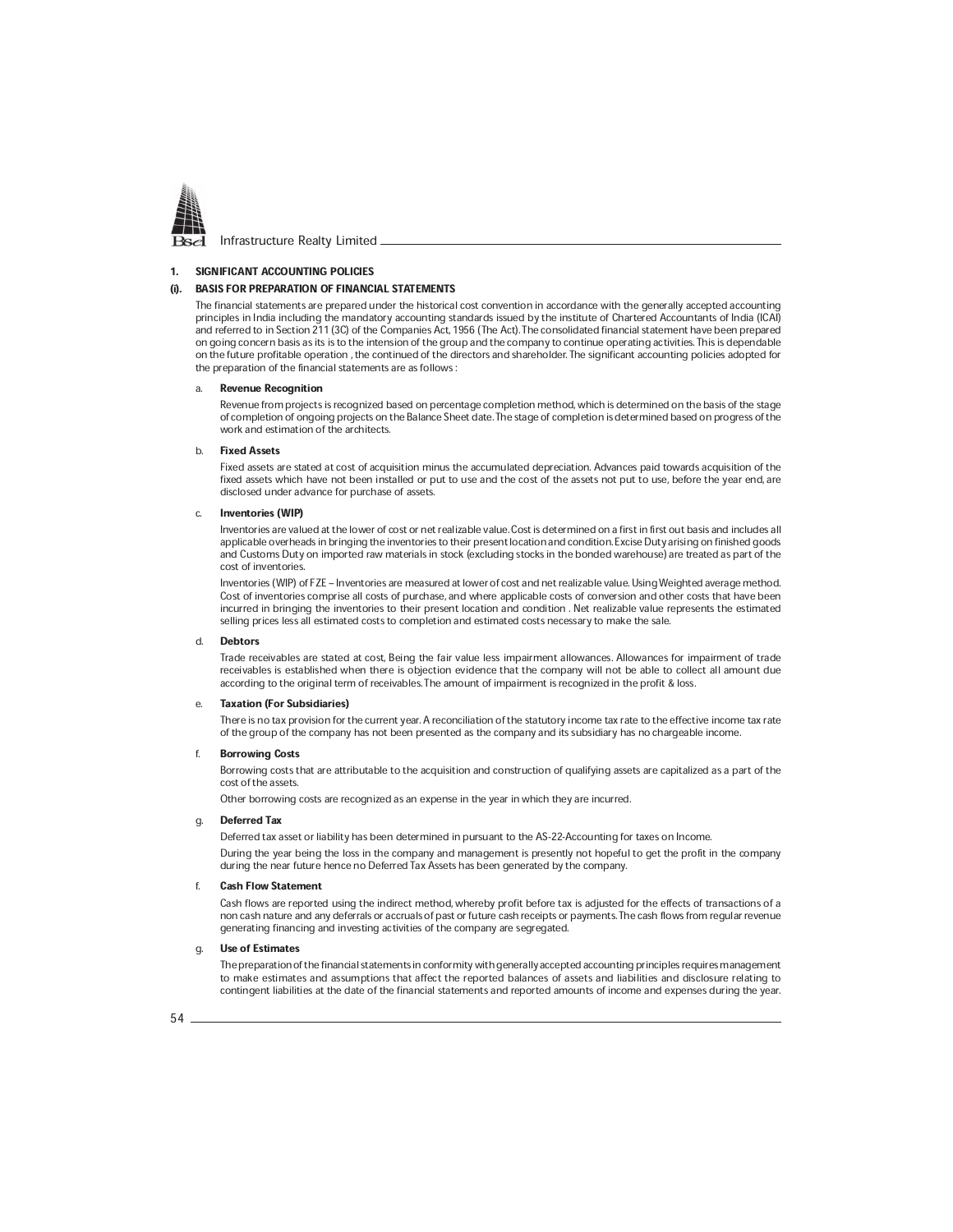Examples of such estimates include accounting for contract cost expected to be incurred, contract revenues, stage of completion, provisions, income taxes, useful lives of fixed assets etc., actual results could be different from those estimates.

#### h. Impairment of Assets

At each balance sheet date, the Company reviews the carrying amounts of its fixed assets to determine whether there is any indication that those assets suffered an impairment loss. If any such indication exists, the recoverable amount of the asset is estimated in order to determine the extent of the impairment loss. The recoverable amount is the higher of an asset's net selling price and value in use. In assessing the value in use, the estimated future cash flows expected from the continuing use of the asset and from its ultimate disposal are discounted to their present values using a pre-determined discount rate that reflects the current market assessments of the time value of money and risks specific to the asset.

For Subsidiaries and Sub-Subsidiaries: The assets are reviewed for impairment at each year end. An impairment loss is recognised in the statement of income if the carrying amount of an asset exceeds its recoverable amount. Recoverable amount is higher of the value in use and the realizable amount of the asset.

### (ii). DEPRECIATION

Depreciation on fixed assets is provided using the straight line method, based on the useful life as estimated by the management. Depreciation are charged on pro-rata basis for assets purchased / sold during the year. The management's estimate of useful life for various fixed assets are given below :

| <b>Furniture &amp; Fixtures</b> | 2 Years |
|---------------------------------|---------|
| <b>Computer Equipments</b>      | 3 Years |

BSEL Infrastructure Realty (FZE) : The tangible fixed assets are stated at cost less accumulated depreciation and indentified impairment loss, if any. The costs comprises of purchase price, levied, duties and any directly attributable costs of bringing the assets for its intended use. The cost is depreciated over the estimated useful lives on straight line basis at the following rates.

| Computer                      | 2 Years |
|-------------------------------|---------|
| <b>Furniture and Fixtures</b> | 2 Years |
| <b>Vehicles</b>               | 2 Years |
| <b>Office Equipments</b>      | 2 Years |

#### (iii) INVESTMENT

Current Investments are stated at lower of cost and fair value. The Long Term Investments are stated at cost after deducting provisions made for permanent diminution in the rate of exchange if any.

#### (iv) PROVIDENT FUND

Benefits of Provident Fund are received by the eligible employees, which is defined in contribution plan. Both the employees and the Company are making monthly contribution to this Provident Fund equal to specified percentage of the covered employees salary.

#### (v) SEGMENT ACCOUNTING POLICIES

The company has only one segment of operation i.e. Infrastructure Activity in Local Market. So segment wise Income/ Expenditure/ Assets and Liabilities are not presented.

#### (vi) OTHER ACCOUNTING POLICIES

Other accounting policies are consistent with generally accepted accounting policies.

| As per our Report of Even Date<br><b>For RAJU &amp; PRASAD</b> | For BSEL INFRASTRUCTURE REALTY LIMITED |                            |
|----------------------------------------------------------------|----------------------------------------|----------------------------|
|                                                                |                                        |                            |
| <b>Chartered Accountants</b>                                   |                                        |                            |
| Sd<br><b>CA. Avinash T. Jain</b>                               | $Sd$ -<br>Disha R. Derukhkar           | $Sd$ -<br>Kirit R Kanakiya |
| Partner                                                        | Whole-Time Director                    | Director                   |
| Place: Mumbai<br>Date: 30.05.2012                              |                                        |                            |
| 17th Annual Report 2011-2012                                   |                                        | 55                         |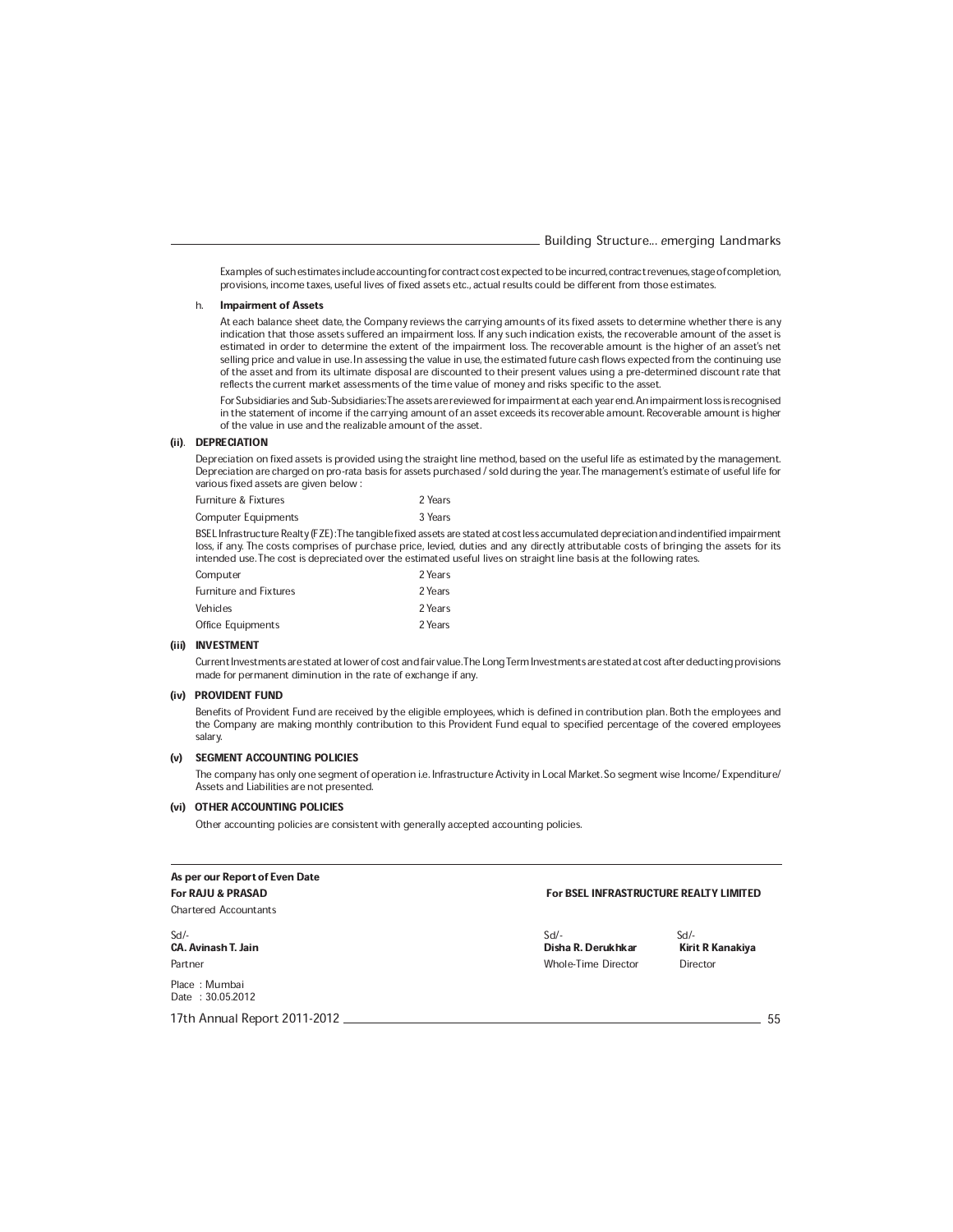

## NOTICE OF THE SEVENTEENTH ANNUAL GENERAL MEETING:

Notice is hereby given that the Seventeenth Annual General Meeting of the Members of BSEL Infrastructure Realty Limited will be held on Friday, September 28, 2012 at 09.30 A.M. at Hotel Abbott, Sector - 2, Vashi, Navi Mumbai - 400 703 to transact the following business:

#### **Ordinary Business:**

- 1. To consider and adopt the Balance Sheet as at March 31, 2012, the Profit & Loss Account for the year ended on that date including notes thereto, together with the Reports of Directors and Auditors thereon.
- 2. To appoint a Director in place of Mr. Kirit R. Kanakiya who is liable to retire by rotation and being eligible, offers himself for re-appointment.
- 3. To appoint Auditors to hold office from the conclusion of this Annual General Meeting till the conclusion of the next Annual General Meeting and to fix their remuneration. M/s Raju & Prasad Chartered Accounts, the retiring Auditors, being eligible, offer themselves for re-appointment.

#### **Special Business:**

#### 4. Appointment of Ms. Disha Devrukhkar as a Whole Time Director of the Company

To consider and if thought fit, pass, with or without modification(s) if any, the following resolution as Special Resolution:

"RESOLVED THAT, subject to the provisions of Sections 198, 269, 309, 310 and other applicable provisions, if any, of the Companies Act, 1956 (including any statutory modification(s) or re-enactment thereof, for time being in force), read with Schedule XIII of the Companies Act, 1956 and Article 153 of the Articles of Association of the Company, Ms. Disha Devrukhkar, be and is hereby appointed as the Whole Time Director of the Company, for period of One (1) year commencing from December 28, 2011 to December 27, 2012 at a remuneration which will, including all perquisites, not exceed ₹ 1,80,000/- p.a. (Rupees One Lac Eighty Thousand only) and a copy of the Draft Letter of Appointment as placed before this meeting be and is hereby specifically approved and sanctioned with the liberty to the Board of Directors to alter and vary terms and conditions so as not to exceed the limits specified in Schedule XIII of the Companies Act, 1956 including any statutory modification or re-enactment thereof for the time being in force or any amendments or modification(s) that may hereinafter be made thereto by the Central Government or as may be agreed to by the Board of Directors and Ms. Disha Devrukhkar<sup>'</sup>.

"RESOLVED FURTHER THAT in the event of any statutory amendment or modification or relaxation by the Central Government to Schedule XIII of the Companies Act, 1956 the Board of Directors be and are hereby authorized to increase/decrease the remuneration including salary, commission, perquisites, allowances, benefits etc. within such prescribed limits/ceiling and the aforesaid draft letter of appointment of Ms. Disha Devrukhkar be suitably amended to give effect to such modification, relaxation or variations without any further reference to the Company in General Meeting"

"RESOLVED FURTHER THAT the Directors of the Company be and are hereby jointly and severally authorised to execute, sign various agreements, documents, deeds, drafts; to file required forms with Registarar of Companies; to inform various government as well as non-government authorities and to take all the necessary actions to give effect to the above resolution.

56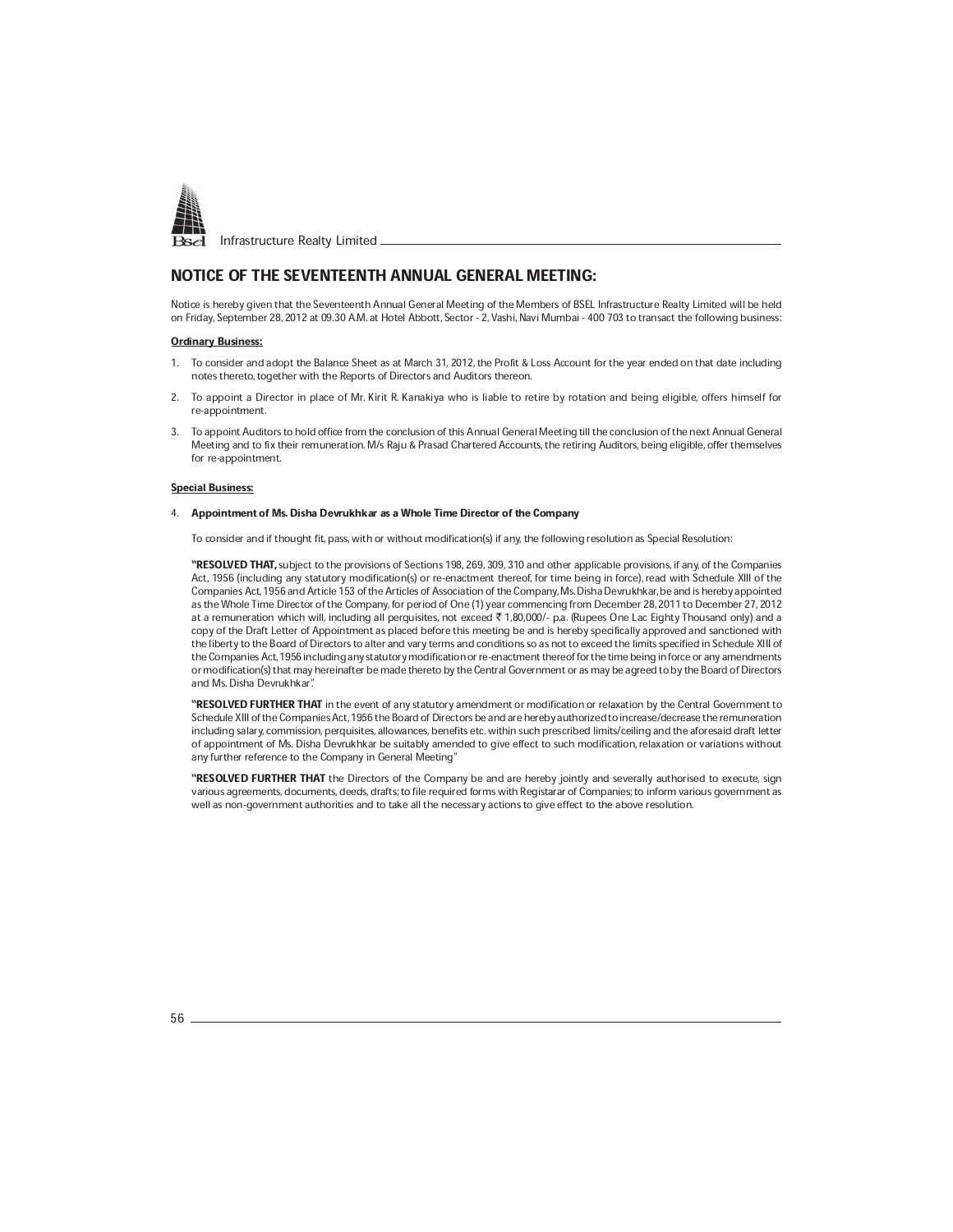### NOTES:

- 1. A MEMBER ENTITLED TO ATTEND AND VOTE AT GENERAL MEETING IS ENTITLED TO APPOINT A PROXY TO ATTEND AND VOTE IN THE MEETING AND A PROXY NEED NOT BE A MEMBER OF THE COMPANY.
- 2. The instrument appointing the proxy must be deposited at the Registered Office of the Company not later than 48 (forty eight) hours before the commencement of the meeting.
- 3. Corporate members intending to send their authorized representatives to attend the meeting are requested to send the certified true copy of Board Resolution authorizing their representatives to attend and vote on their behalf at the meeting.
- 4. Members are requested to bring their duly filled attendance slip along with their copy of Annual Report to the meeting.
- 5. Members who hold their shares in dematerialized form are requested to write their client ID and DP ID and those who hold their shares in physical form are requested to write their folio number in the attendance slip for attending the meeting.
- 6. Members holding shares under multiple folios in the identical order of names are requested to consolidate their holdings into one folio.
- 7. The Register of Members and the Share Transfer Books of the Company will remain closed from Wednesday, September 26, 2012 to Friday, September 28, 2012 (both days inclusive).
- 8. Members are requested to forward all applications for transfer and all other shares related correspondence, including intimation for change of address, if any, to the Registrars and Share Transfer Agent of the Company at the following address:

Sharex Dynamic (India) Pvt. Ltd. Unit No. 1, Luthra Industrial Premises, Safed Pool, Andheri - Kurla Road, Andheri (E), Mumbai - 400 072 Telephone No. (022) 2851 5606/5644 7 Fax: (022) 2851 2885

737, 7th Floor, The Bombay Oil Seeds and Oil Exchange Premises Co.op. Society Ltd. , **For BSEL Infrastructure Realty** The Commodity Exchange, Plot No. 2, 3 & 4, Sector 19, Vashi, Navi Mumbai - 400705

**Registered Office:** By Order of the Board of Directors and the Board of Directors of the Board of Directors and  $B$ 

Sd/- Navi Mumbai **Kirit Kanakiya**<br>August 14, 2012 **August 2018 - August 2018 - August 2018** - August 2018 - *Director* 

August 14, 2012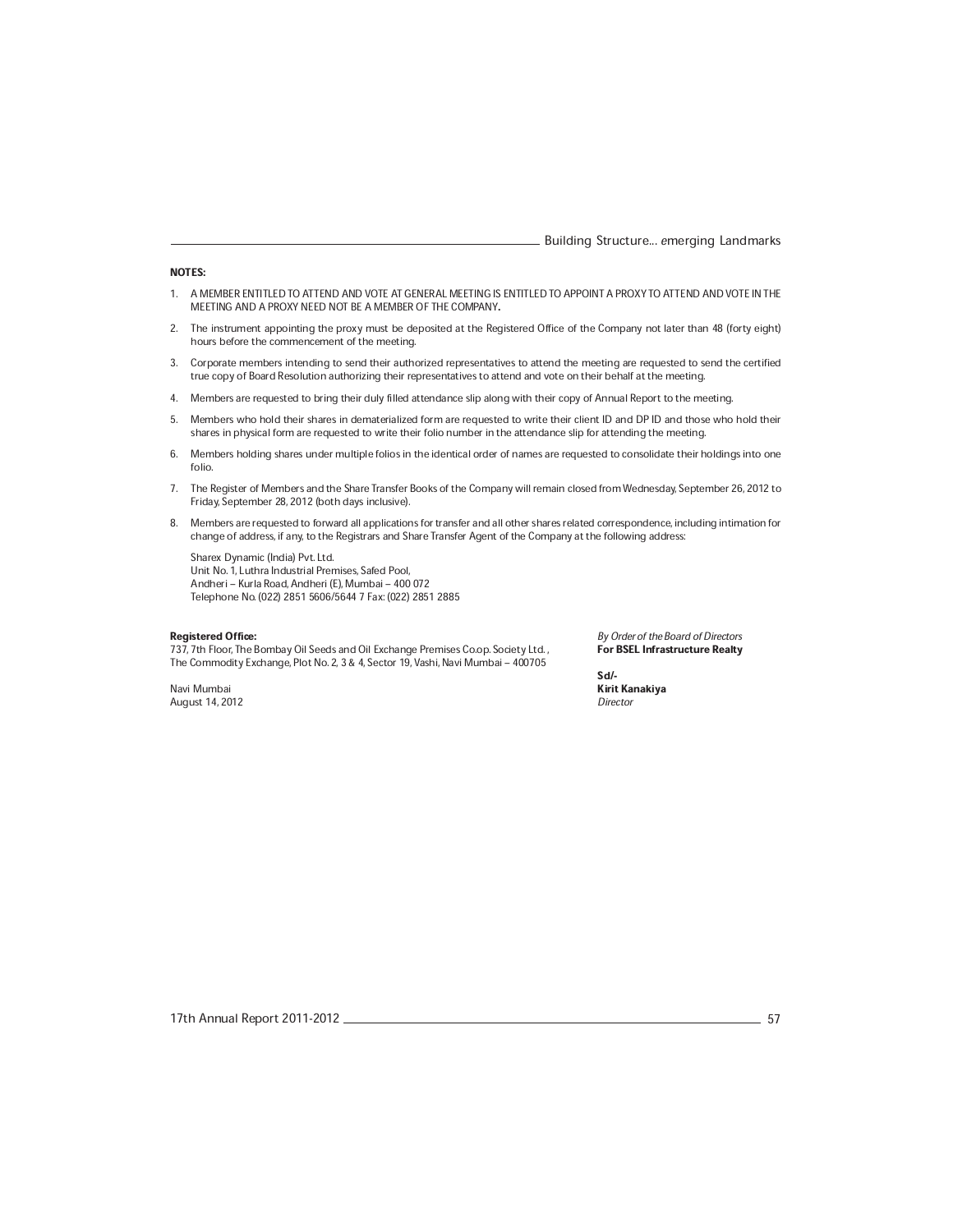

## ANNEXURE TO THE NOTICE

#### EXPLANATORY STATEMENT PURSUANT TO SECTION 173(2) OF THE COMPANIES ACT, 1956

The following Explanatory Statement, pursuant to Section 173(2) of the Act, sets out the material facts relating to the business mentioned in the accompanying Notice dated August 14, 2012.

#### Item No. 4

#### Appointment of Ms. Disha Devrukhkar as a Whole Time Director of the Company

Ms. Disha Devrukhkar was appointed as a Director and Whole Time Director of the Company in the Meeting of Board of Director held on December 28, 2011, for the period of One (1) year commencing from December 28, 2011 to December 27, 2012 at a remuneration, which will, including all perquisites, not exceed ₹1,80,000/- p.a. (Rupees One Lac Eighty Thousand only) subject to the approval of shareholders.

#### Brief Profile of Ms. Disha Devrukhkar:

Ms. Disha Devrukhkar is qualified with (DNYS) Diploma in Naturopathy and Yogic Sciences through Delhi University (INYS) International Institute of Naturopathy and Yogic Sciences and also completed ND i.e. Diploma in Naturopathy. She is having wide experience in human resource management. She is well-versed with the new trends on the International Horizon of the industry. She is also having experience of marketing, customer relation building, project management, production management, administration, database maintenance, etc.

The Board requests your approval for appointment of Ms. Disha Devrukhkar as Whole Time Director of the Company.

None of the Directors, except Ms. Disha Devrukhkar is concerned or interested in the resolution.

The draft copy of the Letter of Appointment between the Company and Ms. Disha Devrukhkar is available for inspection at the Registered Office of the Company on all days except Sunday and other bank holidays between 10.30 A.M. to 12.30 A.M.

#### INFORMATION AS REQUIRED UNDER CLAUSE 49 OF THE LISTING AGREEMENT

Details of the Director seeking re-appointment at the 17th Annual General Meeting to be held on September 28, 2012.

| Name of Director                                                                              | Mr. Kirit Kanakiya                                                                                                                                                                                 |
|-----------------------------------------------------------------------------------------------|----------------------------------------------------------------------------------------------------------------------------------------------------------------------------------------------------|
| Date of Birth                                                                                 | May 06,1957                                                                                                                                                                                        |
| Date of Appointment                                                                           | April 01, 1998                                                                                                                                                                                     |
| Experience in specific functional areas.                                                      | Mr. Kirit Kanakiya is Chartered Accountant by profession having business<br>experience of more than twenty five year. He is having wide experience in<br>project development in and outside India. |
| <b>Qualification</b>                                                                          | <b>Chartered Accountant</b>                                                                                                                                                                        |
| List of directorships in other companies.                                                     | $2$ (Two)                                                                                                                                                                                          |
| Chairman/Member of the Committees of<br>the Board of directors of the Company                 | 3 (Three)                                                                                                                                                                                          |
| Chairman/Member of the Committees of<br>Director of other Companies in which he is a Director | <b>NIL</b>                                                                                                                                                                                         |
| No. of shares                                                                                 | 4,942,180 Equity Shares                                                                                                                                                                            |

Registered Office:<br>The Board of Directors (By Order of the Board of Directors of Directors of the Board of Directors (1998) (By Or<br>By Order of the Board of Directors Realty Ltd. 737, 7th Floor, The Bombay Oil Seeds and Oil Exchange Premises Co.op. Society Ltd., The Commodity Exchange, Plot No. 2, 3 & 4, Sector 19, Vashi, Navi Mumbai - 400705

August 14, 2012

Sd/- Navi Mumbai Kiri<mark>t Kanakiya</mark><br>August 14, 2012

58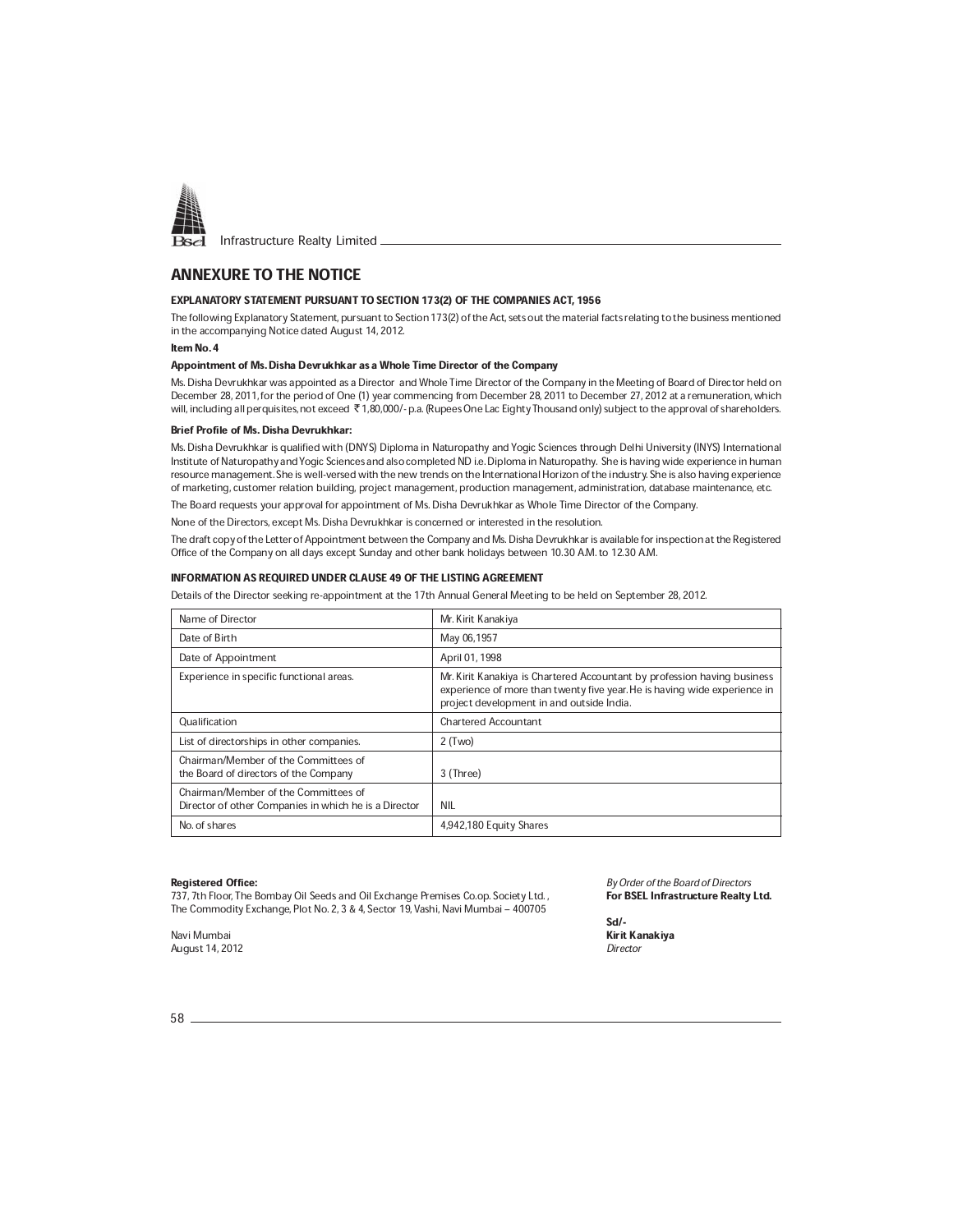## BSEL INFRASTRUCTURE REALTY LIMITED

(REGISTERED OFFICE: 737, 7TH FLOOR, THE BOMBAY OIL SEEDS AND OIL EXCHANGE PREMISES CO.OP. SOC. LTD., THE COMMODITY EXCHANGE, PLOT NO. 2,3 & 4, SECTOR 19, VASHI, NAVI MUMBAI - 400705)

### ATTENDANCE SLIP

(To be presented at the entrance)

## 17TH ANNUAL GENERAL MEETING ON FRIDAY, SEPTEMBER 28, 2012

## AT HOTEL ABBOTT, SECTOR - 2, VASHI, NAVI MUMBAI - 400 703

|                                                                                                                              | (only Shareholders/Corporate Representatives/Proxies are allowed to attend the meeting) |                                                                                                                                                                                                                                                               |                                                                                                                                    |  |
|------------------------------------------------------------------------------------------------------------------------------|-----------------------------------------------------------------------------------------|---------------------------------------------------------------------------------------------------------------------------------------------------------------------------------------------------------------------------------------------------------------|------------------------------------------------------------------------------------------------------------------------------------|--|
| $\overline{\phantom{a}}$ $\overline{\phantom{a}}$ $\overline{\phantom{a}}$ $\overline{\phantom{a}}$ $\overline{\phantom{a}}$ |                                                                                         |                                                                                                                                                                                                                                                               |                                                                                                                                    |  |
|                                                                                                                              |                                                                                         | <b>BSEL INFRASTRUCTURE REALTY LIMITED</b><br>(REGISTERED OFFICE: 737, 7TH FLOOR, THE BOMBAY OIL SEEDS AND OIL EXCHANGE PREMISES CO. OP. SOC. LTD.,<br>THE COMMODITY EXCHANGE, PLOT NO. 2,3 & 4, SECTOR 19, VASHI, NAVI MUMBAI - 400 705)<br><b>PROXY FORM</b> |                                                                                                                                    |  |
|                                                                                                                              |                                                                                         |                                                                                                                                                                                                                                                               | $I/We$ $of$                                                                                                                        |  |
|                                                                                                                              |                                                                                         |                                                                                                                                                                                                                                                               |                                                                                                                                    |  |
|                                                                                                                              |                                                                                         |                                                                                                                                                                                                                                                               |                                                                                                                                    |  |
|                                                                                                                              | Friday, September 28, 2012 and/or at any adjournment thereof.                           |                                                                                                                                                                                                                                                               | vote for me /us and on my/our behalf at the Seventeenth Annual General Meeting of BSEL Infrastructure Realty Limited to be held on |  |
|                                                                                                                              |                                                                                         |                                                                                                                                                                                                                                                               |                                                                                                                                    |  |
| No. of shares held                                                                                                           |                                                                                         |                                                                                                                                                                                                                                                               | Affix Re.1<br>Revenue<br>Stamp                                                                                                     |  |
|                                                                                                                              |                                                                                         |                                                                                                                                                                                                                                                               | Signature across Revenue Stamp                                                                                                     |  |
|                                                                                                                              |                                                                                         |                                                                                                                                                                                                                                                               |                                                                                                                                    |  |

Note: This form, in order to be effective, should be duly stamped, completed, signed and deposited at the Registered Office of the Company, not less than 48 hours before the meeting.